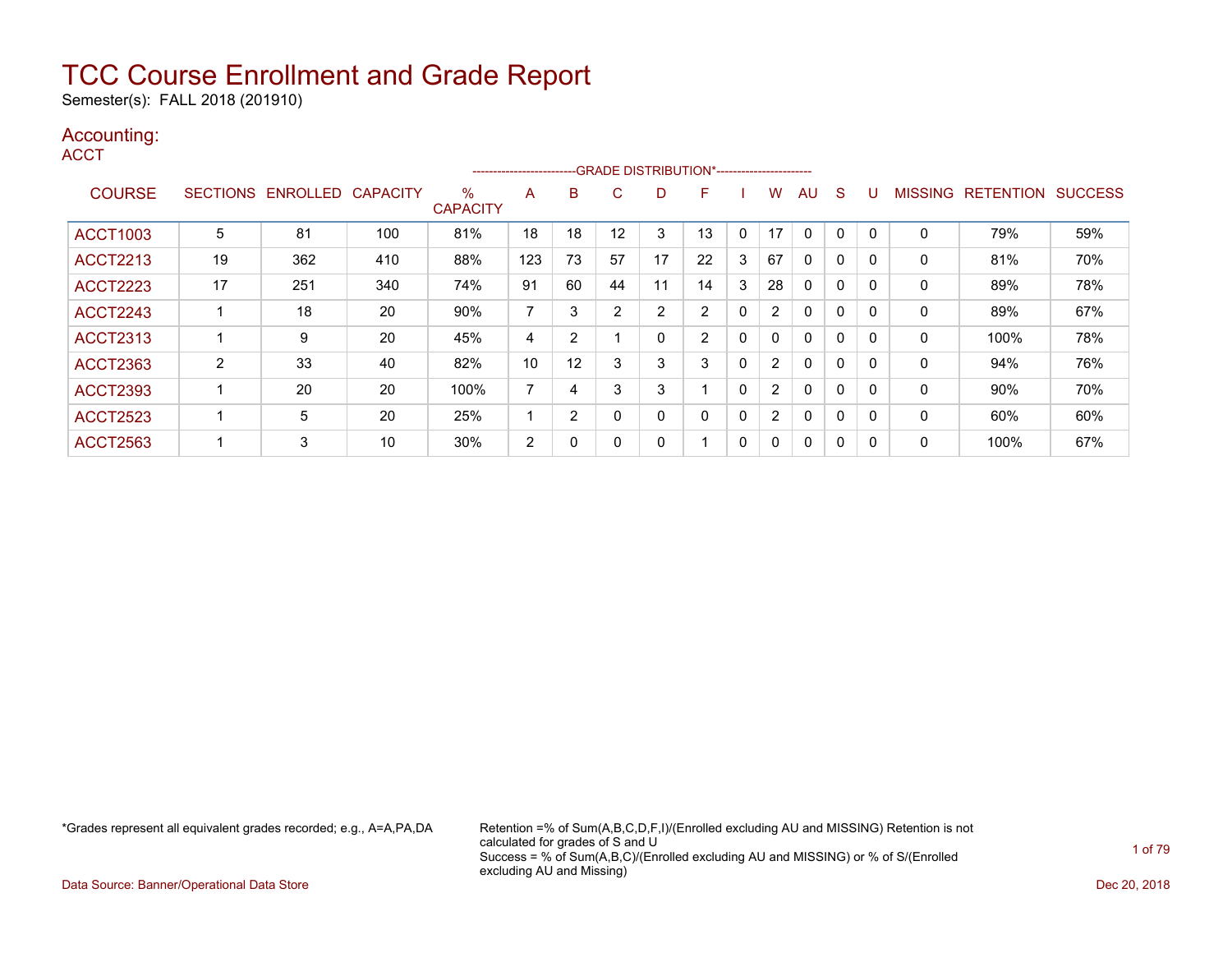Semester(s): FALL 2018 (201910)

#### Allied Health: ALDH<sub>1</sub>

| ALDH            |    |                            |     |                      |              |    | --GRADE DISTRIBUTION*----------------------- |    |          |    |    |              |     |    |                           |     |
|-----------------|----|----------------------------|-----|----------------------|--------------|----|----------------------------------------------|----|----------|----|----|--------------|-----|----|---------------------------|-----|
| <b>COURSE</b>   |    | SECTIONS ENROLLED CAPACITY |     | %<br><b>CAPACITY</b> | $\mathsf{A}$ | B. |                                              | D. | $\vdash$ |    |    | W AU         | - S | -U | MISSING RETENTION SUCCESS |     |
| <b>ALDH1013</b> |    | 54                         | 55  | 98%                  | 27           | 18 |                                              |    |          |    | 5  | $\mathbf{0}$ |     |    | 91%                       | 91% |
| <b>ALDH1323</b> | 16 | 368                        | 381 | 97%                  | 140          | 88 | 48                                           | 6  | 20       | 20 | 46 | 0            |     |    | 88%                       | 75% |

\*Grades represent all equivalent grades recorded; e.g., A=A,PA,DA Retention =% of Sum(A,B,C,D,F,I)/(Enrolled excluding AU and MISSING) Retention is not calculated for grades of S and U Success = % of Sum(A,B,C)/(Enrolled excluding AU and MISSING) or % of S/(Enrolled excluding AU and Missing)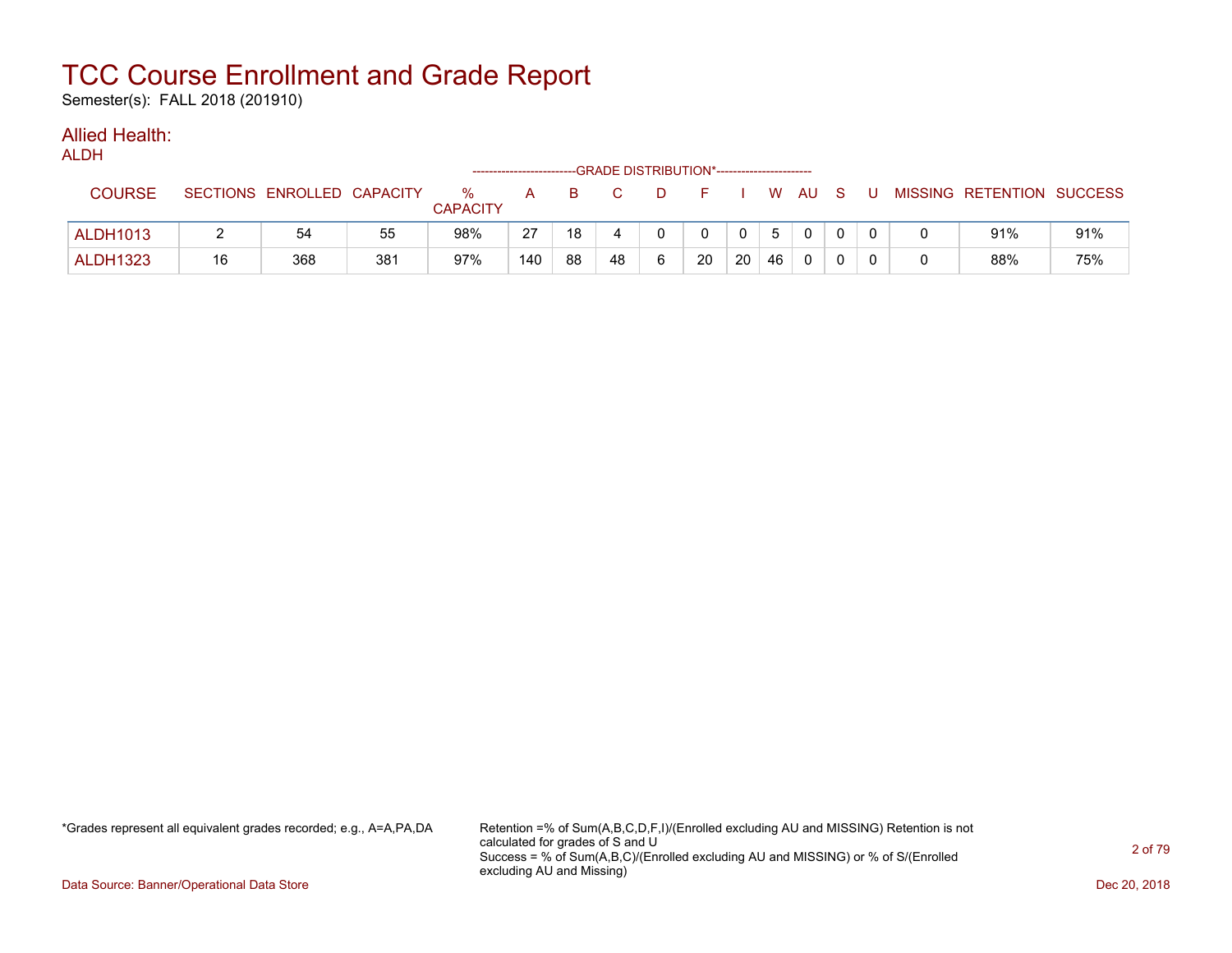Semester(s): FALL 2018 (201910)

### Art: ART

|                |                |                            |     |                                  |                |                |                |                | -GRADE DISTRIBUTION*---------------------- |              |                |                |              |          |              |                                  |      |
|----------------|----------------|----------------------------|-----|----------------------------------|----------------|----------------|----------------|----------------|--------------------------------------------|--------------|----------------|----------------|--------------|----------|--------------|----------------------------------|------|
| <b>COURSE</b>  |                | SECTIONS ENROLLED CAPACITY |     | $\frac{0}{0}$<br><b>CAPACITY</b> | A              | B              | C              | D              | F                                          |              | W              | <b>AU</b>      | S            | U        |              | <b>MISSING RETENTION SUCCESS</b> |      |
| <b>ART1013</b> | 6              | 69                         | 72  | 96%                              | 28             | 22             | 3              | 1.             | 4                                          | 0            | 11             | 0              | $\mathbf{0}$ | $\Omega$ | $\mathbf{0}$ | 84%                              | 77%  |
| <b>ART1023</b> | 1              | 11                         | 12  | 92%                              | 4              | $\overline{2}$ | $\mathbf{0}$   | 1              | 0                                          | 0            | 3              | $\mathbf{1}$   | $\mathbf{0}$ | 0        | 0            | 70%                              | 60%  |
| ART1033        | 1              | $\mathbf 1$                | 3   | 33%                              | 0              | $\mathbf{0}$   | 0              | 0              | 0                                          | 0            |                | 0              | $\mathbf{0}$ | 0        | 0            | 0%                               | 0%   |
| <b>ART1053</b> | 3              | 48                         | 55  | 87%                              | 13             | 16             | 3              | $\overline{2}$ | $\overline{7}$                             | 0            | $\overline{7}$ | $\mathbf{0}$   | $\mathbf{0}$ | $\Omega$ | 0            | 85%                              | 67%  |
| <b>ART1063</b> | 1              | 19                         | 20  | 95%                              | 8              | 3              | 3              | 0              | $\overline{2}$                             | $\mathbf{0}$ | 3              | 0              | $\mathbf{0}$ | 0        | 0            | 84%                              | 74%  |
| <b>ART1083</b> | 1              | 8                          | 9   | 89%                              | 4              | 2              | 1              | 0              | $\mathbf{0}$                               | $\mathbf{0}$ |                | $\mathbf{0}$   | $\mathbf{0}$ | 0        | 0            | 88%                              | 88%  |
| <b>ART1113</b> | $\overline{7}$ | 126                        | 130 | 97%                              | 54             | 31             | 17             | 3              | 6                                          | $\Omega$     | 14             | $\mathbf{1}$   | $\Omega$     | $\Omega$ | $\mathbf{0}$ | 89%                              | 82%  |
| <b>ART1123</b> | 3              | 28                         | 30  | 93%                              | 8              | 17             | $\overline{2}$ | 0              | $\mathbf{0}$                               | 0            |                | $\mathbf{0}$   | $\mathbf{0}$ | 0        | 0            | 96%                              | 96%  |
| <b>ART1133</b> | 3              | 9                          | 12  | 75%                              | 5              | 3              | 0              | 0              | 0                                          | 0            |                | 0              | $\mathbf{0}$ | 0        | 0            | 89%                              | 89%  |
| <b>ART2063</b> | 1              | 11                         | 11  | 100%                             | 6              | 3              | 0              | 0              | $\mathbf{0}$                               | 0            | $\mathbf 1$    | $\mathbf{1}$   | $\mathbf{0}$ | 0        | 0            | 90%                              | 90%  |
| <b>ART2143</b> | 1              | $\overline{7}$             | 11  | 64%                              | 5              | 1              | 0              | 0              | 0                                          | 0            | 1              | 0              | $\mathbf{0}$ | 0        | 0            | 86%                              | 86%  |
| <b>ART2153</b> | 1              | 4                          | 4   | 100%                             | 1              | -1             | $\mathbf{0}$   | 0              | 0                                          | $\Omega$     | $\mathbf{0}$   | $\overline{2}$ | $\Omega$     | $\Omega$ | 0            | 100%                             | 100% |
| <b>ART2263</b> | 1              | 8                          | 11  | 73%                              | 5              | 2              | 0              | 0              | $\mathbf{0}$                               | $\mathbf{0}$ |                | $\mathbf{0}$   | $\mathbf{0}$ | $\Omega$ | 0            | 88%                              | 88%  |
| <b>ART2273</b> | -1             | 6                          | 8   | 75%                              | 5              | -1             | 0              | 0              | 0                                          | 0            | 0              | 0              | $\mathbf{0}$ | 0        | 0            | 100%                             | 100% |
| <b>ART2283</b> | 1              | $\overline{2}$             | 4   | 50%                              | $\overline{2}$ | $\mathbf{0}$   | 0              | 0              | 0                                          | $\mathbf{0}$ | 0              | $\mathbf{0}$   | $\mathbf{0}$ | 0        | 0            | 100%                             | 100% |
| <b>ART2413</b> | 1              | 11                         | 14  | 79%                              | 4              | 3              | 0              | 0              | 0                                          | 0            | 4              | 0              | $\mathbf{0}$ | 0        | 0            | 64%                              | 64%  |
| <b>ART2423</b> | 1              | 15                         | 14  | 107%                             | 5              | 8              | $\Omega$       | 0              | 0                                          | $\mathbf{0}$ | $\overline{2}$ | $\mathbf{0}$   | $\Omega$     | $\Omega$ | 0            | 87%                              | 87%  |
| <b>ART2503</b> | 1              | 12                         | 15  | 80%                              | 9              | $\overline{2}$ | 0              | 0              | 0                                          | 1            | $\mathbf{0}$   | 0              | $\Omega$     | 0        | 0            | 100%                             | 92%  |
| <b>ART2813</b> | 1              | 20                         | 20  | 100%                             | 12             | 3              | 1              | 0              | 1                                          | $\mathbf{0}$ | 3              | 0              | $\mathbf{0}$ | 0        | 0            | 85%                              | 80%  |
| <b>ART2853</b> | 1              | 9                          | 12  | 75%                              | 3              | 0              | $\overline{2}$ | 0              | 3                                          | 0            | 1.             | 0              | $\mathbf{0}$ | 0        | 0            | 89%                              | 56%  |
| <b>ART2993</b> |                | 1                          | 5   | 20%                              | 1              | $\Omega$       | $\Omega$       | $\Omega$       | 0                                          | 0            | $\Omega$       | $\mathbf{0}$   | 0            | $\Omega$ | 0            | 100%                             | 100% |

\*Grades represent all equivalent grades recorded; e.g., A=A,PA,DA Retention =% of Sum(A,B,C,D,F,I)/(Enrolled excluding AU and MISSING) Retention is not calculated for grades of S and U Success = % of Sum(A,B,C)/(Enrolled excluding AU and MISSING) or % of S/(Enrolled excluding AU and Missing) Data Source: Banner/Operational Data Store Dec 20, 2018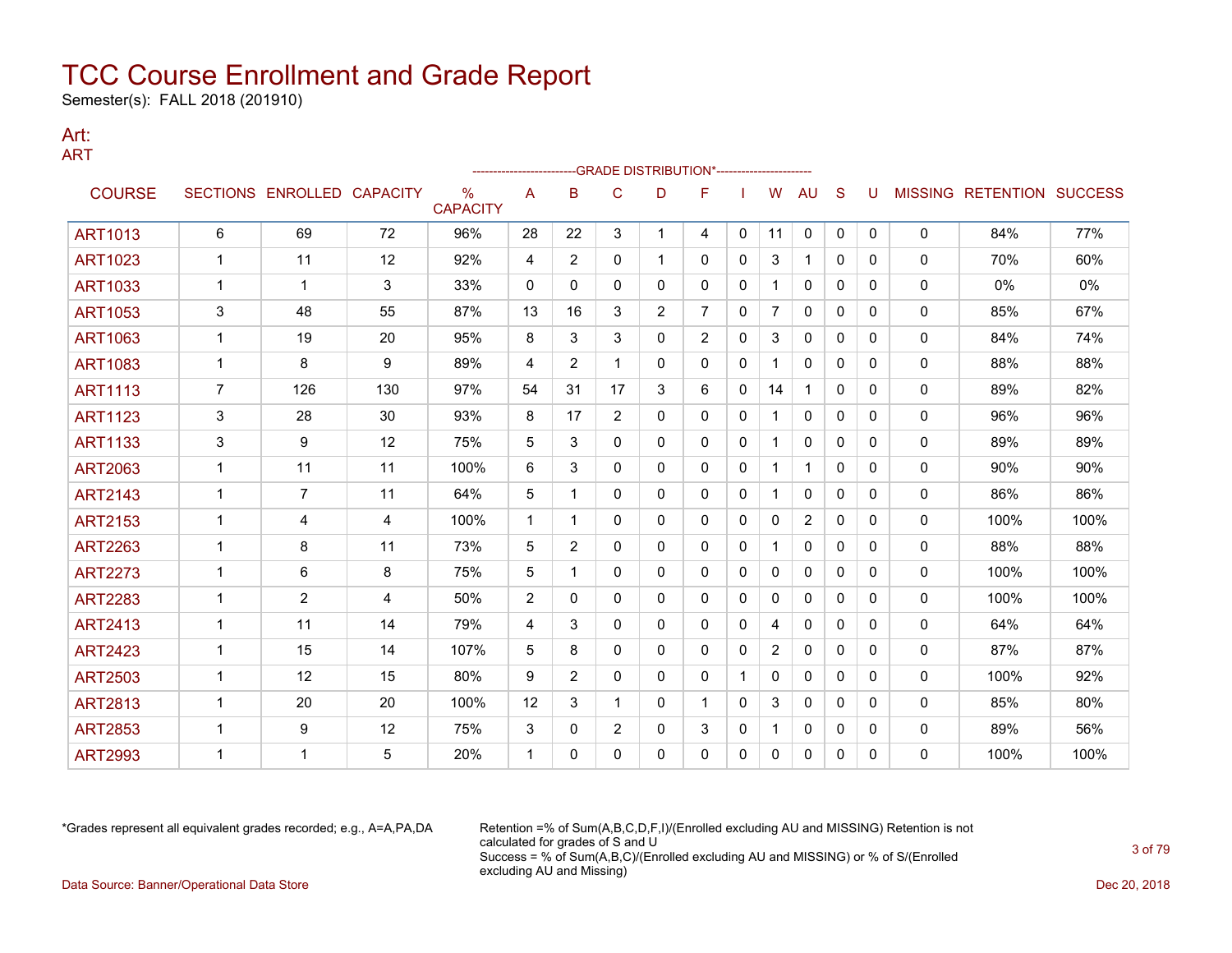Semester(s): FALL 2018 (201910)

### American Sign Language Ed: ASLE

|                 |    |                            |     |                      | -------------------- |    |   | --GRADE DISTRIBUTION*----------------------- |    |   |    |    |          |          |   |                          |                |
|-----------------|----|----------------------------|-----|----------------------|----------------------|----|---|----------------------------------------------|----|---|----|----|----------|----------|---|--------------------------|----------------|
| <b>COURSE</b>   |    | SECTIONS ENROLLED CAPACITY |     | %<br><b>CAPACITY</b> | A                    | B. |   | D                                            |    |   | W  | AU | S        |          |   | <b>MISSING RETENTION</b> | <b>SUCCESS</b> |
| <b>ASLE1363</b> | 10 | 137                        | 148 | 93%                  | 52                   | 28 |   | 5                                            | 25 | 0 | 14 | 2  |          | $\Omega$ | 0 | 90%                      | 67%            |
| <b>ASLE1373</b> |    | 38                         | 45  | 84%                  | 8                    | 9  |   | 4                                            | 5  | 0 | 4  |    |          | $\Omega$ | 0 | 89%                      | 65%            |
| <b>ASLE1413</b> | 2  | 31                         | 35  | 89%                  |                      |    | 9 | າ                                            |    | 0 | 3  | 0  | $\Omega$ | $\Omega$ | 0 | 90%                      | 61%            |
| <b>ASLE2414</b> |    | 25                         | 30  | 83%                  | 9                    |    |   | າ                                            |    | 0 | 3  | 0  | 0        | 0        | 0 | 88%                      | 80%            |

\*Grades represent all equivalent grades recorded; e.g., A=A,PA,DA Retention =% of Sum(A,B,C,D,F,I)/(Enrolled excluding AU and MISSING) Retention is not calculated for grades of S and U Success = % of Sum(A,B,C)/(Enrolled excluding AU and MISSING) or % of S/(Enrolled excluding AU and Missing)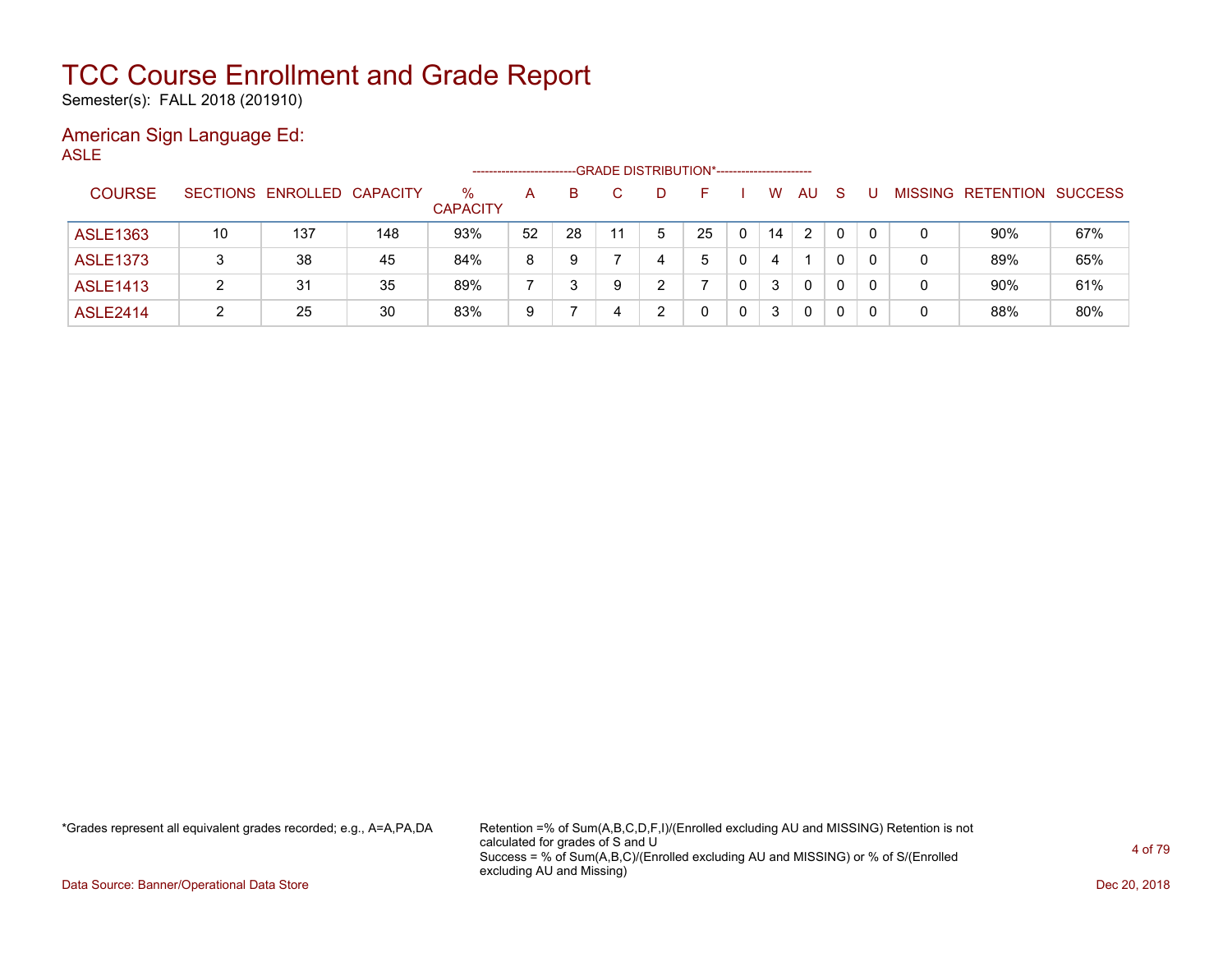Semester(s): FALL 2018 (201910)

### Astronomy:

| <b>ASTR</b>     |                            |     |                 |    | ------------------------GRADE DISTRIBUTION*----------------------- |    |   |    |          |                 |  |  |                                                  |     |
|-----------------|----------------------------|-----|-----------------|----|--------------------------------------------------------------------|----|---|----|----------|-----------------|--|--|--------------------------------------------------|-----|
| <b>COURSE</b>   | SECTIONS ENROLLED CAPACITY |     | <b>CAPACITY</b> |    |                                                                    |    |   |    |          |                 |  |  | % A B C D F I W AU S U MISSING—RETENTION SUCCESS |     |
| <b>ASTR1104</b> | 98                         | 104 | 94%             | 30 | 22                                                                 | 16 | 6 | 14 | $\Omega$ | 10 <sup>°</sup> |  |  | 90%                                              | 69% |

\*Grades represent all equivalent grades recorded; e.g., A=A,PA,DA Retention =% of Sum(A,B,C,D,F,I)/(Enrolled excluding AU and MISSING) Retention is not calculated for grades of S and U Success = % of Sum(A,B,C)/(Enrolled excluding AU and MISSING) or % of S/(Enrolled excluding AU and Missing)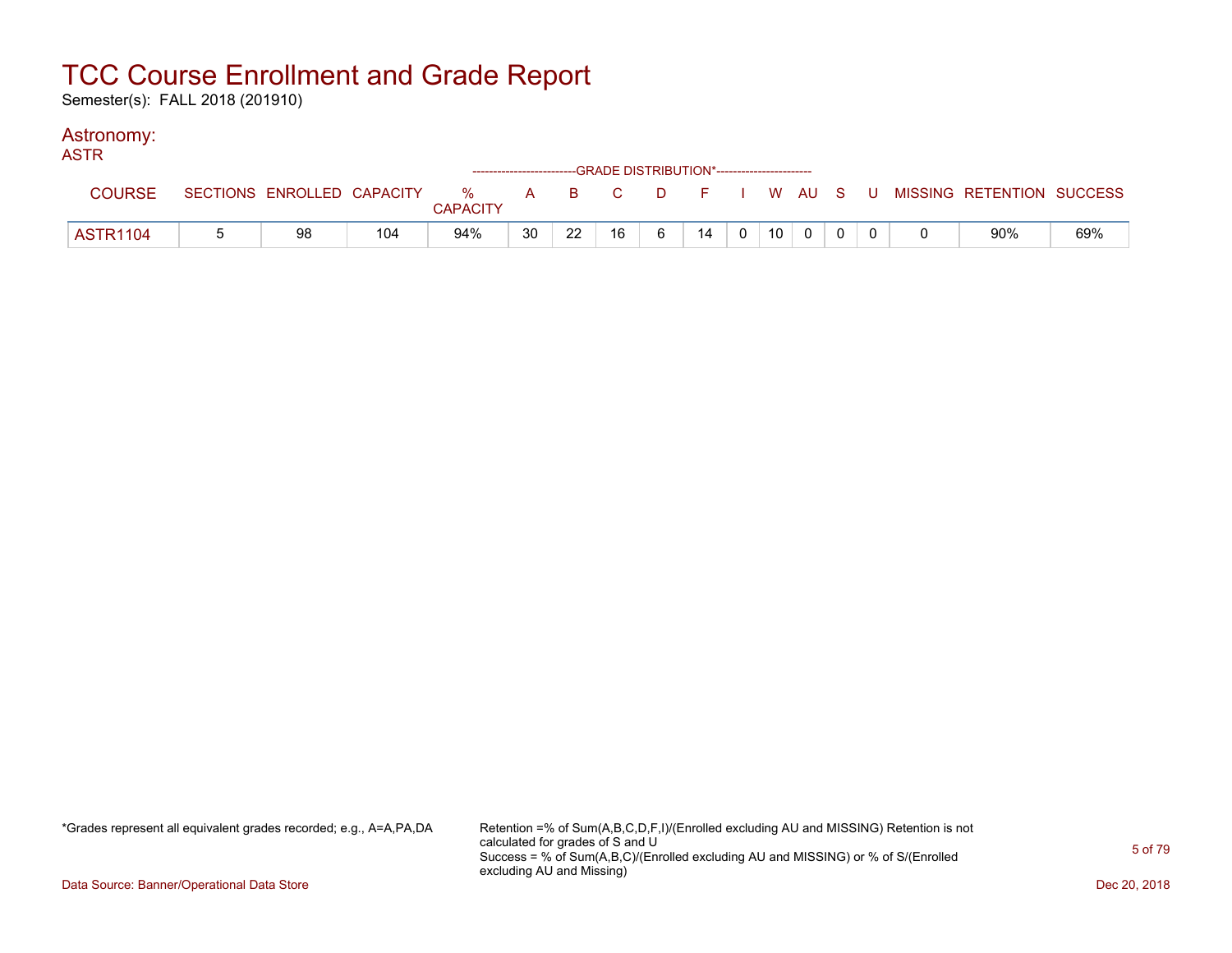Semester(s): FALL 2018 (201910)

### Aviation Sciences Technology: AVST

|                 |                 |                 |                 |                         | ----------------------- |                |   | --GRADE DISTRIBUTION*----------------------- |                |                |                |              |              |              |                |                          |      |
|-----------------|-----------------|-----------------|-----------------|-------------------------|-------------------------|----------------|---|----------------------------------------------|----------------|----------------|----------------|--------------|--------------|--------------|----------------|--------------------------|------|
| <b>COURSE</b>   | <b>SECTIONS</b> | <b>ENROLLED</b> | <b>CAPACITY</b> | $\%$<br><b>CAPACITY</b> | A                       | B              | C | D                                            | F              |                | w              | AU           | S            | U            | <b>MISSING</b> | <b>RETENTION SUCCESS</b> |      |
| <b>AVST1113</b> | $\overline{2}$  | 33              | 40              | 82%                     | 11                      | 13             | 5 | 0                                            | 0              | $\mathbf{0}$   | 4              | $\mathbf{0}$ | $\mathbf{0}$ | $\Omega$     | 0              | 88%                      | 88%  |
| <b>AVST1222</b> | 1               | 24              | 30              | 80%                     | 2                       |                | 0 | 0                                            | 0              | 19             | $\overline{2}$ | 0            | 0            | 0            | 0              | 92%                      | 12%  |
| <b>AVST1232</b> | 1               | 6               | 10              | 60%                     | 4                       | $\Omega$       | 0 | 0                                            | 0              | $\overline{2}$ | 0              | $\Omega$     | 0            | <sup>0</sup> | 0              | 100%                     | 67%  |
| <b>AVST1343</b> | $\mathbf{1}$    | 12              | 20              | 60%                     | 9                       |                |   | 0                                            | 1              | $\mathbf{0}$   | 0              | 0            | 0            | 0            | 0              | 100%                     | 92%  |
| <b>AVST1354</b> | 1               | 9               | 20              | 45%                     | $\overline{7}$          | $\overline{2}$ | 0 | 0                                            | 0              | 0              | 0              | 0            | 0            | 0            | 0              | 100%                     | 100% |
| <b>AVST1364</b> | 1               | $\overline{7}$  | 20              | 35%                     | 7                       | $\Omega$       | 0 | 0                                            | 0              | 0              | 0              | $\mathbf{0}$ | $\Omega$     | <sup>0</sup> | 0              | 100%                     | 100% |
| <b>AVST2113</b> | 2               | 41              | 46              | 89%                     | 30                      |                | 0 |                                              | $\overline{2}$ | 0              |                | $\mathbf{0}$ | 0            | 0            | 0              | 98%                      | 90%  |
| <b>AVST2132</b> | 1               | 10              | 10              | 100%                    | 4                       | 1              | 0 | 0                                            | 0              | 5              | 0              | $\mathbf{0}$ | 0            | 0            | 0              | 100%                     | 50%  |
| <b>AVST2152</b> | 1               | 1               | 10              | 10%                     | 1                       | 0              | 0 | 0                                            | 0              | $\mathbf{0}$   | 0              | $\mathbf{0}$ | 0            | <sup>0</sup> | 0              | 100%                     | 100% |
| <b>AVST2162</b> |                 | 1               | 20              | 5%                      | 1                       | 0              | 0 | 0                                            | 0              | 0              | 0              | 0            | 0            | 0            | 0              | 100%                     | 100% |
| <b>AVST2182</b> | 1               | $\overline{1}$  | 20              | 5%                      | $\mathbf{0}$            | 0              | 0 | 0                                            | 0              |                | 0              | 0            | 0            | 0            | 0              | 100%                     | 0%   |
| <b>AVST2213</b> |                 | 20              | 24              | 83%                     | 15                      | 4              | 0 |                                              | 0              | $\Omega$       | 0              | $\mathbf{0}$ | $\Omega$     | <sup>0</sup> | 0              | 100%                     | 95%  |
| <b>AVST2226</b> |                 | 7               | 20              | 35%                     | $\overline{7}$          | $\mathbf{0}$   | 0 | 0                                            | 0              | $\mathbf{0}$   | 0              | $\mathbf{0}$ | 0            | 0            | 0              | 100%                     | 100% |
| <b>AVST2253</b> | 1               | 9               | 20              | 45%                     | 6                       | $\overline{2}$ | 0 |                                              | 0              | $\mathbf{0}$   | 0              | 0            | 0            | 0            | 0              | 100%                     | 89%  |
| <b>AVST2273</b> |                 | 8               | 20              | 40%                     | 5                       | 3              | 0 | 0                                            | 0              | $\mathbf{0}$   | 0              | 0            | 0            | <sup>0</sup> | 0              | 100%                     | 100% |

\*Grades represent all equivalent grades recorded; e.g., A=A,PA,DA Retention =% of Sum(A,B,C,D,F,I)/(Enrolled excluding AU and MISSING) Retention is not calculated for grades of S and U Success = % of Sum(A,B,C)/(Enrolled excluding AU and MISSING) or % of S/(Enrolled excluding AU and Missing)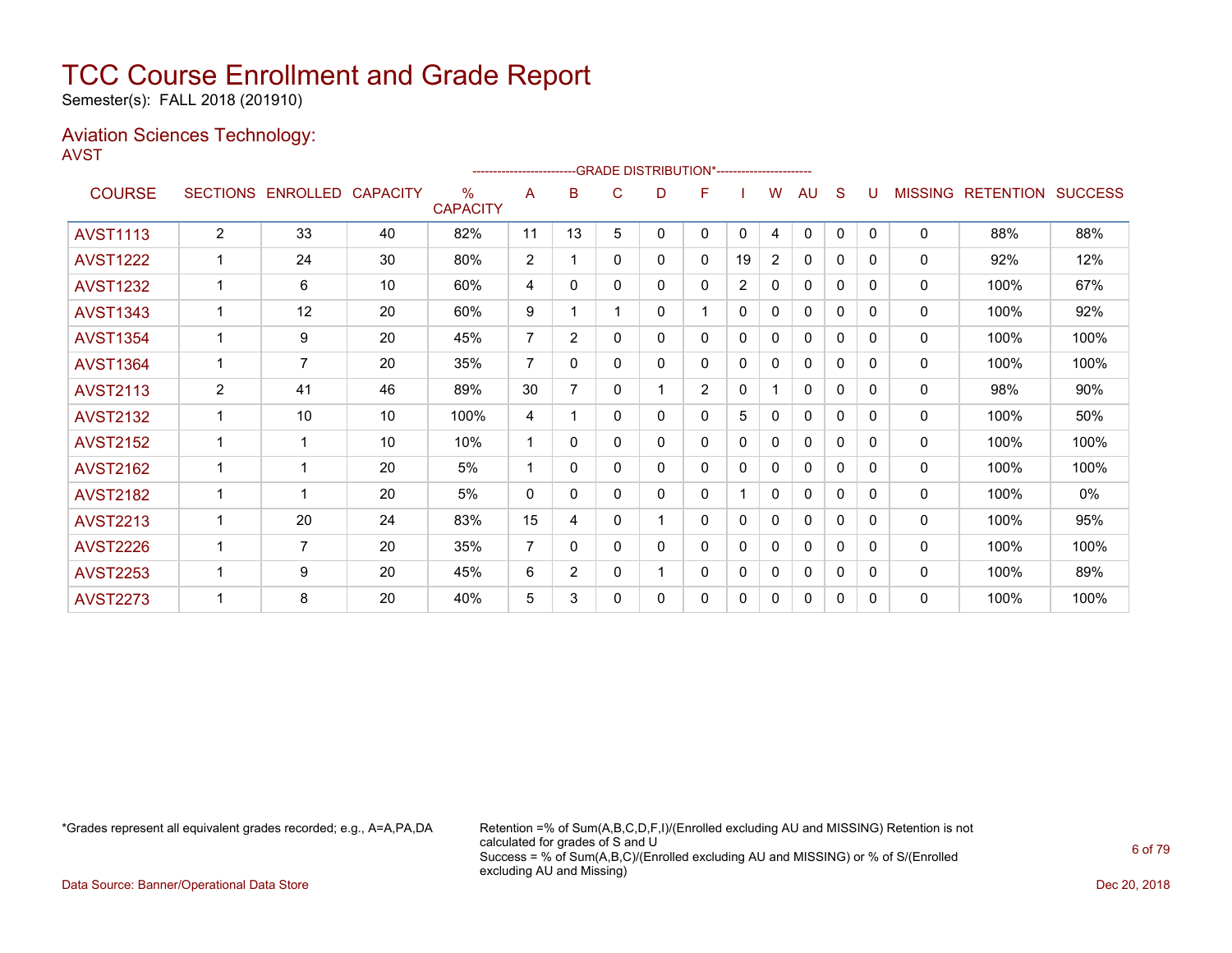Semester(s): FALL 2018 (201910)

### Biology:

BIOL

|                 |                 |                 |                 |                      | ------------------------ |                | --GRADE DISTRIBUTION*----------------------- |    |    |          |                |              |              |          |                |                  |                |
|-----------------|-----------------|-----------------|-----------------|----------------------|--------------------------|----------------|----------------------------------------------|----|----|----------|----------------|--------------|--------------|----------|----------------|------------------|----------------|
| <b>COURSE</b>   | <b>SECTIONS</b> | <b>ENROLLED</b> | <b>CAPACITY</b> | %<br><b>CAPACITY</b> | A                        | B              | C                                            | D  | F  |          | W              | AU           | S            |          | <b>MISSING</b> | <b>RETENTION</b> | <b>SUCCESS</b> |
| <b>BIOL1113</b> | 4               | 75              | 92              | 82%                  | 12                       | 19             | 18                                           | 3  | 13 | 0        | 10             | 0            | $\Omega$     | $\Omega$ | 0              | 87%              | 65%            |
| <b>BIOL1114</b> | 26              | 546             | 596             | 92%                  | 161                      | 157            | 95                                           | 26 | 31 | 0        | 76             | $\mathbf{0}$ | $\mathbf{0}$ | 0        | 0              | 86%              | 76%            |
| <b>BIOL1224</b> | 30              | 687             | 714             | 96%                  | 237                      | 182            | 115                                          | 34 | 30 | 0        | 89             | 0            | $\Omega$     | 0        | 0              | 87%              | 78%            |
| <b>BIOL1314</b> | 13              | 295             | 312             | 95%                  | 125                      | 70             | 42                                           | 12 | 16 | 0        | 30             | $\mathbf{0}$ | $\mathbf{0}$ | $\Omega$ | 0              | 90%              | 80%            |
| <b>BIOL1324</b> |                 | 18              | 24              | 75%                  | 1                        | $\overline{2}$ | 5                                            | 3  | 4  | $\Omega$ | 3              | 0            | $\Omega$     | 0        | 0              | 83%              | 44%            |
| <b>BIOL1383</b> | 47              | 1,072           | 1,146           | 94%                  | 466                      | 256            | 126                                          | 42 | 83 | 3        | 96             | $\mathbf{0}$ | 0            | $\Omega$ | 0              | 91%              | 79%            |
| <b>BIOL1404</b> |                 | 21              | 24              | 88%                  | 10                       | 4              | $\overline{2}$                               | 0  | 3  | 0        | $\overline{2}$ | $\mathbf{0}$ | 0            | 0        | 0              | 90%              | 76%            |
| <b>BIOL1604</b> | 3               | 70              | 72              | 97%                  | 16                       | 14             | 20                                           | 7  | 5  | 0        | 8              | $\mathbf{0}$ | 0            | 0        | 0              | 89%              | 71%            |
| <b>BIOL2134</b> | 20              | 448             | 480             | 93%                  | 106                      | 122            | 92                                           | 24 | 26 | 0        | 78             | $\Omega$     | 0            | 0        | 0              | 83%              | 71%            |
| <b>BIOL2154</b> | 14              | 317             | 336             | 94%                  | 122                      | 117            | 48                                           | 3  | 6  | $\Omega$ | 21             | $\mathbf{0}$ | 0            | $\Omega$ | 0              | 93%              | 91%            |
| <b>BIOL2164</b> | 15              | 335             | 356             | 94%                  | 111                      | 112            | 57                                           | 5  | 11 |          | 38             | $\Omega$     | 0            | 0        | 0              | 89%              | 84%            |
| <b>BIOL2213</b> | $\mathbf{1}$    | 6               | 18              | 33%                  | 2                        | $\mathbf{0}$   | $\overline{2}$                               |    |    | 0        | $\mathbf{0}$   | 0            | 0            | 0        | 0              | 100%             | 67%            |
| <b>BIOL2313</b> | $\overline{2}$  | 39              | 40              | 98%                  | 10                       | 8              | 10                                           | 0  | 3  | 0        | 8              | 0            | $\mathbf{0}$ | $\Omega$ | 0              | 79%              | 72%            |

\*Grades represent all equivalent grades recorded; e.g., A=A,PA,DA Retention =% of Sum(A,B,C,D,F,I)/(Enrolled excluding AU and MISSING) Retention is not calculated for grades of S and U Success = % of Sum(A,B,C)/(Enrolled excluding AU and MISSING) or % of S/(Enrolled excluding AU and Missing)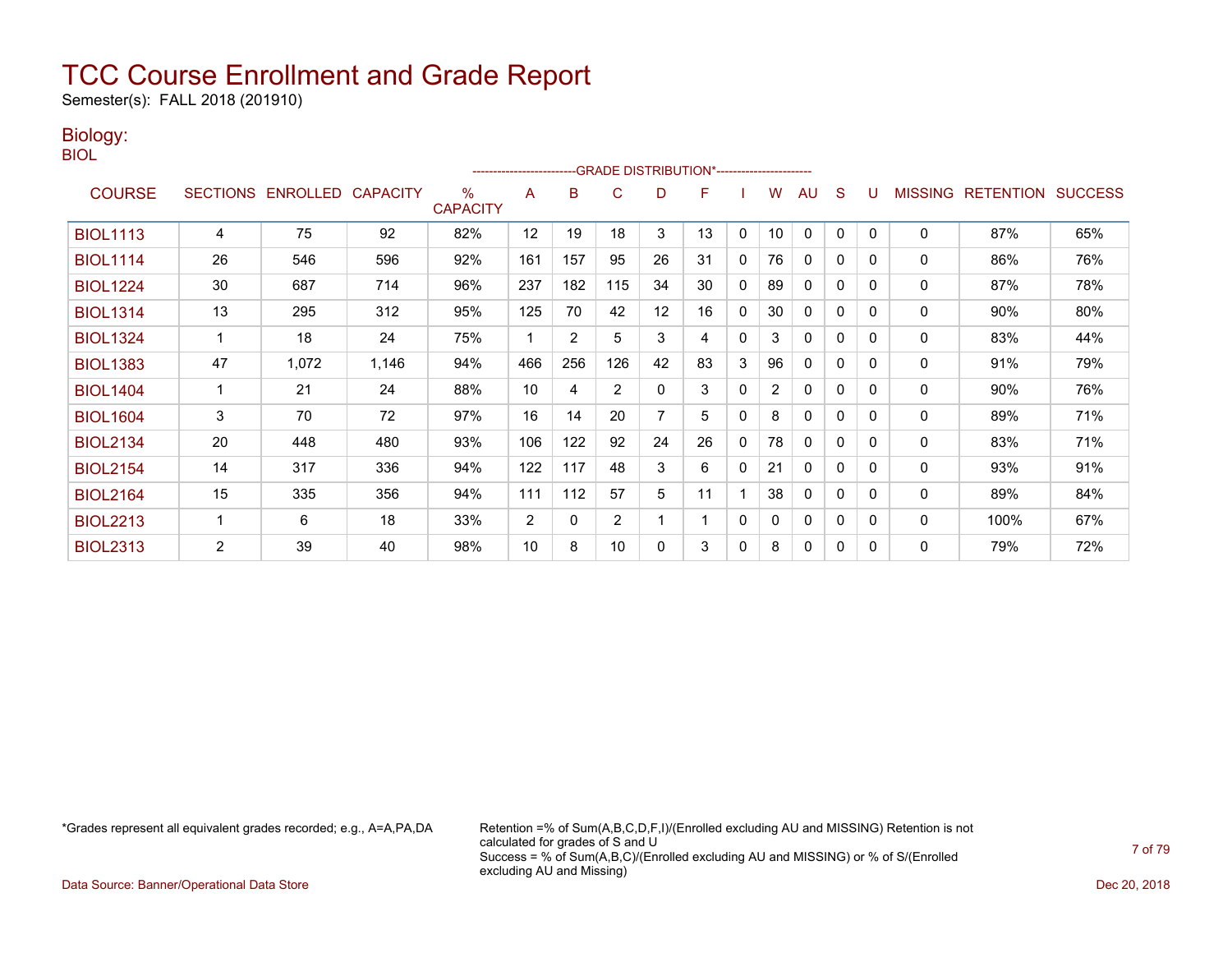Semester(s): FALL 2018 (201910)

### Biotechnology: **BIOT**

| ---             |                            |    | -------------------     |   |    | --GRADE DISTRIBUTION*----------------------- |   |    |   |          |              |    |       |                           |      |
|-----------------|----------------------------|----|-------------------------|---|----|----------------------------------------------|---|----|---|----------|--------------|----|-------|---------------------------|------|
| <b>COURSE</b>   | SECTIONS ENROLLED CAPACITY |    | $\%$<br><b>CAPACITY</b> | A | B. |                                              | D | F. |   | <b>W</b> | AU.          | -S | . U . | MISSING RETENTION SUCCESS |      |
| <b>BIOT1113</b> | 20                         | 28 | 71%                     | 8 | 6  |                                              |   |    | 0 | 3        | $\mathbf{0}$ | 0  |       | 85%                       | 80%  |
| <b>BIOT1533</b> | 14                         | 15 | 93%                     |   |    | 4                                            |   |    |   | 0        | $\Omega$     |    |       | 100%                      | 100% |
| <b>BIOT2245</b> |                            | 12 | 50%                     | ົ |    |                                              |   |    |   |          | 0            |    |       | 83%                       | 83%  |

\*Grades represent all equivalent grades recorded; e.g., A=A,PA,DA Retention =% of Sum(A,B,C,D,F,I)/(Enrolled excluding AU and MISSING) Retention is not calculated for grades of S and U Success = % of Sum(A,B,C)/(Enrolled excluding AU and MISSING) or % of S/(Enrolled excluding AU and Missing)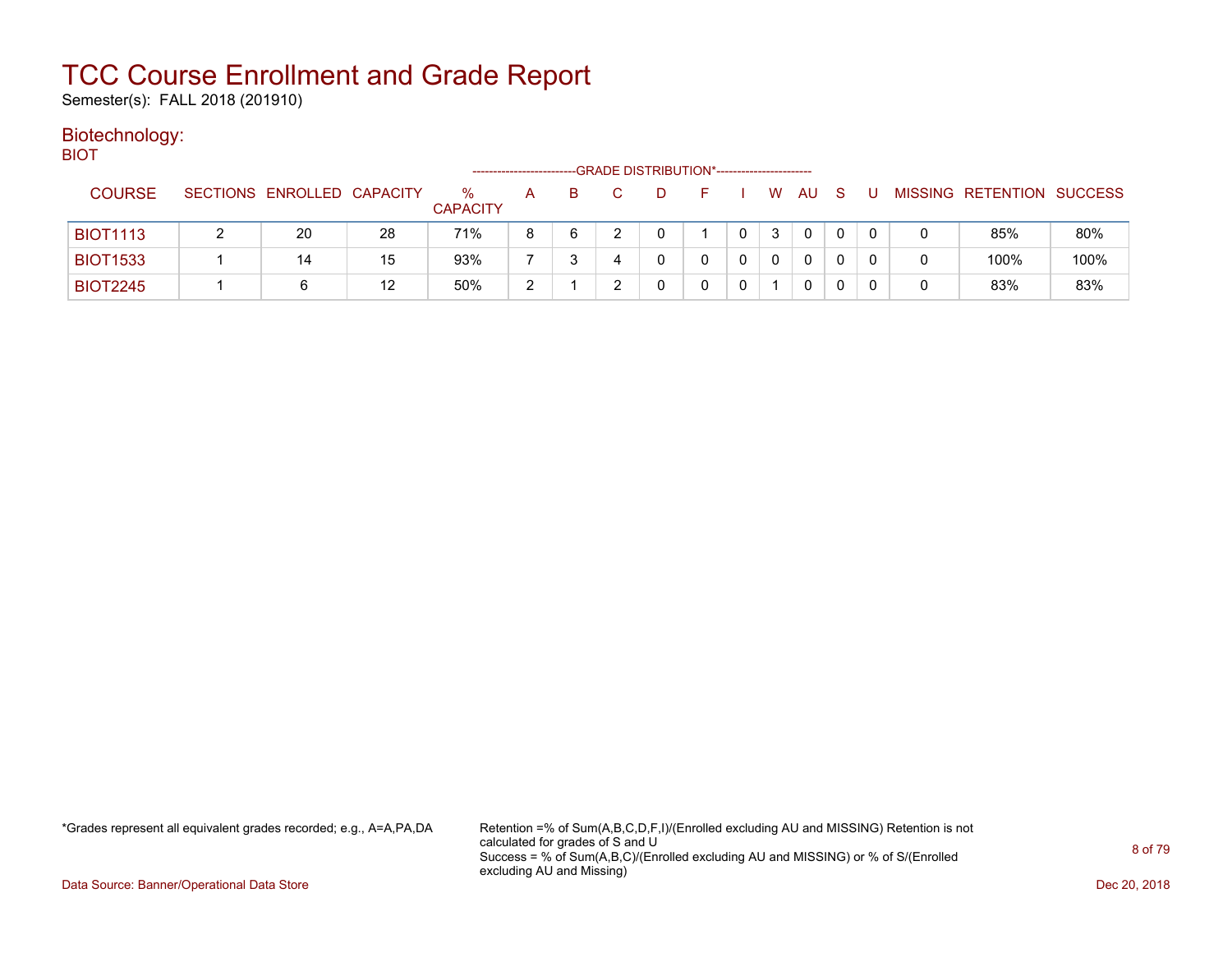Semester(s): FALL 2018 (201910)

### Biomedical Equipment Technolog: BMET

| _______         |                            |    |                      |   |          |    | ------------------------GRADE DISTRIBUTION*----------------------- |  |              |              |   |                           |      |
|-----------------|----------------------------|----|----------------------|---|----------|----|--------------------------------------------------------------------|--|--------------|--------------|---|---------------------------|------|
| <b>COURSE</b>   | SECTIONS ENROLLED CAPACITY |    | %<br><b>CAPACITY</b> | A | <b>B</b> | C. | D.                                                                 |  |              | I WAUS       | U | MISSING RETENTION SUCCESS |      |
| <b>BMET2353</b> |                            | 14 | 29%                  |   |          |    |                                                                    |  | $\mathbf{0}$ | $\mathbf{0}$ |   | 100%                      | 100% |

\*Grades represent all equivalent grades recorded; e.g., A=A,PA,DA Retention =% of Sum(A,B,C,D,F,I)/(Enrolled excluding AU and MISSING) Retention is not calculated for grades of S and U Success = % of Sum(A,B,C)/(Enrolled excluding AU and MISSING) or % of S/(Enrolled excluding AU and Missing)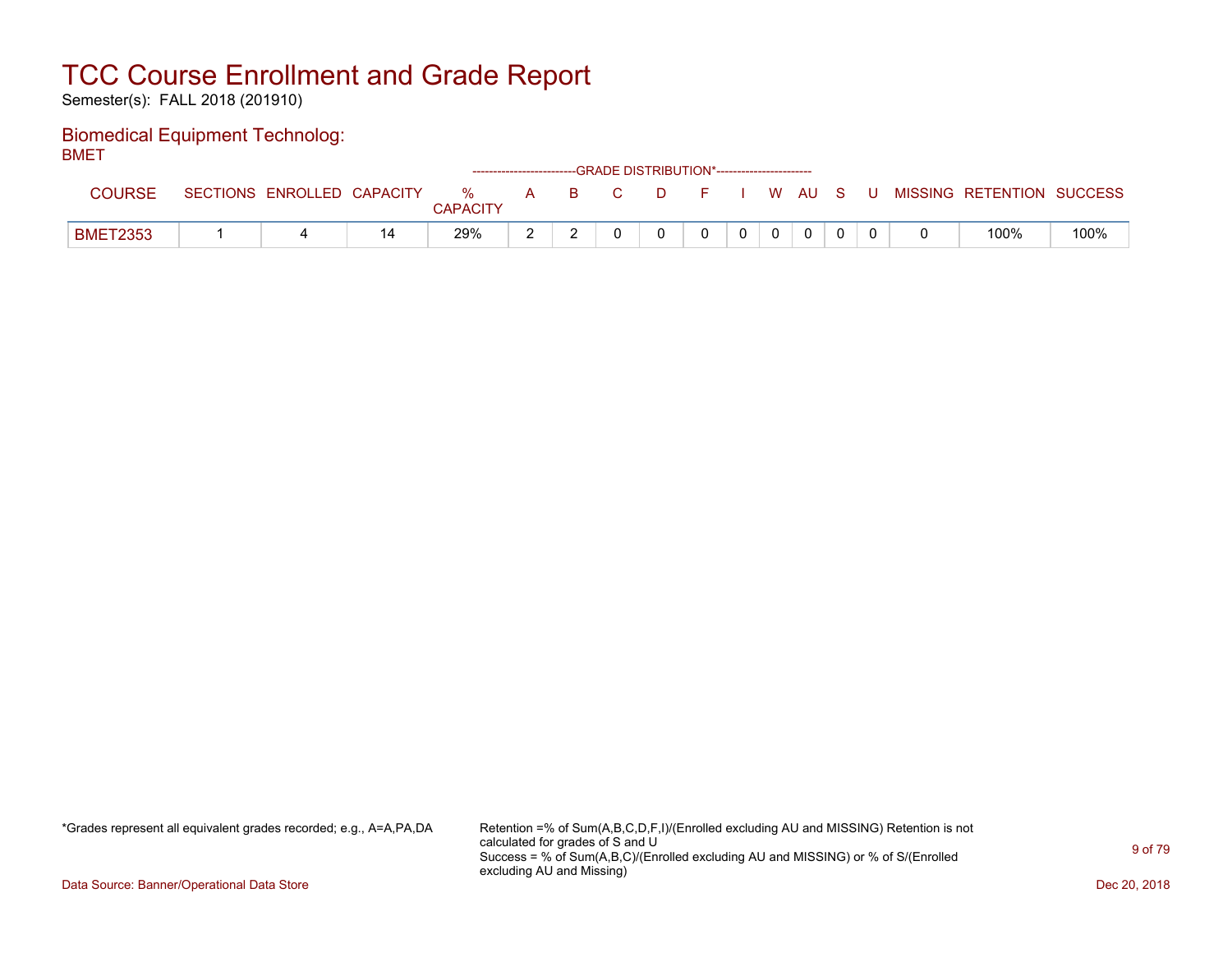Semester(s): FALL 2018 (201910)

### Business:

**BUSN** 

|                 |                 |                   |                 |                         | ----------------------- |    |    |                | --GRADE DISTRIBUTION*---------------------- |              |                      |              |              |                |                  |                |
|-----------------|-----------------|-------------------|-----------------|-------------------------|-------------------------|----|----|----------------|---------------------------------------------|--------------|----------------------|--------------|--------------|----------------|------------------|----------------|
| <b>COURSE</b>   | <b>SECTIONS</b> | ENROLLED          | <b>CAPACITY</b> | $\%$<br><b>CAPACITY</b> | A                       | B. | C. | D              | F                                           |              | W                    | AU           | <sub>S</sub> | <b>MISSING</b> | <b>RETENTION</b> | <b>SUCCESS</b> |
| <b>BUSN1053</b> | 17              | 392               | 422             | 93%                     | 195                     | 76 | 38 | 11             | 31                                          |              | 40                   | $\mathbf 0$  | 0            | 0              | 90%              | 79%            |
| <b>BUSN1123</b> | 2               | 38                | 40              | 95%                     | 24                      | 4  | ົ  | 0              | 3                                           | 0            | 5                    | 0            | 0            | 0              | 87%              | 79%            |
| <b>BUSN1353</b> | 4               | 81                | 85              | 95%                     | 14                      | 18 | 17 | $\overline{2}$ | 8                                           | 0            | 22                   | $\mathbf{0}$ | $\mathbf 0$  | 0              | 73%              | 60%            |
| <b>BUSN2053</b> | 2               | $12 \overline{ }$ | 40              | 30%                     |                         |    |    | 0              | 0                                           | 0            | $\mathbf{2}^{\circ}$ | $\mathbf{0}$ | 0            | 0              | 83%              | 83%            |
| <b>BUSN2313</b> | 3               | 54                | 78              | 69%                     | 17                      | 11 | 14 | 5              | 3                                           | 0            | 4                    | $\mathbf{0}$ | 0            | 0              | 93%              | 78%            |
| <b>BUSN2433</b> | 6               | 108               | 120             | 90%                     | 56                      | 15 |    |                | 10                                          | 0            | 19                   | $\mathbf{0}$ | $\mathbf 0$  | 0              | 82%              | 72%            |
| <b>BUSN2503</b> |                 | 17                | 19              | 89%                     | 14                      |    |    | 0              | 0                                           | $\mathbf{0}$ | $\mathbf{2}^{\circ}$ | $\mathbf{0}$ | 0            | 0              | 88%              | 88%            |

\*Grades represent all equivalent grades recorded; e.g., A=A,PA,DA Retention =% of Sum(A,B,C,D,F,I)/(Enrolled excluding AU and MISSING) Retention is not calculated for grades of S and U Success = % of Sum(A,B,C)/(Enrolled excluding AU and MISSING) or % of S/(Enrolled excluding AU and Missing)

Data Source: Banner/Operational Data Store Dec 20, 2018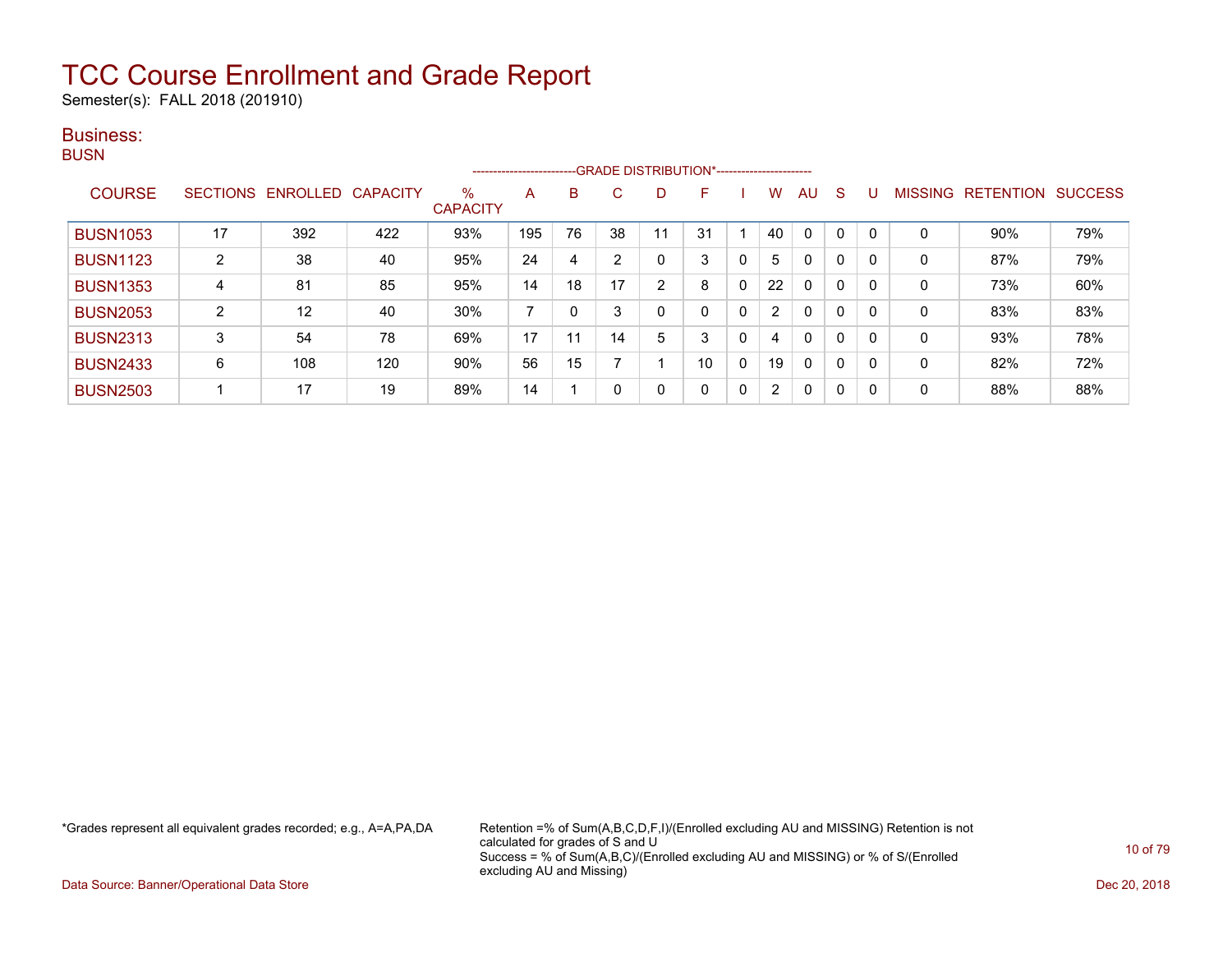Semester(s): FALL 2018 (201910)

### Chemistry:

| ◢<br><b>CHEM</b> |    |                            |     |                         |                      |    |    |                                             |          |              |                |                |          |              |              |                           |     |
|------------------|----|----------------------------|-----|-------------------------|----------------------|----|----|---------------------------------------------|----------|--------------|----------------|----------------|----------|--------------|--------------|---------------------------|-----|
|                  |    |                            |     |                         | -------------------- |    |    | -GRADE DISTRIBUTION*----------------------- |          |              |                |                |          |              |              |                           |     |
| <b>COURSE</b>    |    | SECTIONS ENROLLED CAPACITY |     | $\%$<br><b>CAPACITY</b> | A                    | B  | C  | D                                           | F        |              | W              | AU             | - S      | U            |              | MISSING RETENTION SUCCESS |     |
| <b>CHEM1114</b>  | 11 | 234                        | 252 | 93%                     | 59                   | 78 | 29 | 14                                          | 20       | $\mathbf{0}$ | 34             | $\mathbf{0}$   | $\Omega$ | 0            | $\mathbf{0}$ | 85%                       | 71% |
| <b>CHEM1134</b>  | 3  | 69                         | 72  | 96%                     | 23                   | 14 | 17 |                                             |          | $\Omega$     | 13             | $\Omega$       | $\Omega$ | $\mathbf{0}$ | $\Omega$     | 81%                       | 78% |
| <b>CHEM1315</b>  | 15 | 342                        | 356 | 96%                     | 113                  | 90 | 57 | 21                                          | 17       | $\Omega$     | 42             | $\overline{2}$ | $\Omega$ | $\mathbf{0}$ | $\mathbf{0}$ | 88%                       | 76% |
| <b>CHEM1365</b>  |    | 23                         | 24  | 96%                     | 12                   | 6  | 3  | 0                                           |          | $\mathbf{0}$ |                | $\mathbf{0}$   | $\Omega$ | $\mathbf{0}$ | $\mathbf{0}$ | 96%                       | 91% |
| <b>CHEM1415</b>  | 8  | 168                        | 188 | 89%                     | 67                   | 42 | 30 | 6                                           | 3        | $\Omega$     | 20             | $\Omega$       | $\Omega$ | $\mathbf{0}$ | $\mathbf{0}$ | 88%                       | 83% |
| <b>CHEM2145</b>  | 3  | 35                         | 36  | 97%                     | 8                    | 16 |    |                                             | 0        | 0            | 3              | $\mathbf{0}$   | $\Omega$ | $\mathbf{0}$ | $\Omega$     | 91%                       | 89% |
| <b>CHEM2245</b>  |    | 10                         | 12  | 83%                     | $\overline{2}$       | 3  | 3  | 0                                           | $\Omega$ | 0            | $\overline{2}$ | 0              | $\Omega$ | 0            | 0            | 80%                       | 80% |

\*Grades represent all equivalent grades recorded; e.g., A=A,PA,DA Retention =% of Sum(A,B,C,D,F,I)/(Enrolled excluding AU and MISSING) Retention is not calculated for grades of S and U Success = % of Sum(A,B,C)/(Enrolled excluding AU and MISSING) or % of S/(Enrolled excluding AU and Missing)

Data Source: Banner/Operational Data Store Dec 20, 2018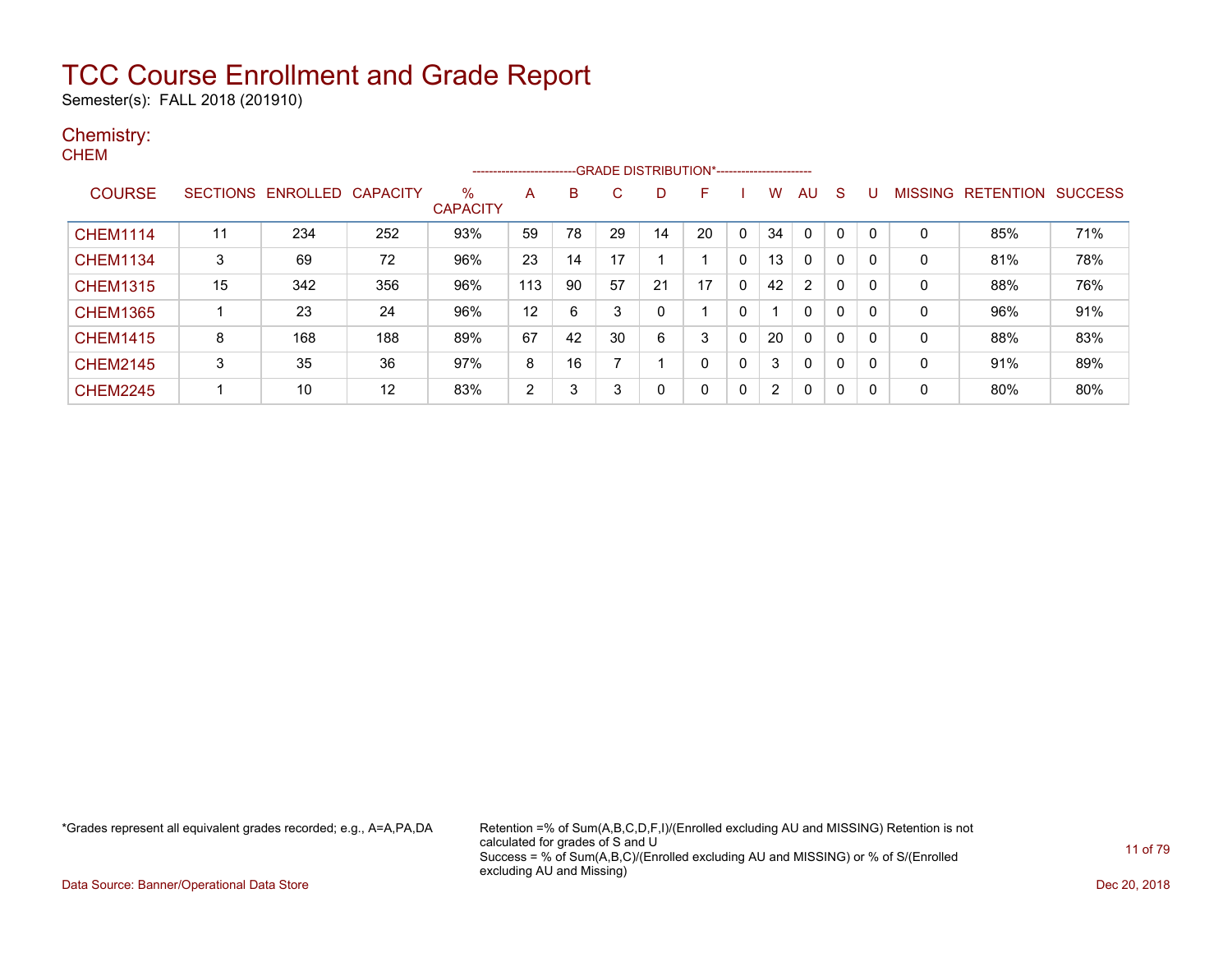Semester(s): FALL 2018 (201910)

### Child Development:

**CHLD** 

|                 |                 |          |                 |                      | ---------------------- |                | --GRADE DISTRIBUTION*---------------------- |                |                |                       |                |              |              |          |                |                  |                |
|-----------------|-----------------|----------|-----------------|----------------------|------------------------|----------------|---------------------------------------------|----------------|----------------|-----------------------|----------------|--------------|--------------|----------|----------------|------------------|----------------|
| <b>COURSE</b>   | <b>SECTIONS</b> | ENROLLED | <b>CAPACITY</b> | %<br><b>CAPACITY</b> | A                      | B              | C                                           | D              | F              |                       | w              | AU           | S            |          | <b>MISSING</b> | <b>RETENTION</b> | <b>SUCCESS</b> |
| <b>CHLD2003</b> | 8               | 152      | 160             | 95%                  | 67                     | 26             | 21                                          | 5              | 18             | $\mathbf{0}$          | 15             | $\mathbf{0}$ | $\mathbf{0}$ | $\Omega$ | $\mathbf{0}$   | 90%              | 75%            |
| <b>CHLD2023</b> | 2               | 36       | 40              | 90%                  | 17                     | 9              | 6                                           |                |                | 0                     | $\overline{2}$ | 0            | 0            | 0        | 0              | 94%              | 89%            |
| <b>CHLD2032</b> | $\overline{2}$  | 15       | 40              | 38%                  | 12                     | $\overline{2}$ |                                             | 0              | 0              | 0                     | 0              | $\Omega$     | 0            | 0        | $\mathbf{0}$   | 100%             | 100%           |
| <b>CHLD2042</b> | $\overline{c}$  | 19       | 40              | 48%                  | 16                     |                | $\Omega$                                    | 0              | $\overline{2}$ | 0                     | 0              | $\Omega$     | 0            | $\Omega$ | 0              | 100%             | 89%            |
| <b>CHLD2103</b> | 5               | 87       | 100             | 87%                  | 35                     | 17             | 6                                           | $\overline{7}$ | 14             |                       | 7              | 0            | 0            | 0        | 0              | 92%              | 67%            |
| <b>CHLD2113</b> | 1               | 19       | 20              | 95%                  | 4                      | 5              | 6                                           | 0              |                | 0                     | 3              | $\mathbf{0}$ | 0            | 0        | $\mathbf{0}$   | 84%              | 79%            |
| <b>CHLD2203</b> | 1               | 11       | 20              | 55%                  | $\Omega$               | 3              | 6                                           | 0              | $\overline{2}$ | 0                     | 0              | $\Omega$     | $\Omega$     | 0        | $\mathbf{0}$   | 100%             | 82%            |
| <b>CHLD2213</b> | 4               | 63       | 80              | 79%                  | 10                     | 14             | 18                                          | 4              | 11             | 0                     | 6              | 0            | 0            | 0        | $\mathbf{0}$   | 90%              | 67%            |
| <b>CHLD2233</b> | 4               | 69       | 80              | 86%                  | 41                     | 12             | 5                                           | 0              | 5              |                       | 5              | 0            | 0            | 0        | 0              | 93%              | 84%            |
| <b>CHLD2253</b> | 1               | 6        | 12              | 50%                  | 4                      | 0              | 0                                           | 0              | 0              | $\mathbf{2}^{\prime}$ | $\Omega$       | 0            | 0            | 0        | $\mathbf{0}$   | 100%             | 67%            |
| <b>CHLD2263</b> | 3               | 40       | 60              | 67%                  | 20                     | 10             | 6                                           | 0              | $\overline{2}$ | $\overline{2}$        | 0              | $\Omega$     | 0            | 0        | $\mathbf{0}$   | 100%             | 90%            |
| <b>CHLD2413</b> | $\overline{2}$  | 29       | 40              | 72%                  | 13                     | 3              | $\overline{2}$                              | 3              | 3              | 3                     | $\overline{2}$ | 0            | $\Omega$     | 0        | $\mathbf{0}$   | 93%              | 62%            |
| <b>CHLD2513</b> | 3               | 29       | 36              | 81%                  | 17                     | 8              |                                             | 0              | 0              | $\mathbf{2}^{\prime}$ | 1              | 0            | 0            | 0        | 0              | 97%              | 90%            |
| <b>CHLD2613</b> | 1               | 13       | 20              | 65%                  | 1                      |                | $\overline{2}$                              | 4              |                |                       | 0              | $\Omega$     | 0            | 0        | $\mathbf{0}$   | 100%             | 77%            |

\*Grades represent all equivalent grades recorded; e.g., A=A,PA,DA Retention =% of Sum(A,B,C,D,F,I)/(Enrolled excluding AU and MISSING) Retention is not calculated for grades of S and U Success = % of Sum(A,B,C)/(Enrolled excluding AU and MISSING) or % of S/(Enrolled excluding AU and Missing)

Data Source: Banner/Operational Data Store Dec 20, 2018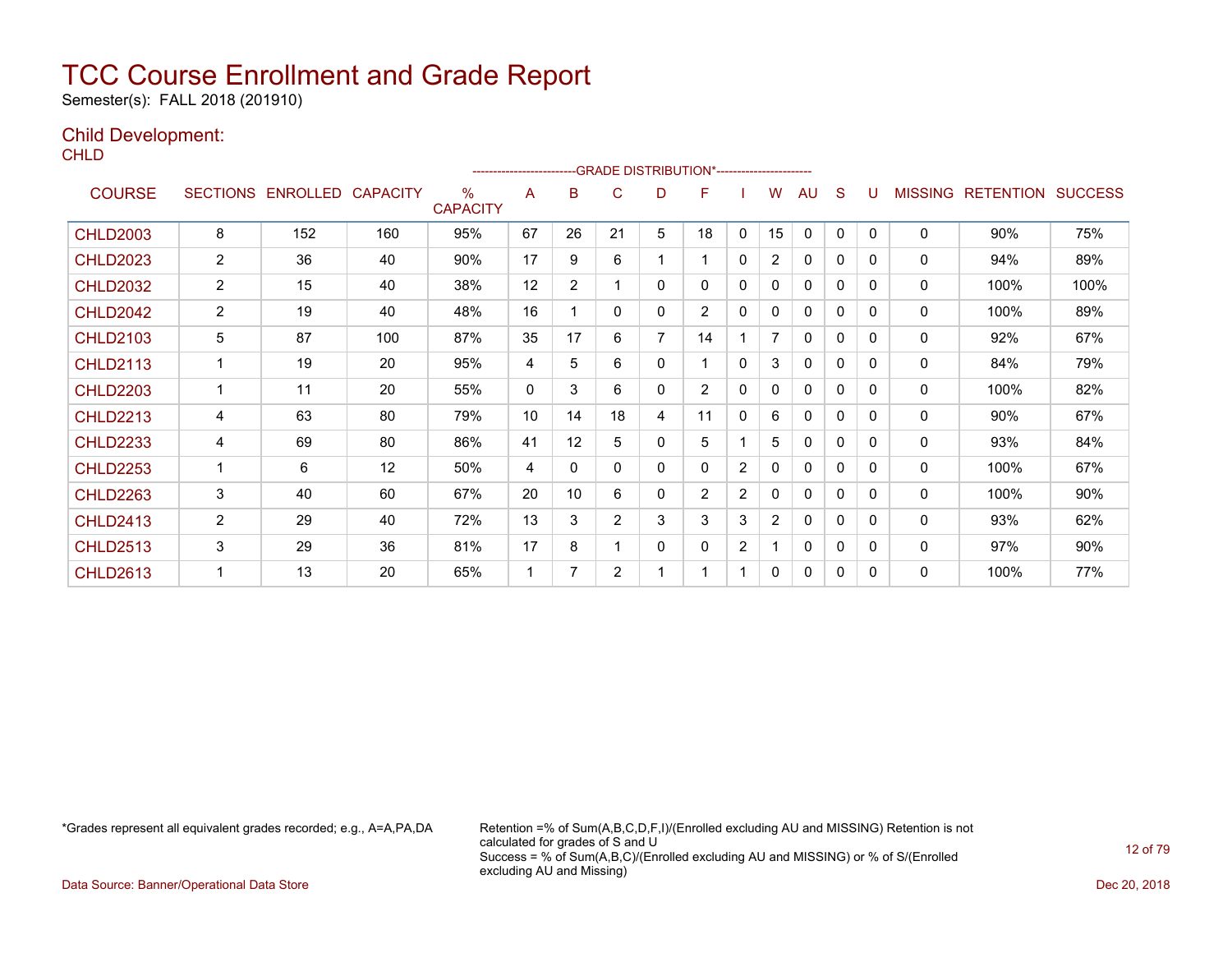Semester(s): FALL 2018 (201910)

#### Chinese: CHING.

| <b>UHIND</b>    |                            |    |                         | ------------------------GRADE DISTRIBUTION*----------------------- |               |  |  |  |                                          |     |
|-----------------|----------------------------|----|-------------------------|--------------------------------------------------------------------|---------------|--|--|--|------------------------------------------|-----|
| <b>COURSE</b>   | SECTIONS ENROLLED CAPACITY |    | $\%$<br><b>CAPACITY</b> | A B C                                                              |               |  |  |  | D F I W AU S U MISSING RETENTION SUCCESS |     |
| <b>CHNS1103</b> |                            | 20 | 45%                     |                                                                    | $\mathcal{P}$ |  |  |  | 100%                                     | 67% |

\*Grades represent all equivalent grades recorded; e.g., A=A,PA,DA Retention =% of Sum(A,B,C,D,F,I)/(Enrolled excluding AU and MISSING) Retention is not calculated for grades of S and U Success = % of Sum(A,B,C)/(Enrolled excluding AU and MISSING) or % of S/(Enrolled excluding AU and Missing)

Data Source: Banner/Operational Data Store Dec 20, 2018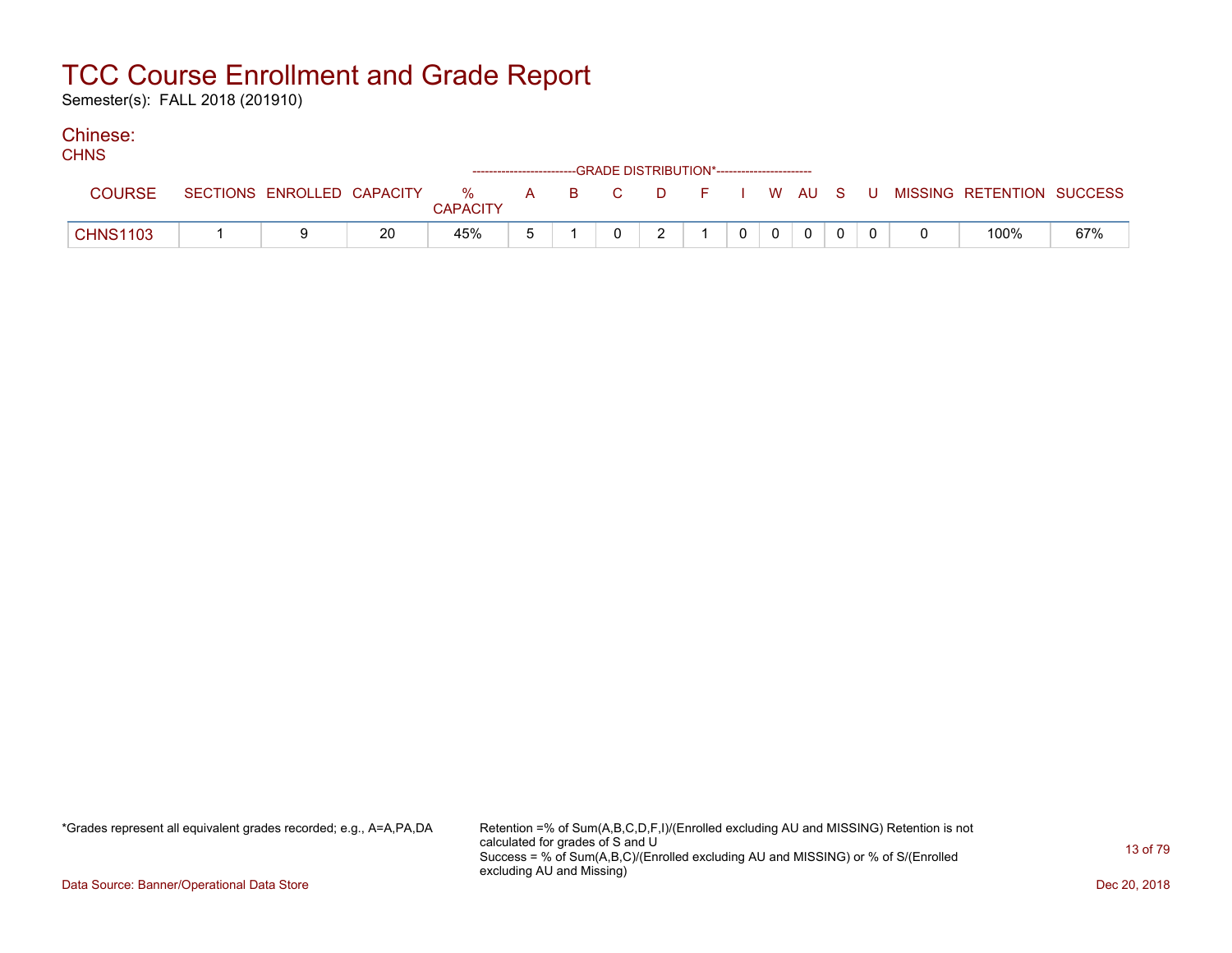Semester(s): FALL 2018 (201910)

### College Experience:

COLL<sup>'</sup>

|                 |                 |                   |       |                      | ------------------------- |     |     |     | --GRADE DISTRIBUTION*----------------------- |   |     |              |          |  |                           |      |
|-----------------|-----------------|-------------------|-------|----------------------|---------------------------|-----|-----|-----|----------------------------------------------|---|-----|--------------|----------|--|---------------------------|------|
| <b>COURSE</b>   | <b>SECTIONS</b> | ENROLLED CAPACITY |       | %<br><b>CAPACITY</b> | A                         | B.  |     | D   |                                              |   | W   | AU           | - S      |  | MISSING RETENTION SUCCESS |      |
| <b>COLL1002</b> | 127             | 2,338             | 2,481 | 94%                  | 823                       | 422 | 312 | 161 | 403                                          |   | 210 | $\mathbf{0}$ | $\Omega$ |  | 91%                       | 67%  |
| <b>COLL1991</b> |                 | 14                | 50    | 28%                  | 8                         |     |     |     |                                              | 0 |     |              |          |  | 100%                      | 100% |

\*Grades represent all equivalent grades recorded; e.g., A=A,PA,DA Retention =% of Sum(A,B,C,D,F,I)/(Enrolled excluding AU and MISSING) Retention is not calculated for grades of S and U Success = % of Sum(A,B,C)/(Enrolled excluding AU and MISSING) or % of S/(Enrolled excluding AU and Missing)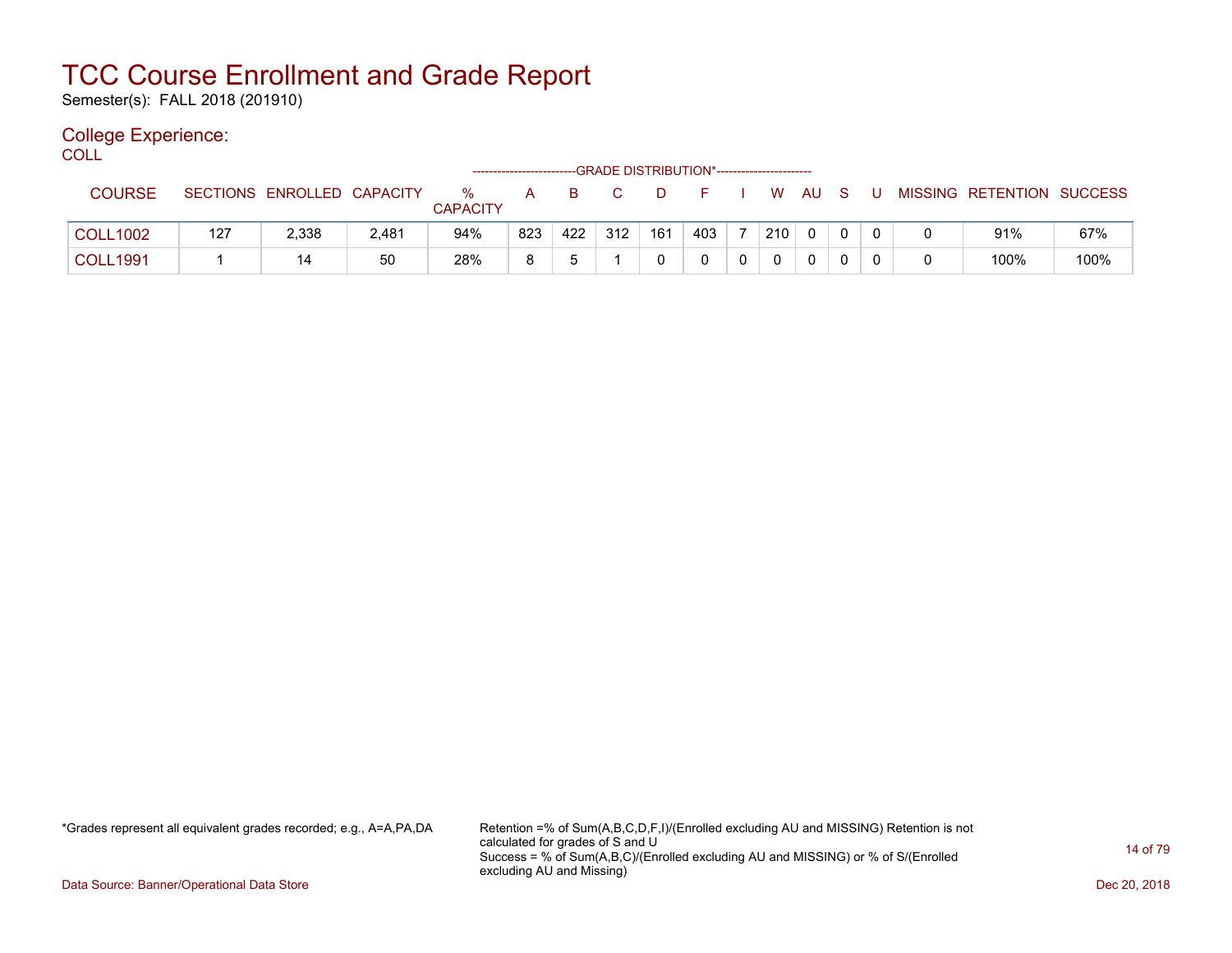Semester(s): FALL 2018 (201910)

### Communication: COMM

|                 |    |                            |       |                         | --------------------- |     | -GRADE DISTRIBUTION*----------------------- |    |    |    |     |              |              |   |                   |                |
|-----------------|----|----------------------------|-------|-------------------------|-----------------------|-----|---------------------------------------------|----|----|----|-----|--------------|--------------|---|-------------------|----------------|
| <b>COURSE</b>   |    | SECTIONS ENROLLED CAPACITY |       | $\%$<br><b>CAPACITY</b> | Α                     | в   |                                             |    |    |    | w   | AU           | <sub>S</sub> |   | MISSING RETENTION | <b>SUCCESS</b> |
| <b>COMM1113</b> | 70 | 1,235                      | 1,285 | 96%                     | 494                   | 387 | 120                                         | 34 | 84 | 11 | 105 | $\Omega$     | 0            | 0 | 91%               | 81%            |
| <b>COMM2053</b> | 3  | 47                         | 60    | 78%                     | 31                    | -6  | 3                                           | ົ  |    | 0  |     | $\mathbf{0}$ | 0            | 0 | 94%               | 85%            |
| <b>COMM2333</b> |    | 2                          | 10    | 20%                     |                       |     |                                             | 0  | 0  | 0  |     | 0            | 0            | 0 | 50%               | 50%            |
| <b>COMM2343</b> |    | 4                          | 10    | 40%                     | 3                     |     | 0                                           |    | 0  | 0  |     | $\mathbf{0}$ | 0            | 0 | 100%              | 100%           |
| <b>COMM2351</b> |    | 3                          | 10    | 30%                     | 2                     |     |                                             |    | 0  | 0  |     | $\mathbf{0}$ | 0            | 0 | 67%               | 67%            |

\*Grades represent all equivalent grades recorded; e.g., A=A,PA,DA Retention =% of Sum(A,B,C,D,F,I)/(Enrolled excluding AU and MISSING) Retention is not calculated for grades of S and U Success = % of Sum(A,B,C)/(Enrolled excluding AU and MISSING) or % of S/(Enrolled excluding AU and Missing)

Data Source: Banner/Operational Data Store Dec 20, 2018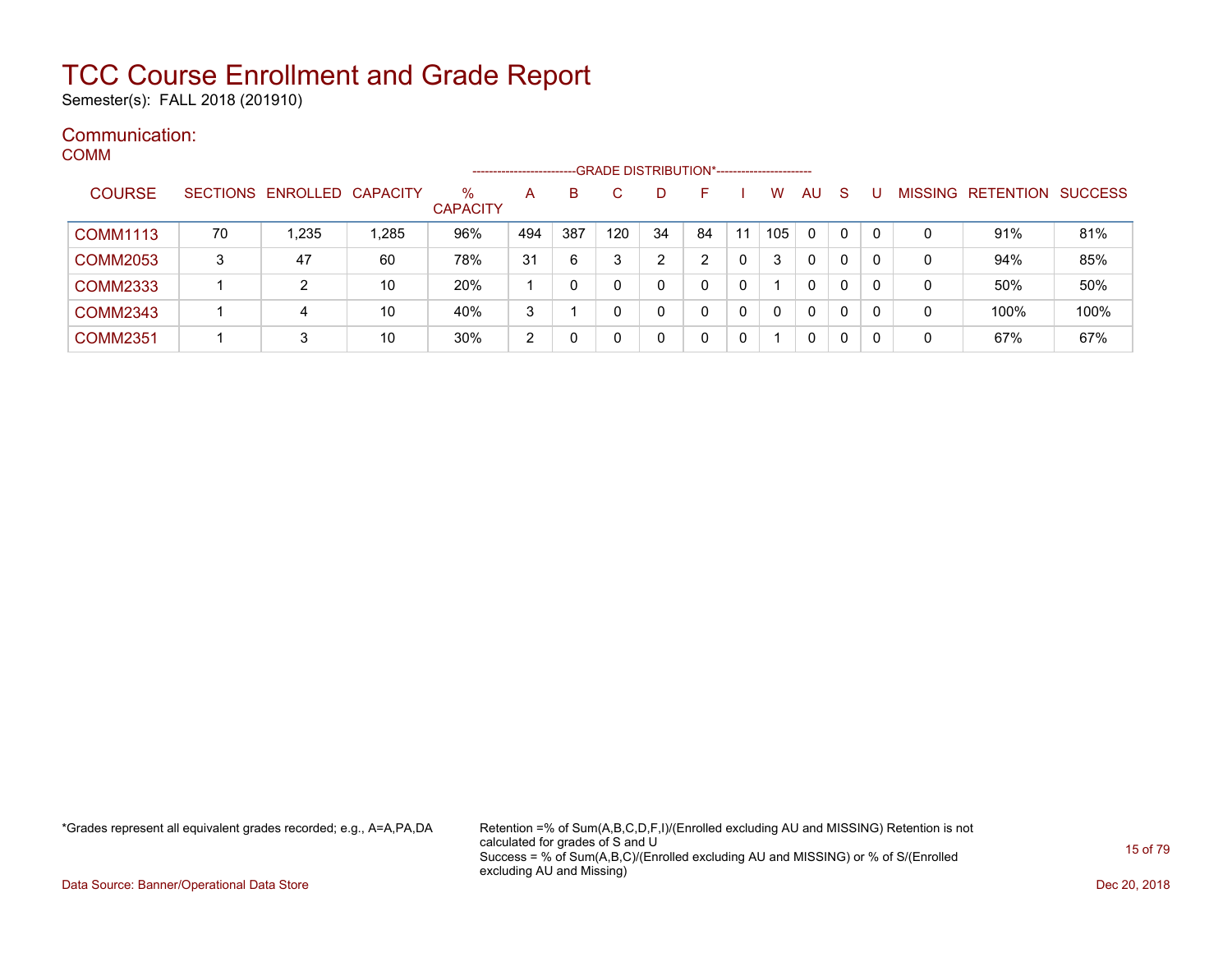Semester(s): FALL 2018 (201910)

### Criminal Justice: CRIM

|                 |                |                   |                 |                         | --------------------- |    |              | -GRADE DISTRIBUTION*---------------------- |    |   |    |              |   |   |                |                  |                |
|-----------------|----------------|-------------------|-----------------|-------------------------|-----------------------|----|--------------|--------------------------------------------|----|---|----|--------------|---|---|----------------|------------------|----------------|
| <b>COURSE</b>   |                | SECTIONS ENROLLED | <b>CAPACITY</b> | $\%$<br><b>CAPACITY</b> | A                     | B  | $\mathbf{C}$ | D                                          | F. |   | w  | AU           | S |   | <b>MISSING</b> | <b>RETENTION</b> | <b>SUCCESS</b> |
| <b>CRIM1013</b> | 6              | 129               | 130             | 99%                     | 73                    | 23 |              |                                            |    |   | 21 | $\mathbf{0}$ | 0 | 0 | 0              | 84%              | 80%            |
| <b>CRIM2103</b> | 2              | 31                | 40              | 78%                     | 19                    | 6  |              |                                            |    | 0 | 4  | 0            | 0 | 0 | 0              | 87%              | 84%            |
| <b>CRIM2123</b> | 3              | 58                | 60              | 97%                     | 9                     | 30 | 8            |                                            |    | 2 | 8  | 0            | 0 | 0 |                | 86%              | 82%            |
| <b>CRIM2133</b> |                | 16                | 20              | 80%                     | 9                     | 3  | 0            |                                            | 3  | 0 |    | 0            | 0 | 0 | 0              | 94%              | 75%            |
| <b>CRIM2143</b> | $\overline{2}$ | 16                | 40              | 40%                     | 6                     | 4  | າ            |                                            | 0  | 0 | 3  | $\mathbf{0}$ | 0 | 0 | $\mathbf{0}$   | 81%              | 75%            |
| <b>CRIM2223</b> | $\overline{2}$ | 28                | 40              | 70%                     | 14                    | 9  | າ            |                                            | 0  | 0 | 3  | 0            | 0 | 0 | 0              | 89%              | 89%            |

\*Grades represent all equivalent grades recorded; e.g., A=A,PA,DA Retention =% of Sum(A,B,C,D,F,I)/(Enrolled excluding AU and MISSING) Retention is not calculated for grades of S and U Success = % of Sum(A,B,C)/(Enrolled excluding AU and MISSING) or % of S/(Enrolled excluding AU and Missing)

Data Source: Banner/Operational Data Store Dec 20, 2018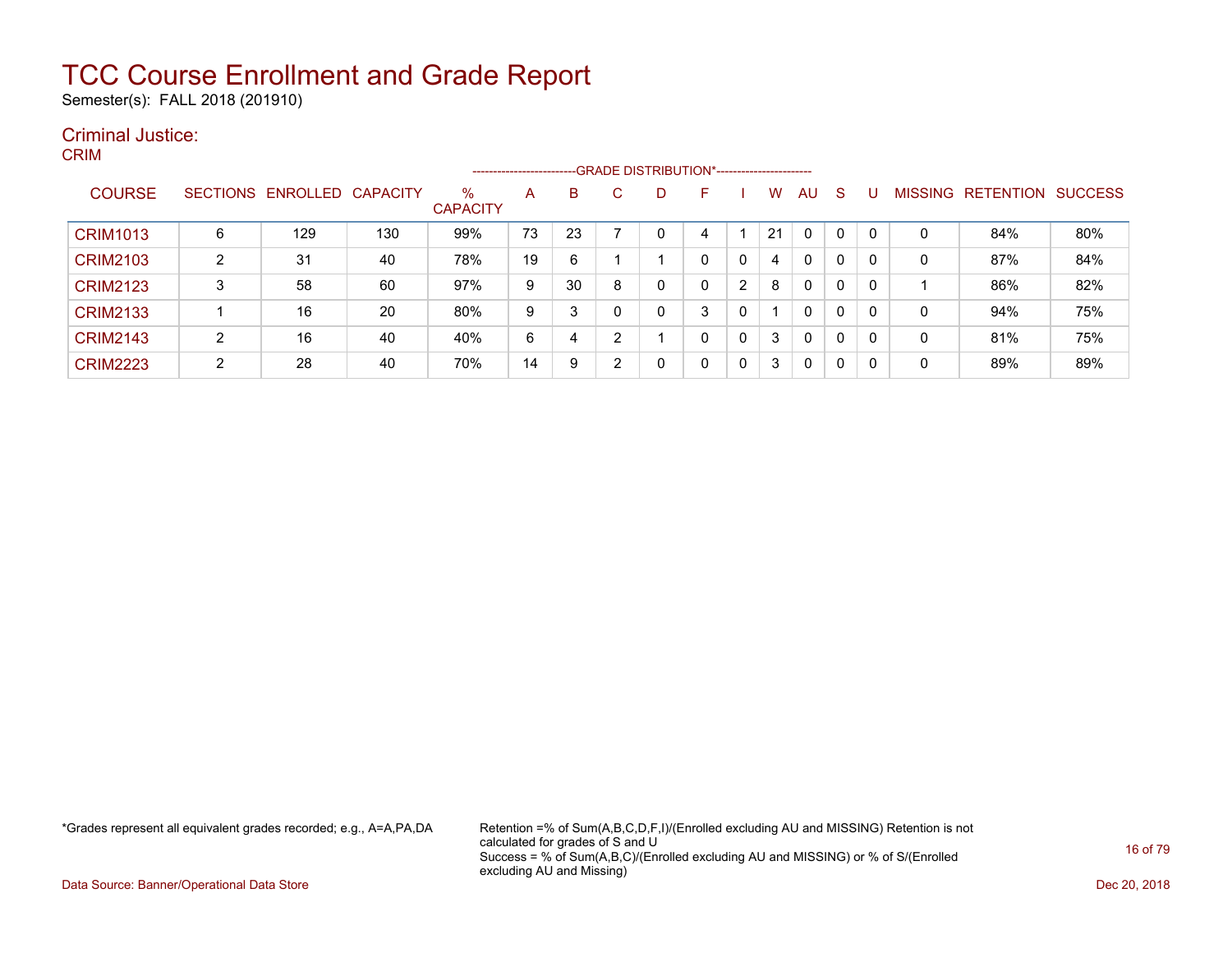Semester(s): FALL 2018 (201910)

### CSCI Computer Info Systems: **CSCI**

|                 |                |                            |       |                         | ---------------------- |                | -GRADE DISTRIBUTION*---------------------- |                |                |                |                |              |              |   |              |                           |      |
|-----------------|----------------|----------------------------|-------|-------------------------|------------------------|----------------|--------------------------------------------|----------------|----------------|----------------|----------------|--------------|--------------|---|--------------|---------------------------|------|
| <b>COURSE</b>   |                | SECTIONS ENROLLED CAPACITY |       | $\%$<br><b>CAPACITY</b> | A                      | B              | $\mathsf{C}$                               | D              | F              |                | W              | AU           | S            | U |              | MISSING RETENTION SUCCESS |      |
| <b>CSCI1011</b> | $\mathbf 1$    | 13                         | 15    | 87%                     | 10                     | 0              | 0                                          | 0              | 2              | 0              |                | 0            | 0            | 0 | 0            | 92%                       | 77%  |
| <b>CSCI1203</b> | 59             | 1,054                      | 1,127 | 94%                     | 411                    | 179            | 113                                        | 51             | 140            | $\overline{2}$ | 149            |              | 0            | 0 | 8            | 86%                       | 67%  |
| <b>CSCI1263</b> | $\overline{2}$ | 32                         | 35    | 91%                     | 23                     | 4              | 2                                          | $\Omega$       | $\mathbf{0}$   | $\Omega$       | 3              | $\mathbf{0}$ | $\mathbf{0}$ | 0 | $\Omega$     | 91%                       | 91%  |
| <b>CSCI1483</b> | 3              | 50                         | 55    | 91%                     | 26                     | 5              | 9                                          | $\overline{2}$ | 4              | $\mathbf{0}$   | 4              | $\mathbf{0}$ | 0            | 0 | 0            | 92%                       | 80%  |
| <b>CSCI1901</b> | 1              | 18                         | 20    | 90%                     | 9                      | 2              | 2                                          | $\mathbf{0}$   |                | $\mathbf{0}$   | 4              | $\mathbf{0}$ | $\Omega$     | 0 | $\mathbf{0}$ | 78%                       | 72%  |
| <b>CSCI2013</b> | $\overline{2}$ | 37                         | 40    | 92%                     | 20                     | 4              | 1                                          |                | 3              | $\mathbf{0}$   | 8              | $\mathbf{0}$ | 0            | 0 | 0            | 78%                       | 68%  |
| <b>CSCI2033</b> | 6              | 115                        | 125   | 92%                     | 39                     | 16             | 9                                          | 6              | 21             | $\mathbf{0}$   | 24             | $\mathbf{0}$ | $\Omega$     | 0 | 0            | 79%                       | 56%  |
| <b>CSCI2133</b> | 3              | 43                         | 50    | 86%                     | 19                     | 4              | 5                                          | 2              | 10             | $\mathbf{0}$   | 3              | $\mathbf{0}$ | $\mathbf{0}$ | 0 | 0            | 93%                       | 65%  |
| <b>CSCI2143</b> | 1              | 11                         | 15    | 73%                     | 11                     | 0              | $\mathbf{0}$                               | $\mathbf{0}$   | $\mathbf{0}$   | 0              | 0              | $\mathbf{0}$ | $\mathbf{0}$ | 0 | 0            | 100%                      | 100% |
| <b>CSCI2163</b> | $\mathbf{1}$   | 13                         | 20    | 65%                     | 3                      | 1              | $\overline{2}$                             | $\mathbf{0}$   | 4              | 0              | 3              | 0            | 0            | 0 | 0            | 77%                       | 46%  |
| <b>CSCI2283</b> | 1              | 15                         | 15    | 100%                    | 4                      | $\overline{2}$ | 4                                          |                | $\Omega$       | 2              | 2              | 0            | 0            | 0 | 0            | 87%                       | 67%  |
| <b>CSCI2473</b> | $\overline{7}$ | 102                        | 115   | 89%                     | 51                     | 13             | 8                                          | 5              | 10             | $\overline{2}$ | 13             | 0            | $\mathbf{0}$ | 0 | 0            | 87%                       | 71%  |
| <b>CSCI2483</b> | 1              | 19                         | 20    | 95%                     | 9                      | 2              | $\mathbf{0}$                               |                | 5              | $\mathbf{0}$   | $\overline{2}$ | $\mathbf{0}$ | $\mathbf{0}$ | 0 | 0            | 89%                       | 58%  |
| <b>CSCI2683</b> | $\overline{2}$ | 43                         | 45    | 96%                     | 28                     | 3              | 1                                          | $\Omega$       | $\overline{2}$ | $\mathbf{0}$   | 9              | $\mathbf{0}$ | 0            | 0 | 0            | 79%                       | 74%  |
| <b>CSCI2783</b> | 1              | 8                          | 20    | 40%                     | 3                      | 4              | $\Omega$                                   |                | $\mathbf{0}$   | $\mathbf{0}$   | 0              | $\mathbf{0}$ | 0            | 0 | 0            | 100%                      | 88%  |
| <b>CSCI2843</b> | 4              | 58                         | 65    | 89%                     | 32                     | 7              |                                            |                | 7              | 0              | 10             | 0            | $\mathbf{0}$ | 0 | 0            | 83%                       | 69%  |

\*Grades represent all equivalent grades recorded; e.g., A=A,PA,DA Retention =% of Sum(A,B,C,D,F,I)/(Enrolled excluding AU and MISSING) Retention is not calculated for grades of S and U Success = % of Sum(A,B,C)/(Enrolled excluding AU and MISSING) or % of S/(Enrolled excluding AU and Missing)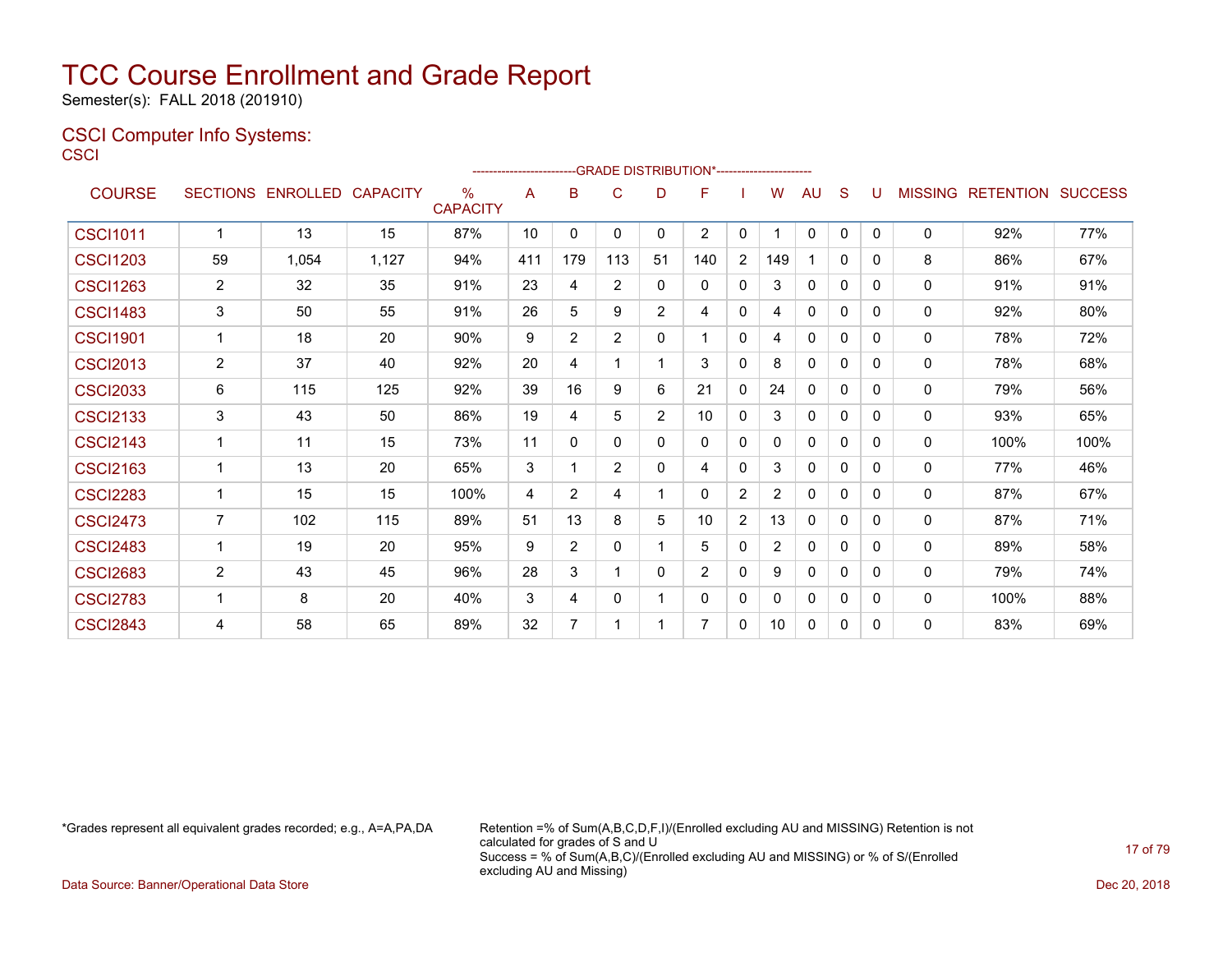Semester(s): FALL 2018 (201910)

### CSYS Computer Info Systems:

**CSYS** 

|                 |                 |                 |          |                      | ----------------------- |                |                |                | --- GRADE DISTRIBUTION*------------------------ |          |                |              |              |          |                |                  |                |
|-----------------|-----------------|-----------------|----------|----------------------|-------------------------|----------------|----------------|----------------|-------------------------------------------------|----------|----------------|--------------|--------------|----------|----------------|------------------|----------------|
| <b>COURSE</b>   | <b>SECTIONS</b> | <b>ENROLLED</b> | CAPACITY | %<br><b>CAPACITY</b> | A                       | B              | С              | D              | F                                               |          | W              | AU           | S            |          | <b>MISSING</b> | <b>RETENTION</b> | <b>SUCCESS</b> |
| <b>CSYS1013</b> | 5               | 83              | 85       | 98%                  | 28                      | 22             |                | 3              | 8                                               |          | 10             | $\mathbf{0}$ | $\Omega$     |          | 0              | 88%              | 73%            |
| <b>CSYS1203</b> | 9               | 140             | 145      | 97%                  | 65                      | 29             |                | $\overline{2}$ | 20                                              | 0        | 16             |              | $\mathbf{0}$ | 0        | 0              | 88%              | 73%            |
| <b>CSYS1393</b> |                 | 13              | 20       | 65%                  | 8                       |                | $\overline{2}$ | 0              | $\mathbf{0}$                                    | 0        | 3              | $\Omega$     | 0            | 0        | $\mathbf{0}$   | 77%              | 77%            |
| <b>CSYS2023</b> |                 | 12              | 15       | 80%                  | 11                      | 0              | 0              | 0              | $\mathbf{0}$                                    | 0        |                | $\mathbf{0}$ | 0            | 0        | $\mathbf{0}$   | 92%              | 92%            |
| <b>CSYS2033</b> |                 | 14              | 14       | 100%                 | 8                       |                | 3              | 0              | 0                                               | 0        | $\overline{2}$ | $\Omega$     | 0            | 0        | 0              | 86%              | 86%            |
| <b>CSYS2063</b> |                 | 19              | 20       | 95%                  | 12                      | $\overline{2}$ | 0              | 0              | 3                                               | 0        | $\overline{2}$ | $\Omega$     | 0            | 0        | 0              | 89%              | 74%            |
| <b>CSYS2073</b> | 10              | 147             | 185      | 79%                  | 63                      | 22             | 13             | 5              | 8                                               |          | 34             |              | 0            | 0        | $\mathbf{0}$   | 77%              | 67%            |
| <b>CSYS2413</b> |                 | 9               | 15       | 60%                  | 8                       |                | 0              | 0              |                                                 | $\Omega$ | 0              | $\Omega$     | 0            | 0        | $\mathbf{0}$   | 100%             | 89%            |
| <b>CSYS2493</b> |                 | 19              | 20       | 95%                  | 7                       | $\overline{2}$ | 4              | 0              | $\overline{2}$                                  | 0        | 4              | $\Omega$     | $\Omega$     | $\Omega$ | $\mathbf{0}$   | 79%              | 68%            |
| <b>CSYS2563</b> |                 | 18              | 20       | 90%                  | 10                      | 6              | 0              | 0              | $\mathbf{0}$                                    | 0        | $\overline{2}$ | $\Omega$     | 0            | $\Omega$ | $\mathbf{0}$   | 89%              | 89%            |
| <b>CSYS2613</b> | 2               | 36              | 35       | 103%                 | 13                      |                | 3              | 5              | 2                                               | 3        | 3              | 0            | 0            | 0        | $\mathbf{0}$   | 92%              | 64%            |

\*Grades represent all equivalent grades recorded; e.g., A=A,PA,DA Retention =% of Sum(A,B,C,D,F,I)/(Enrolled excluding AU and MISSING) Retention is not calculated for grades of S and U Success = % of Sum(A,B,C)/(Enrolled excluding AU and MISSING) or % of S/(Enrolled excluding AU and Missing)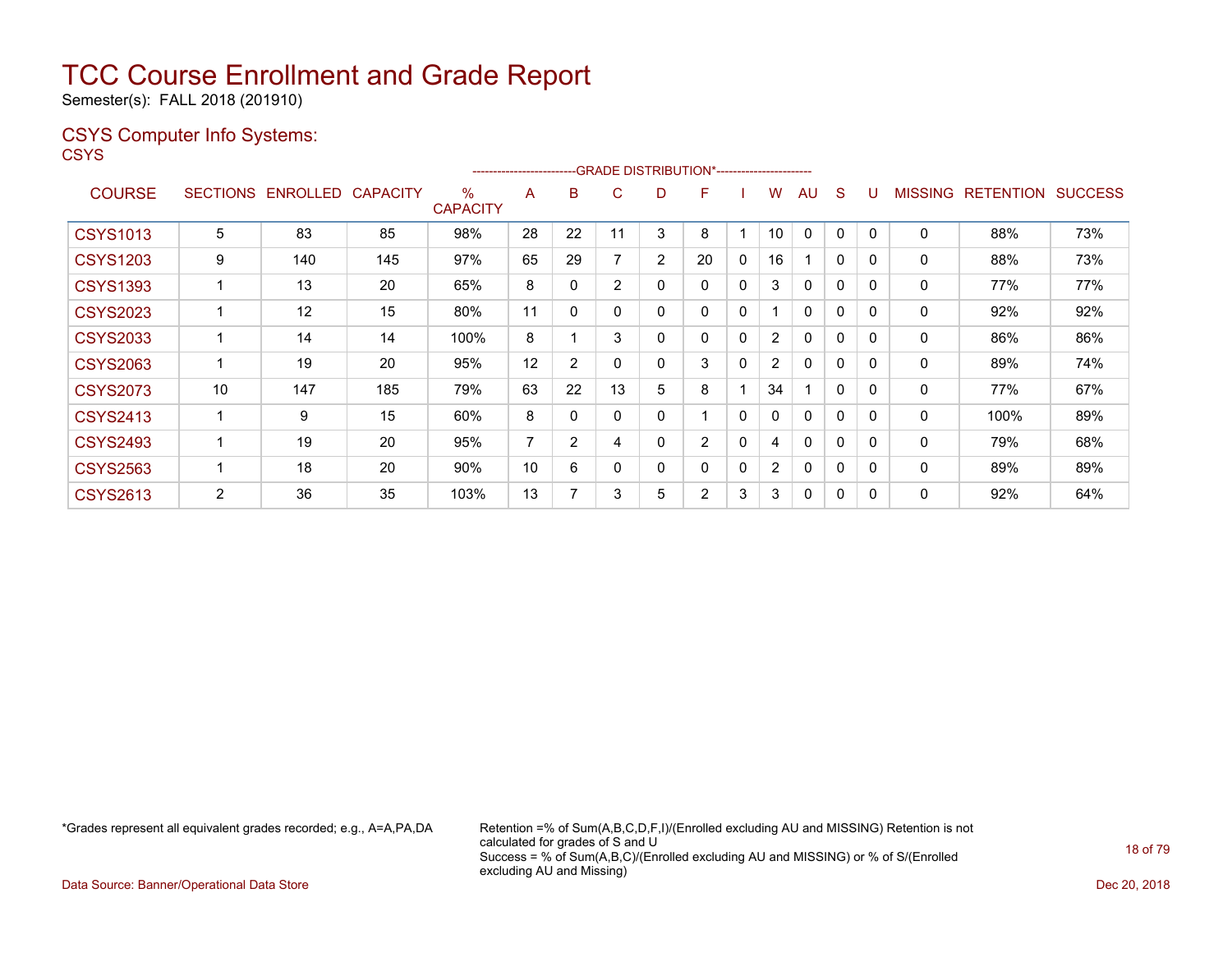Semester(s): FALL 2018 (201910)

### Cardiovascular Technology:

**CVTC** 

|                 |                            |    |                         | ---------------------- |    |  | -- GRADE DISTRIBUTION*----------------------- |             |          |              |  |                           |      |
|-----------------|----------------------------|----|-------------------------|------------------------|----|--|-----------------------------------------------|-------------|----------|--------------|--|---------------------------|------|
| <b>COURSE</b>   | SECTIONS ENROLLED CAPACITY |    | $\%$<br><b>CAPACITY</b> | A                      | B. |  |                                               | W           | AU       | <sub>S</sub> |  | MISSING RETENTION SUCCESS |      |
| <b>CVTC1003</b> | 14                         | 16 | 88%                     | 11                     |    |  | 0                                             |             | 0        | 0            |  | 93%                       | 93%  |
| <b>CVTC1013</b> | 14                         | 16 | 88%                     | 4                      | 9  |  |                                               |             | 0        | 0            |  | 93%                       | 93%  |
| <b>CVTC2103</b> | 11                         | 12 | 92%                     | 11                     |    |  |                                               | $\Omega$    | $\Omega$ | 0            |  | 100%                      | 100% |
| <b>CVTC2125</b> | 11                         | 12 | 92%                     | 11                     |    |  |                                               | $\mathbf 0$ | 0        |              |  | 100%                      | 100% |

\*Grades represent all equivalent grades recorded; e.g., A=A,PA,DA Retention =% of Sum(A,B,C,D,F,I)/(Enrolled excluding AU and MISSING) Retention is not calculated for grades of S and U Success = % of Sum(A,B,C)/(Enrolled excluding AU and MISSING) or % of S/(Enrolled excluding AU and Missing)

Data Source: Banner/Operational Data Store Dec 20, 2018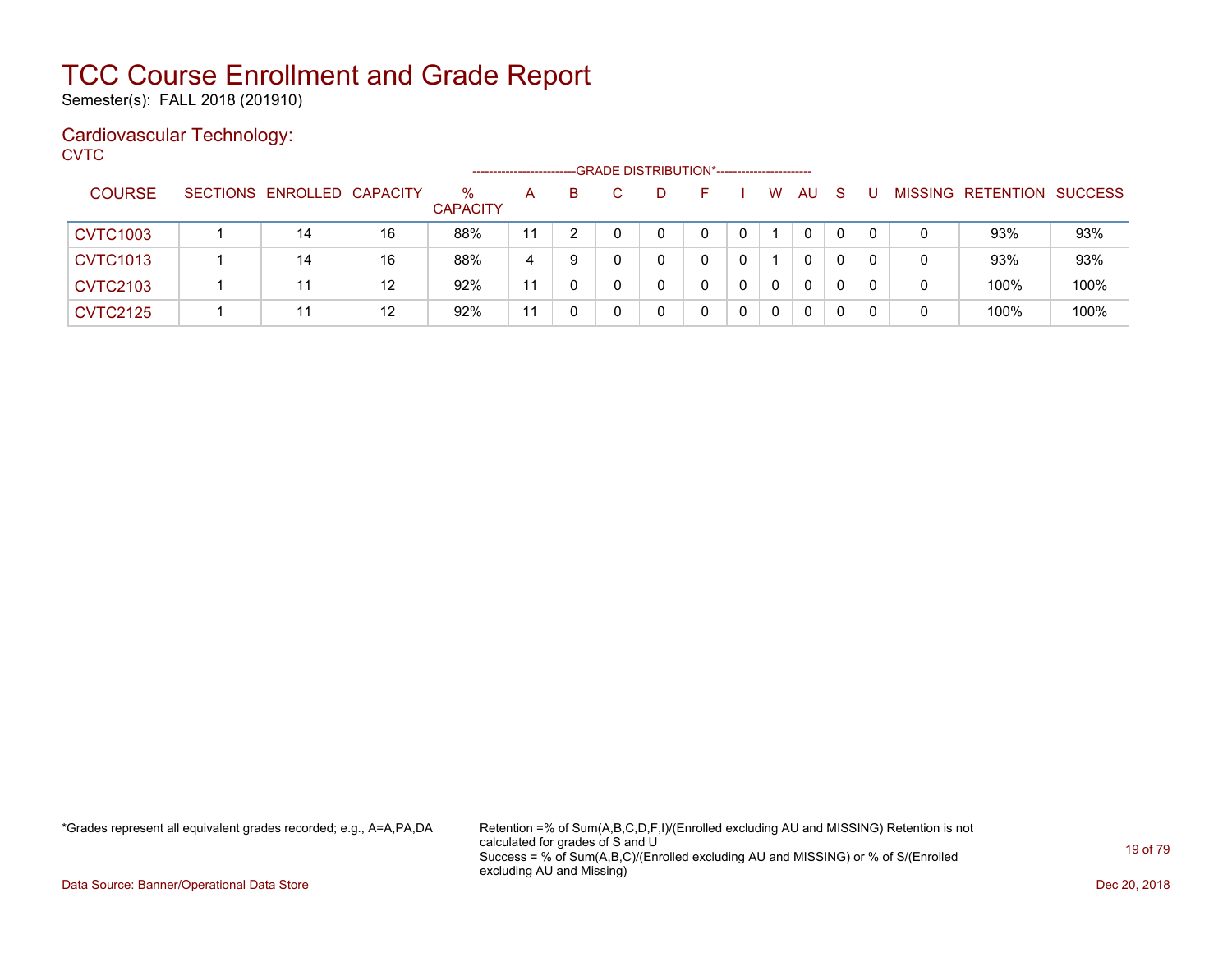Semester(s): FALL 2018 (201910)

### Digital Media:

DGMD

|                 |                 |                |                 |                      | ----------------------- |                |          |   | -- GRADE DISTRIBUTION*------------------------ |             |                |              |              |          |                |                  |                |
|-----------------|-----------------|----------------|-----------------|----------------------|-------------------------|----------------|----------|---|------------------------------------------------|-------------|----------------|--------------|--------------|----------|----------------|------------------|----------------|
| <b>COURSE</b>   | <b>SECTIONS</b> | ENROLLED       | <b>CAPACITY</b> | %<br><b>CAPACITY</b> | A                       | B              | C        | D | F                                              |             | w              | AU           | <sub>S</sub> |          | <b>MISSING</b> | <b>RETENTION</b> | <b>SUCCESS</b> |
| <b>DGMD1103</b> | $\overline{2}$  | 34             | 40              | 85%                  | 9                       | 4              | 5        | 4 | 3                                              | 0           | 9              | 0            | 0            |          | $\mathbf 0$    | 74%              | 53%            |
| <b>DGMD1113</b> | 5               | 83             | 88              | 94%                  | 16                      | 17             | 10       | 8 | 11                                             | 0           | 21             | $\mathbf{0}$ | 0            | $\Omega$ | 0              | 75%              | 52%            |
| <b>DGMD1203</b> |                 | 13             | 14              | 93%                  | 8                       | 3              |          | 0 | 0                                              | 0           |                | $\mathbf{0}$ | 0            | $\Omega$ | 0              | 92%              | 92%            |
| <b>DGMD1213</b> |                 | 13             | 14              | 93%                  | 8                       | 4              | $\Omega$ | ი | 0                                              | 0           |                | $\mathbf{0}$ | 0            | 0        | 0              | 92%              | 92%            |
| <b>DGMD1223</b> |                 | 14             | 14              | 100%                 |                         | 4              | 6        | 2 | 0                                              | 0           |                | $\mathbf{0}$ | 0            | 0        | 0              | 93%              | 79%            |
| <b>DGMD2313</b> |                 | $\overline{7}$ | 14              | 50%                  |                         | 2              |          | 2 | 0                                              | 0           |                | $\mathbf{0}$ | 0            | $\Omega$ | 0              | 86%              | 57%            |
| <b>DGMD2343</b> |                 | 11             | 15              | 73%                  | 6                       | $\overline{2}$ |          | 0 | 0                                              | 0           | $\overline{2}$ | $\mathbf{0}$ | 0            | 0        | 0              | 82%              | 82%            |
| <b>DGMD2353</b> |                 | 14             | 14              | 100%                 | 13                      | 0              | $\Omega$ | 0 | 0                                              | 0           |                | $\mathbf{0}$ | 0            | $\Omega$ | $\mathbf 0$    | 93%              | 93%            |
| <b>DGMD2393</b> |                 | 8              | 10              | 80%                  | 2                       | 3              |          | 3 | 0                                              | $\mathbf 0$ | 0              | $\mathbf{0}$ | 0            | $\Omega$ | 0              | 100%             | 62%            |
| <b>DGMD2423</b> |                 | 14             | 14              | 100%                 | 8                       | 4              | $\Omega$ |   | 0                                              | $\mathbf 0$ |                | $\mathbf{0}$ | 0            | $\Omega$ | $\mathbf 0$    | 93%              | 86%            |
| <b>DGMD2493</b> |                 | 3              | 14              | 21%                  | 3                       | 0              | $\Omega$ | ი | 0                                              | 0           | $\mathbf{0}$   | $\mathbf{0}$ | 0            | $\Omega$ | 0              | 100%             | 100%           |

\*Grades represent all equivalent grades recorded; e.g., A=A,PA,DA Retention =% of Sum(A,B,C,D,F,I)/(Enrolled excluding AU and MISSING) Retention is not calculated for grades of S and U Success = % of Sum(A,B,C)/(Enrolled excluding AU and MISSING) or % of S/(Enrolled excluding AU and Missing)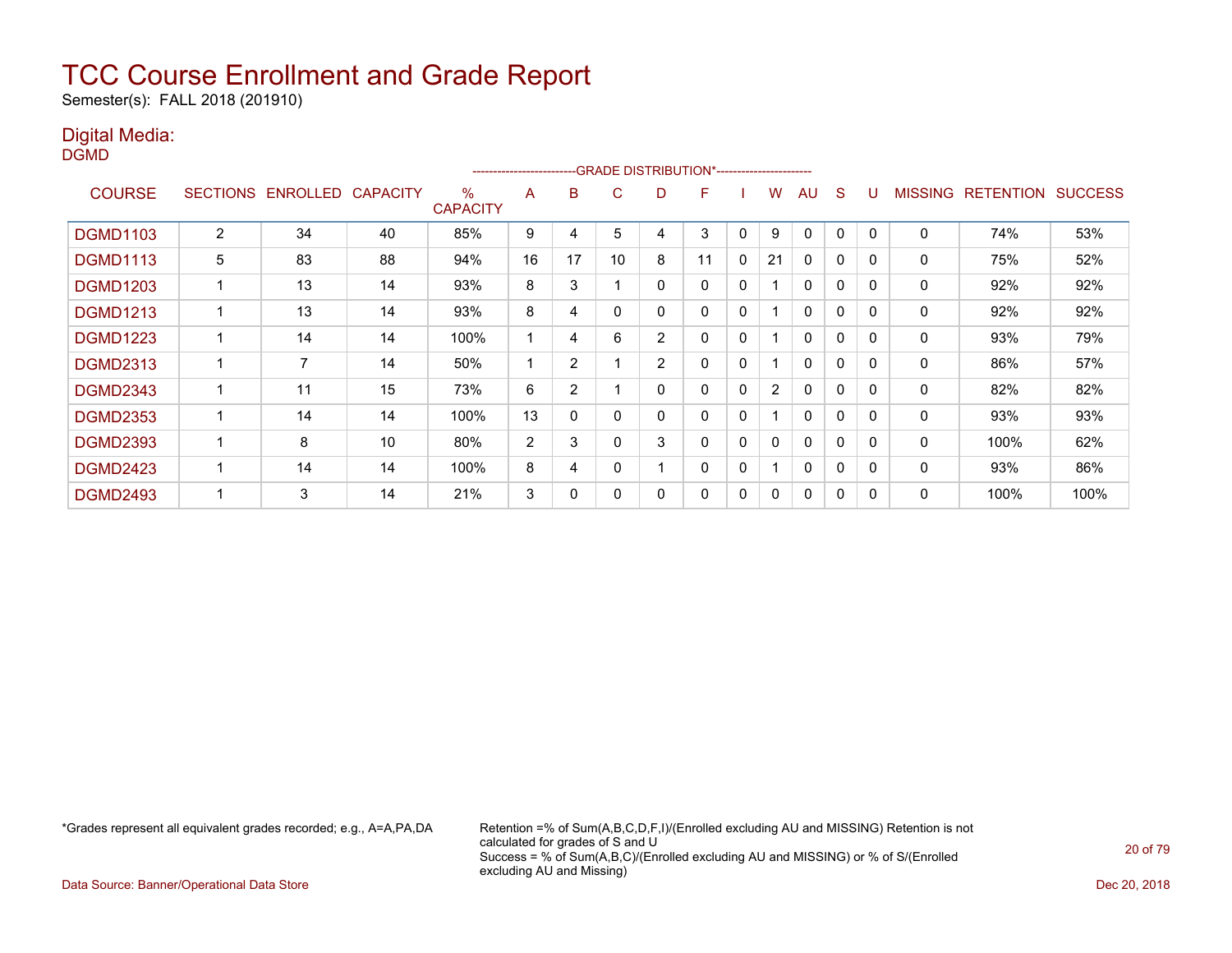Semester(s): FALL 2018 (201910)

### Dental Hygiene:

DHYG

|                 |                 |                 |                 |                      | ---------------------- |                          |                | -- GRADE DISTRIBUTION*------------------------ |   |   |   |              |              |              |         |                  |                |
|-----------------|-----------------|-----------------|-----------------|----------------------|------------------------|--------------------------|----------------|------------------------------------------------|---|---|---|--------------|--------------|--------------|---------|------------------|----------------|
| <b>COURSE</b>   | <b>SECTIONS</b> | <b>ENROLLED</b> | <b>CAPACITY</b> | %<br><b>CAPACITY</b> | A                      | B                        | C              | D                                              | F |   | w | AU           | S            |              | MISSING | <b>RETENTION</b> | <b>SUCCESS</b> |
| <b>DHYG1012</b> |                 | 14              | 14              | 100%                 | 9                      | 5                        |                | 0                                              | 0 | 0 | 0 | 0            | $\Omega$     | 0            | 0       | 100%             | 100%           |
| <b>DHYG1022</b> |                 | 14              | 14              | 100%                 | 9                      | 5                        |                | 0                                              | 0 | 0 | 0 | 0            | 0            | $\Omega$     | 0       | 100%             | 100%           |
| <b>DHYG1302</b> |                 |                 |                 | 100%                 |                        | 0                        |                | 0                                              | 0 | 0 | 0 | $\Omega$     | 0            | $\Omega$     | 0       | 100%             | 100%           |
| <b>DHYG1363</b> |                 | 14              | 14              | 100%                 | 5                      | $\overline{\phantom{a}}$ | $\overline{2}$ | 0                                              | 0 | 0 | 0 | $\mathbf{0}$ | $\mathbf{0}$ | $\Omega$     | 0       | 100%             | 100%           |
| <b>DHYG1384</b> |                 | 14              | 14              | 100%                 | 14                     | 0                        |                | 0                                              | 0 | 0 | 0 | 0            | 0            | 0            | 0       | 100%             | 100%           |
| <b>DHYG1412</b> |                 | 14              | 14              | 100%                 | 8                      | 6                        |                | 0                                              | 0 | 0 | 0 | 0            | 0            | 0            | 0       | 100%             | 100%           |
| <b>DHYG1421</b> | $\overline{2}$  | 14              | 14              | 100%                 | 14                     | $\mathbf{0}$             |                | 0                                              | 0 | 0 | 0 | $\mathbf{0}$ | $\Omega$     | 0            | 0       | 100%             | 100%           |
| <b>DHYG2312</b> |                 | 14              | 14              | 100%                 | 3                      | 11                       |                | 0                                              | 0 | 0 | 0 | $\Omega$     | $\Omega$     | $\Omega$     | 0       | 100%             | 100%           |
| <b>DHYG2343</b> |                 | 14              | 14              | 100%                 | $\overline{2}$         | 12                       |                | 0                                              | 0 | 0 | 0 | $\mathbf{0}$ | 0            | $\Omega$     | 0       | 100%             | 100%           |
| <b>DHYG2362</b> |                 | 14              | 14              | 100%                 | $\overline{2}$         | 11                       |                | 0                                              | 0 | 0 | 0 | $\Omega$     | $\Omega$     | $\Omega$     | 0       | 100%             | 100%           |
| <b>DHYG2385</b> |                 | 14              | 14              | 100%                 | 9                      | $\overline{2}$           | 3              | 0                                              | 0 | 0 | 0 | $\Omega$     | 0            | <sup>0</sup> | 0       | 100%             | 100%           |

\*Grades represent all equivalent grades recorded; e.g., A=A,PA,DA Retention =% of Sum(A,B,C,D,F,I)/(Enrolled excluding AU and MISSING) Retention is not calculated for grades of S and U Success = % of Sum(A,B,C)/(Enrolled excluding AU and MISSING) or % of S/(Enrolled excluding AU and Missing)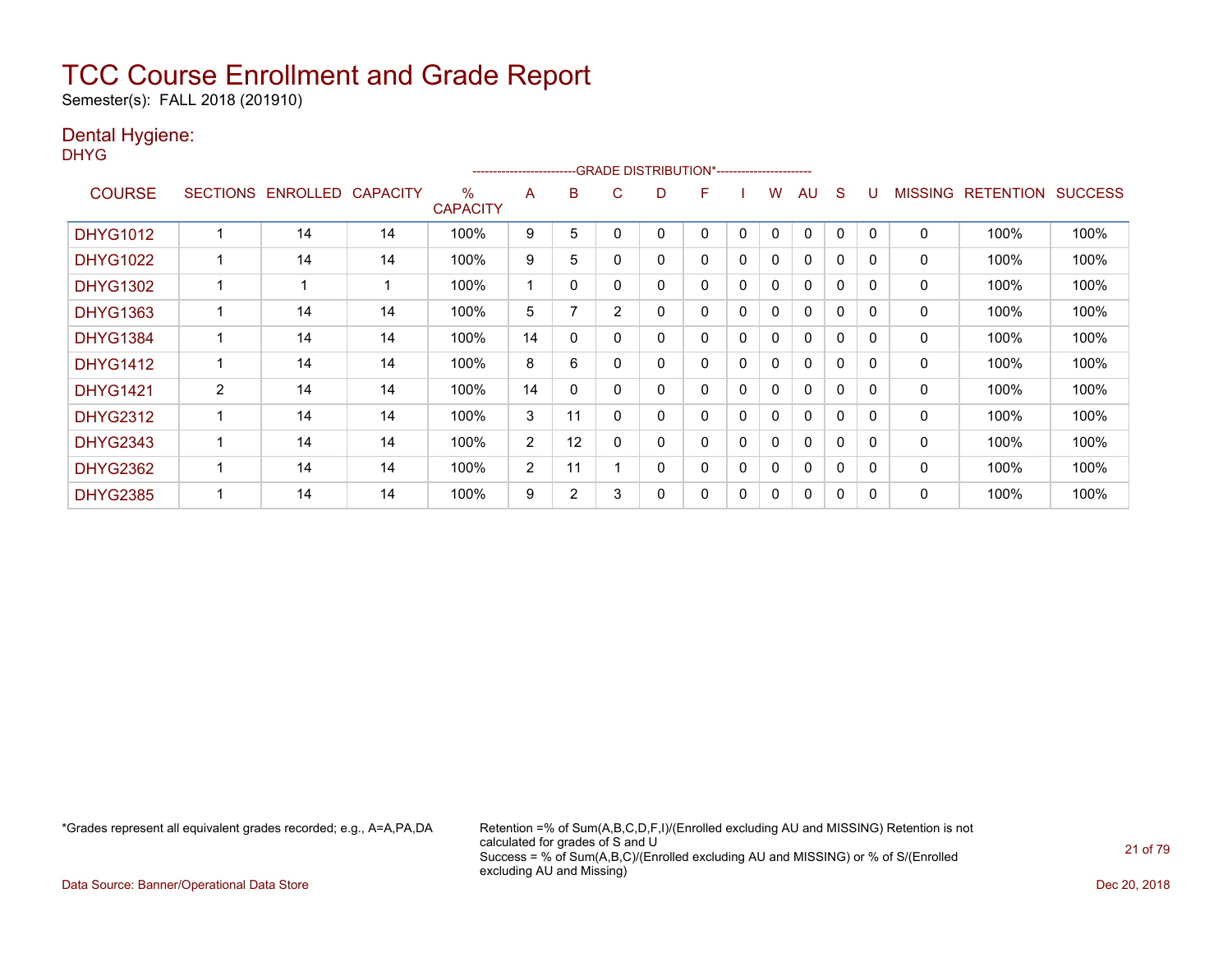Semester(s): FALL 2018 (201910)

### Diagnostic Medical Sonography: DMS

|                |   |                            |    |                         | --------------------- |   |   | -- GRADE DISTRIBUTION*------------------------ |                      |              |    |   |                |           |                |
|----------------|---|----------------------------|----|-------------------------|-----------------------|---|---|------------------------------------------------|----------------------|--------------|----|---|----------------|-----------|----------------|
| <b>COURSE</b>  |   | SECTIONS ENROLLED CAPACITY |    | $\%$<br><b>CAPACITY</b> | A                     | B | D | н.                                             | W                    | <b>AU</b>    | -S |   | <b>MISSING</b> | RETENTION | <b>SUCCESS</b> |
| <b>DMS1002</b> | ົ | 14                         | 28 | 50%                     | 9                     |   |   |                                                | $\mathbf{2}^{\circ}$ | $\mathbf{0}$ | 0  |   | 0              | 86%       | 79%            |
| <b>DMS1103</b> |   | 14                         | 16 | 88%                     | 10                    |   |   |                                                | 2                    | 0            | 0  |   | 0              | 86%       | 79%            |
| <b>DMS2035</b> |   | 13                         | 12 | 108%                    | 11                    | າ |   |                                                | $\Omega$             | 0            | 0  |   | 0              | 100%      | 100%           |
| <b>DMS2123</b> | ົ | 13                         | 28 | 46%                     | 9                     | າ |   | 0                                              | 0                    | 0            | 0  |   | 0              | 100%      | 100%           |
| <b>DMS2133</b> | ◠ | 13                         | 28 | 46%                     | 9                     | 4 |   |                                                | 0                    | 0            | 0  | 0 | 0              | 100%      | 100%           |

\*Grades represent all equivalent grades recorded; e.g., A=A,PA,DA Retention =% of Sum(A,B,C,D,F,I)/(Enrolled excluding AU and MISSING) Retention is not calculated for grades of S and U Success = % of Sum(A,B,C)/(Enrolled excluding AU and MISSING) or % of S/(Enrolled excluding AU and Missing)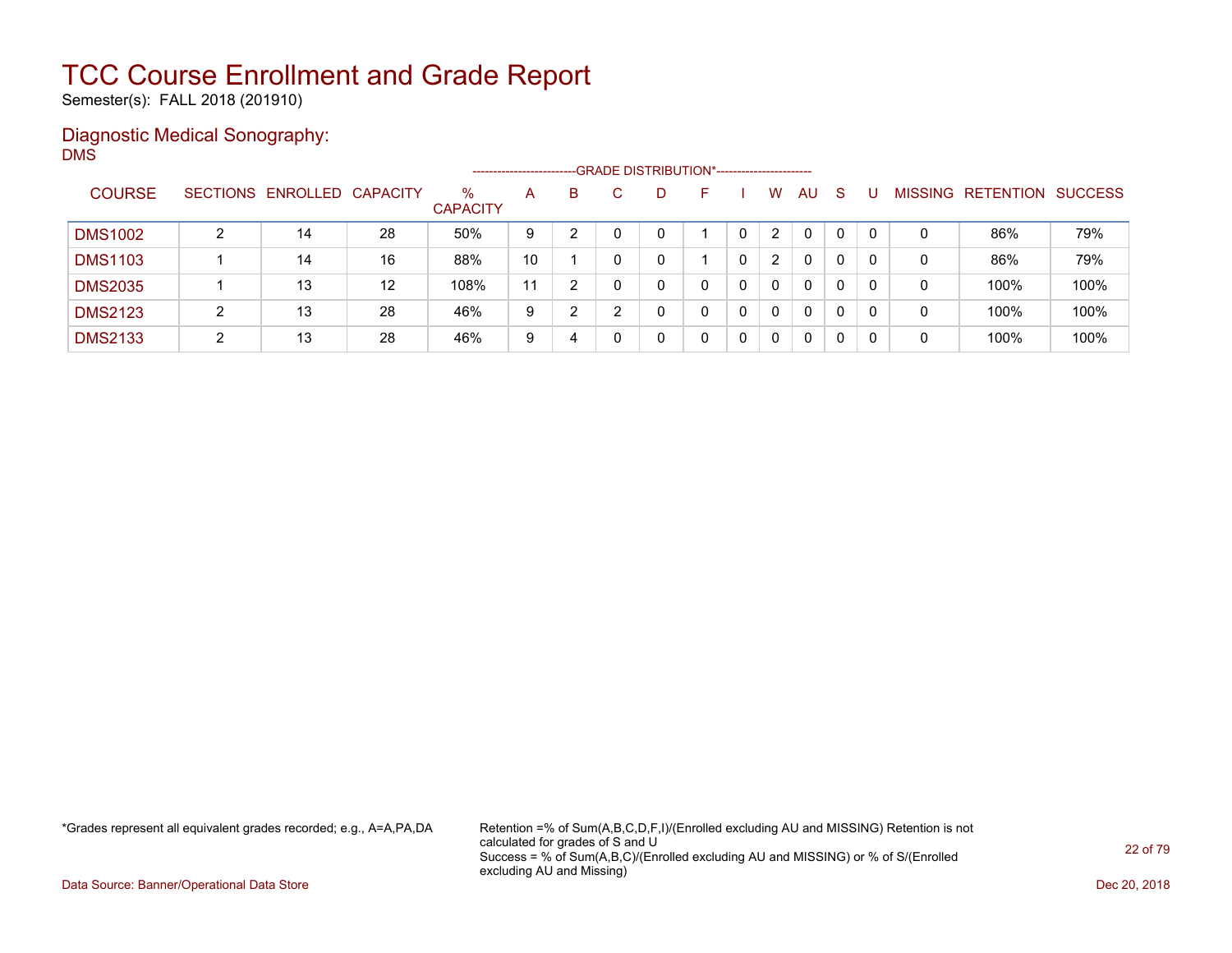Semester(s): FALL 2018 (201910)

### Drafting/Computer-Aided Design: DRFT

|                 |   |                            |                   |                         | ---------------------- |   |    | --GRADE DISTRIBUTION*----------------------- |    |    |              |              |              |          |                |                  |                |
|-----------------|---|----------------------------|-------------------|-------------------------|------------------------|---|----|----------------------------------------------|----|----|--------------|--------------|--------------|----------|----------------|------------------|----------------|
| <b>COURSE</b>   |   | SECTIONS ENROLLED CAPACITY |                   | $\%$<br><b>CAPACITY</b> | A                      | B | C. | D                                            | н. |    | W            | AU           | -S           |          | <b>MISSING</b> | <b>RETENTION</b> | <b>SUCCESS</b> |
| <b>DRFT1324</b> | C | 29                         | 32                | 91%                     | 0                      |   |    |                                              | 0  | 28 |              | $\mathbf{0}$ | 0            |          | 0              | 97%              | 0%             |
| <b>DRFT1442</b> |   | 6                          | $12 \overline{ }$ | 50%                     | 2                      | 3 |    |                                              | 0  | 0  | $\Omega$     | $\mathbf{0}$ | 0            | $\Omega$ | 0              | 100%             | 100%           |
| <b>DRFT2043</b> |   | 12                         | 14                | 86%                     | 6                      |   | 4  |                                              | 0  | 0  |              | $\mathbf{0}$ | 0            | 0        | 0              | 92%              | 92%            |
| <b>DRFT2204</b> |   | 10                         | 16                | 62%                     | 8                      |   |    | ი                                            | 0  | 0  | $\mathbf{0}$ | $\mathbf{0}$ | $\mathbf{0}$ | 0        | 0              | 100%             | 100%           |
| <b>DRFT2223</b> |   | 14                         | 18                | 78%                     | 4                      | 5 |    |                                              | 0  | 0  |              | $\mathbf{0}$ | 0            | 0        | 0              | 93%              | 93%            |
| <b>DRFT2393</b> |   | 16                         | 19                | 84%                     | 11                     |   |    |                                              | 0  | 0  |              | $\mathbf{0}$ | 0            | 0        | 0              | 94%              | 88%            |

\*Grades represent all equivalent grades recorded; e.g., A=A,PA,DA Retention =% of Sum(A,B,C,D,F,I)/(Enrolled excluding AU and MISSING) Retention is not calculated for grades of S and U Success = % of Sum(A,B,C)/(Enrolled excluding AU and MISSING) or % of S/(Enrolled excluding AU and Missing)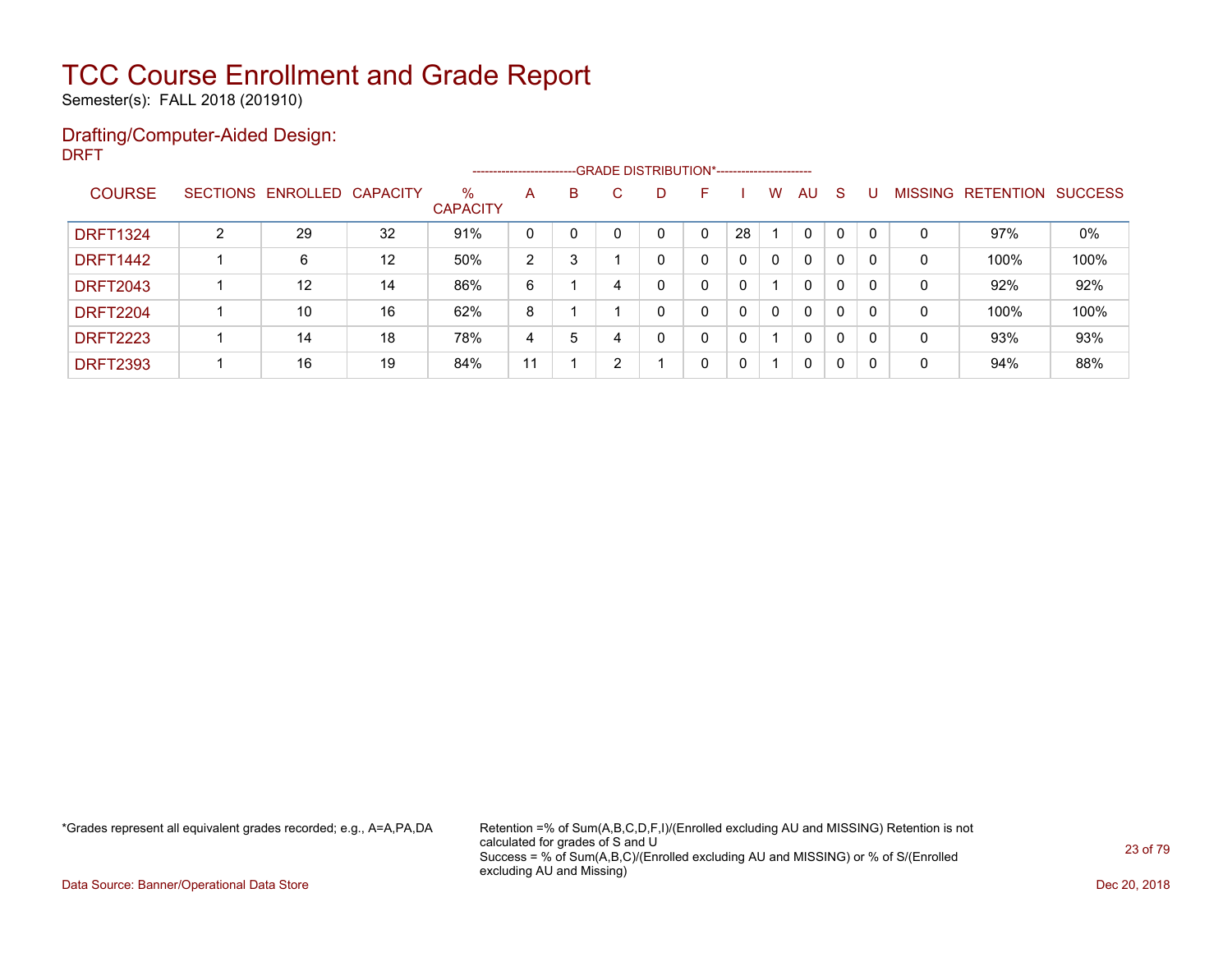Semester(s): FALL 2018 (201910)

#### Economics: ECON

| <b>EUUN</b>     |    |                            |     |                         |     |     |    | --GRADE DISTRIBUTION*----------------------- |    |            |    |              |              |   |                           |     |
|-----------------|----|----------------------------|-----|-------------------------|-----|-----|----|----------------------------------------------|----|------------|----|--------------|--------------|---|---------------------------|-----|
| <b>COURSE</b>   |    | SECTIONS ENROLLED CAPACITY |     | $\%$<br><b>CAPACITY</b> | A   |     |    | D                                            |    |            | W. | AU           | <sub>S</sub> |   | MISSING RETENTION SUCCESS |     |
| <b>ECON1353</b> |    | 48                         | 50  | 96%                     | 11  | 15  | 6  | າ                                            | 9  | $^{\circ}$ | 5  | $\mathbf{0}$ | 0            | 0 | 90%                       | 67% |
| <b>ECON2013</b> | 21 | 443                        | 494 | 90%                     | 161 | 104 | 72 | 22                                           | 37 |            | 46 | $\mathbf{0}$ |              |   | 90%                       | 76% |
| <b>ECON2023</b> | 19 | 384                        | 426 | 90%                     | 156 | 87  | 46 | 31                                           | 29 |            | 34 |              |              |   | 91%                       | 75% |

\*Grades represent all equivalent grades recorded; e.g., A=A,PA,DA Retention =% of Sum(A,B,C,D,F,I)/(Enrolled excluding AU and MISSING) Retention is not calculated for grades of S and U Success = % of Sum(A,B,C)/(Enrolled excluding AU and MISSING) or % of S/(Enrolled excluding AU and Missing)

Data Source: Banner/Operational Data Store Dec 20, 2018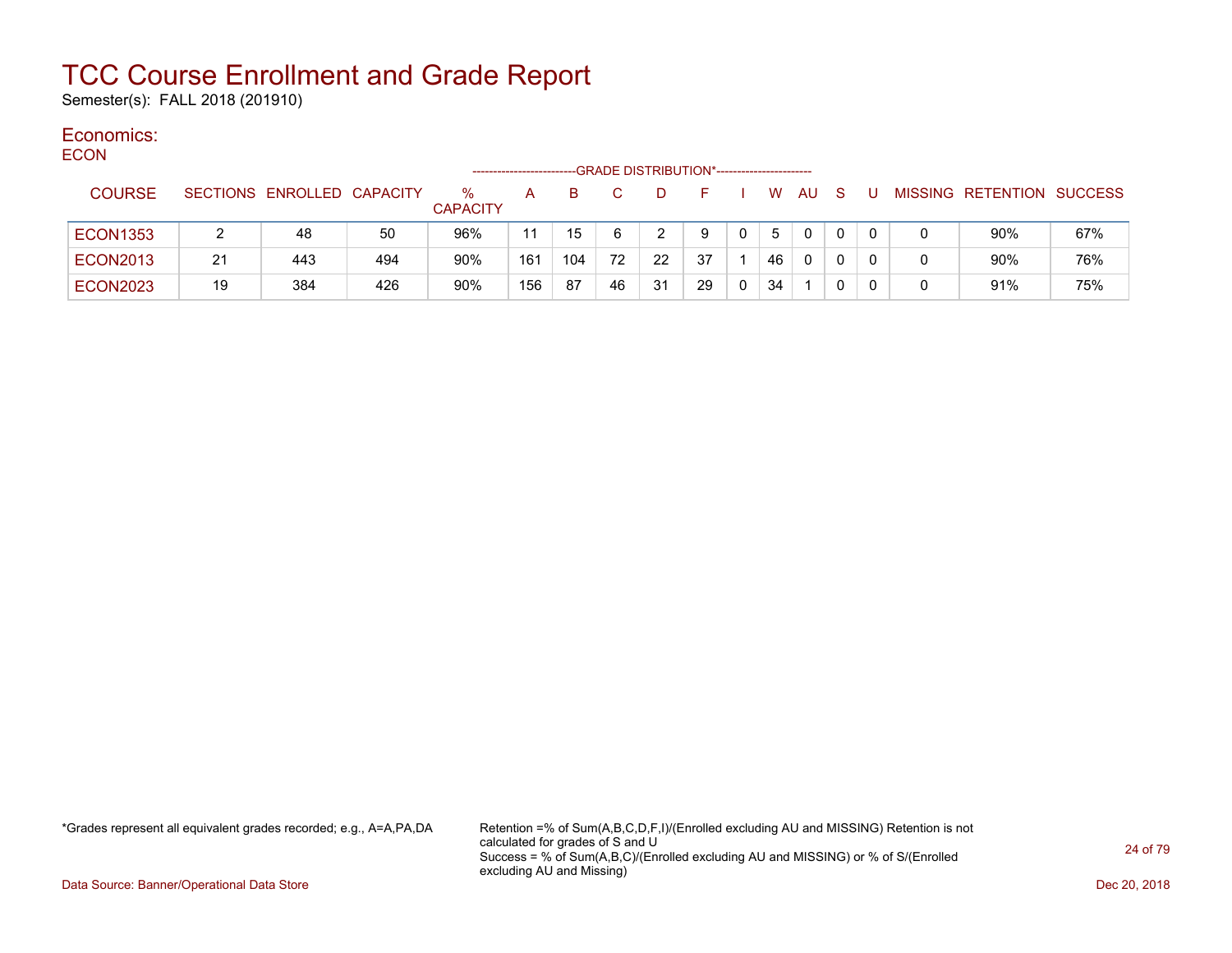Semester(s): FALL 2018 (201910)

### Electronics Technology:

ELET

|                 |   |                            |                   |                         |    | ------------------------GRADE DISTRIBUTION*----------------------- |   |   |   |   |              |          |              |                |           |                |
|-----------------|---|----------------------------|-------------------|-------------------------|----|--------------------------------------------------------------------|---|---|---|---|--------------|----------|--------------|----------------|-----------|----------------|
| <b>COURSE</b>   |   | SECTIONS ENROLLED CAPACITY |                   | $\%$<br><b>CAPACITY</b> | A  | B.                                                                 |   | D |   | W | <b>AU</b>    | S        |              | <b>MISSING</b> | RETENTION | <b>SUCCESS</b> |
| <b>ELET1212</b> | າ | 28                         | 36                | 78%                     | 11 | 10                                                                 | 3 | 3 | 0 |   | $\mathbf{0}$ |          | $\Omega$     | 0              | 96%       | 86%            |
| <b>ELET1303</b> |   | 16                         | 18                | 89%                     | 9  | 6                                                                  |   | 0 | 0 | 0 | $\Omega$     | 0        | $\Omega$     | 0              | 100%      | 100%           |
| <b>ELET1313</b> |   | 10                         | 18                | 56%                     |    |                                                                    | ົ |   | 0 | 3 | $\mathbf{0}$ | 0        | 0            | 0              | 70%       | 60%            |
| <b>ELET2244</b> |   | 12                         | 16                | 75%                     | 3  |                                                                    | ົ | 0 |   | 4 | $\Omega$     | $\Omega$ | $\mathbf{0}$ | 0              | 67%       | 58%            |
| <b>ELET2533</b> |   |                            | $12 \overline{ }$ | 58%                     | 6  |                                                                    |   | 0 | 0 | 0 | $\Omega$     | 0        | 0            | 0              | 100%      | 100%           |

\*Grades represent all equivalent grades recorded; e.g., A=A,PA,DA Retention =% of Sum(A,B,C,D,F,I)/(Enrolled excluding AU and MISSING) Retention is not calculated for grades of S and U Success = % of Sum(A,B,C)/(Enrolled excluding AU and MISSING) or % of S/(Enrolled excluding AU and Missing)

Data Source: Banner/Operational Data Store Dec 20, 2018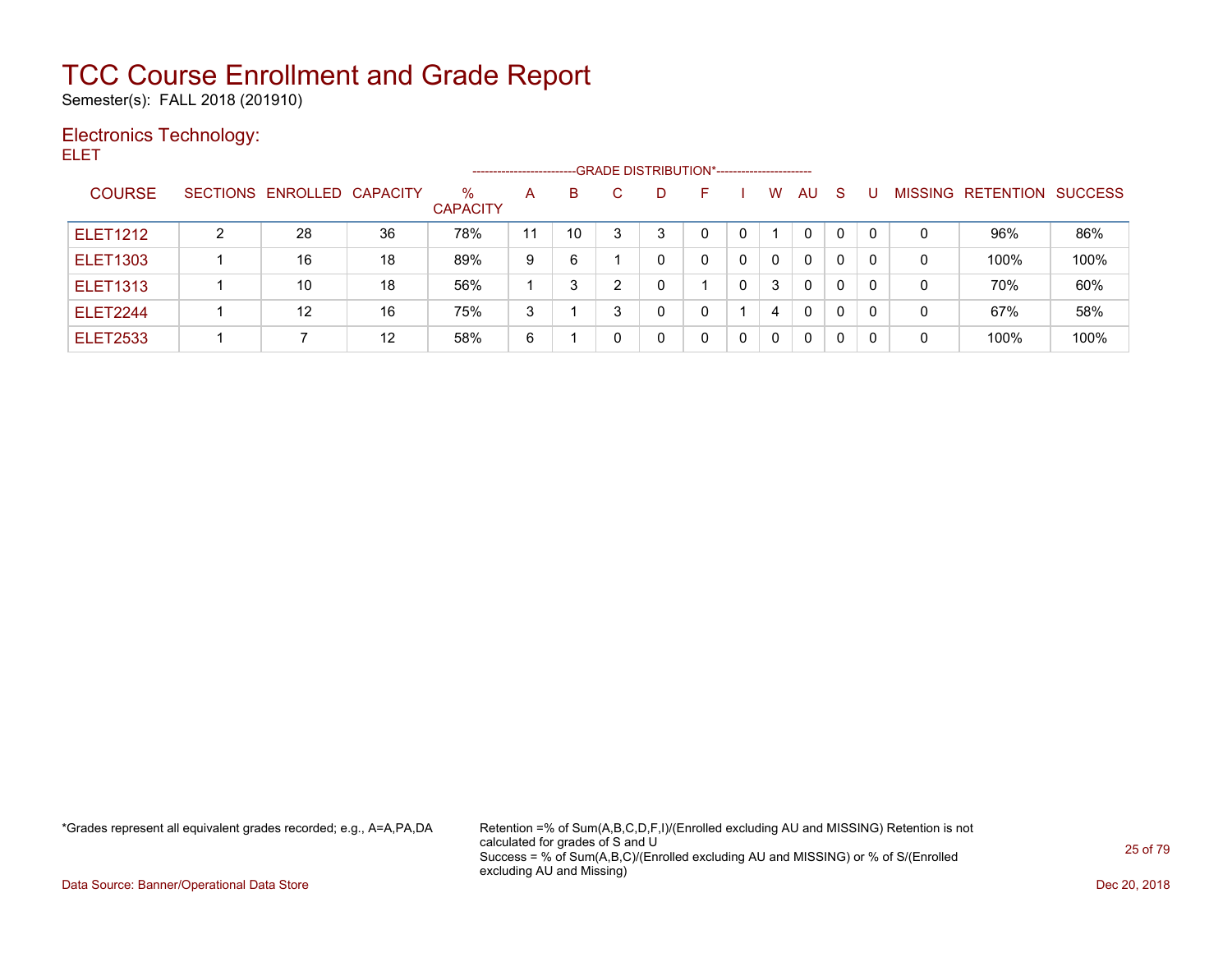Semester(s): FALL 2018 (201910)

### Emergency Medical Services Pro: EMSP

|                 |                            |    |                         | --------------------- |    | --GRADE DISTRIBUTION*----------------------- |  |    |    |    |  |                           |     |
|-----------------|----------------------------|----|-------------------------|-----------------------|----|----------------------------------------------|--|----|----|----|--|---------------------------|-----|
| <b>COURSE</b>   | SECTIONS ENROLLED CAPACITY |    | $\%$<br><b>CAPACITY</b> |                       |    |                                              |  | W  | AU | -S |  | MISSING RETENTION SUCCESS |     |
| <b>EMSP1119</b> | 51                         | 60 | 85%                     | 16                    | 13 |                                              |  | 13 | 0  |    |  | 75%                       | 63% |
| <b>EMSP2115</b> | 16                         | 17 | 94%                     |                       | 6  |                                              |  |    | 0  |    |  | 94%                       | 75% |
| <b>EMSP2129</b> | 16                         | 17 | 94%                     |                       |    |                                              |  |    | 0  |    |  | 94%                       | 81% |

\*Grades represent all equivalent grades recorded; e.g., A=A,PA,DA Retention =% of Sum(A,B,C,D,F,I)/(Enrolled excluding AU and MISSING) Retention is not calculated for grades of S and U Success = % of Sum(A,B,C)/(Enrolled excluding AU and MISSING) or % of S/(Enrolled excluding AU and Missing)

Data Source: Banner/Operational Data Store Dec 20, 2018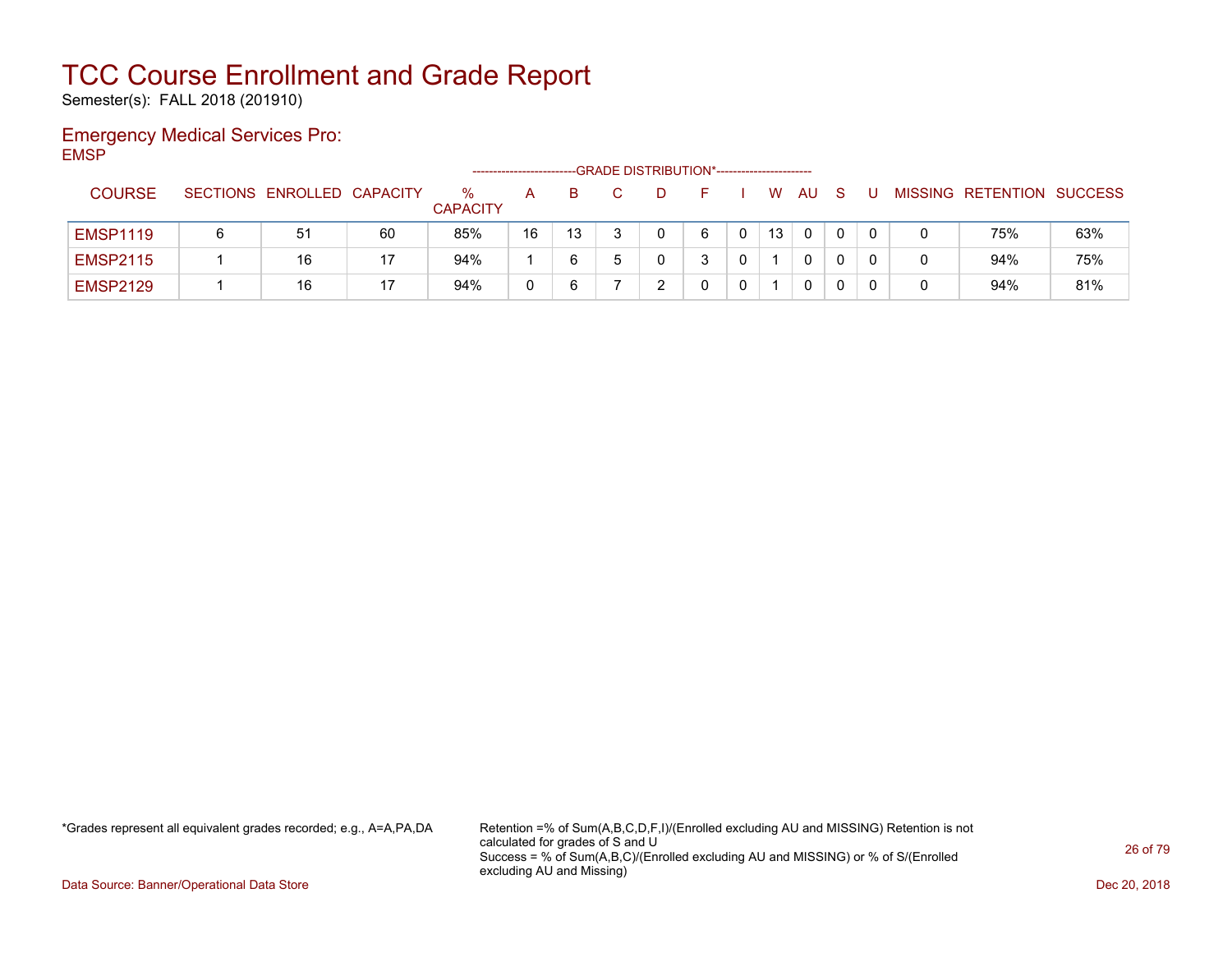Semester(s): FALL 2018 (201910)

### English: **ENGL**

|                 |                |                            |       |                      |                |              |              |                | -----------------------GRADE                DISTRIBUTION*----------------------- |              |                |              |              |              |              |                                  |      |
|-----------------|----------------|----------------------------|-------|----------------------|----------------|--------------|--------------|----------------|----------------------------------------------------------------------------------|--------------|----------------|--------------|--------------|--------------|--------------|----------------------------------|------|
| <b>COURSE</b>   |                | SECTIONS ENROLLED CAPACITY |       | %<br><b>CAPACITY</b> | A              | B            | $\mathsf{C}$ | D              | F                                                                                |              | W              | AU           | S            | U            |              | <b>MISSING RETENTION SUCCESS</b> |      |
| <b>ENGL0611</b> | $\overline{2}$ | 10                         | 20    | 50%                  | 0              | $\mathbf{1}$ | 0            | $\mathbf 1$    | $\mathbf 1$                                                                      | 0            | $\overline{7}$ | 0            | $\mathbf 0$  | $\mathbf{0}$ | $\mathbf 0$  | 30%                              | 10%  |
| <b>ENGL0621</b> | -1             | 3                          | 10    | 30%                  | 0              | 0            | 0            | 0              | -1                                                                               | 0            | 2              | 0            | 0            | 0            | 0            | 33%                              | 0%   |
| <b>ENGL0641</b> | $\overline{2}$ | 11                         | 20    | 55%                  | 3              | 1            | $\Omega$     | $\mathbf{0}$   | $\mathbf{0}$                                                                     | 0            | 7              | 0            | $\mathbf{0}$ | 0            | 0            | 36%                              | 36%  |
| <b>ENGL0903</b> | 13             | 233                        | 260   | 90%                  | 35             | 47           | 51           | 15             | 33                                                                               | 0            | 52             | 0            | $\Omega$     | 0            | 0            | 78%                              | 57%  |
| <b>ENGL0913</b> | 35             | 695                        | 730   | 95%                  | 192            | 173          | 114          | 29             | 85                                                                               | $\mathbf{1}$ | 101            | $\mathbf{0}$ | 0            | 0            | 0            | 85%                              | 69%  |
| <b>ENGL0923</b> | 12             | 180                        | 240   | 75%                  | 57             | 21           | 25           | 13             | 29                                                                               | 4            | 31             | $\mathbf{0}$ | $\mathbf{0}$ | 0            | 0            | 83%                              | 57%  |
| <b>ENGL0933</b> | 25             | 441                        | 500   | 88%                  | 75             | 81           | 90           | 20             | 75                                                                               | 0            | 100            | 0            | $\mathbf{0}$ | 0            | $\mathbf 0$  | 77%                              | 56%  |
| <b>ENGL0943</b> | 27             | 287                        | 298   | 96%                  | 110            | 59           | 33           | $\overline{7}$ | 23                                                                               | 0            | 45             | 0            | $\mathbf{0}$ | $\Omega$     | 10           | 84%                              | 73%  |
| <b>ENGL1071</b> | $\overline{2}$ | 10                         | 10    | 100%                 | 5              | 1            | $\mathbf{0}$ | $\mathbf{0}$   | $\mathbf{0}$                                                                     | $\mathbf{0}$ | 4              | $\mathbf{0}$ | $\Omega$     | 0            | $\mathbf{0}$ | 60%                              | 60%  |
| <b>ENGL1083</b> | $\mathbf 1$    | 18                         | 20    | 90%                  | 5              | 3            | 3            | 3              | 2                                                                                | $\mathbf{0}$ | $\overline{2}$ | $\mathbf{0}$ | $\Omega$     | 0            | 0            | 89%                              | 61%  |
| <b>ENGL1113</b> | 216            | 3,220                      | 3,370 | 96%                  | 945            | 904          | 566          | 125            | 215                                                                              | 4            | 442            | 0            | $\Omega$     | $\Omega$     | 19           | 86%                              | 75%  |
| <b>ENGL1213</b> | 65             | 1,176                      | 1,300 | 90%                  | 343            | 316          | 159          | 60             | 69                                                                               | 8            | 221            | 0            | $\mathbf{0}$ | 0            | 0            | 81%                              | 70%  |
| <b>ENGL2333</b> | 3              | 56                         | 60    | 93%                  | 22             | 17           | 5            | 1              | -1                                                                               | 0            | 10             | 0            | 0            | 0            | 0            | 82%                              | 79%  |
| <b>ENGL2343</b> | $\overline{2}$ | 33                         | 40    | 82%                  | $\overline{7}$ | 10           | 5            | 1              | 6                                                                                | 0            | 4              | $\mathbf{0}$ | $\mathbf{0}$ | 0            | 0            | 88%                              | 67%  |
| <b>ENGL2383</b> | $\mathbf 1$    | 20                         | 20    | 100%                 | $\overline{7}$ | 6            | 3            | $\Omega$       | $\mathbf{0}$                                                                     | $\mathbf{0}$ | 4              | $\Omega$     | $\Omega$     | 0            | 0            | 80%                              | 80%  |
| <b>ENGL2413</b> | 5              | 68                         | 81    | 84%                  | 26             | 13           | 8            | 3              | 8                                                                                | 0            | 10             | 0            | $\mathbf{0}$ | 0            | $\mathbf 0$  | 85%                              | 69%  |
| <b>ENGL2433</b> | $\mathbf 1$    | 15                         | 15    | 100%                 | 11             | 3            | $\mathbf 0$  | $\mathbf{0}$   | $\mathbf{0}$                                                                     | $\mathbf{0}$ | 0              | $\mathbf{1}$ | $\Omega$     | 0            | 0            | 100%                             | 100% |
| <b>ENGL2443</b> | 1              | 17                         | 20    | 85%                  | 8              | 2            | 1            | 0              | 0                                                                                | 0            | 6              | 0            | $\mathbf{0}$ | 0            | 0            | 65%                              | 65%  |
| <b>ENGL2473</b> | $\mathbf{1}$   | 19                         | 20    | 95%                  | 12             | $\mathbf 1$  | $\Omega$     | 3              | 2                                                                                | $\mathbf{0}$ | 1              | $\Omega$     | $\Omega$     | 0            | $\mathbf{0}$ | 95%                              | 68%  |
| <b>ENGL2493</b> | $\mathbf{1}$   | 20                         | 20    | 100%                 | 17             | $\mathbf 1$  | $\Omega$     | $\mathbf{0}$   | $\mathbf{0}$                                                                     | 0            | 1              | $\mathbf 1$  | $\Omega$     | 0            | 0            | 95%                              | 95%  |
| <b>ENGL2543</b> | -1             | 19                         | 20    | 95%                  | 7              | 7            | 4            | 0              | 0                                                                                | 0            | 1              | 0            | 0            | 0            | 0            | 95%                              | 95%  |
| <b>ENGL2653</b> | 1              | 20                         | 20    | 100%                 | $\overline{7}$ | 9            | 3            | $\Omega$       | $\mathbf{0}$                                                                     | 0            | 1              | 0            | 0            | 0            | 0            | 95%                              | 95%  |

\*Grades represent all equivalent grades recorded; e.g., A=A,PA,DA Retention =% of Sum(A,B,C,D,F,I)/(Enrolled excluding AU and MISSING) Retention is not calculated for grades of S and U Success = % of Sum(A,B,C)/(Enrolled excluding AU and MISSING) or % of S/(Enrolled excluding AU and Missing)

Data Source: Banner/Operational Data Store Dec 20, 2018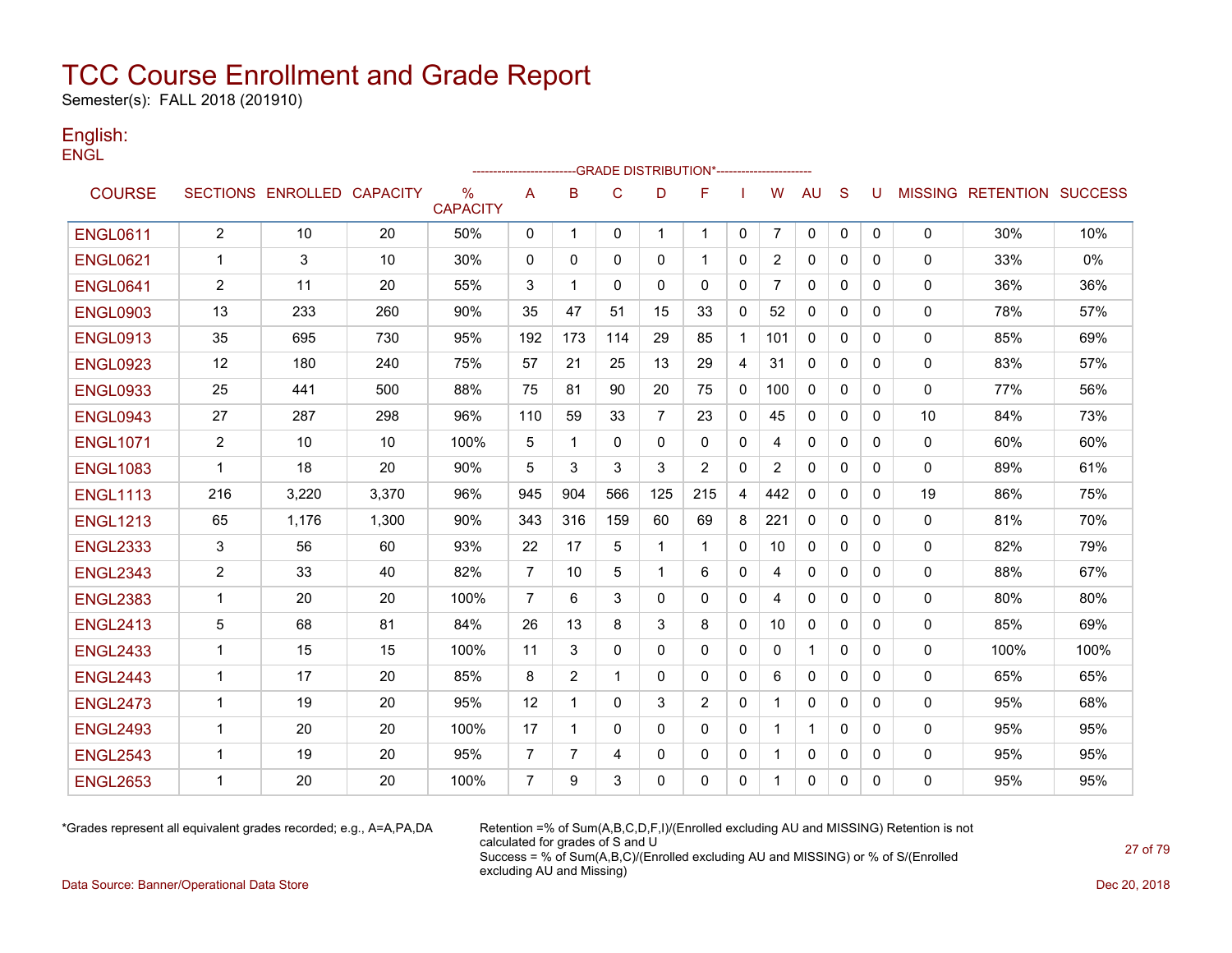Semester(s): FALL 2018 (201910)

### English:

| <b>ENGL</b>     |                            |    |                      |                        |    |                                              |    |  |    |          |     |     |                           |     |
|-----------------|----------------------------|----|----------------------|------------------------|----|----------------------------------------------|----|--|----|----------|-----|-----|---------------------------|-----|
|                 |                            |    |                      | ---------------------- |    | -GRADE DISTRIBUTION*------------------------ |    |  |    |          |     |     |                           |     |
| <b>COURSE</b>   | SECTIONS ENROLLED CAPACITY |    | %<br><b>CAPACITY</b> | A                      | B. |                                              | D. |  | W. | AU A     | - S | - U | MISSING RETENTION SUCCESS |     |
| <b>ENGL2773</b> | 18                         | 20 | 90%                  | 11                     |    |                                              |    |  |    | $\Omega$ |     |     | 100%                      | 89% |
| <b>ENGL2883</b> | 20                         | 20 | 100%                 | 10                     |    |                                              |    |  |    | 0        |     |     | 95%                       | 80% |

\*Grades represent all equivalent grades recorded; e.g., A=A,PA,DA Retention =% of Sum(A,B,C,D,F,I)/(Enrolled excluding AU and MISSING) Retention is not calculated for grades of S and U Success = % of Sum(A,B,C)/(Enrolled excluding AU and MISSING) or % of S/(Enrolled excluding AU and Missing)

Data Source: Banner/Operational Data Store Dec 20, 2018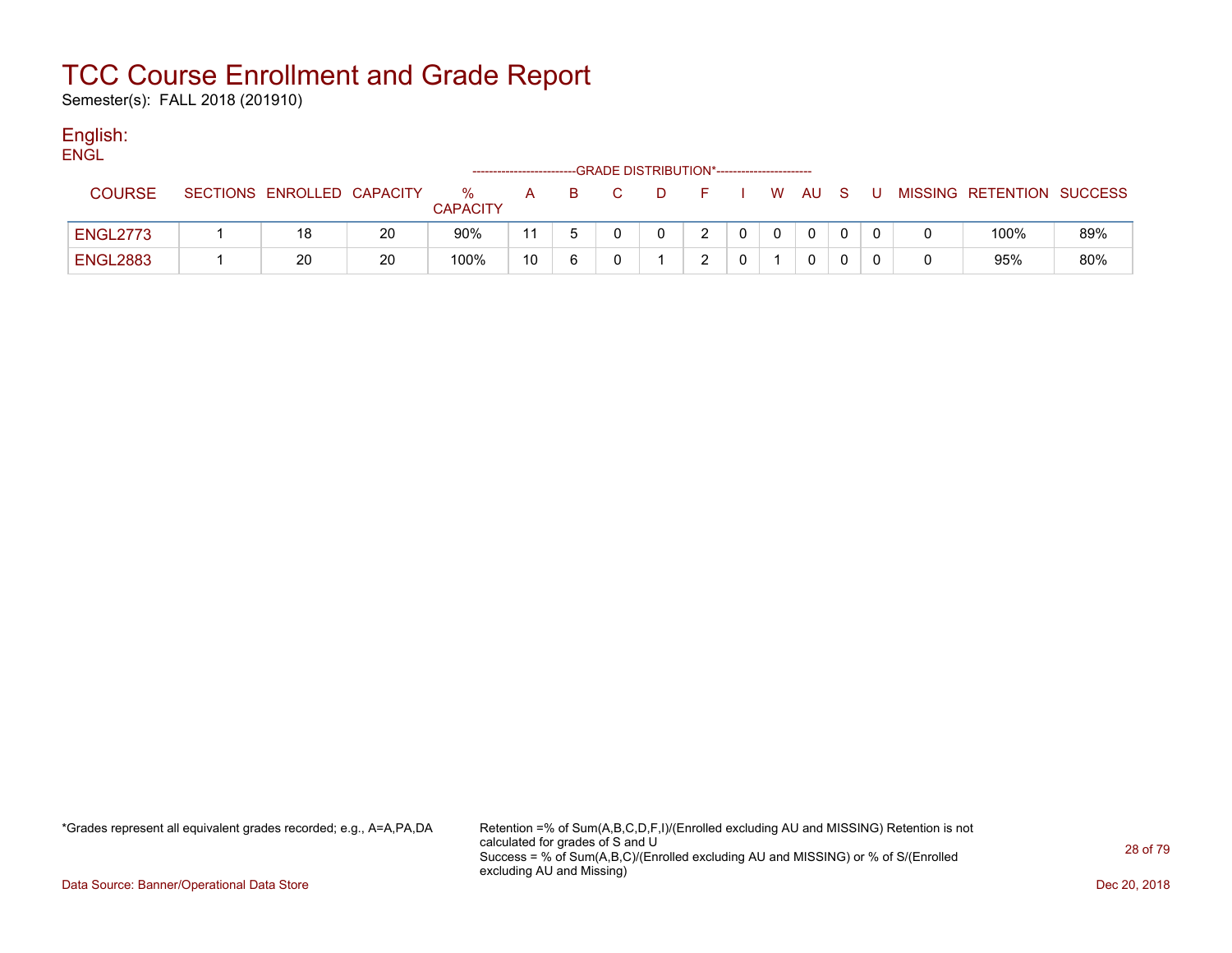Semester(s): FALL 2018 (201910)

### Engineering:

| <b>ENGR</b> |                 |
|-------------|-----------------|
|             |                 |
| $\sim$      | $C$ $C$ $T$ $C$ |

| <b>COURSE</b>   | <b>SECTIONS</b> | <b>ENROLI</b><br>LED | <b>CAPACITY</b> | $\%$<br><b>CAPACITY</b> | A   | B  | Ō.            |          | н. |              | w | AU           | S            |   | <b>MISSI</b><br>NG. | <b>RETENTION</b> | <b>SUCCESS</b> |
|-----------------|-----------------|----------------------|-----------------|-------------------------|-----|----|---------------|----------|----|--------------|---|--------------|--------------|---|---------------------|------------------|----------------|
| <b>ENGR1111</b> | 5               | 122                  | 126             | 97%                     | 100 | 12 | 4             |          |    |              | 6 | 0            | 0            |   |                     | 95%              | 95%            |
| <b>ENGR1132</b> | 3               | 64                   | 66              | 97%                     | 37  | 15 | 3             |          | 0  | $\Omega$     | 8 | 0            | $\mathbf{0}$ |   | 0                   | 88%              | 86%            |
| <b>ENGR1242</b> | 2               | 41                   | 40              | 102%                    | 17  | 16 | $\mathcal{P}$ |          |    |              | 5 | 0            | $\mathbf{0}$ |   | 0                   | 88%              | 85%            |
| <b>ENGR2103</b> | 2               | 61                   | 60              | 102%                    | 15  | 17 | 15            |          | 3  |              | ົ |              | 0            |   | 0                   | 97%              | 78%            |
| <b>ENGR2143</b> | 2               | 47                   | 53              | 89%                     | 13  | 15 | 8             |          |    | 0            | 6 | $\mathbf{0}$ | 0            |   | 0                   | 87%              | 77%            |
| <b>ENGR2213</b> | 2               | 46                   | 58              | 79%                     | 27  | 4  | 9             | C        |    | 0            | 3 | $\mathbf{0}$ | 0            | 0 | 0                   | 93%              | 87%            |
| <b>ENGR2523</b> | 2               | 47                   | 60              | 78%                     | 25  | 10 | 9             | ົ        | ⌒  | 0            |   | 0            | 0            | 0 | 0                   | 98%              | 94%            |
| <b>ENGR2613</b> | 3               | 38                   | 50              | 76%                     | 13  | 13 |               | $\Omega$ | 0  | $\mathbf{0}$ | 5 | 0            | 0            |   | 0                   | 87%              | 87%            |

-------------------------GRADE DISTRIBUTION\*-----------------------

\*Grades represent all equivalent grades recorded; e.g., A=A,PA,DA Retention =% of Sum(A,B,C,D,F,I)/(Enrolled excluding AU and MISSING) Retention is not calculated for grades of S and U Success = % of Sum(A,B,C)/(Enrolled excluding AU and MISSING) or % of S/(Enrolled excluding AU and Missing)

Data Source: Banner/Operational Data Store Dec 20, 2018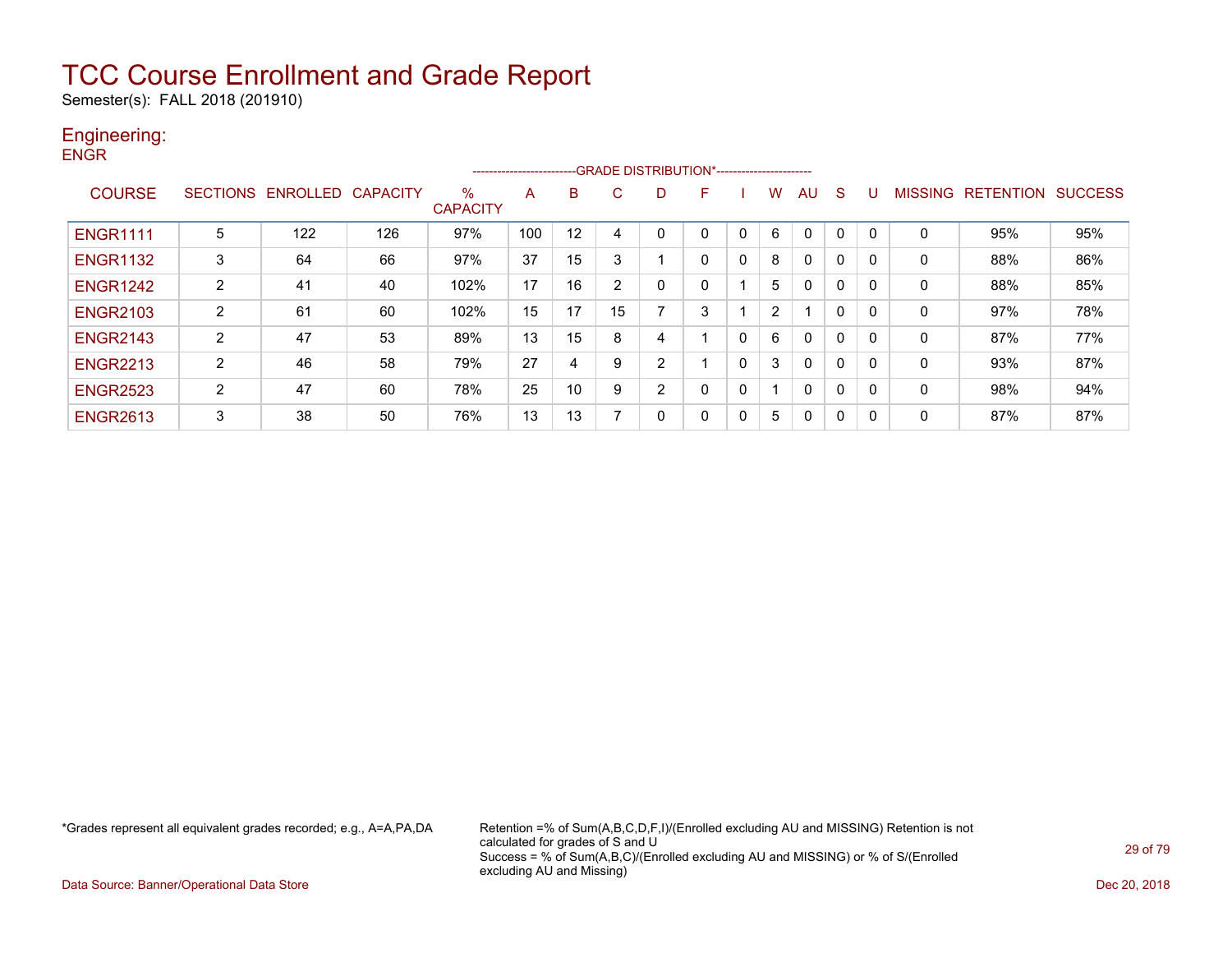Semester(s): FALL 2018 (201910)

### Engineering Technology: **ENGT**

|                 |   |                            |    |                      | ----------------------- |   |              | --GRADE DISTRIBUTION*----------------------- |    |          |   |              |              |   |   |                   |                |
|-----------------|---|----------------------------|----|----------------------|-------------------------|---|--------------|----------------------------------------------|----|----------|---|--------------|--------------|---|---|-------------------|----------------|
| <b>COURSE</b>   |   | SECTIONS ENROLLED CAPACITY |    | %<br><b>CAPACITY</b> | А                       | B | C.           | D                                            | F. |          | W | AU           | <sub>S</sub> |   |   | MISSING RETENTION | <b>SUCCESS</b> |
| <b>ENGT1212</b> | 2 | 12                         | 22 | 55%                  | 10                      |   | 0            |                                              |    |          |   | $\mathbf{0}$ | $\mathbf{0}$ | 0 | 0 | 100%              | 92%            |
| <b>ENGT1223</b> |   | 14                         | 15 | 93%                  | 9                       |   | $\mathbf{0}$ |                                              |    | 0        | 3 | 0            | 0            | 0 | 0 | 79%               | 71%            |
| <b>ENGT1313</b> |   | 12                         | 15 | 80%                  | 12                      | 0 |              |                                              |    | 0        | 0 | 0            | 0            | 0 | 0 | 100%              | 100%           |
| <b>ENGT1443</b> |   | 11                         | 15 | 73%                  | 6                       | 4 |              |                                              |    | $\Omega$ | 0 | 0            | $\mathbf{0}$ | 0 | 0 | 100%              | 100%           |
| <b>ENGT1513</b> |   | 8                          | 15 | 53%                  | 4                       |   | 0            |                                              |    | 0        | 3 | 0            | 0            | 0 | 0 | 62%               | 62%            |
| <b>ENGT2463</b> |   | 11                         | 15 | 73%                  | 9                       |   | $\mathbf{0}$ |                                              |    | 0        |   | 0            | 0            |   | 0 | 91%               | 91%            |

\*Grades represent all equivalent grades recorded; e.g., A=A,PA,DA Retention =% of Sum(A,B,C,D,F,I)/(Enrolled excluding AU and MISSING) Retention is not calculated for grades of S and U Success = % of Sum(A,B,C)/(Enrolled excluding AU and MISSING) or % of S/(Enrolled excluding AU and Missing)

Data Source: Banner/Operational Data Store Dec 20, 2018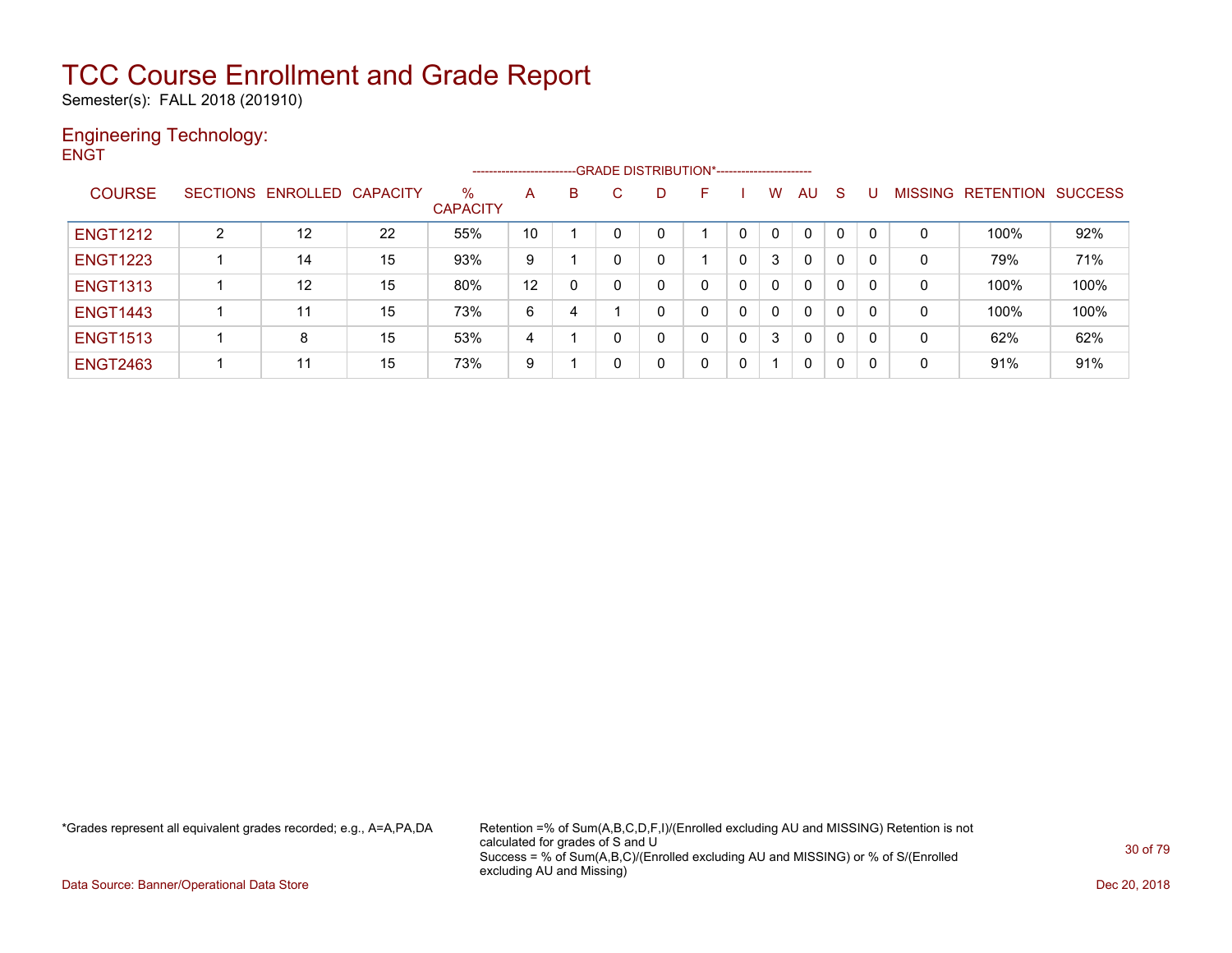Semester(s): FALL 2018 (201910)

### ESLA English as a Second Lang: ESLA

|                 |              |                            |    |                                  | ------------------------ |                |                |              | --GRADE DISTRIBUTION*---------------------- |              |              |              |              |          |              |                           |      |
|-----------------|--------------|----------------------------|----|----------------------------------|--------------------------|----------------|----------------|--------------|---------------------------------------------|--------------|--------------|--------------|--------------|----------|--------------|---------------------------|------|
| <b>COURSE</b>   |              | SECTIONS ENROLLED CAPACITY |    | $\frac{0}{0}$<br><b>CAPACITY</b> | A                        | B              | $\mathsf{C}$   | D            | F                                           |              | W            | <b>AU</b>    | S            | U        |              | MISSING RETENTION SUCCESS |      |
| <b>ESLA0213</b> | $\mathbf{1}$ | 3                          | 10 | 30%                              | 3                        | $\mathbf{0}$   | $\mathbf{0}$   | $\mathbf{0}$ | 0                                           | 0            | 0            | 0            | $\mathbf{0}$ | 0        | $\mathbf 0$  | 100%                      | 100% |
| <b>ESLA0223</b> | $\mathbf 1$  | $\overline{2}$             | 10 | 20%                              | $\overline{2}$           | 0              | 0              | 0            | 0                                           | 0            | 0            | $\mathbf{0}$ | $\mathbf{0}$ | 0        | $\mathbf 0$  | 100%                      | 100% |
| <b>ESLA0233</b> | 1            | 6                          | 10 | 60%                              | $\mathbf{1}$             | 1              | $\overline{c}$ | $\mathbf{0}$ | 1                                           | $\mathbf{0}$ | 1            | $\mathbf{0}$ | $\Omega$     | $\Omega$ | 0            | 83%                       | 67%  |
| <b>ESLA0243</b> | 1            | 7                          | 10 | 70%                              | 2                        | 3              | 0              | 1            | 0                                           | 0            |              | 0            | $\mathbf{0}$ | 0        | 0            | 86%                       | 71%  |
| <b>ESLA0253</b> | 1            | 5                          | 10 | 50%                              | 3                        | 0              | 0              | $\mathbf{0}$ | 0                                           | 0            | 1            | $\mathbf 1$  | $\mathbf{0}$ | 0        | 0            | 75%                       | 75%  |
| <b>ESLA0343</b> | 1            | 3                          | 10 | 30%                              | $\mathbf 1$              | 2              | $\mathbf{0}$   | $\mathbf{0}$ | $\mathbf{0}$                                | 0            | 0            | $\Omega$     | $\Omega$     | 0        | 0            | 100%                      | 100% |
| <b>ESLA0413</b> | 1            | 4                          | 10 | 40%                              | $\overline{2}$           | 2              | 0              | 0            | 0                                           | 0            | 0            | $\mathbf{0}$ | 0            | 0        | 0            | 100%                      | 100% |
| <b>ESLA0423</b> | $\mathbf 1$  | 5                          | 10 | 50%                              | 4                        | $\Omega$       | $\mathbf{0}$   | 1            | $\mathbf{0}$                                | $\Omega$     | $\mathbf{0}$ | $\mathbf{0}$ | $\Omega$     | 0        | 0            | 100%                      | 80%  |
| <b>ESLA0433</b> | $\mathbf 1$  | 5                          | 10 | 50%                              | 3                        | $\overline{2}$ | $\mathbf 0$    | 0            | 0                                           | 0            | 0            | 0            | $\mathbf{0}$ | 0        | 0            | 100%                      | 100% |
| <b>ESLA0443</b> | 1            | 5                          | 10 | 50%                              | $\Omega$                 | 2              | 1              | $\mathbf 1$  | $\mathbf{0}$                                | $\Omega$     | $\mathbf{1}$ | $\mathbf{0}$ | $\Omega$     | 0        | 0            | 80%                       | 60%  |
| <b>ESLA0453</b> | 1            | 3                          | 10 | 30%                              | 3                        | 0              | $\mathbf{0}$   | $\mathbf{0}$ | $\mathbf{0}$                                | $\mathbf{0}$ | $\Omega$     | $\mathbf{0}$ | $\Omega$     | $\Omega$ | 0            | 100%                      | 100% |
| <b>ESLA0523</b> | $\mathbf 1$  | 4                          | 10 | 40%                              | 4                        | $\Omega$       | $\mathbf{0}$   | $\mathbf{0}$ | 0                                           | $\Omega$     | $\mathbf{0}$ | $\mathbf{0}$ | $\Omega$     | $\Omega$ | 0            | 100%                      | 100% |
| <b>ESLA0533</b> | $\mathbf 1$  | 4                          | 10 | 40%                              | $\overline{2}$           | 1              | $\mathbf{0}$   | $\Omega$     | $\mathbf{0}$                                | $\Omega$     | $\mathbf{0}$ | $\mathbf{1}$ | $\Omega$     | $\Omega$ | 0            | 100%                      | 100% |
| <b>ESLA0543</b> | $\mathbf 1$  | 6                          | 10 | 60%                              | $\mathbf{1}$             | 3              | $\overline{2}$ | $\mathbf{0}$ | 0                                           | $\Omega$     | $\mathbf{0}$ | $\mathbf{0}$ | $\mathbf{0}$ | 0        | 0            | 100%                      | 100% |
| <b>ESLA0553</b> | 1            | 1                          | 10 | 10%                              | $\mathbf 1$              | $\Omega$       | $\Omega$       | $\mathbf{0}$ | $\mathbf{0}$                                | $\Omega$     | $\mathbf{0}$ | $\mathbf{0}$ | $\Omega$     | $\Omega$ | 0            | 100%                      | 100% |
| <b>ESLA0613</b> | $\mathbf 1$  | 5                          | 10 | 50%                              | 2                        | 3              | $\mathbf{0}$   | $\mathbf{0}$ | 0                                           | 0            | 0            | $\mathbf{0}$ | $\mathbf{0}$ | 0        | 0            | 100%                      | 100% |
| <b>ESLA0623</b> | $\mathbf 1$  | 4                          | 10 | 40%                              | $\Omega$                 | 3              | 1              | $\mathbf{0}$ | $\Omega$                                    | $\mathbf{0}$ | $\mathbf{0}$ | $\mathbf{0}$ | $\Omega$     | $\Omega$ | 0            | 100%                      | 100% |
| <b>ESLA0643</b> | $\mathbf 1$  | 5                          | 10 | 50%                              | 5                        | $\Omega$       | $\mathbf{0}$   | $\Omega$     | 0                                           | $\Omega$     | $\mathbf{0}$ | $\mathbf{0}$ | $\Omega$     | $\Omega$ | $\mathbf{0}$ | 100%                      | 100% |
| <b>ESLA0653</b> | $\mathbf 1$  | $\overline{2}$             | 10 | 20%                              | $\overline{2}$           | $\Omega$       | $\Omega$       | $\Omega$     | $\Omega$                                    | $\Omega$     | $\mathbf{0}$ | $\Omega$     | $\Omega$     | $\Omega$ | 0            | 100%                      | 100% |
| <b>ESLA0713</b> | 1            | 10                         | 10 | 100%                             | 8                        | 2              | $\mathbf{0}$   | $\mathbf{0}$ | 0                                           | $\Omega$     | $\Omega$     | $\Omega$     | $\Omega$     | $\Omega$ | 0            | 100%                      | 100% |
| <b>ESLA0723</b> | $\mathbf 1$  | 12                         | 10 | 120%                             | 6                        | 4              | $\mathbf 1$    | $\mathbf{1}$ | 0                                           | $\Omega$     | $\mathbf{0}$ | $\mathbf{0}$ | $\Omega$     | $\Omega$ | 0            | 100%                      | 92%  |
| <b>ESLA0733</b> | 1            | 13                         | 10 | 130%                             | 9                        | 2              | 1              | $\Omega$     | $\Omega$                                    | $\Omega$     | 1            | $\Omega$     | $\Omega$     | $\Omega$ | $\Omega$     | 92%                       | 92%  |

\*Grades represent all equivalent grades recorded; e.g., A=A,PA,DA Retention =% of Sum(A,B,C,D,F,I)/(Enrolled excluding AU and MISSING) Retention is not calculated for grades of S and U Success = % of Sum(A,B,C)/(Enrolled excluding AU and MISSING) or % of S/(Enrolled excluding AU and Missing)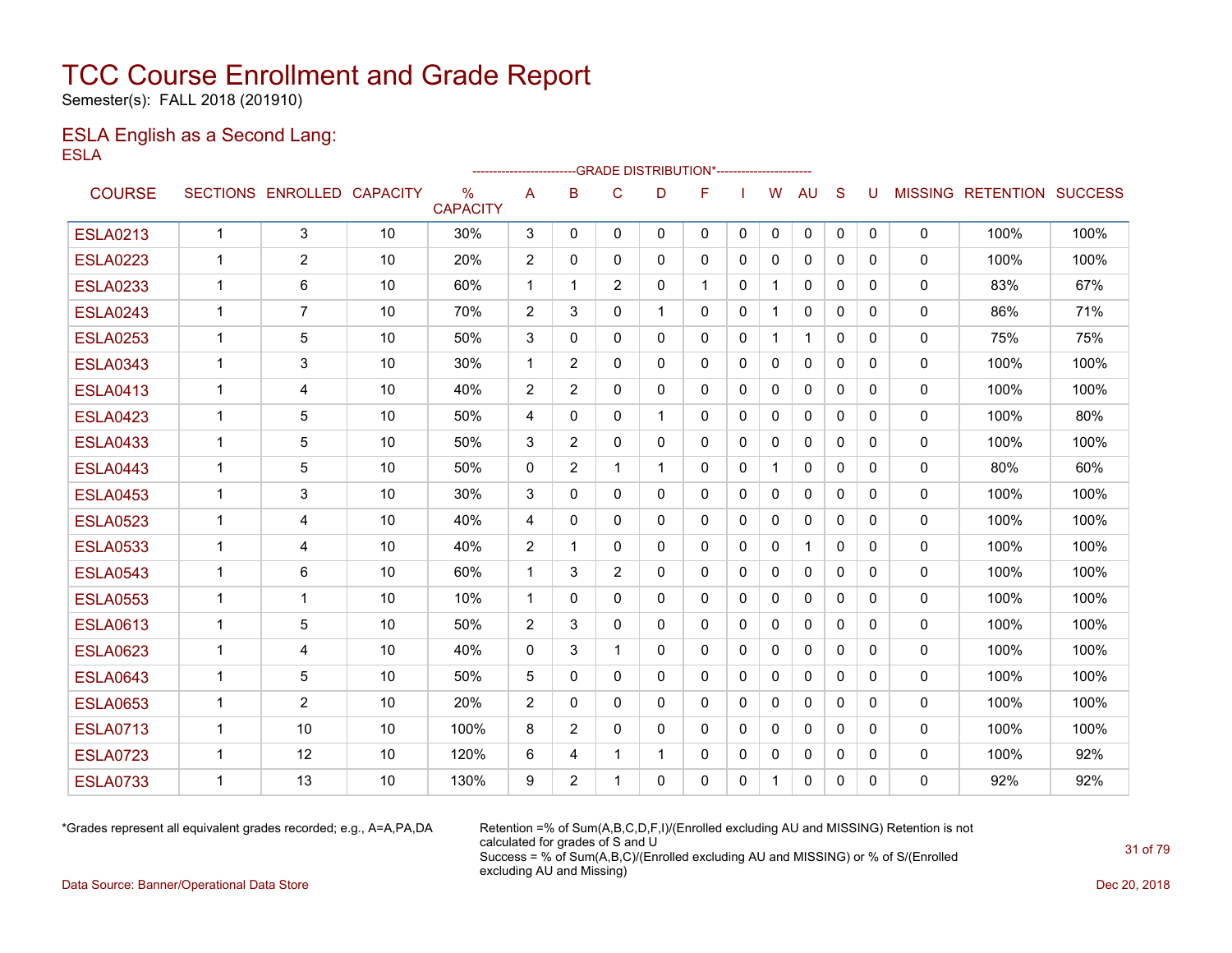Semester(s): FALL 2018 (201910)

### ESLA English as a Second Lang: ESLA

|                 |                 |                |                 |                      | ----------------------- |                |          |    | --GRADE DISTRIBUTION*----------------------- |   |              |              |   |          |                |                  |                |
|-----------------|-----------------|----------------|-----------------|----------------------|-------------------------|----------------|----------|----|----------------------------------------------|---|--------------|--------------|---|----------|----------------|------------------|----------------|
| <b>COURSE</b>   | <b>SECTIONS</b> | ENROLLED       | <b>CAPACITY</b> | %<br><b>CAPACITY</b> | A                       | B              | C.       | D. | F                                            |   | w            | AU           | S |          | <b>MISSING</b> | <b>RETENTION</b> | <b>SUCCESS</b> |
| <b>ESLA0743</b> | $\overline{2}$  | 15             | 20              | 75%                  | 6                       |                | 2        |    | 0                                            | 0 | 0            | $\mathbf{0}$ | 0 |          | 0              | 100%             | 100%           |
| <b>ESLA0753</b> |                 | 8              | 10              | 80%                  | 8                       | 0              |          |    | 0                                            | 0 | $\mathbf{0}$ | $\mathbf{0}$ | 0 |          | 0              | 100%             | 100%           |
| <b>ESLA0813</b> |                 | 7              | 10              | 70%                  | 3                       | 2              |          | 0  |                                              | 0 | $\mathbf{0}$ | $\mathbf{0}$ | 0 | $\Omega$ | 0              | 100%             | 86%            |
| <b>ESLA0833</b> |                 | 4              | 10              | 40%                  | 2                       |                |          |    | 0                                            | 0 | 0            | 0            | 0 | $\Omega$ | 0              | 100%             | 100%           |
| <b>ESLA0843</b> |                 | 9              | 10              | 90%                  |                         |                |          | 3  | 3                                            | 0 | $\mathbf{0}$ | $\Omega$     | 0 |          | 0              | 100%             | 33%            |
| <b>ESLA0923</b> |                 | 9              | 10              | 90%                  | 6                       | $\overline{2}$ | $\Omega$ |    | 0                                            | 0 | 0            | $\mathbf{0}$ | 0 | $\Omega$ | 0              | 100%             | 89%            |
| <b>ESLA0933</b> |                 | 10             | 10              | 100%                 | 5                       | 5              |          |    | 0                                            | 0 | 0            | $\mathbf{0}$ | 0 | $\Omega$ | 0              | 100%             | 100%           |
| <b>ESLA0943</b> |                 | $\overline{2}$ | 10              | 20%                  | 0                       | 2              |          |    | 0                                            | 0 | 0            | $\mathbf{0}$ | 0 | $\Omega$ | 0              | 100%             | 100%           |
| <b>ESLA0953</b> |                 | 6              | 10              | 60%                  | 5                       |                | 0        |    | 0                                            | 0 | 0            | $\mathbf{0}$ | 0 | 0        | 0              | 100%             | 100%           |

\*Grades represent all equivalent grades recorded; e.g., A=A,PA,DA Retention =% of Sum(A,B,C,D,F,I)/(Enrolled excluding AU and MISSING) Retention is not calculated for grades of S and U Success = % of Sum(A,B,C)/(Enrolled excluding AU and MISSING) or % of S/(Enrolled excluding AU and Missing)

Data Source: Banner/Operational Data Store Dec 20, 2018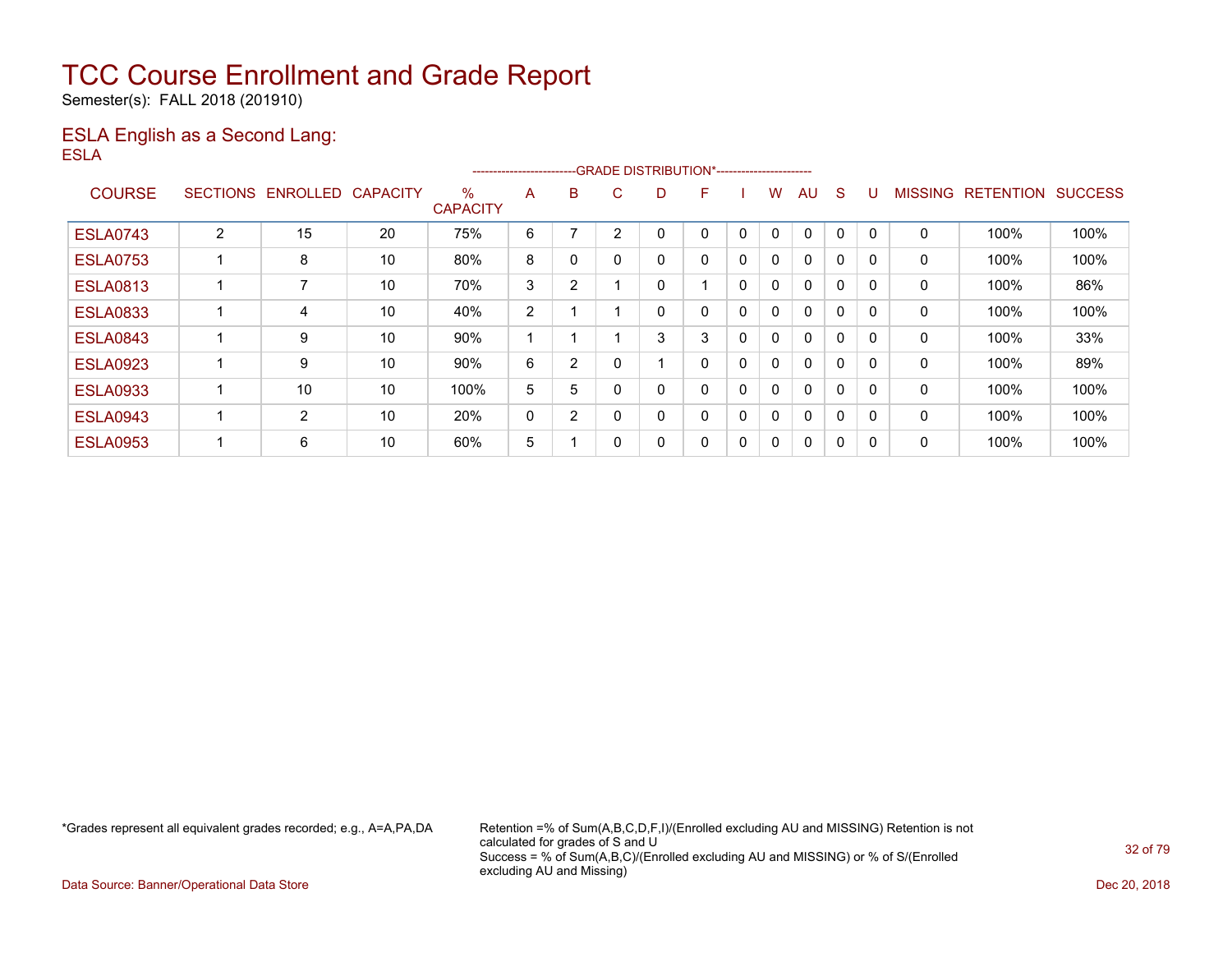Semester(s): FALL 2018 (201910)

### ESLN English as a Second Lang: ESLN

|                 |                 |          |                 |                      | ----------------------- |          |          |    | --GRADE DISTRIBUTION*----------------------- |   |              |              |   |          |                |                  |                |
|-----------------|-----------------|----------|-----------------|----------------------|-------------------------|----------|----------|----|----------------------------------------------|---|--------------|--------------|---|----------|----------------|------------------|----------------|
| <b>COURSE</b>   | <b>SECTIONS</b> | ENROLLED | <b>CAPACITY</b> | %<br><b>CAPACITY</b> | A                       | B        | C.       | D. | F                                            |   | w            | AU           | S |          | <b>MISSING</b> | <b>RETENTION</b> | <b>SUCCESS</b> |
| <b>ESLN0113</b> | 2               | 4        | 20              | 20%                  | 0                       | 3        |          |    | 0                                            | 0 | $\Omega$     | $\mathbf{0}$ | 0 |          | 0              | 100%             | 100%           |
| <b>ESLN0123</b> |                 |          | 10              | 10%                  |                         | 0        | $\Omega$ |    | 0                                            | 0 | $\mathbf{0}$ | $\Omega$     | 0 | $\Omega$ | 0              | 100%             | 100%           |
| <b>ESLN0133</b> |                 | 4        | 10              | 40%                  | 2                       |          |          | 0  | 0                                            | 0 | $\mathbf{0}$ | $\mathbf{0}$ | 0 | $\Omega$ | 0              | 100%             | 100%           |
| <b>ESLN0213</b> |                 | 3        | 10              | 30%                  | 3                       | 0        |          |    | 0                                            | 0 | 0            | $\mathbf{0}$ | 0 | $\Omega$ | 0              | 100%             | 100%           |
| <b>ESLN0233</b> |                 | 5        | 10              | 50%                  | 5                       | 0        |          |    | 0                                            | 0 | $\mathbf{0}$ | $\Omega$     | 0 |          | $\mathbf 0$    | 100%             | 100%           |
| <b>ESLN0313</b> |                 | 5        | 10              | 50%                  | 2                       | 3        |          | 0  | 0                                            | 0 | $\mathbf{0}$ | $\mathbf{0}$ | 0 | $\Omega$ | 0              | 100%             | 100%           |
| <b>ESLN0413</b> |                 | 4        | 10              | 40%                  |                         | 3        |          |    | 0                                            | 0 | 0            | $\mathbf{0}$ | 0 | $\Omega$ | 0              | 100%             | 100%           |
| <b>ESLN0992</b> |                 |          | 10              | 10%                  |                         | $\Omega$ | $\Omega$ |    | 0                                            | 0 | $\mathbf{0}$ | $\mathbf{0}$ | 0 |          | $\mathbf 0$    | 100%             | 100%           |
| <b>ESLN0993</b> |                 | ٠        | 10              | 10%                  |                         | 0        | $\Omega$ | 0  | 0                                            | 0 | 0            | 0            | 0 | $\Omega$ | 0              | 100%             | 100%           |

\*Grades represent all equivalent grades recorded; e.g., A=A,PA,DA Retention =% of Sum(A,B,C,D,F,I)/(Enrolled excluding AU and MISSING) Retention is not calculated for grades of S and U Success = % of Sum(A,B,C)/(Enrolled excluding AU and MISSING) or % of S/(Enrolled excluding AU and Missing)

Data Source: Banner/Operational Data Store Dec 20, 2018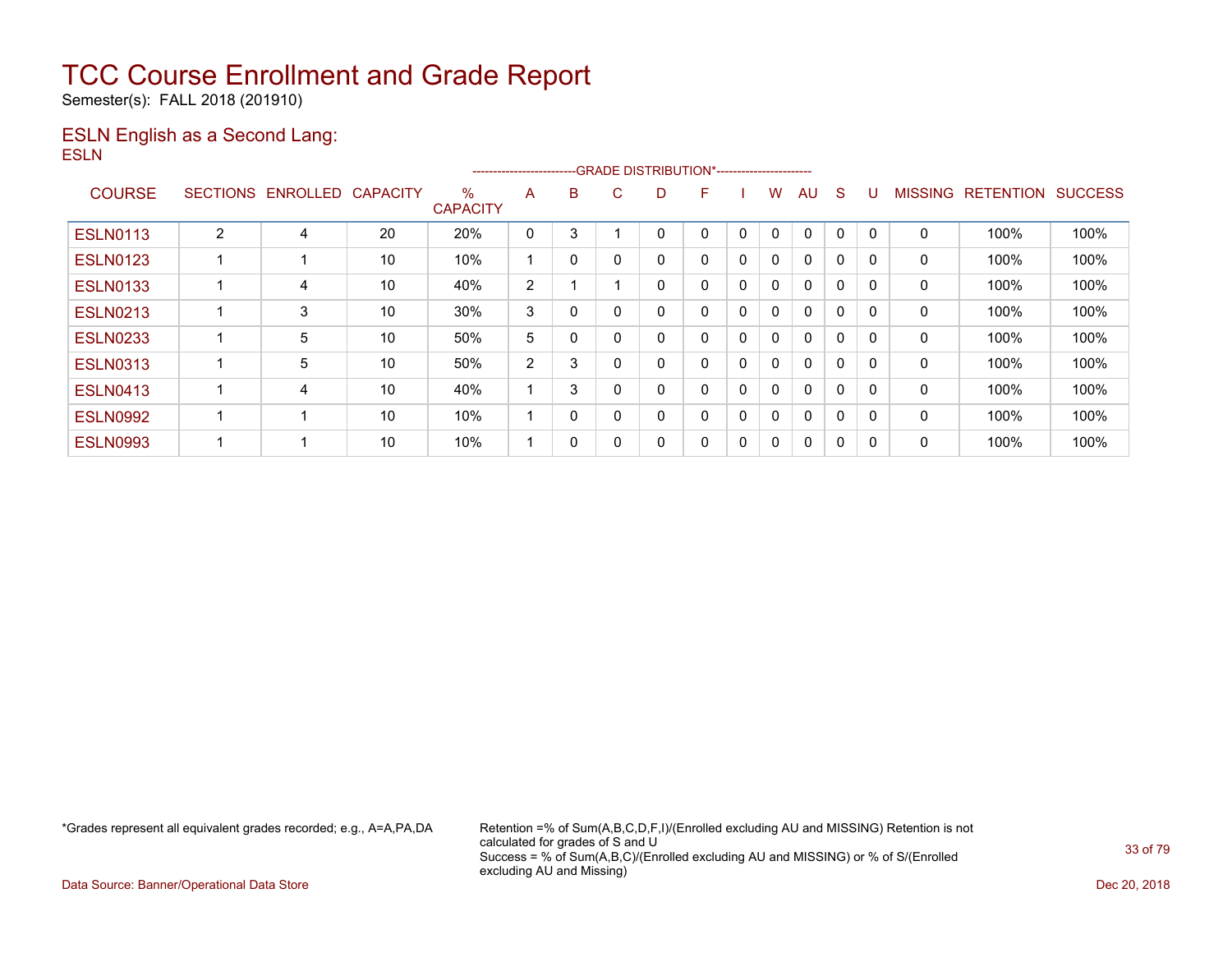Semester(s): FALL 2018 (201910)

### Fire & Emergency Medical Svcs: FEMS

|                 |                |                            |    |                         | ------------------------ |    |    |   | --GRADE DISTRIBUTION*----------------------- |   |              |              |    |          |                |                  |                |
|-----------------|----------------|----------------------------|----|-------------------------|--------------------------|----|----|---|----------------------------------------------|---|--------------|--------------|----|----------|----------------|------------------|----------------|
| <b>COURSE</b>   |                | SECTIONS ENROLLED CAPACITY |    | $\%$<br><b>CAPACITY</b> | A                        | B  | C. | D | F                                            |   | w            | AU           | S  |          | <b>MISSING</b> | <b>RETENTION</b> | <b>SUCCESS</b> |
| <b>FEMS1214</b> | $\overline{2}$ | 33                         | 40 | 82%                     | 16                       | 14 |    |   | ົ                                            |   |              | $\mathbf{0}$ | 0  |          | 0              | 100%             | 91%            |
| <b>FEMS1224</b> | $\overline{2}$ | 33                         | 40 | 82%                     | 12                       | 14 | 4  |   | 2                                            |   | $\mathbf{0}$ | $\mathbf{0}$ | 0  |          | $\mathbf 0$    | 100%             | 91%            |
| <b>FEMS1233</b> |                | 20                         | 20 | 100%                    | 17                       |    |    | 0 | 0                                            | 0 |              | $\mathbf{0}$ | 0  | $\Omega$ | $\mathbf 0$    | 95%              | 95%            |
| <b>FEMS1243</b> |                | 14                         | 15 | 93%                     | 7                        | 2  | 2  | っ | 0                                            | 0 |              | $\mathbf{0}$ | 0  |          | 0              | 93%              | 79%            |
| <b>FEMS1253</b> |                | 17                         | 20 | 85%                     | 10                       | 2  |    |   | 0                                            | 0 | 5            | $\mathbf{0}$ | 0  |          | 0              | 71%              | 71%            |
| <b>FEMS1263</b> |                | 19                         | 20 | 95%                     | 11                       | 5  |    | 0 | 0                                            | 0 | 2            | $\mathbf{0}$ | 0  | $\Omega$ | $\mathbf 0$    | 89%              | 89%            |
| <b>FEMS1314</b> |                | 15                         | 20 | 75%                     | 8                        | 6  |    |   | 0                                            |   | $\mathbf{0}$ | $\mathbf{0}$ | 0  | C        | 0              | 100%             | 93%            |
| <b>FEMS1324</b> |                | 15                         | 20 | 75%                     | 0                        | 0  |    |   | 0                                            |   | 0            | $\mathbf{0}$ | 14 | 0        | 0              |                  | 93%            |

\*Grades represent all equivalent grades recorded; e.g., A=A,PA,DA Retention =% of Sum(A,B,C,D,F,I)/(Enrolled excluding AU and MISSING) Retention is not calculated for grades of S and U Success = % of Sum(A,B,C)/(Enrolled excluding AU and MISSING) or % of S/(Enrolled excluding AU and Missing)

Data Source: Banner/Operational Data Store Dec 20, 2018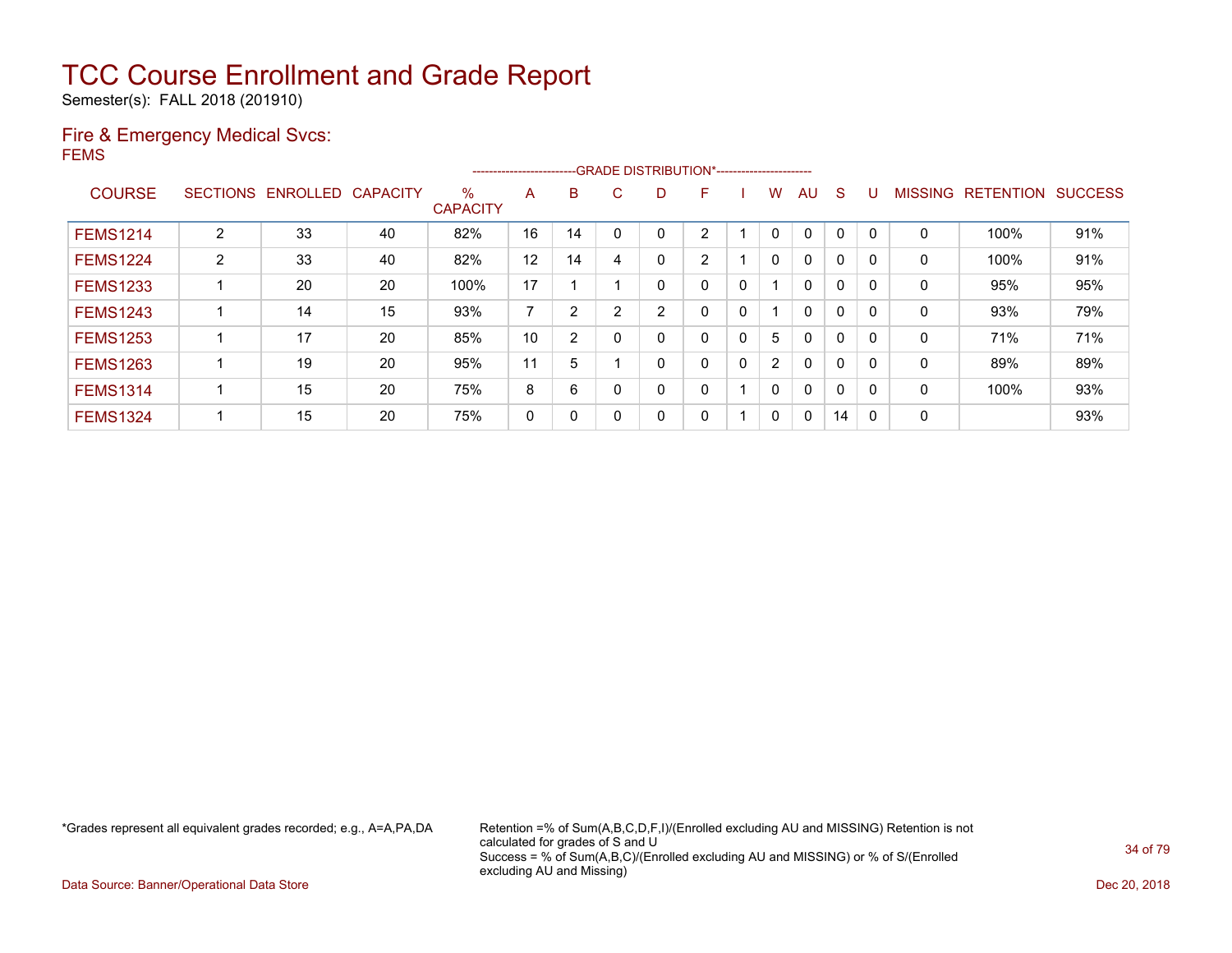Semester(s): FALL 2018 (201910)

### French: FREN

| .               |   |                            |    |                      | -------------------- |    | --GRADE DISTRIBUTION*----------------------- |  |          |    |    |   |                           |     |
|-----------------|---|----------------------------|----|----------------------|----------------------|----|----------------------------------------------|--|----------|----|----|---|---------------------------|-----|
| <b>COURSE</b>   |   | SECTIONS ENROLLED CAPACITY |    | %<br><b>CAPACITY</b> | A                    | B. | D                                            |  | <b>W</b> | AU | -S |   | MISSING RETENTION SUCCESS |     |
| <b>FREN1103</b> | 4 | 70                         | 75 | 93%                  | 13                   | 14 | 4                                            |  | 24       |    | 0  | 0 | 65%                       | 49% |
| <b>FREN1213</b> |   |                            | 15 | 47%                  |                      |    |                                              |  | 2        |    | 0  | 0 | 67%                       | 67% |
| <b>FREN1413</b> |   | 11                         | 15 | 73%                  |                      |    |                                              |  |          | 4  | 0  | 0 | 86%                       | 71% |
| FREN2143        |   | 11                         | 15 | 73%                  |                      |    |                                              |  |          |    | 0  |   | 75%                       | 75% |

\*Grades represent all equivalent grades recorded; e.g., A=A,PA,DA Retention =% of Sum(A,B,C,D,F,I)/(Enrolled excluding AU and MISSING) Retention is not calculated for grades of S and U Success = % of Sum(A,B,C)/(Enrolled excluding AU and MISSING) or % of S/(Enrolled excluding AU and Missing)

Data Source: Banner/Operational Data Store Dec 20, 2018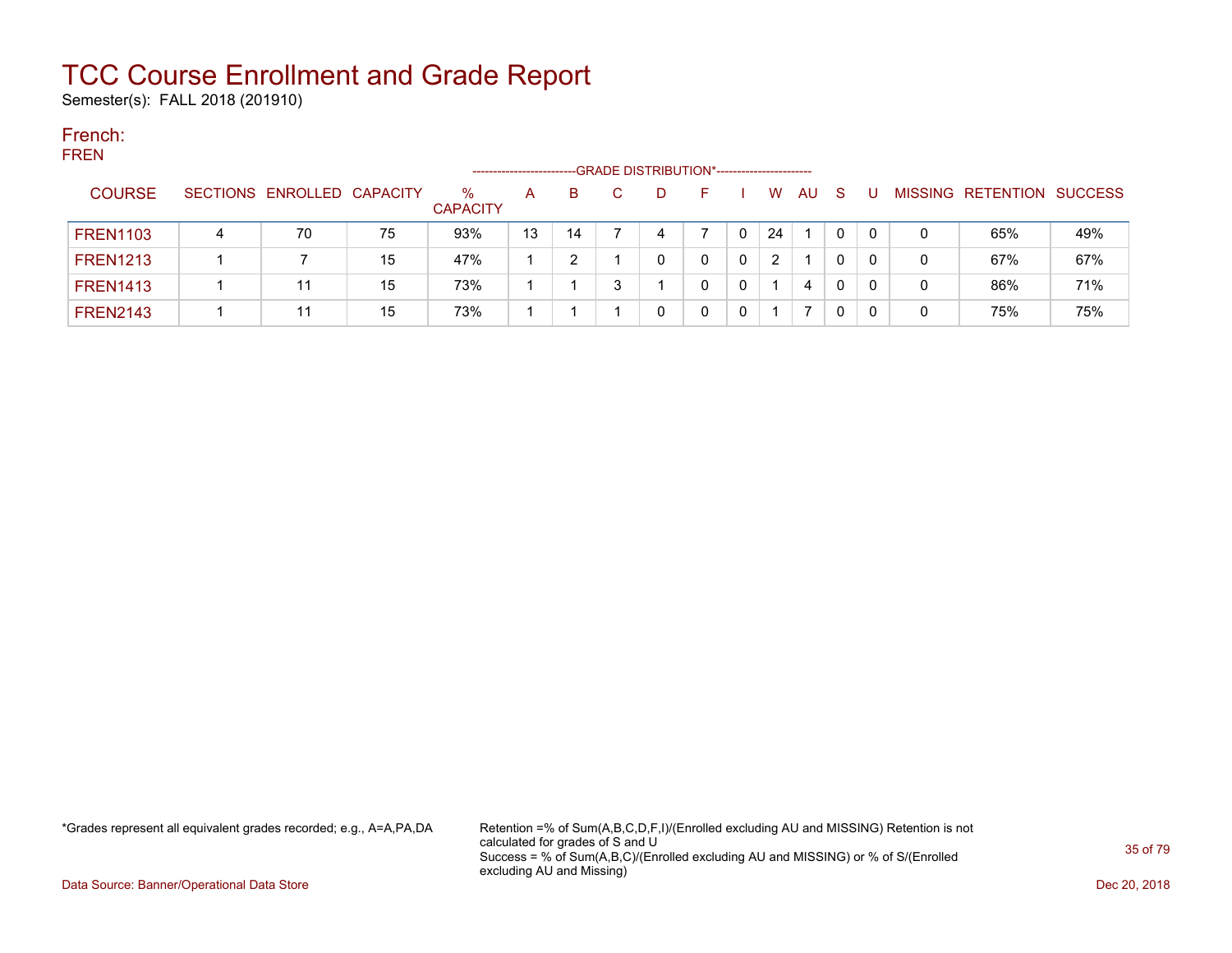Semester(s): FALL 2018 (201910)

### Geography:

| <b>GEOG</b>   |                                                                     |                            |     |                 |    |    |    |    |    |   |   |              |              |    |   |                                  |      |
|---------------|---------------------------------------------------------------------|----------------------------|-----|-----------------|----|----|----|----|----|---|---|--------------|--------------|----|---|----------------------------------|------|
|               | -GRADE DISTRIBUTION*-----------------------<br>-------------------- |                            |     |                 |    |    |    |    |    |   |   |              |              |    |   |                                  |      |
| <b>COURSE</b> |                                                                     | SECTIONS ENROLLED CAPACITY |     | $\%$            | A  | B. |    | D. |    |   | W | <b>AU</b>    | <sub>S</sub> |    |   | <b>MISSING RETENTION SUCCESS</b> |      |
|               |                                                                     |                            |     | <b>CAPACITY</b> |    |    |    |    |    |   |   |              |              |    |   |                                  |      |
| GEOG1014      |                                                                     | 42                         | 44  | 95%             | 6  | 21 |    | 0  |    |   | 3 | $\mathbf{0}$ | 0            | -0 | 0 | 93%                              | 90%  |
|               |                                                                     |                            |     |                 |    |    |    |    |    |   |   |              |              |    |   |                                  |      |
| GEOG1043      | 8                                                                   | 158                        | 169 | 93%             | 51 | 57 | 25 | 8  | 11 |   | 6 | 0            | 0            | -0 | 0 | 96%                              | 84%  |
| GEOG2033      | 2                                                                   | 37                         | 40  | 92%             | 15 | 9  | 5  | 3  |    |   | 3 | $\mathbf{0}$ | 0            | -0 | 0 | 92%                              | 78%  |
| GEOG2344      |                                                                     |                            | 5   | 60%             | 3  |    |    | 0  |    | 0 | 0 | $\mathbf{0}$ | 0            | -0 | 0 | 100%                             | 100% |

\*Grades represent all equivalent grades recorded; e.g., A=A,PA,DA Retention =% of Sum(A,B,C,D,F,I)/(Enrolled excluding AU and MISSING) Retention is not calculated for grades of S and U Success = % of Sum(A,B,C)/(Enrolled excluding AU and MISSING) or % of S/(Enrolled excluding AU and Missing)

Data Source: Banner/Operational Data Store Dec 20, 2018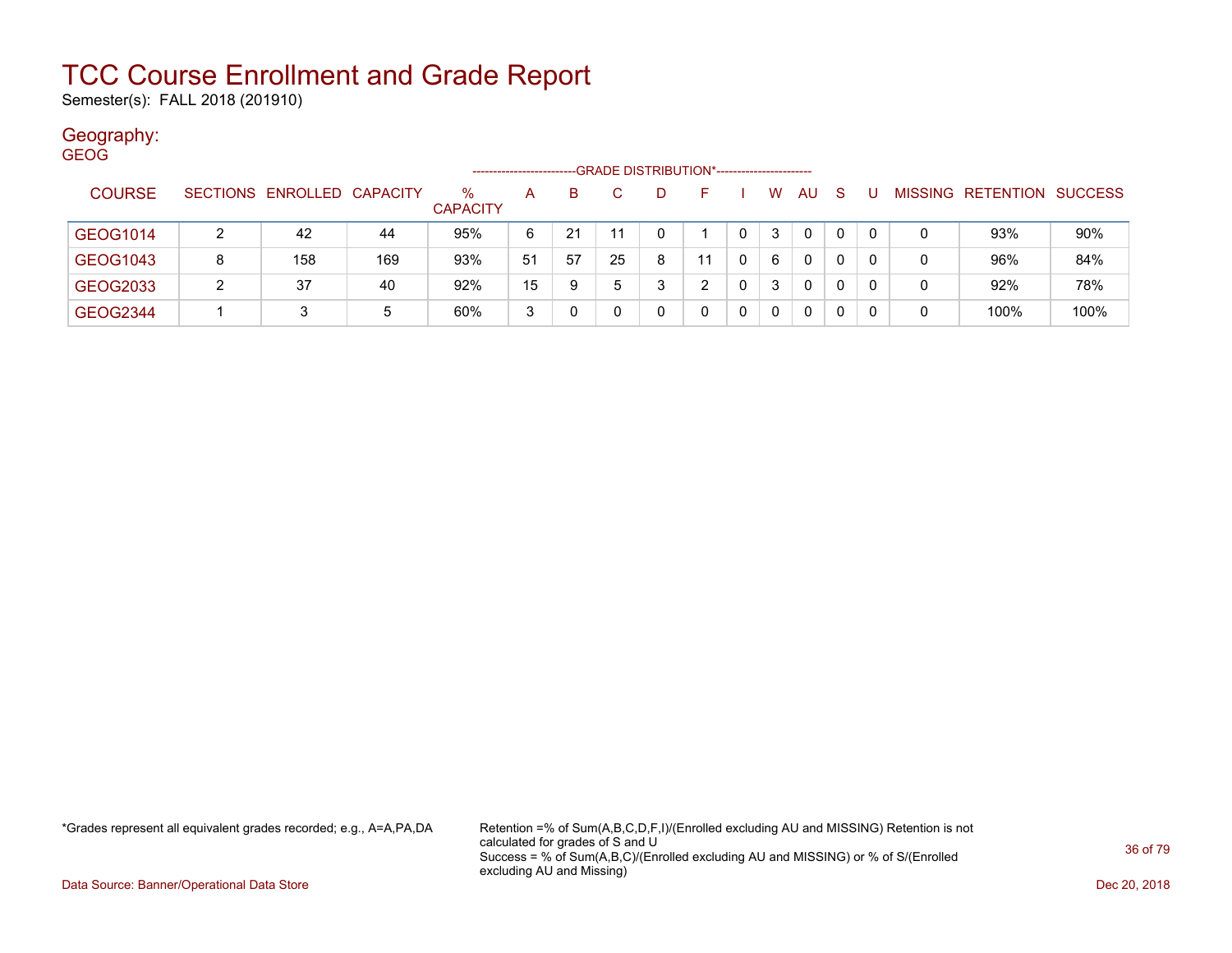Semester(s): FALL 2018 (201910)

### Geology:

| <b>GEOL</b>     |                            |    |                         |     |          |                                              |              |  |    |            |     |                           |     |
|-----------------|----------------------------|----|-------------------------|-----|----------|----------------------------------------------|--------------|--|----|------------|-----|---------------------------|-----|
|                 |                            |    |                         |     |          | --GRADE DISTRIBUTION*----------------------- |              |  |    |            |     |                           |     |
| <b>COURSE</b>   | SECTIONS ENROLLED CAPACITY |    | $\%$<br><b>CAPACITY</b> | A a | <b>B</b> | $\mathbf{C}$                                 | . D.         |  |    | F I W AU S | . U | MISSING RETENTION SUCCESS |     |
| <b>GEOL1014</b> | 65                         | 88 | 74%                     | 20  | 10       |                                              | $\mathbf{r}$ |  | 22 | $\Omega$   |     | 66%                       | 60% |
| <b>GEOL1113</b> | 21                         | 24 | 88%                     |     |          |                                              |              |  | 3  | 0          |     | 86%                       | 67% |

\*Grades represent all equivalent grades recorded; e.g., A=A,PA,DA Retention =% of Sum(A,B,C,D,F,I)/(Enrolled excluding AU and MISSING) Retention is not calculated for grades of S and U Success = % of Sum(A,B,C)/(Enrolled excluding AU and MISSING) or % of S/(Enrolled excluding AU and Missing)

Data Source: Banner/Operational Data Store Dec 20, 2018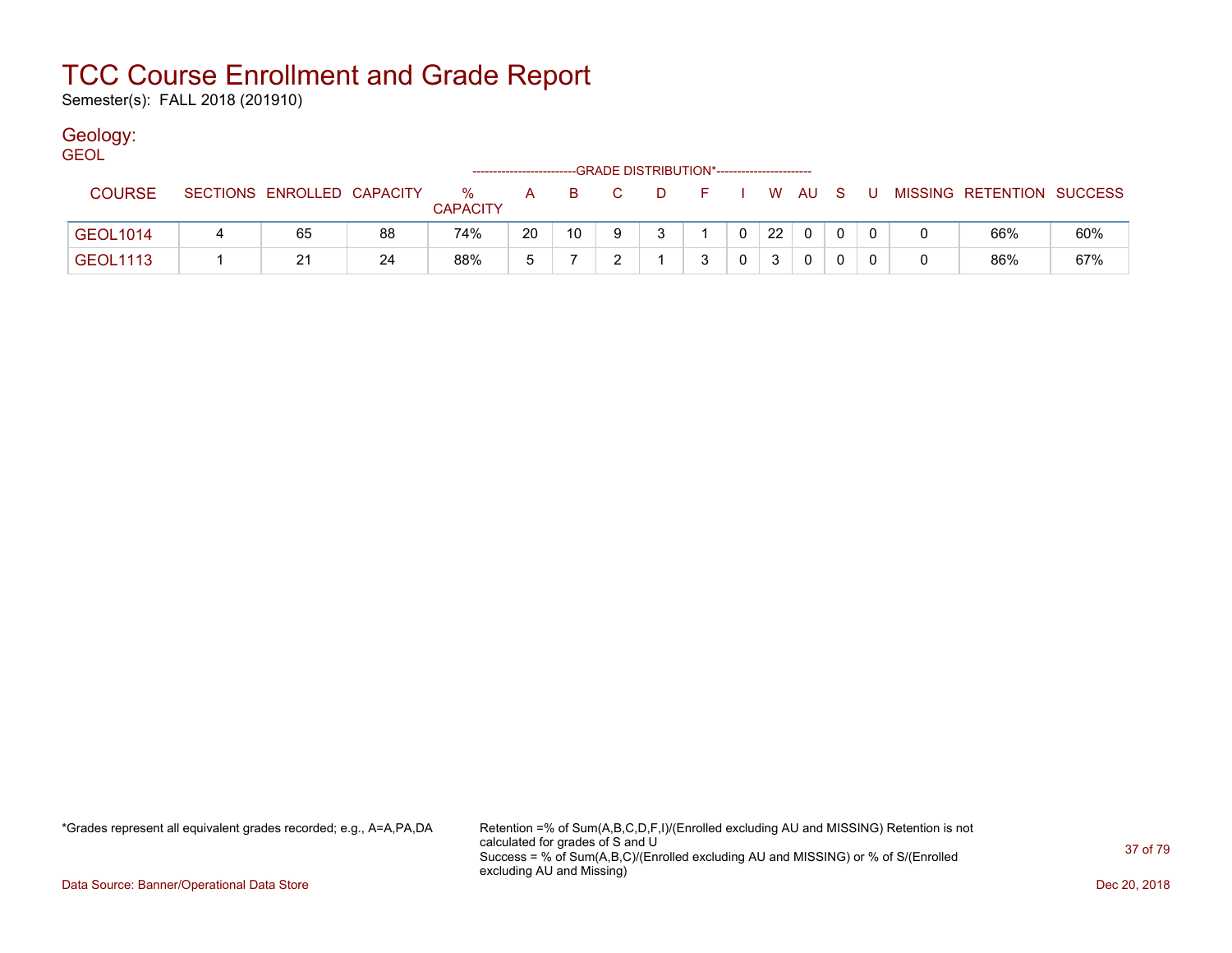Semester(s): FALL 2018 (201910)

### Geographic Information Systems: **GIS**

|                |                            |    | ------------------      |   |    | -GRADE DISTRIBUTION*---------------------- |  |   |     |  |                           |      |
|----------------|----------------------------|----|-------------------------|---|----|--------------------------------------------|--|---|-----|--|---------------------------|------|
| <b>COURSE</b>  | SECTIONS ENROLLED CAPACITY |    | $\%$<br><b>CAPACITY</b> | А | B. |                                            |  | W | AU. |  | MISSING RETENTION SUCCESS |      |
| GIS2344        |                            | 15 | 80%                     | 8 |    |                                            |  |   | 0   |  | 92%                       | 92%  |
| <b>GIS2354</b> |                            | 15 | 53%                     |   |    |                                            |  |   | 0   |  | 88%                       | 62%  |
| GIS2393        |                            | 10 | 50%                     |   |    |                                            |  |   | 0   |  | 100%                      | 100% |

\*Grades represent all equivalent grades recorded; e.g., A=A,PA,DA Retention =% of Sum(A,B,C,D,F,I)/(Enrolled excluding AU and MISSING) Retention is not calculated for grades of S and U Success = % of Sum(A,B,C)/(Enrolled excluding AU and MISSING) or % of S/(Enrolled excluding AU and Missing)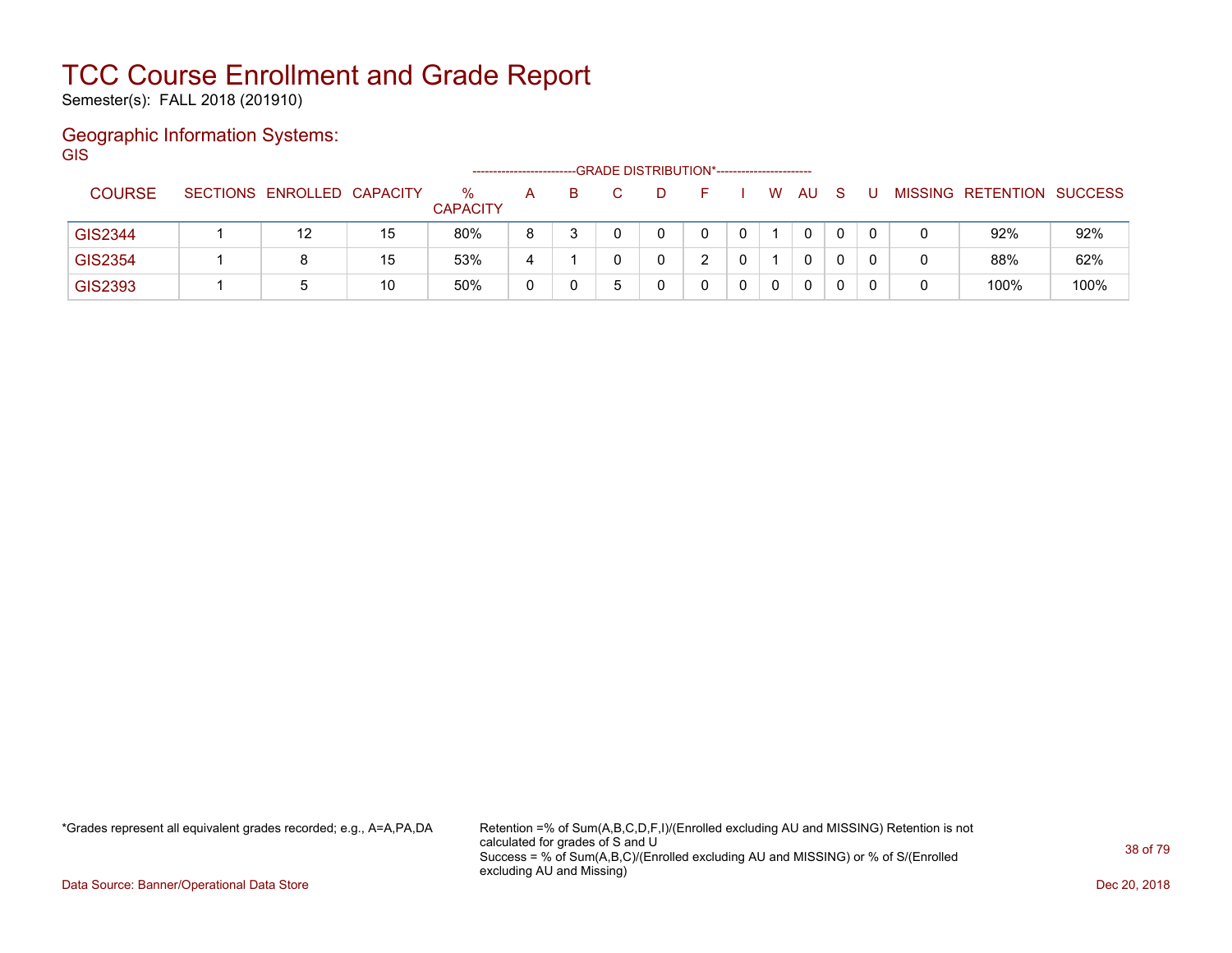Semester(s): FALL 2018 (201910)

#### Health, Human Perf & Phys Ed: HHPE

|                 |   |                   |                 |                         | ---------------------- |    |    |   | --GRADE DISTRIBUTION*----------------------- |   |                       |              |              |          |                |                  |                |
|-----------------|---|-------------------|-----------------|-------------------------|------------------------|----|----|---|----------------------------------------------|---|-----------------------|--------------|--------------|----------|----------------|------------------|----------------|
| <b>COURSE</b>   |   | SECTIONS ENROLLED | <b>CAPACITY</b> | $\%$<br><b>CAPACITY</b> | A                      | B  | C. | D | F                                            |   | W                     | AU           | <sub>S</sub> |          | <b>MISSING</b> | <b>RETENTION</b> | <b>SUCCESS</b> |
| <b>HHPE1143</b> |   | 13                | 20              | 65%                     | 3                      | 3  |    |   | 4                                            |   | $\mathbf{0}$          | $\Omega$     | 0            |          | 0              | 100%             | 69%            |
| <b>HHPE2111</b> |   | 13                | 20              | 65%                     | $\overline{ }$         | 2  |    |   | 0                                            | 0 | 3                     | $\mathbf{0}$ | 0            |          | 0              | 77%              | 77%            |
| <b>HHPE2212</b> | 4 | 73                | 75              | 97%                     | 53                     | 3  |    |   | C.                                           |   | 10                    | $\mathbf{0}$ | 0            |          | 0              | 86%              | 81%            |
| <b>HHPE2263</b> | C | 37                | 40              | 92%                     | 14                     | 11 |    | ົ |                                              |   | $\mathbf{2}^{\circ}$  | $\mathbf{0}$ | 0            |          | 0              | 95%              | 86%            |
| <b>HHPE2603</b> | 4 | 74                | 80              | 92%                     | 17                     | 18 | 17 | 4 | 9                                            |   | 9                     | $\mathbf{0}$ | 0            |          | 0              | 88%              | 70%            |
| <b>HHPE2653</b> |   | 20                | 20              | 100%                    | 10                     | 8  |    |   |                                              | 0 |                       | $\mathbf{0}$ | 0            |          | 0              | 95%              | 90%            |
| <b>HHPE2662</b> |   | 12                | 20              | 60%                     | 8                      | 2  |    | 0 | 0                                            | 0 | $\mathbf{2}^{\prime}$ | $\mathbf{0}$ | 0            | $\Omega$ | 0              | 83%              | 83%            |

\*Grades represent all equivalent grades recorded; e.g., A=A,PA,DA Retention =% of Sum(A,B,C,D,F,I)/(Enrolled excluding AU and MISSING) Retention is not calculated for grades of S and U Success = % of Sum(A,B,C)/(Enrolled excluding AU and MISSING) or % of S/(Enrolled excluding AU and Missing)

Data Source: Banner/Operational Data Store Dec 20, 2018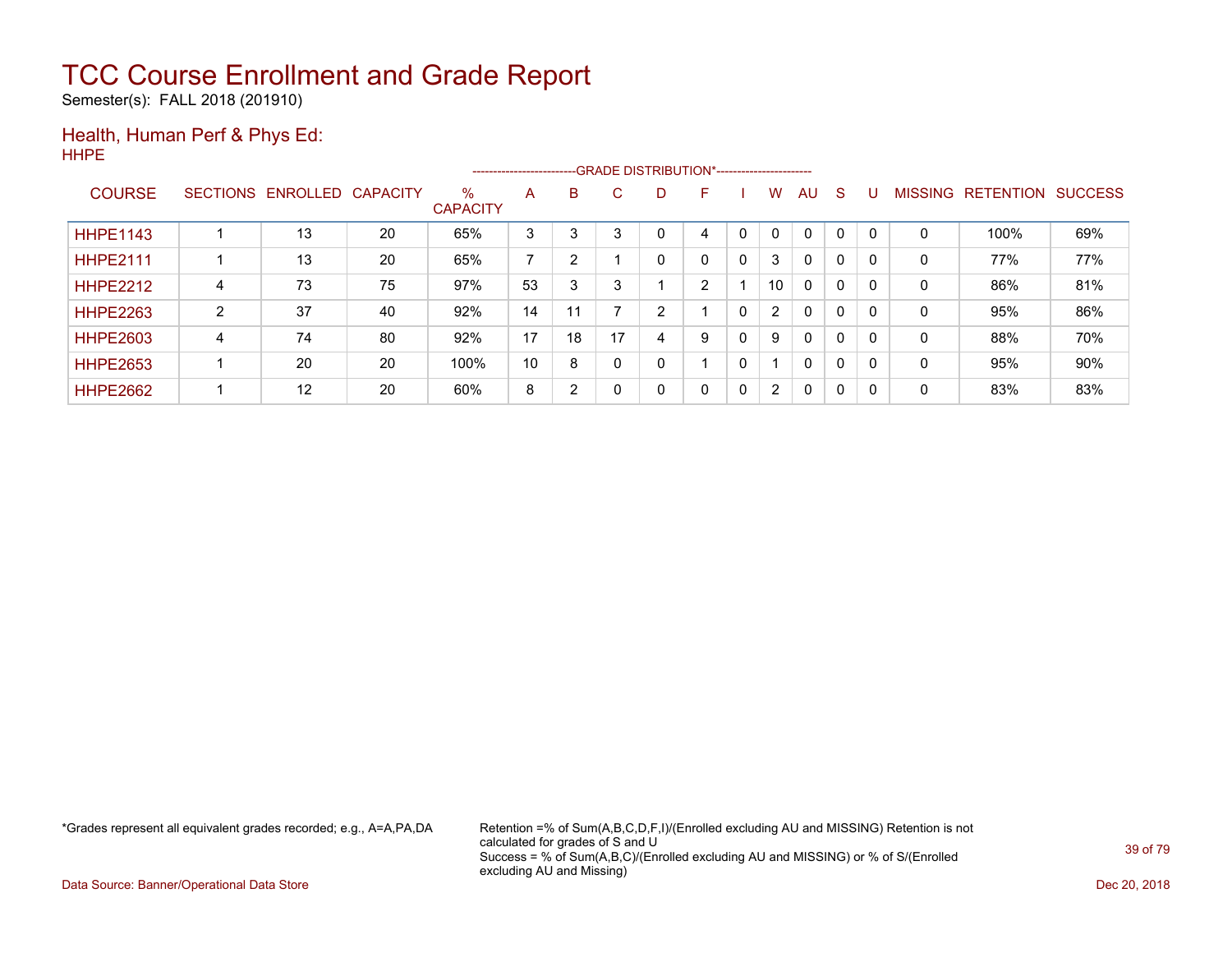Semester(s): FALL 2018 (201910)

### History:

|                 |                |                            |       |                      |     |     |     |                | --------------------------GRADE DISTRIBUTION*----------------------- |              |                |    |              |          |              |                                  |     |
|-----------------|----------------|----------------------------|-------|----------------------|-----|-----|-----|----------------|----------------------------------------------------------------------|--------------|----------------|----|--------------|----------|--------------|----------------------------------|-----|
| <b>COURSE</b>   |                | SECTIONS ENROLLED CAPACITY |       | %<br><b>CAPACITY</b> | A   | B   | C   | D              | F.                                                                   |              | w              | AU | S            | υ        |              | <b>MISSING RETENTION SUCCESS</b> |     |
| <b>HIST1053</b> | 5              | 115                        | 130   | 88%                  | 50  | 17  | 16  |                | 12                                                                   | $\Omega$     | 16             | 0  | 0            | $\Omega$ | 0            | 86%                              | 72% |
| <b>HIST1063</b> | 4              | 86                         | 100   | 86%                  | 28  | 26  | 11  | $\overline{2}$ | 9                                                                    | $\mathbf{0}$ | 9              |    | $\mathbf{0}$ | 0        | $\mathbf{0}$ | 89%                              | 76% |
| <b>HIST1073</b> | $\overline{2}$ | 19                         | 24    | 79%                  | 7   | 9   | 0   | 0              |                                                                      | $\mathbf{0}$ | $\overline{2}$ | 0  | 0            | 0        | 0            | 89%                              | 84% |
| <b>HIST1483</b> | 40             | 973                        | 1,015 | 96%                  | 288 | 223 | 147 | 64             | 116                                                                  | 5            | 129            |    | 0            | 0        | 0            | 87%                              | 68% |
| <b>HIST1493</b> | 76             | 1,642                      | 1,737 | 95%                  | 462 | 332 | 290 | 123            | 211                                                                  | 4            | 220            | 0  | 0            | 0        | 0            | 87%                              | 66% |
| <b>HIST2333</b> |                | 21                         | 20    | 105%                 | 13  |     | 0   | 0              | $\mathbf{0}$                                                         | 0            |                | 0  | 0            | 0        | 0            | 95%                              | 95% |
| <b>HIST2523</b> | 3              | 49                         | 70    | 70%                  | 11  | 10  | 4   | $\overline{2}$ | 11                                                                   |              | 10             | 0  | 0            | 0        | 0            | 80%                              | 51% |

\*Grades represent all equivalent grades recorded; e.g., A=A,PA,DA Retention =% of Sum(A,B,C,D,F,I)/(Enrolled excluding AU and MISSING) Retention is not calculated for grades of S and U Success = % of Sum(A,B,C)/(Enrolled excluding AU and MISSING) or % of S/(Enrolled excluding AU and Missing)

Data Source: Banner/Operational Data Store Dec 20, 2018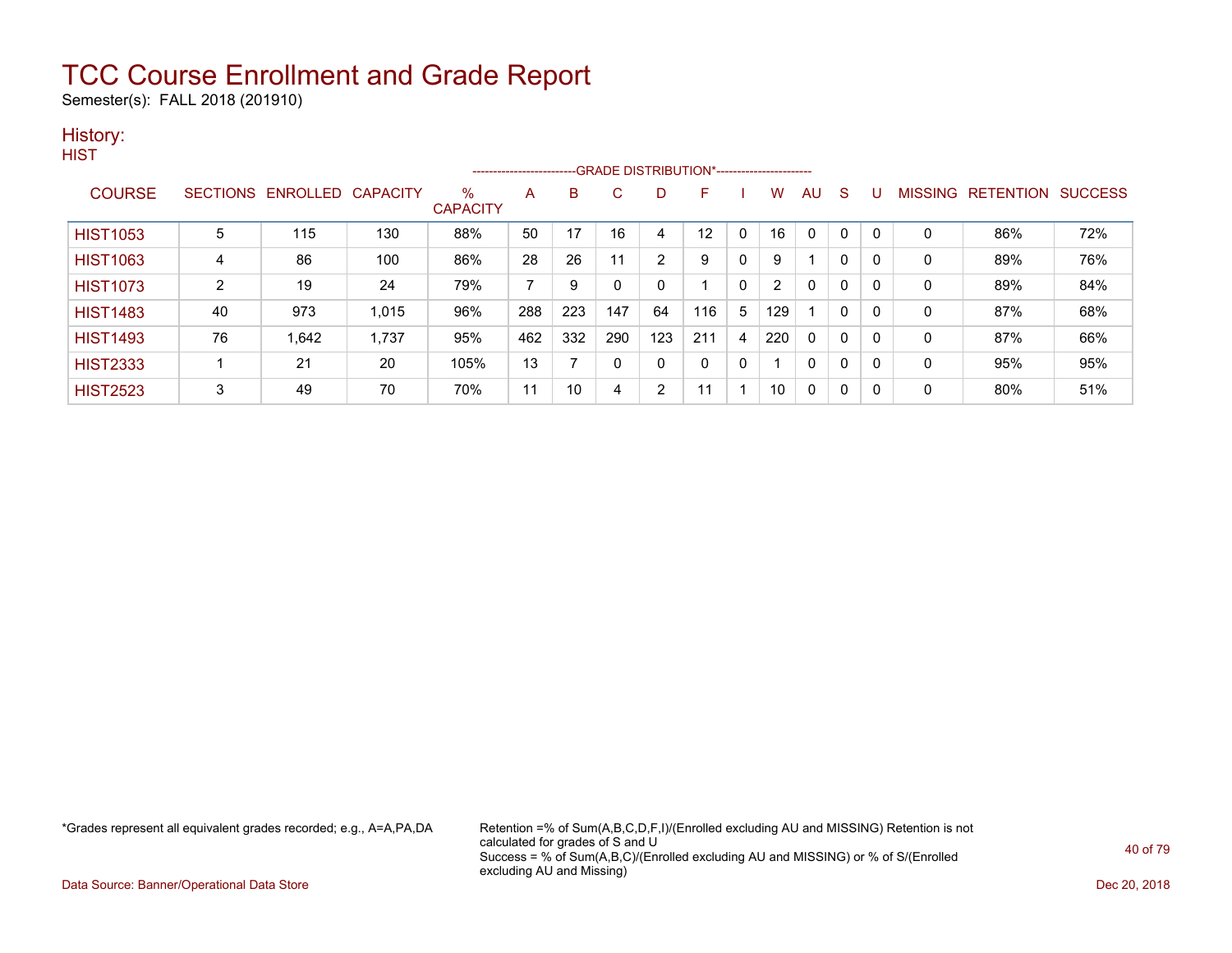Semester(s): FALL 2018 (201910)

### Health Information Technology: **HITC**

|                 |   |                   |                 |                         | -----------------------  |    |    |   | --GRADE DISTRIBUTION*----------------------- |   |                |              |              |          |                |                  |                |
|-----------------|---|-------------------|-----------------|-------------------------|--------------------------|----|----|---|----------------------------------------------|---|----------------|--------------|--------------|----------|----------------|------------------|----------------|
| <b>COURSE</b>   |   | SECTIONS ENROLLED | <b>CAPACITY</b> | $\%$<br><b>CAPACITY</b> | A                        | B  | C. | D | F                                            |   | W              | AU           | <sub>S</sub> |          | <b>MISSING</b> | <b>RETENTION</b> | <b>SUCCESS</b> |
| <b>HITC1113</b> | າ | 20                | 36              | 56%                     | 3                        | 5  |    | 3 |                                              |   | 2              | $\Omega$     | 0            |          | 0              | 90%              | 75%            |
| <b>HITC1131</b> | 2 | 29                | 36              | 81%                     | 8                        | 9  |    |   |                                              | 0 | 4              | $\mathbf{0}$ | 0            |          | 0              | 86%              | 83%            |
| <b>HITC1223</b> | C | 20                | 36              | 56%                     | 5                        | 11 | ົ  |   | 0                                            | 0 | $\overline{2}$ | $\mathbf{0}$ | 0            |          | 0              | 90%              | 90%            |
| <b>HITC1242</b> | ົ | 22                | 24              | 92%                     | 14                       |    |    |   | 0                                            | 0 | $\Omega$       | $\mathbf{0}$ | 0            | $\Omega$ | 0              | 100%             | 95%            |
| <b>HITC1363</b> | ົ | 20                | 28              | 71%                     | 2                        | 8  |    | 0 | C                                            |   | 0              | $\mathbf{0}$ | 0            | $\Omega$ | 0              | 100%             | 85%            |
| <b>HITC2153</b> | ົ | 18                | 38              | 47%                     | $\overline{\phantom{a}}$ | 8  |    | 0 | 0                                            |   |                | $\mathbf{0}$ | 0            | $\Omega$ | 0              | 94%              | 89%            |
| <b>HITC2213</b> | 2 | 20                | 28              | 71%                     | 7                        | 8  | 4  | 0 | 0                                            |   | $\mathbf{0}$   | $\mathbf{0}$ | 0            | $\Omega$ | 0              | 100%             | 95%            |

\*Grades represent all equivalent grades recorded; e.g., A=A,PA,DA Retention =% of Sum(A,B,C,D,F,I)/(Enrolled excluding AU and MISSING) Retention is not calculated for grades of S and U Success = % of Sum(A,B,C)/(Enrolled excluding AU and MISSING) or % of S/(Enrolled excluding AU and Missing)

Data Source: Banner/Operational Data Store Dec 20, 2018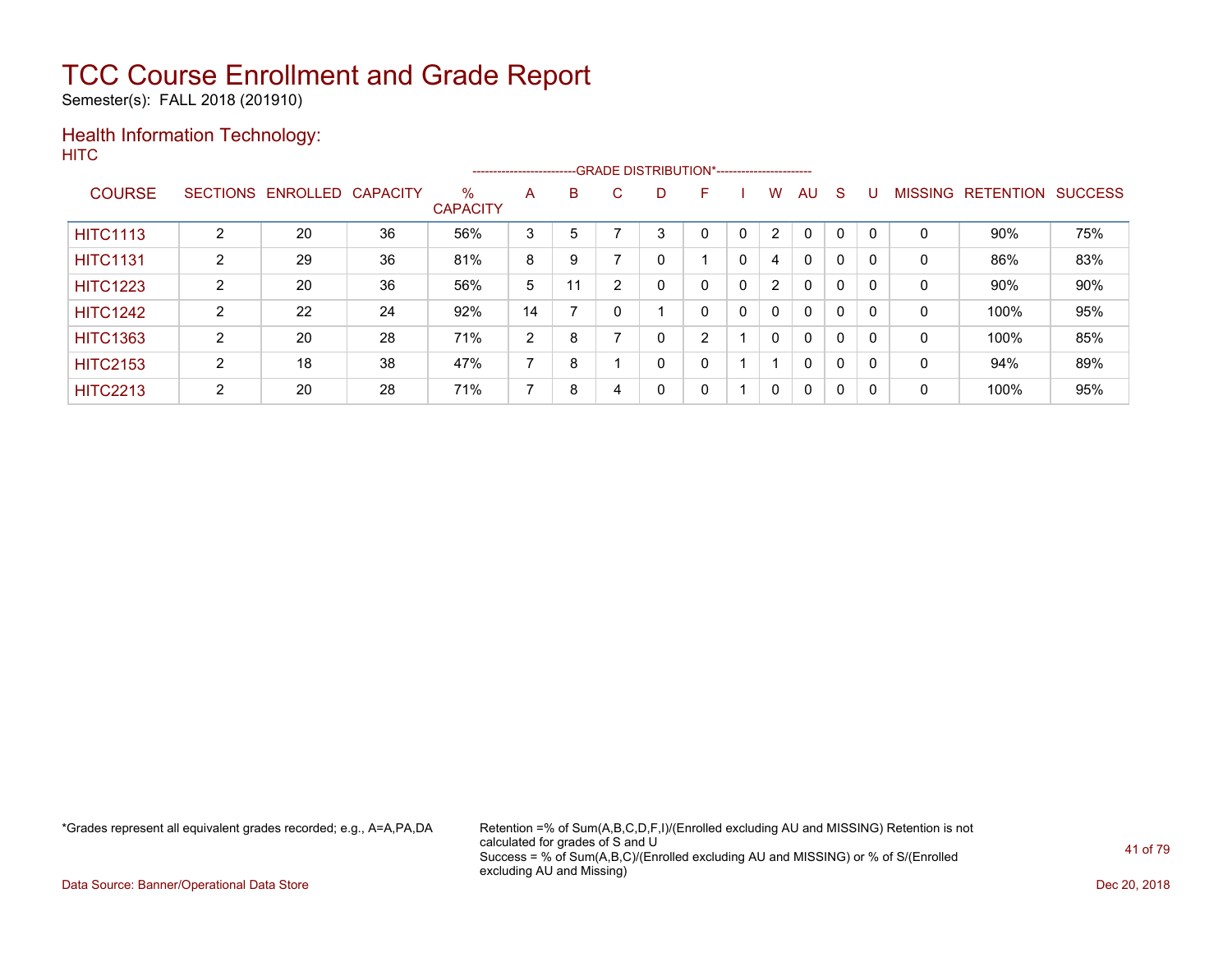Semester(s): FALL 2018 (201910)

#### Horticulture Technology: **HORT**

| . . U           |                            |    |                      |                 |    | --GRADE DISTRIBUTION*----------------------- |          |              |          |  |                           |      |
|-----------------|----------------------------|----|----------------------|-----------------|----|----------------------------------------------|----------|--------------|----------|--|---------------------------|------|
| <b>COURSE</b>   | SECTIONS ENROLLED CAPACITY |    | %<br><b>CAPACITY</b> | A               | B. | D.                                           |          |              | w au     |  | MISSING RETENTION SUCCESS |      |
| <b>HORT1303</b> | 23                         | 40 | 58%                  | 12 <sup>7</sup> | 6. |                                              | $\Omega$ | $\mathbf{0}$ | $\Omega$ |  | 100%                      | 100% |
| <b>HORT2501</b> |                            | 20 | 55%                  |                 |    |                                              |          |              | 0        |  | 100%                      | 100% |

\*Grades represent all equivalent grades recorded; e.g., A=A,PA,DA Retention =% of Sum(A,B,C,D,F,I)/(Enrolled excluding AU and MISSING) Retention is not calculated for grades of S and U Success = % of Sum(A,B,C)/(Enrolled excluding AU and MISSING) or % of S/(Enrolled excluding AU and Missing)

Data Source: Banner/Operational Data Store Dec 20, 2018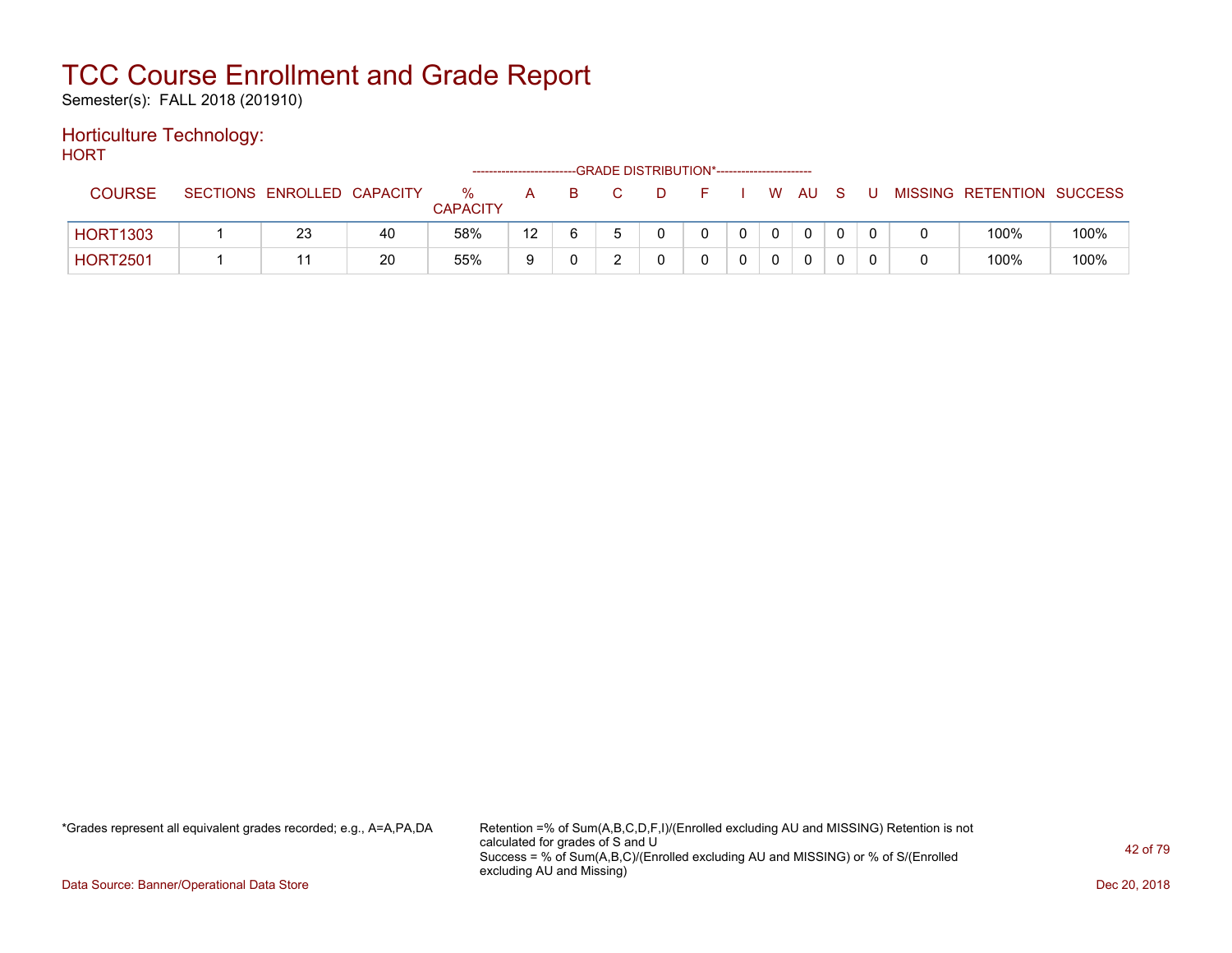Semester(s): FALL 2018 (201910)

### Human Resources:

**HRES** 

|                 |        |                            |    |                         | ----------------------- |   |   | --GRADE DISTRIBUTION*----------------------- |    |   |                |              |              |          |                |                  |                |
|-----------------|--------|----------------------------|----|-------------------------|-------------------------|---|---|----------------------------------------------|----|---|----------------|--------------|--------------|----------|----------------|------------------|----------------|
| <b>COURSE</b>   |        | SECTIONS ENROLLED CAPACITY |    | $\%$<br><b>CAPACITY</b> | A                       | B | С | D                                            | н  |   | W              | AU.          | <sub>S</sub> |          | <b>MISSING</b> | <b>RETENTION</b> | <b>SUCCESS</b> |
| <b>HRES2113</b> | 3      | 54                         | 60 | 90%                     | 19                      | 8 |   |                                              | 14 | 2 | $\overline{2}$ | $\mathbf{0}$ | $\mathbf{0}$ | $\Omega$ | 0              | 96%              | 65%            |
| <b>HRES2123</b> |        | 17                         | 20 | 85%                     | 5                       |   | ົ |                                              | າ  |   | $\Omega$       | $\mathbf{0}$ | 0            | $\Omega$ | 0              | 100%             | 82%            |
| <b>HRES2233</b> | C<br>∠ | 33                         | 40 | 82%                     | 19                      |   | ົ |                                              | ົ  |   | $\overline{2}$ | $\mathbf{0}$ | 0            |          | 0              | 94%              | 85%            |
| <b>HRES2373</b> |        |                            |    | 100%                    | 0                       |   | 0 | 0                                            | 0  | 0 | $\mathbf{0}$   | $\mathbf{0}$ | 0            |          | 0              | 100%             | 100%           |
| <b>HRES2413</b> |        | 19                         | 20 | 95%                     | 13                      | 6 | 0 | 0                                            | 0  |   | $\Omega$       | $\mathbf{0}$ | 0            |          | 0              | 100%             | 100%           |
| <b>HRES2493</b> |        | 6                          | 20 | 30%                     | 5                       |   |   | 0                                            | 0  | 0 |                | 0            | 0            | 0        | 0              | 83%              | 83%            |

\*Grades represent all equivalent grades recorded; e.g., A=A,PA,DA Retention =% of Sum(A,B,C,D,F,I)/(Enrolled excluding AU and MISSING) Retention is not calculated for grades of S and U Success = % of Sum(A,B,C)/(Enrolled excluding AU and MISSING) or % of S/(Enrolled excluding AU and Missing)

Data Source: Banner/Operational Data Store Dec 20, 2018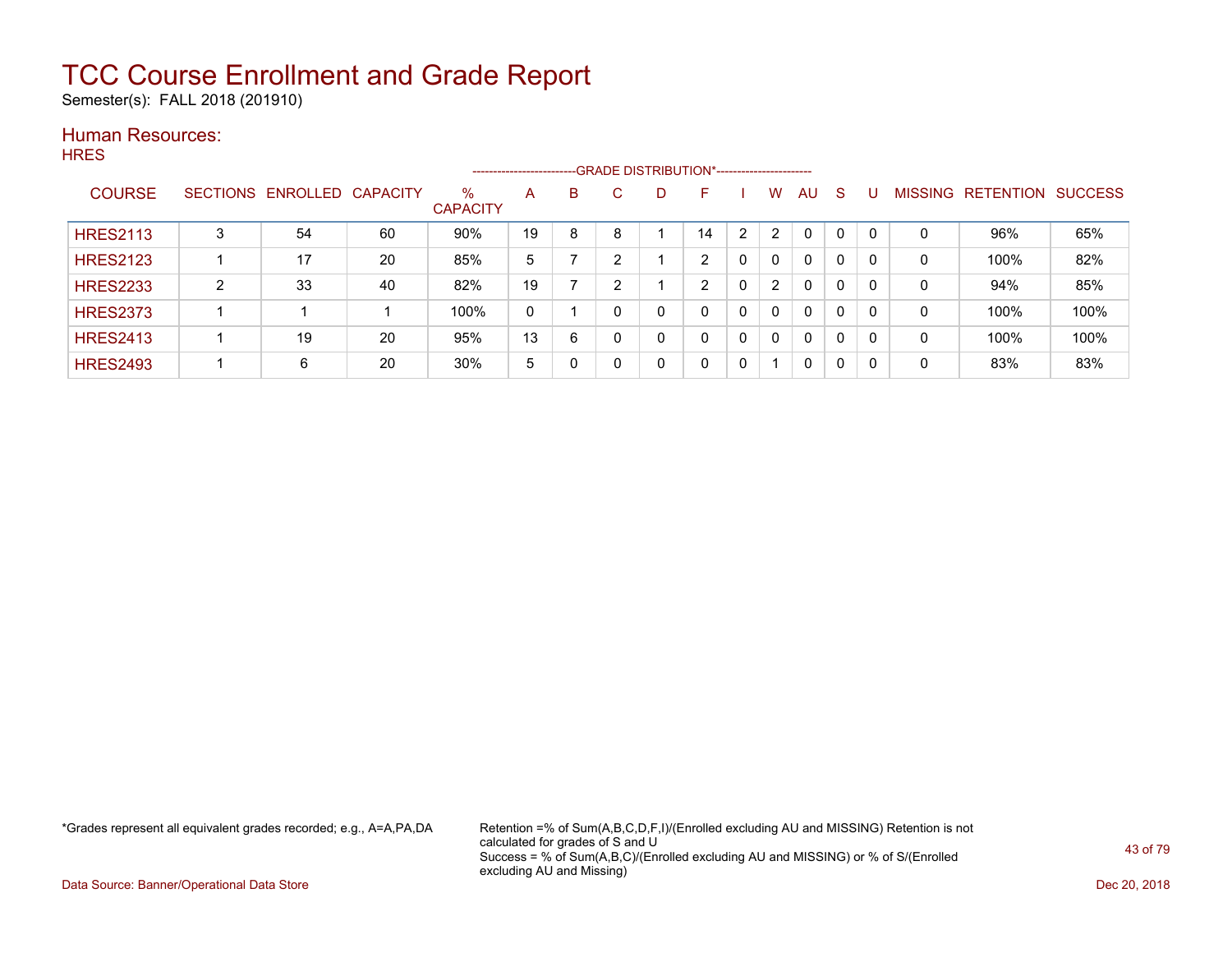Semester(s): FALL 2018 (201910)

### Human Services:

**HSVC** 

|                 |                 |                 |                 |                         | ----------------------- |                |   | --GRADE DISTRIBUTION*----------------------- |   |   |                          |              |              |          |         |                  |                |
|-----------------|-----------------|-----------------|-----------------|-------------------------|-------------------------|----------------|---|----------------------------------------------|---|---|--------------------------|--------------|--------------|----------|---------|------------------|----------------|
| <b>COURSE</b>   | <b>SECTIONS</b> | <b>ENROLLED</b> | <b>CAPACITY</b> | $\%$<br><b>CAPACITY</b> | A                       | B              | C | D                                            | F |   | w                        | AU           | S            |          | MISSING | <b>RETENTION</b> | <b>SUCCESS</b> |
| <b>HSVC1113</b> | 3               | 62              | 90              | 69%                     | 33                      | 3              | 6 | 2                                            | 7 | 0 | 11                       | 0            | $\Omega$     | 0        | 0       | 82%              | 68%            |
| <b>HSVC1213</b> | $\overline{2}$  | 43              | 60              | 72%                     | 34                      | $\overline{2}$ |   | 0                                            |   | 0 | 5                        | 0            | 0            | $\Omega$ | 0       | 88%              | 86%            |
| <b>HSVC1313</b> | $\overline{2}$  | 24              | 60              | 40%                     | 23                      | $\mathbf{0}$   |   | 0                                            | 0 | 0 | 0                        | $\Omega$     | $\Omega$     | $\Omega$ | 0       | 100%             | 100%           |
| <b>HSVC1413</b> |                 | 18              | 20              | 90%                     | ⇁                       | 3              |   | 0                                            | 0 | 0 | $\overline{\phantom{a}}$ | $\mathbf{0}$ | $\mathbf{0}$ | $\Omega$ | 0       | 61%              | 61%            |
| <b>HSVC1423</b> |                 | 15              | 20              | 75%                     | 5                       | 0              |   | 0                                            |   | 2 | 6                        | 0            | 0            | 0        | 0       | 60%              | 40%            |
| <b>HSVC2003</b> |                 | 11              | 20              | 55%                     | 7                       |                |   |                                              | 0 | 0 | $\overline{2}$           | 0            | 0            | 0        | 0       | 82%              | 73%            |
| <b>HSVC2023</b> | $\overline{2}$  | 33              | 60              | 55%                     | 28                      | 4              |   | 0                                            | 0 |   | 0                        | $\mathbf{0}$ | $\Omega$     | $\Omega$ | 0       | 100%             | 97%            |
| <b>HSVC2053</b> | $\overline{2}$  | 20              | 60              | 33%                     | 19                      |                |   | 0                                            | 0 | 0 | 0                        | $\Omega$     | $\Omega$     | $\Omega$ | 0       | 100%             | 100%           |
| <b>HSVC2113</b> |                 | 7               | 10              | 70%                     | 3                       |                |   | 0                                            | 0 | 2 |                          | $\Omega$     | 0            | $\Omega$ | 0       | 86%              | 57%            |
| <b>HSVC2153</b> |                 | 6               | 6               | 100%                    | 6                       | 0              |   | 0                                            | 0 | 0 | 0                        | $\Omega$     | $\Omega$     | $\Omega$ | 0       | 100%             | 100%           |
| <b>HSVC2993</b> |                 | $\overline{2}$  | 2               | 100%                    | 2                       | 0              |   | 0                                            | 0 | 0 | 0                        | $\Omega$     | $\mathbf{0}$ | 0        | 0       | 100%             | 100%           |

\*Grades represent all equivalent grades recorded; e.g., A=A,PA,DA Retention =% of Sum(A,B,C,D,F,I)/(Enrolled excluding AU and MISSING) Retention is not calculated for grades of S and U Success = % of Sum(A,B,C)/(Enrolled excluding AU and MISSING) or % of S/(Enrolled excluding AU and Missing)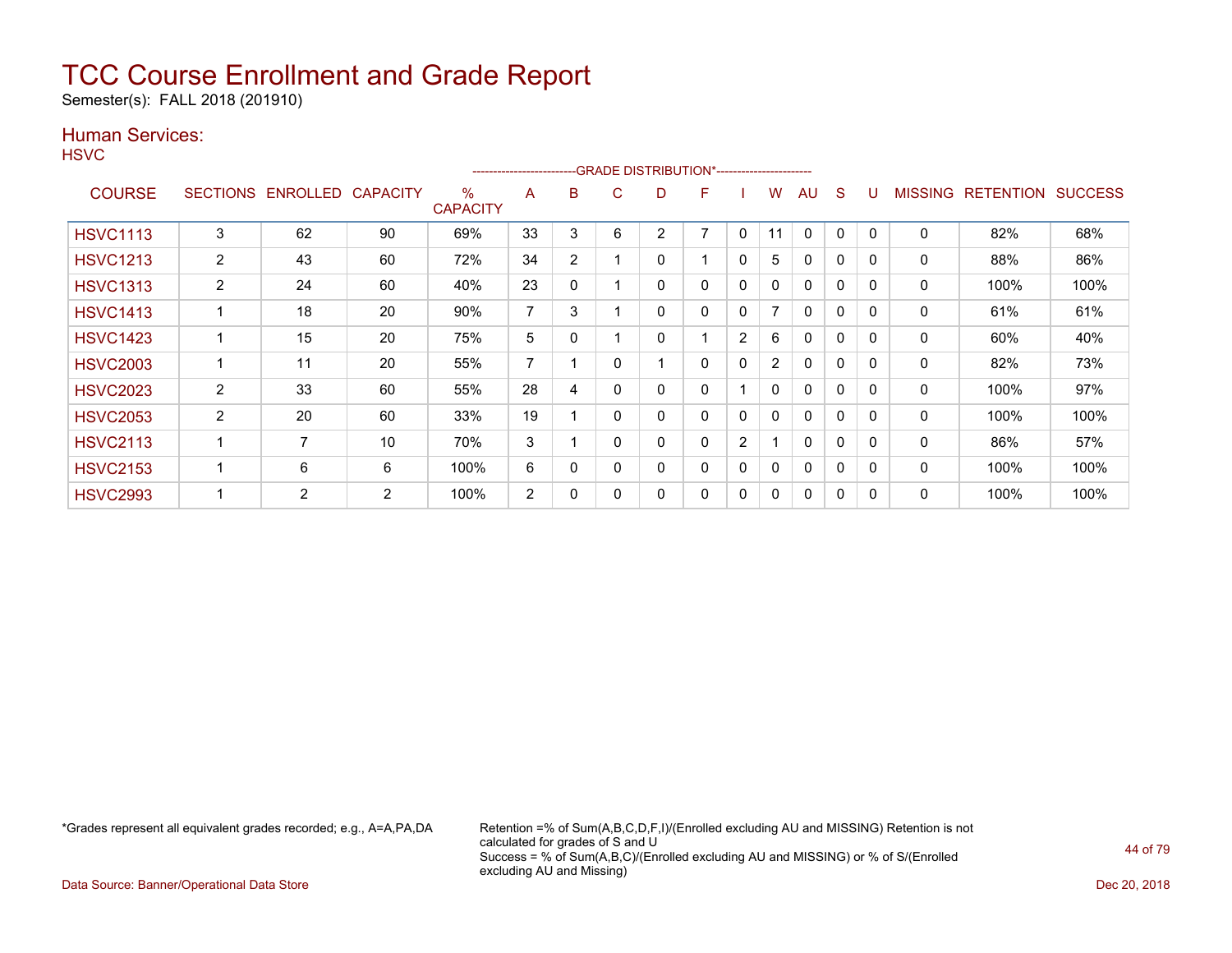Semester(s): FALL 2018 (201910)

### Humanities:

|                 |    |                            |     |                      | ------------------------ |     |    | -GRADE DISTRIBUTION*----------------------- |          |   |     |              |          |          |                |                  |                |
|-----------------|----|----------------------------|-----|----------------------|--------------------------|-----|----|---------------------------------------------|----------|---|-----|--------------|----------|----------|----------------|------------------|----------------|
| <b>COURSE</b>   |    | SECTIONS ENROLLED CAPACITY |     | ℅<br><b>CAPACITY</b> | A                        | в   | C  | D                                           | F        |   | w   | AU           | S        | U        | <b>MISSING</b> | <b>RETENTION</b> | <b>SUCCESS</b> |
| <b>HUMN2113</b> | 41 | 853                        | 917 | 93%                  | 390                      | 169 | 83 | 28                                          | 76       |   | 106 | $\mathbf{0}$ | $\Omega$ | 0        | $\mathbf{0}$   | 88%              | 75%            |
| <b>HUMN2223</b> | 18 | 376                        | 422 | 89%                  | 178                      | 74  | 51 | 16                                          | 25       | 2 | 30  | $\mathbf{0}$ | 0        | 0        | $\mathbf{0}$   | 92%              | 81%            |
| <b>HUMN2323</b> | 2  | 48                         | 48  | 100%                 | 23                       | 15  |    | $\overline{2}$                              |          | 0 |     | $\mathbf 0$  | 0        | 0        | 0              | 100%             | 94%            |
| <b>HUMN2333</b> | 1  | 24                         | 25  | 96%                  | 4                        | 6   | 8  | $\mathbf 0$                                 | $\Omega$ | 0 | 6   | $\mathbf{0}$ | $\Omega$ | $\Omega$ | $\mathbf{0}$   | 75%              | 75%            |
| <b>HUMN2443</b> | 4  | 82                         | 85  | 96%                  | 40                       | 18  | 9  | 4                                           | 3        | 0 | 8   | $\mathbf{0}$ | $\Omega$ | 0        | 0              | 90%              | 82%            |
| <b>HUMN2553</b> | 1  | 24                         | 25  | 96%                  | 3                        | 10  | 2  |                                             | 3        | 0 | 5.  | $\mathbf{0}$ | 0        | 0        | 0              | 79%              | 62%            |
| <b>HUMN2613</b> | 1  | 19                         | 20  | 95%                  | 6                        | 8   | 4  | 0                                           | $\Omega$ | 0 |     | $\mathbf{0}$ | $\Omega$ | 0        | 0              | 95%              | 95%            |
| <b>HUMN2663</b> | 3  | 65                         | 65  | 100%                 | 20                       | 14  | 9  | 5                                           | 10       | 0 |     | $\mathbf{0}$ | 0        | 0        | 0              | 89%              | 66%            |
| <b>HUMN2773</b> | 1  | 23                         | 25  | 92%                  | 11                       | 8   | 0  | 0                                           | 4        | 0 | 0   | 0            | 0        |          | 0              | 100%             | 83%            |
| <b>HUMN2883</b> | 1  | 25                         | 25  | 100%                 | 25                       | 0   | 0  | 0                                           | 0        | 0 | 0   | 0            | 0        | 0        | 0              | 100%             | 100%           |

\*Grades represent all equivalent grades recorded; e.g., A=A,PA,DA Retention =% of Sum(A,B,C,D,F,I)/(Enrolled excluding AU and MISSING) Retention is not calculated for grades of S and U Success = % of Sum(A,B,C)/(Enrolled excluding AU and MISSING) or % of S/(Enrolled excluding AU and Missing)

Data Source: Banner/Operational Data Store Dec 20, 2018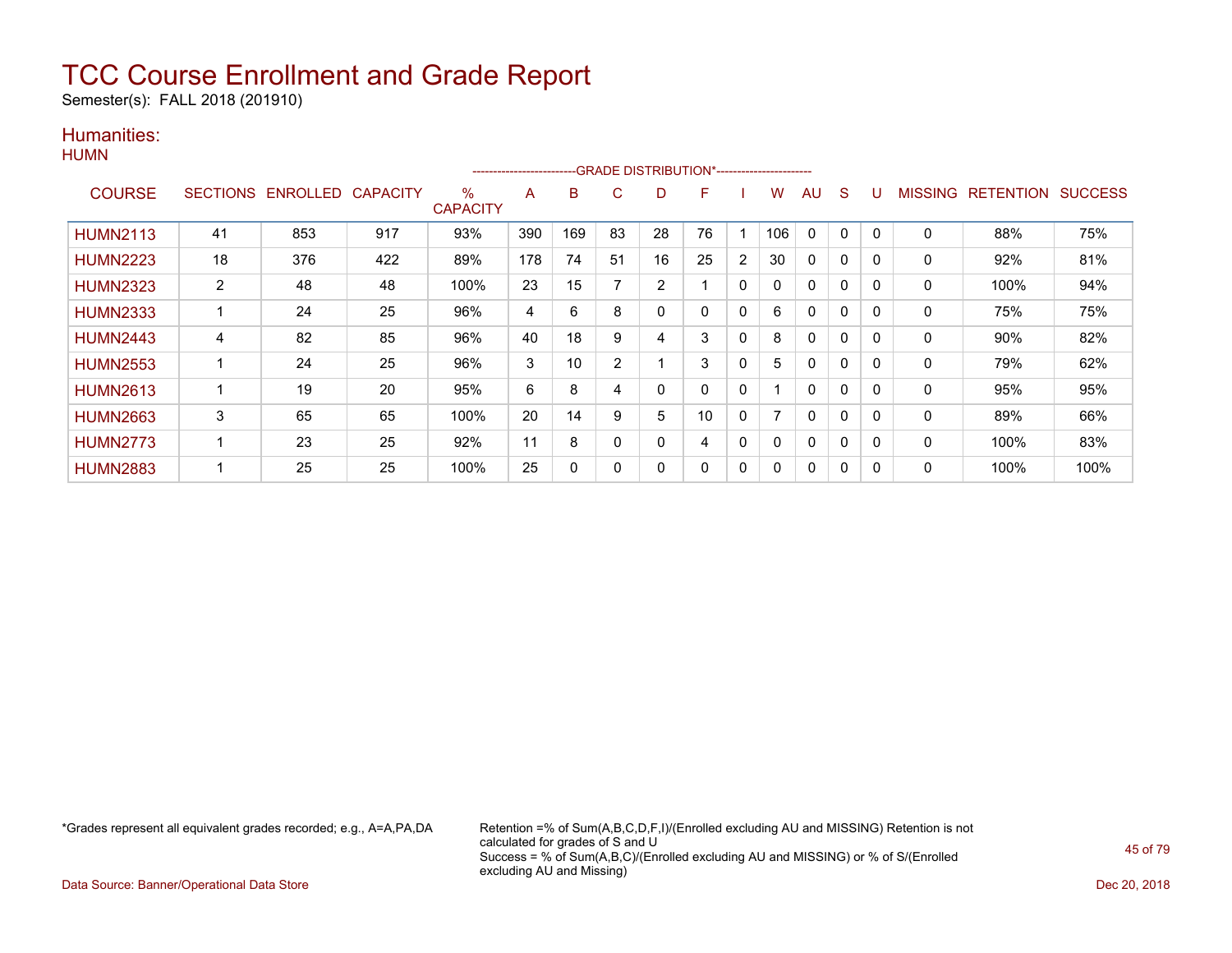Semester(s): FALL 2018 (201910)

### Interpreter Education:

INED

|                 |                 |                   |    |                         | ----------------------- |                | --- GRADE DISTRIBUTION*----------------------- |   |   |   |              |              |              |              |         |                  |                |
|-----------------|-----------------|-------------------|----|-------------------------|-------------------------|----------------|------------------------------------------------|---|---|---|--------------|--------------|--------------|--------------|---------|------------------|----------------|
| <b>COURSE</b>   | <b>SECTIONS</b> | ENROLLED CAPACITY |    | $\%$<br><b>CAPACITY</b> | A                       | B              | С                                              | D |   |   | W            | AU.          | -S           |              | MISSING | <b>RETENTION</b> | <b>SUCCESS</b> |
| <b>INED1423</b> |                 | 16                | 20 | 80%                     | 4                       | $\overline{2}$ | ົ                                              | 0 | 3 |   | 4            | $\Omega$     | 0            | $\mathbf{0}$ | 0       | 75%              | 56%            |
| <b>INED2213</b> | າ               | 16                | 30 | 53%                     |                         | 5              |                                                | 0 | 0 | 0 | 0            | 0            | 0            | $\Omega$     | 0       | 100%             | 100%           |
| <b>INED2393</b> | ົ               | 16                | 30 | 53%                     | 6                       |                | 3                                              | 0 | 0 | 0 | $\mathbf{0}$ | $\mathbf{0}$ | $\mathbf{0}$ | $\mathbf{0}$ | 0       | 100%             | 100%           |
| <b>INED2443</b> |                 |                   | 15 | 47%                     | 3                       | 3              |                                                | 0 | 0 | 0 |              | $\mathbf 0$  | 0            | 0            | 0       | 86%              | 86%            |
| <b>INED2613</b> |                 | 13                | 15 | 87%                     | 4                       | 6              |                                                |   | 0 | 0 |              | $\mathbf{0}$ | $\mathbf{0}$ | $\mathbf{0}$ | 0       | 92%              | 85%            |
| <b>INED2643</b> |                 | 5                 | 15 | 33%                     | 3                       |                |                                                | 0 | 0 | 0 | 0            | 0            | 0            | 0            | 0       | 100%             | 100%           |

\*Grades represent all equivalent grades recorded; e.g., A=A,PA,DA Retention =% of Sum(A,B,C,D,F,I)/(Enrolled excluding AU and MISSING) Retention is not calculated for grades of S and U Success = % of Sum(A,B,C)/(Enrolled excluding AU and MISSING) or % of S/(Enrolled excluding AU and Missing)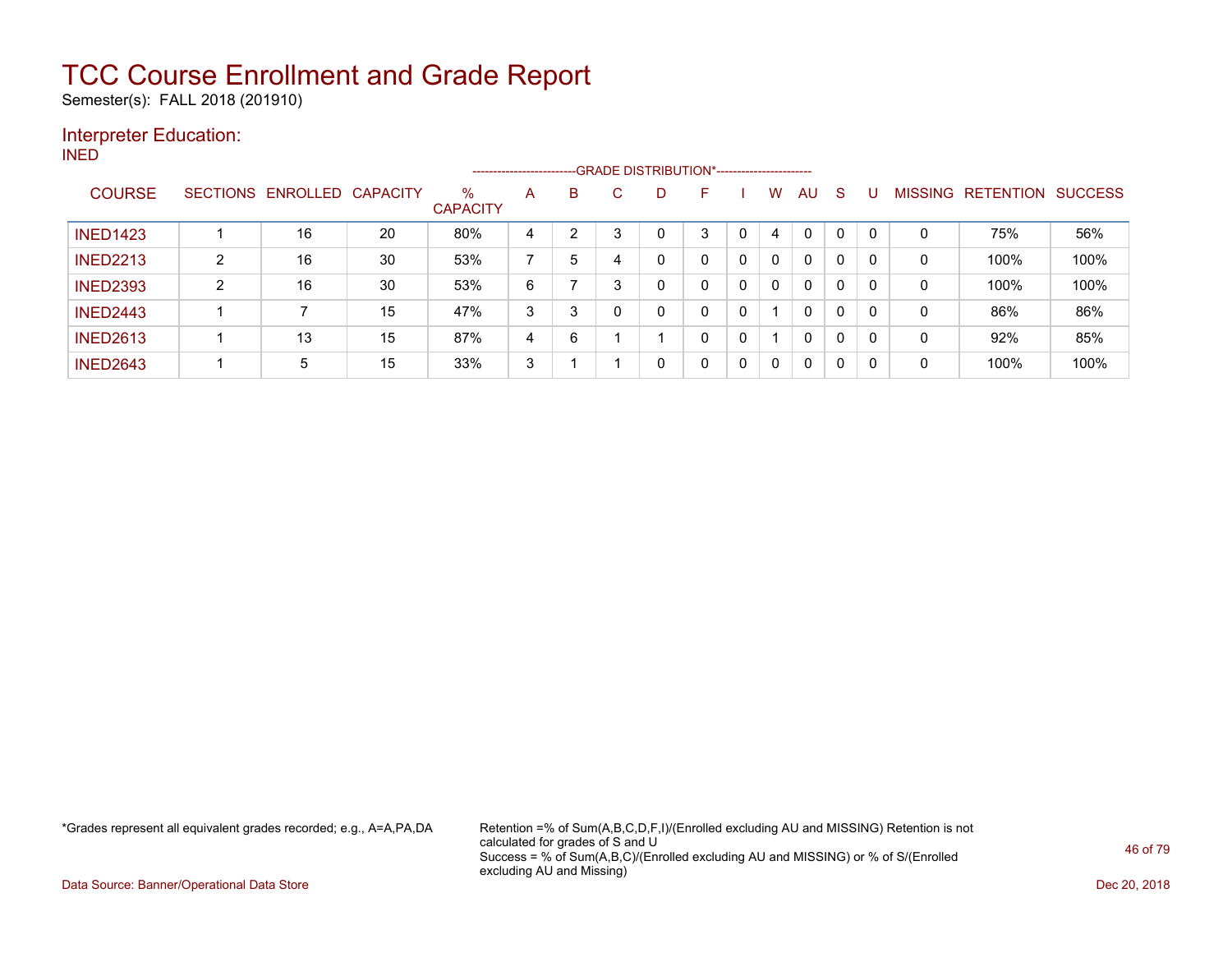Semester(s): FALL 2018 (201910)

### Interior Design:

INTD

|                 |                 |          |                 |                      | ----------------------- |    |   | --GRADE DISTRIBUTION*---------------------- |                |              |                |              |             |          |                |                  |                |
|-----------------|-----------------|----------|-----------------|----------------------|-------------------------|----|---|---------------------------------------------|----------------|--------------|----------------|--------------|-------------|----------|----------------|------------------|----------------|
| <b>COURSE</b>   | <b>SECTIONS</b> | ENROLLED | <b>CAPACITY</b> | %<br><b>CAPACITY</b> | A                       | B  | C | D                                           | F              |              | W              | AU           | S           |          | <b>MISSING</b> | <b>RETENTION</b> | <b>SUCCESS</b> |
| <b>INTD1303</b> | $\overline{2}$  | 9        | 40              | 22%                  | 4                       | 3  |   | 2                                           | 0              | $\Omega$     | $\mathbf{0}$   | 0            | 0           |          | 0              | 100%             | 78%            |
| <b>INTD1313</b> | 2               | 21       | 21              | 100%                 | 8                       | 10 |   | 0                                           | 0              | 0            | 3              | 0            | 0           |          | 0              | 86%              | 86%            |
| <b>INTD1433</b> | $\overline{2}$  | 37       | 40              | 92%                  | 12                      | 12 | 4 | 0                                           | $\overline{2}$ | $\mathbf{0}$ | 7              | $\mathbf{0}$ | $\mathbf 0$ | $\Omega$ | 0              | 81%              | 76%            |
| <b>INTD1473</b> | $\overline{2}$  | 20       | 21              | 95%                  | 13                      | 4  |   | 0                                           |                | $\Omega$     | $\overline{2}$ | 0            | 0           | $\Omega$ | 0              | $90\%$           | 85%            |
| <b>INTD1513</b> |                 | 14       | 15              | 93%                  | 7                       | 3  | 3 | 0                                           | 0              | 0            |                | $\mathbf{0}$ | $\mathbf 0$ |          | 0              | 93%              | 93%            |
| <b>INTD1523</b> |                 | 14       | 15              | 93%                  | 11                      |    |   | 0                                           | 0              | $\Omega$     |                | $\mathbf{0}$ | 0           | $\Omega$ | 0              | 93%              | 93%            |
| <b>INTD1543</b> |                 | 14       | 15              | 93%                  | 10                      |    |   | 0                                           |                | 0            |                | $\mathbf{0}$ | $\mathbf 0$ | $\Omega$ | 0              | 93%              | 86%            |
| <b>INTD2503</b> |                 | 11       | 14              | 79%                  | 7                       | 3  |   | 0                                           | 0              | 0            | 0              | $\mathbf{0}$ | 0           |          | 0              | 100%             | 100%           |
| <b>INTD2523</b> |                 | 11       | 14              | 79%                  | 10                      | 0  |   | 0                                           | 0              | 0            | 0              | $\mathbf{0}$ | 0           |          | 0              | 100%             | 100%           |

\*Grades represent all equivalent grades recorded; e.g., A=A,PA,DA Retention =% of Sum(A,B,C,D,F,I)/(Enrolled excluding AU and MISSING) Retention is not calculated for grades of S and U Success = % of Sum(A,B,C)/(Enrolled excluding AU and MISSING) or % of S/(Enrolled excluding AU and Missing)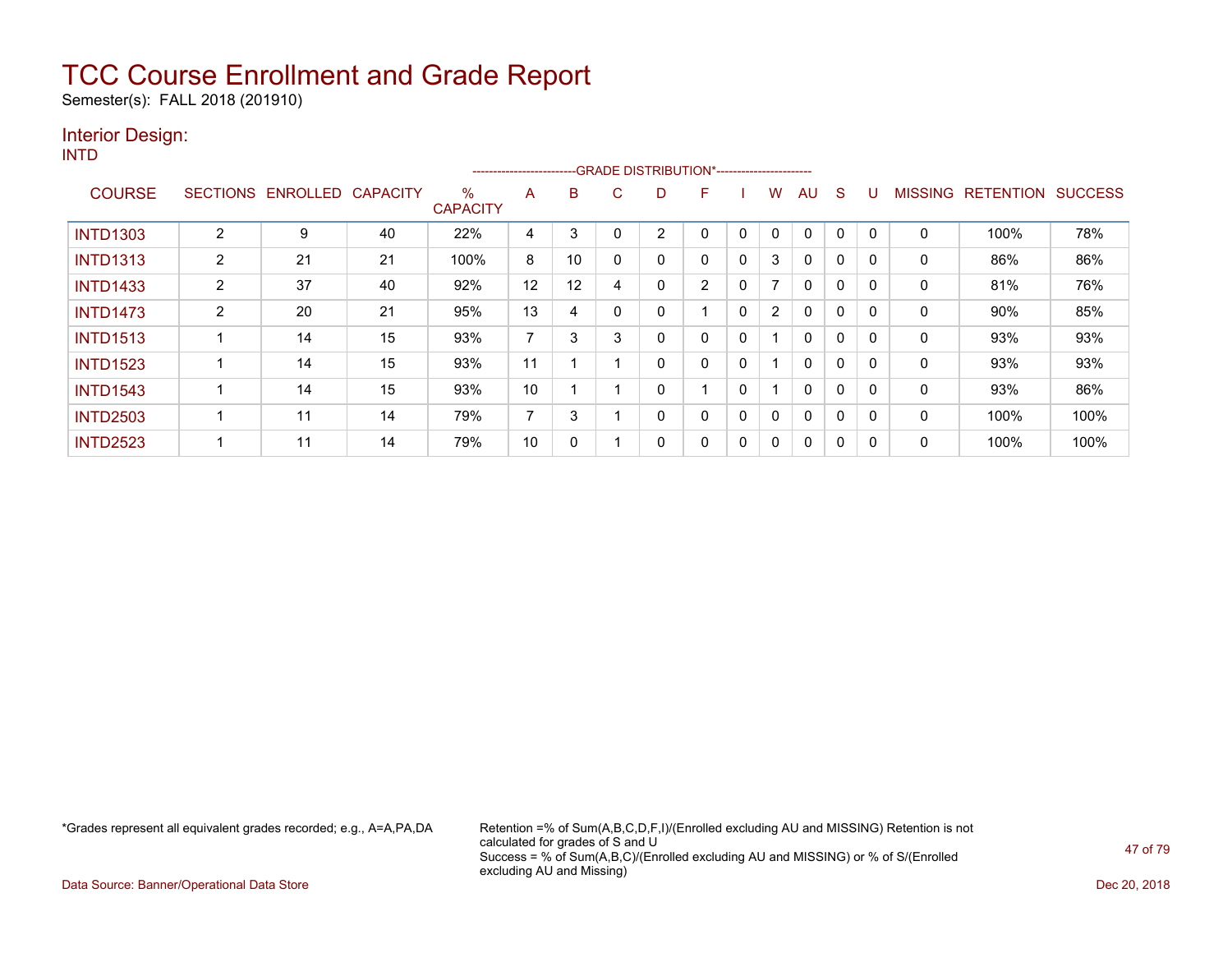Semester(s): FALL 2018 (201910)

#### Italian: ITAL

| IIAL            |                            |    |                      |   | ------------------------GRADE DISTRIBUTION*----------------------- |  |              |              |             |  |                                          |     |
|-----------------|----------------------------|----|----------------------|---|--------------------------------------------------------------------|--|--------------|--------------|-------------|--|------------------------------------------|-----|
| COURSE          | SECTIONS ENROLLED CAPACITY |    | %<br><b>CAPACITY</b> |   | A B C                                                              |  |              |              |             |  | D F I W AU S U MISSING RETENTION SUCCESS |     |
| <b>ITAL1103</b> |                            | 20 | 70%                  | 8 |                                                                    |  | $\mathbf{0}$ | $\mathbf{0}$ | $\mathbf 0$ |  | 93%                                      | 93% |

\*Grades represent all equivalent grades recorded; e.g., A=A,PA,DA Retention =% of Sum(A,B,C,D,F,I)/(Enrolled excluding AU and MISSING) Retention is not calculated for grades of S and U Success = % of Sum(A,B,C)/(Enrolled excluding AU and MISSING) or % of S/(Enrolled excluding AU and Missing)

Data Source: Banner/Operational Data Store Dec 20, 2018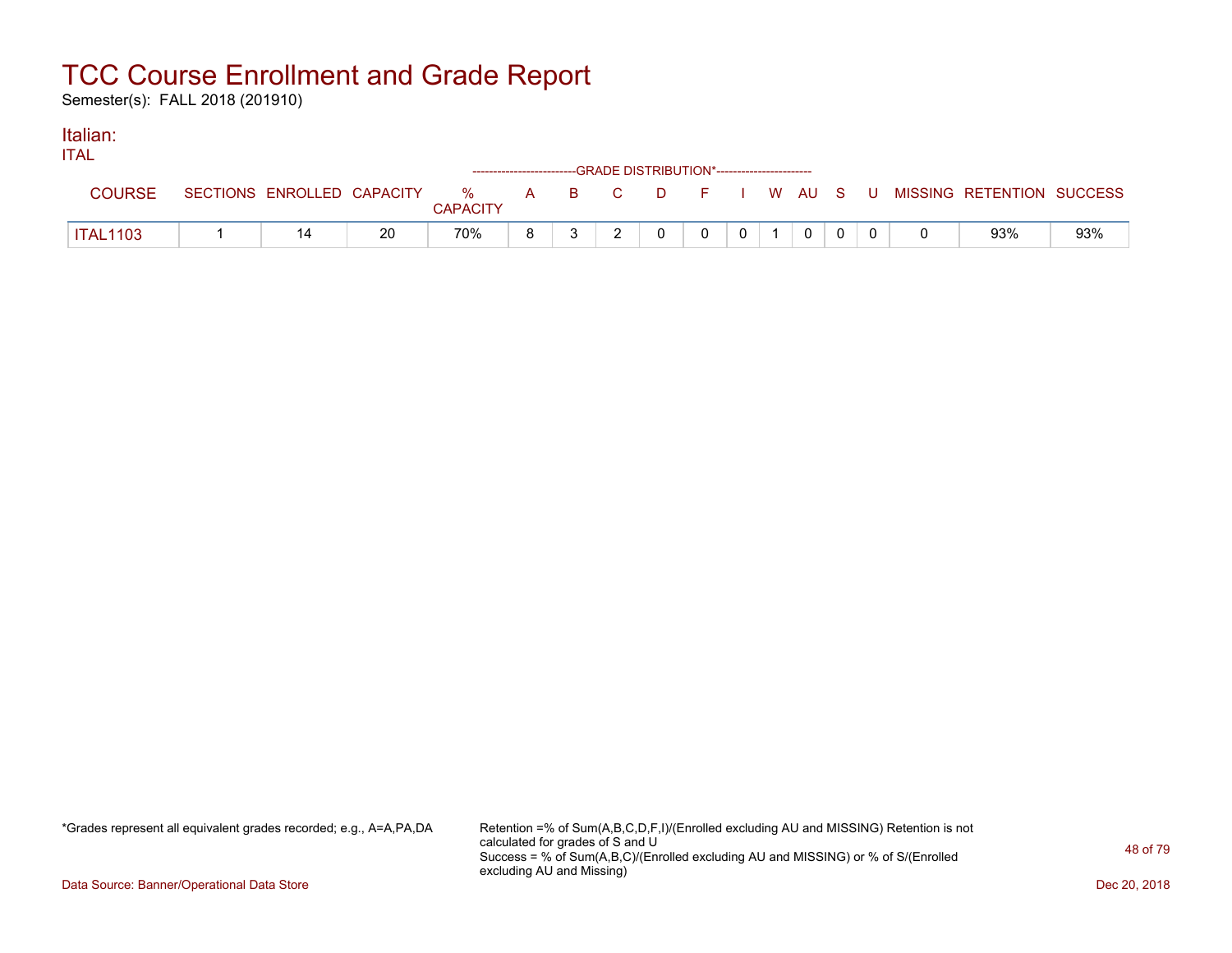Semester(s): FALL 2018 (201910)

#### Information Tech Convergence: **ITCV**

--GRADE DISTRIBUTION\*------------------------COURSE SECTIONS ENROLLED CAPACITY % **CAPACITY** A B C D F I W AU S U MISSING RETENTION SUCCESS ITCV2023 1 8 16 50% 2 4 1 0 1 | 0 | 0 | 0 | 0 | 0 | 0 100% 88% ITCV2293 | 1 | 8 | 16 | 50% | 5 | 3 | 0 | 0 | 0 | 0 | 0 | 0 | 0 | 0 | 100% | 100%

\*Grades represent all equivalent grades recorded; e.g., A=A,PA,DA Retention =% of Sum(A,B,C,D,F,I)/(Enrolled excluding AU and MISSING) Retention is not calculated for grades of S and U Success = % of Sum(A,B,C)/(Enrolled excluding AU and MISSING) or % of S/(Enrolled excluding AU and Missing)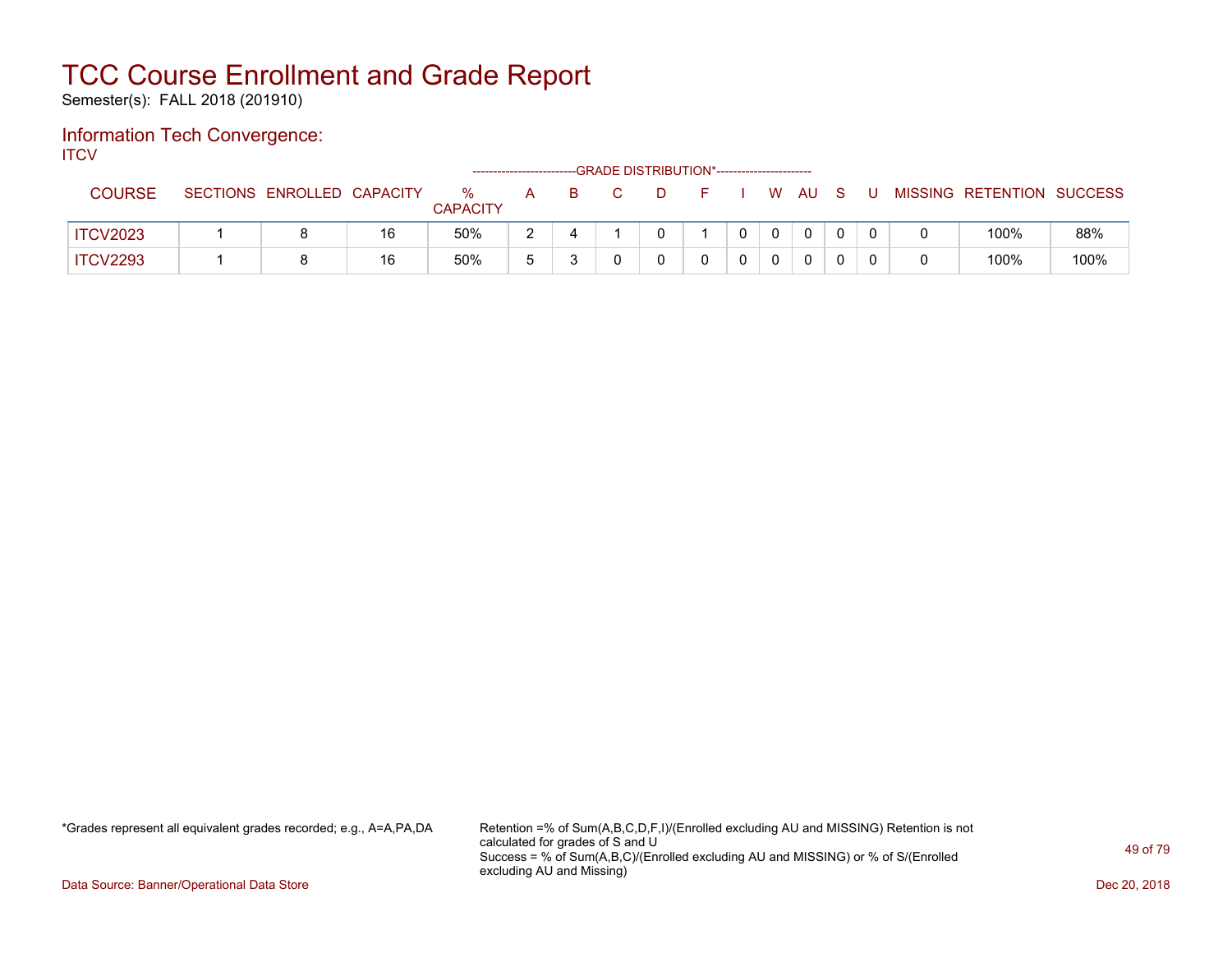Semester(s): FALL 2018 (201910)

#### Japanese: JAPN

| יורש            |                            |    |                      | --------------------- |    |    | --GRADE DISTRIBUTION*----------------------- |   |              |   |           |              |   |                   |                |
|-----------------|----------------------------|----|----------------------|-----------------------|----|----|----------------------------------------------|---|--------------|---|-----------|--------------|---|-------------------|----------------|
| <b>COURSE</b>   | SECTIONS ENROLLED CAPACITY |    | %<br><b>CAPACITY</b> | $\mathsf{A}$          | B. | C. | D                                            |   |              | W | <b>AU</b> | <sub>S</sub> |   | MISSING RETENTION | <b>SUCCESS</b> |
| <b>JAPN1103</b> | 39                         | 40 | 98%                  | 19                    | 8  |    | ົ                                            |   |              | 6 | 0         | 0            | 0 | 85%               | 77%            |
| <b>JAPN1213</b> | 15                         | 20 | 75%                  | 9                     |    |    | ົ                                            |   |              |   | 0         | 0            | 0 | 93%               | 80%            |
| <b>JAPN1313</b> | 19                         | 19 | 100%                 | 9                     | 6  |    | 0                                            | 0 | 0            |   | 0         | 0            | 0 | 95%               | 95%            |
| <b>JAPN2213</b> | 10                         | 20 | 50%                  | 3                     | 4  |    | 0                                            |   | $\mathbf{0}$ |   | 0         | 0            | 0 | 90%               | 90%            |

\*Grades represent all equivalent grades recorded; e.g., A=A,PA,DA Retention =% of Sum(A,B,C,D,F,I)/(Enrolled excluding AU and MISSING) Retention is not calculated for grades of S and U Success = % of Sum(A,B,C)/(Enrolled excluding AU and MISSING) or % of S/(Enrolled excluding AU and Missing)

Data Source: Banner/Operational Data Store Dec 20, 2018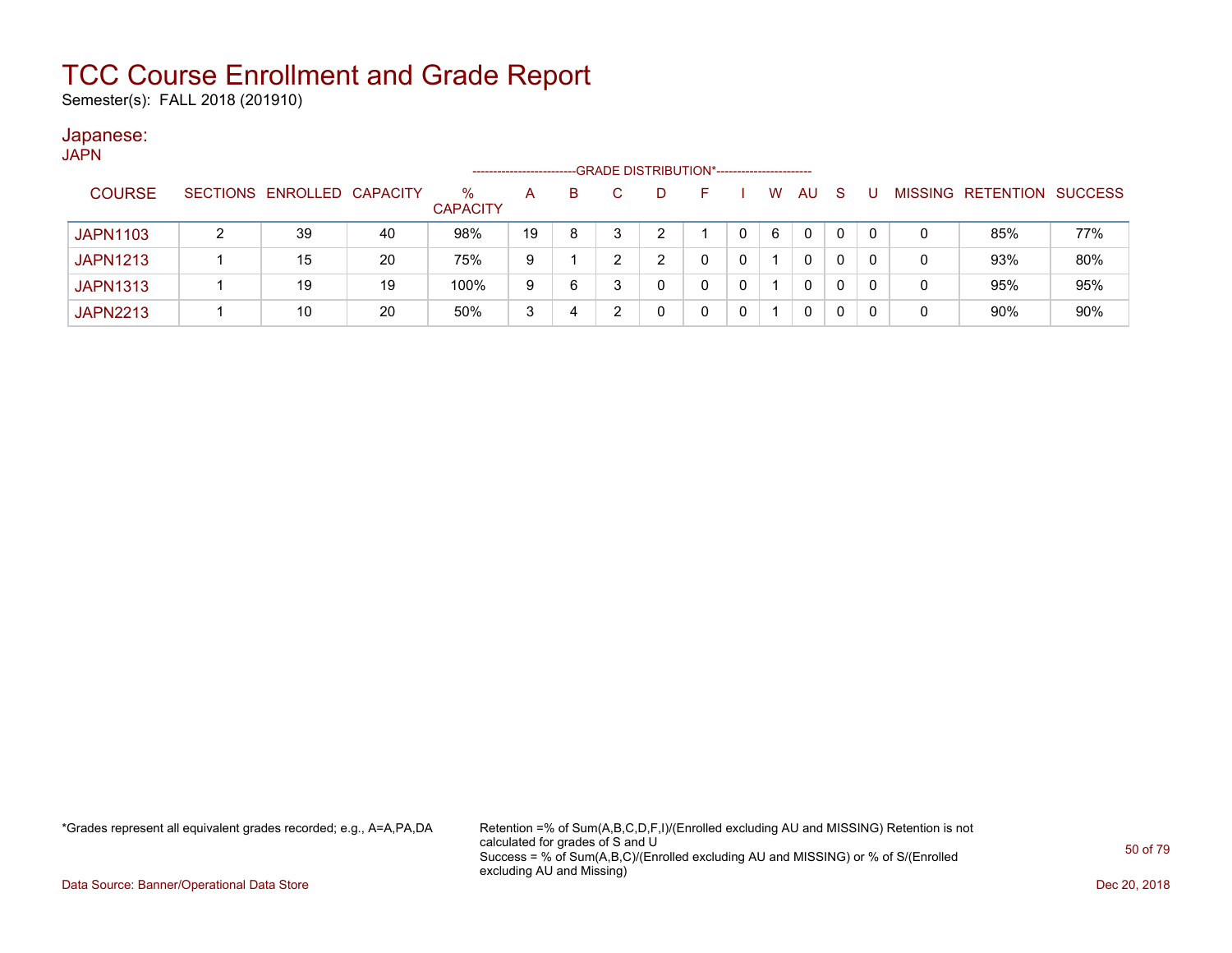Semester(s): FALL 2018 (201910)

#### Latin: LATNE

| LAIN            |                            |    |                 |   | ------------------------GRADE DISTRIBUTION*----------------------- |   |          |                |   |                |  |                                                  |     |
|-----------------|----------------------------|----|-----------------|---|--------------------------------------------------------------------|---|----------|----------------|---|----------------|--|--------------------------------------------------|-----|
| <b>COURSE</b>   | SECTIONS ENROLLED CAPACITY |    | <b>CAPACITY</b> |   |                                                                    |   |          |                |   |                |  | % A B C D F I W AU S U MISSING RETENTION SUCCESS |     |
| <b>LATN1103</b> |                            | 20 | 45%             | 4 |                                                                    | 0 | $\Omega$ | 0 <sup>1</sup> | 2 | $\overline{0}$ |  | 78%                                              | 78% |

\*Grades represent all equivalent grades recorded; e.g., A=A,PA,DA Retention =% of Sum(A,B,C,D,F,I)/(Enrolled excluding AU and MISSING) Retention is not calculated for grades of S and U Success = % of Sum(A,B,C)/(Enrolled excluding AU and MISSING) or % of S/(Enrolled excluding AU and Missing)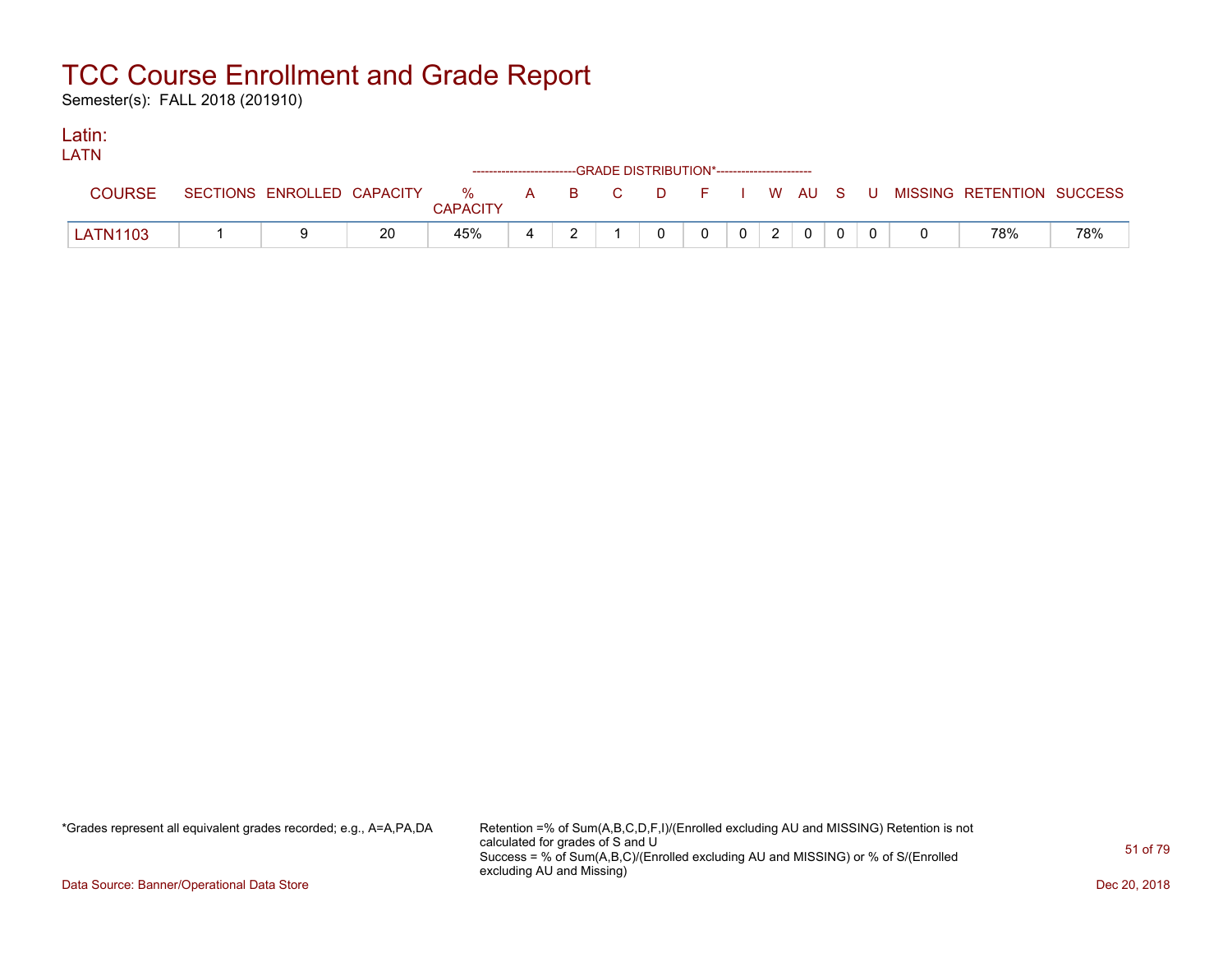Semester(s): FALL 2018 (201910)

### Mathematics:

MATH

|                 |                |                            |       |                      | -------------------------GRADE DISTRIBUTION*---------------------- |     |     |          |                |                |     |              |              |              |                |                          |     |
|-----------------|----------------|----------------------------|-------|----------------------|--------------------------------------------------------------------|-----|-----|----------|----------------|----------------|-----|--------------|--------------|--------------|----------------|--------------------------|-----|
| <b>COURSE</b>   |                | SECTIONS ENROLLED CAPACITY |       | ℅<br><b>CAPACITY</b> | A                                                                  | в   | C   | D        | F              |                | w   | AU           | S            | U            | <b>MISSING</b> | <b>RETENTION SUCCESS</b> |     |
| <b>MATH0003</b> | 36             | 443                        | 693   | 64%                  | 43                                                                 | 70  | 65  | 48       | 138            | 0              | 79  | 0            | 0            | $\mathbf{0}$ | $\mathbf{0}$   | 82%                      | 40% |
| <b>MATH0013</b> | 53             | 969                        | 1,057 | 92%                  | 208                                                                | 189 | 159 | 77       | 194            | 0              | 142 | 0            | $\mathbf{0}$ | 0            | 0              | 85%                      | 57% |
| <b>MATH0123</b> | 36             | 520                        | 553   | 94%                  | 155                                                                | 116 | 95  | 25       | 47             | $\Omega$       | 81  |              | $\Omega$     | 0            | 0              | 84%                      | 71% |
| <b>MATH0403</b> | 21             | 285                        | 317   | 90%                  | 91                                                                 | 72  | 31  | 20       | 36             | $\overline{2}$ | 33  | $\mathbf{0}$ | $\Omega$     | 0            | 0              | 88%                      | 68% |
| <b>MATH1454</b> |                | 18                         | 19    | 95%                  | 3                                                                  |     | 4   | $\Omega$ | 3              | $\Omega$       |     | $\mathbf{0}$ | $\Omega$     | 0            | 0              | 61%                      | 44% |
| <b>MATH1473</b> | 44             | 560                        | 662   | 85%                  | 140                                                                | 152 | 101 | 38       | 70             | $\overline{2}$ | 57  | $\mathbf{0}$ | $\Omega$     | 0            | 0              | 90%                      | 70% |
| <b>MATH1513</b> | 105            | 1,545                      | 1,738 | 89%                  | 398                                                                | 331 | 284 | 97       | 188            | 0              | 246 |              | $\mathbf{0}$ | 0            | 0              | 84%                      | 66% |
| <b>MATH1613</b> | 8              | 194                        | 211   | 92%                  | 71                                                                 | 47  | 26  | 8        | 8              | $\mathbf{0}$   | 34  | $\mathbf{0}$ | $\mathbf{0}$ | 0            | 0              | 82%                      | 74% |
| <b>MATH1715</b> | 4              | 82                         | 97    | 85%                  | 25                                                                 | 21  | 9   | 5        | 11             | $\mathbf{0}$   | 11  | $\mathbf{0}$ | $\mathbf{0}$ | 0            | $\Omega$       | 87%                      | 67% |
| <b>MATH2114</b> | 10             | 224                        | 236   | 95%                  | 63                                                                 | 48  | 33  | 17       | 19             | $\mathbf{0}$   | 39  | 5            | $\Omega$     | 0            | $\mathbf{0}$   | 82%                      | 66% |
| <b>MATH2124</b> | $\overline{7}$ | 136                        | 164   | 83%                  | 25                                                                 | 29  | 33  | 8        | 9              | $\Omega$       | 32  | $\mathbf{0}$ | $\Omega$     | 0            | 0              | 76%                      | 64% |
| <b>MATH2134</b> | 4              | 82                         | 92    | 89%                  | 32                                                                 | 25  | 8   | 3        | 4              | $\mathbf{0}$   | 10  | $\mathbf{0}$ | $\mathbf{0}$ | 0            | $\mathbf{0}$   | 88%                      | 79% |
| <b>MATH2193</b> | 18             | 414                        | 438   | 95%                  | 125                                                                | 106 | 50  | 23       | 43             | 2              | 65  | $\mathbf{0}$ | 0            | 0            | $\mathbf{0}$   | 84%                      | 68% |
| <b>MATH2423</b> | $\mathbf{1}$   | 20                         | 24    | 83%                  | 1                                                                  | 6   | 6   |          | 3              | $\mathbf{0}$   | 3   | $\mathbf{0}$ | $\mathbf{0}$ | 0            | $\mathbf{0}$   | 85%                      | 65% |
| <b>MATH2523</b> | $\overline{7}$ | 153                        | 190   | 81%                  | 31                                                                 | 35  | 23  | 11       | 23             | 0              | 30  | 0            | $\mathbf{0}$ | 0            | 0              | 80%                      | 58% |
| <b>MATH2613</b> | 3              | 61                         | 72    | 85%                  | 29                                                                 | 9   | 9   | 3        | $\overline{2}$ | $\Omega$       | 9   | 0            | $\mathbf{0}$ | 0            | 0              | 85%                      | 77% |

\*Grades represent all equivalent grades recorded; e.g., A=A,PA,DA Retention =% of Sum(A,B,C,D,F,I)/(Enrolled excluding AU and MISSING) Retention is not calculated for grades of S and U Success = % of Sum(A,B,C)/(Enrolled excluding AU and MISSING) or % of S/(Enrolled excluding AU and Missing)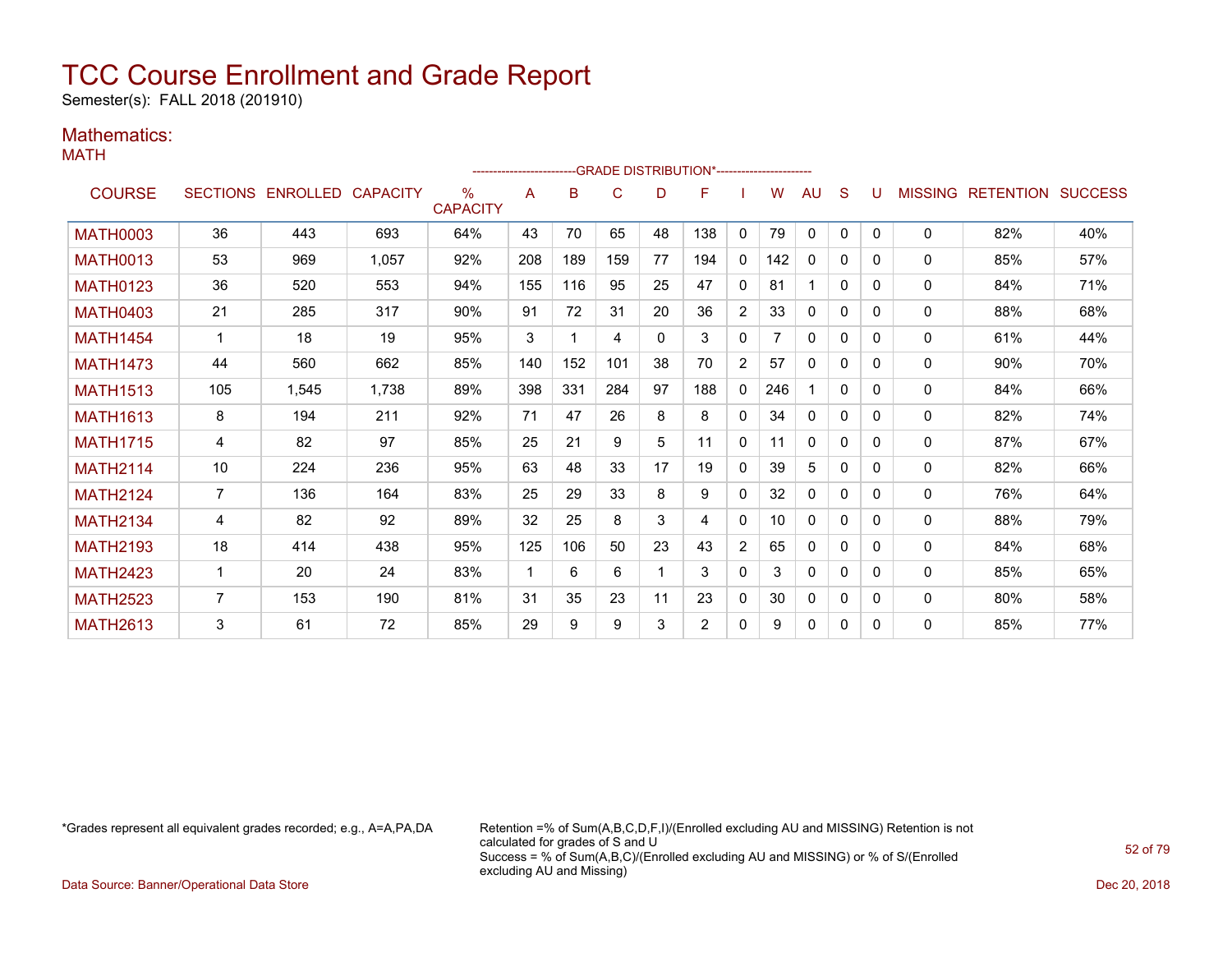Semester(s): FALL 2018 (201910)

### Mass Communication:

MCOM

|                 |   |                            |    |                         |    |   |    |    | --------------------------GRADE DISTRIBUTION*---------------------- |             |              |              |              |          |                |                  |                |
|-----------------|---|----------------------------|----|-------------------------|----|---|----|----|---------------------------------------------------------------------|-------------|--------------|--------------|--------------|----------|----------------|------------------|----------------|
| <b>COURSE</b>   |   | SECTIONS ENROLLED CAPACITY |    | $\%$<br><b>CAPACITY</b> | A  | B | C. | D. | F                                                                   |             | w            | AU           | <sub>S</sub> |          | <b>MISSING</b> | <b>RETENTION</b> | <b>SUCCESS</b> |
| <b>MCOM1013</b> | 2 | 33                         | 35 | 94%                     | 21 |   |    |    |                                                                     | 0           | 4            | $\Omega$     | $\Omega$     |          | 0              | 88%              | 85%            |
| <b>MCOM1103</b> |   | 15                         | 15 | 100%                    | 9  | 5 |    | 0  |                                                                     | 0           | $\mathbf{0}$ | $\mathbf{0}$ | 0            |          | 0              | 100%             | 93%            |
| <b>MCOM1113</b> |   | 15                         | 15 | 100%                    | 12 |   |    |    | 0                                                                   | 0           |              | $\mathbf{0}$ | $\mathbf{0}$ |          | 0              | 93%              | 93%            |
| <b>MCOM2013</b> |   | 14                         | 20 | 70%                     | 9  | 4 |    |    |                                                                     | 0           | $\mathbf{0}$ | $\mathbf{0}$ | $\mathbf{0}$ |          | 0              | 100%             | 93%            |
| <b>MCOM2513</b> |   | 11                         | 15 | 73%                     | 0  | 0 |    | 0  | 0                                                                   | 0           | $\mathbf{0}$ | $\mathbf{0}$ | 0            |          | 11             |                  |                |
| <b>MCOM2573</b> |   | 10                         | 15 | 67%                     | 5  |   |    | 0  | 4                                                                   | $\mathbf 0$ | $\mathbf{0}$ | $\mathbf{0}$ | 0            | $\Omega$ | 0              | 100%             | 60%            |
| <b>MCOM2973</b> |   |                            |    | 100%                    |    | 0 |    | 0  | 0                                                                   | 0           | $\mathbf 0$  | 0            | 0            | $\Omega$ | 0              | 100%             | 100%           |

\*Grades represent all equivalent grades recorded; e.g., A=A,PA,DA Retention =% of Sum(A,B,C,D,F,I)/(Enrolled excluding AU and MISSING) Retention is not calculated for grades of S and U Success = % of Sum(A,B,C)/(Enrolled excluding AU and MISSING) or % of S/(Enrolled excluding AU and Missing)

Data Source: Banner/Operational Data Store Dec 20, 2018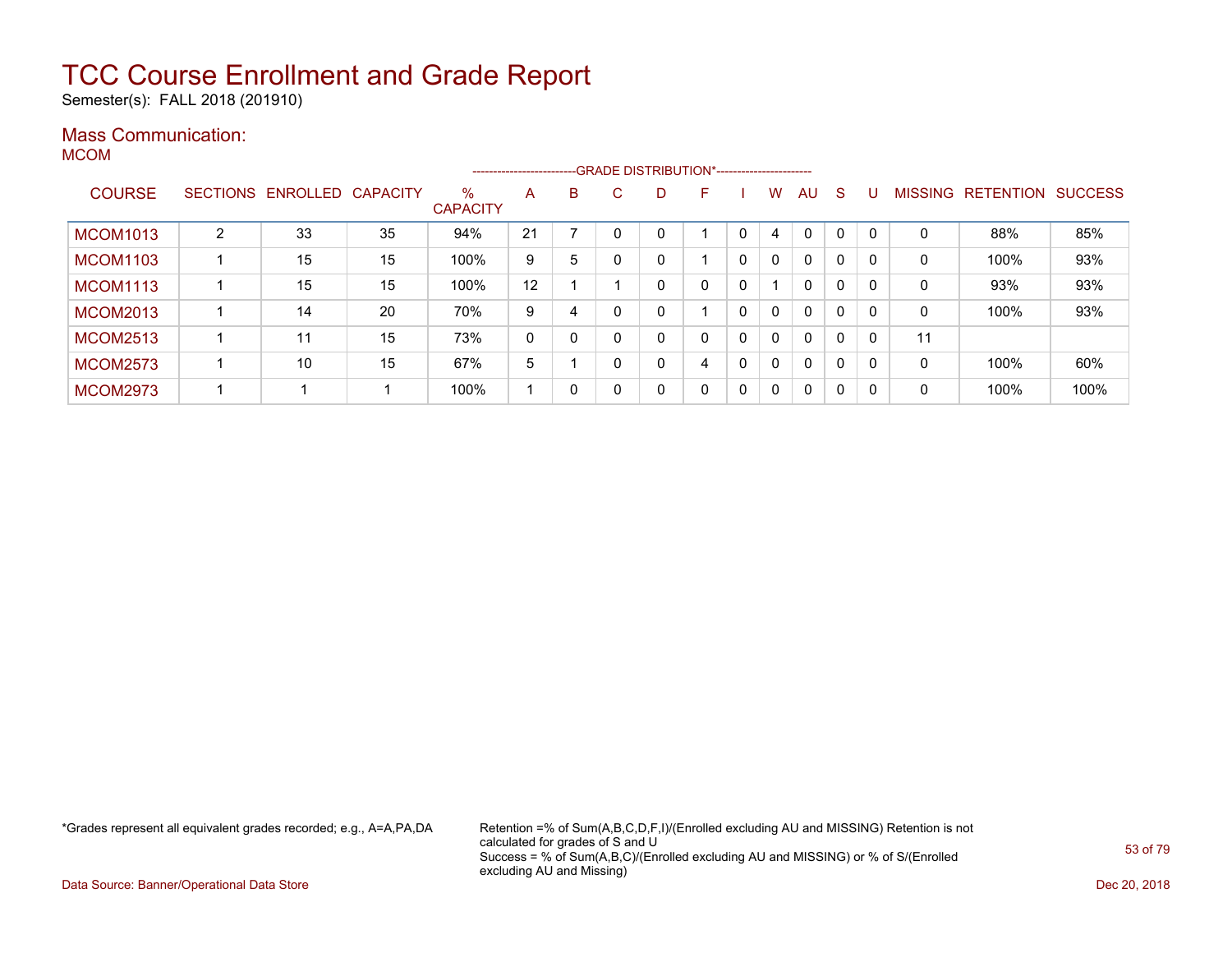Semester(s): FALL 2018 (201910)

### Medical Laboratory Technology: MDLT

|                 |                 |                   |    |                         | ----------------------- |    |    | --GRADE DISTRIBUTION*----------------------- |   |   |              |              |   |          |                |                  |                |
|-----------------|-----------------|-------------------|----|-------------------------|-------------------------|----|----|----------------------------------------------|---|---|--------------|--------------|---|----------|----------------|------------------|----------------|
| <b>COURSE</b>   | <b>SECTIONS</b> | ENROLLED CAPACITY |    | $\%$<br><b>CAPACITY</b> | A                       | B  | C. | D                                            | F |   | w            | AU           | S |          | <b>MISSING</b> | <b>RETENTION</b> | <b>SUCCESS</b> |
|                 |                 |                   |    |                         |                         |    |    |                                              |   |   |              |              |   |          |                |                  |                |
| <b>MDLT1203</b> | $\overline{2}$  | 21                | 24 | 88%                     | 3                       | 12 | 6  |                                              |   |   |              | $\Omega$     | 0 |          | 0              | 100%             | 100%           |
| <b>MDLT1222</b> | $\overline{2}$  | 20                | 24 | 83%                     | 15                      | 5  |    |                                              | 0 | 0 | 0            | $\mathbf{0}$ | 0 | $\Omega$ | 0              | 100%             | 100%           |
| <b>MDLT2212</b> | $\overline{2}$  | 21                | 32 | 66%                     | 8                       | 10 | 3  |                                              | 0 | 0 | 0            | $\mathbf{0}$ | 0 | $\Omega$ | $\mathbf 0$    | 100%             | 100%           |
| <b>MDLT2222</b> | $\overline{2}$  | 21                | 32 | 66%                     | 9                       | 6  | 6  |                                              | 0 | 0 | 0            | $\mathbf{0}$ | 0 |          | 0              | 100%             | 100%           |
| <b>MDLT2302</b> | $\overline{2}$  | 21                | 32 | 66%                     | 9                       | 10 | 2  |                                              | 0 | 0 | $\mathbf{0}$ | $\mathbf{0}$ | 0 |          | 0              | 100%             | 100%           |
| <b>MDLT2303</b> |                 | 21                | 24 | 88%                     | 6                       |    |    |                                              | 0 | 0 | $\mathbf{0}$ | $\mathbf{0}$ | 0 |          | 0              | 100%             | 95%            |
| <b>MDLT2323</b> |                 | 21                | 24 | 88%                     | 9                       | 8  | 4  |                                              | 0 | 0 | 0            | $\mathbf{0}$ | 0 | $\Omega$ | 0              | 100%             | 100%           |
| <b>MDLT2331</b> | $\overline{2}$  | 21                | 32 | 66%                     | 12                      | 7  | 2  |                                              | 0 | 0 | 0            | $\mathbf{0}$ | 0 | 0        | 0              | 100%             | 100%           |

\*Grades represent all equivalent grades recorded; e.g., A=A,PA,DA Retention =% of Sum(A,B,C,D,F,I)/(Enrolled excluding AU and MISSING) Retention is not calculated for grades of S and U Success = % of Sum(A,B,C)/(Enrolled excluding AU and MISSING) or % of S/(Enrolled excluding AU and Missing)

Data Source: Banner/Operational Data Store Dec 20, 2018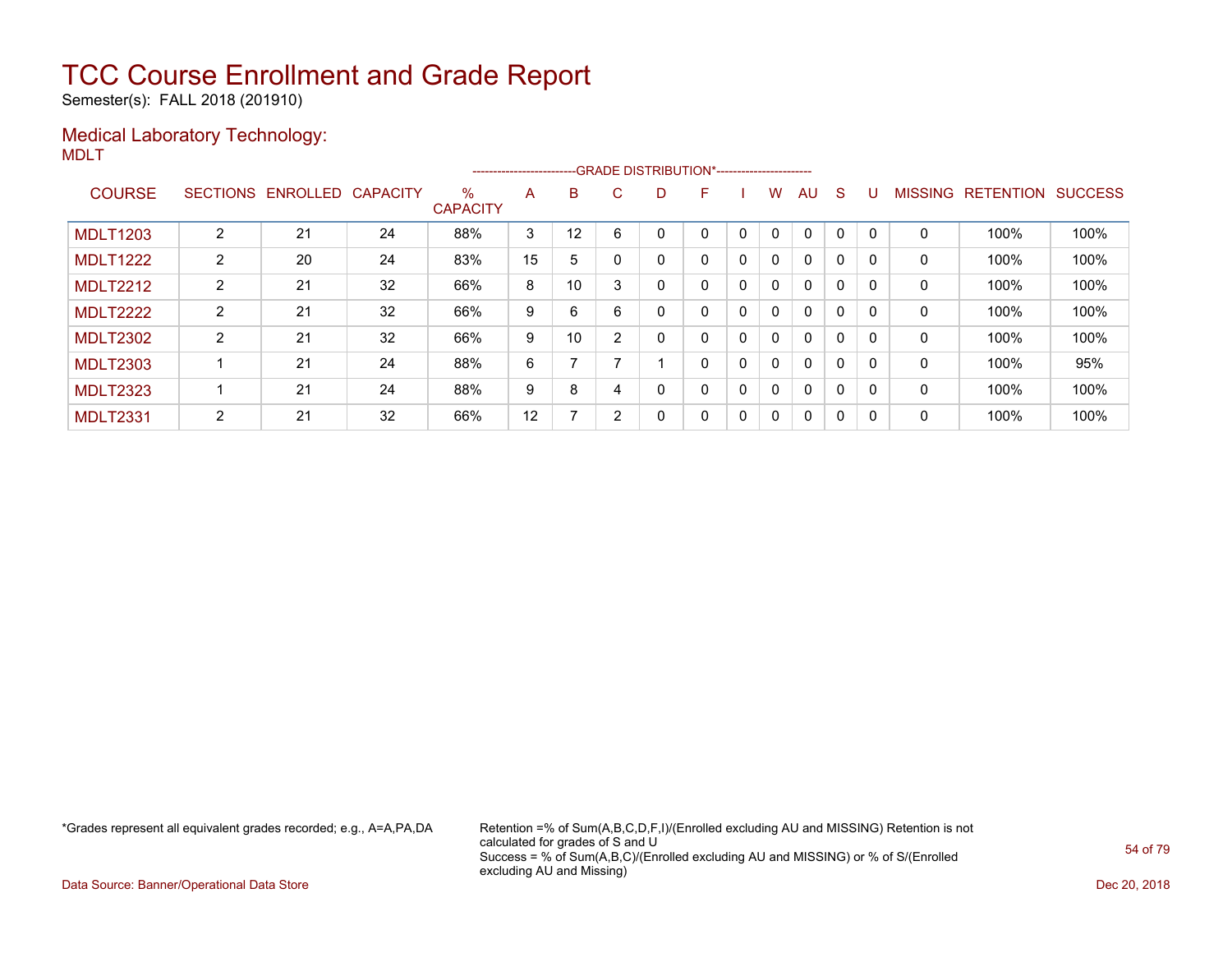Semester(s): FALL 2018 (201910)

#### Management: MGMT

|                 |                 |          |                 |                         | ----------------------- |    |    |   | --GRADE DISTRIBUTION*----------------------- |   |                      |              |              |                |                  |                |
|-----------------|-----------------|----------|-----------------|-------------------------|-------------------------|----|----|---|----------------------------------------------|---|----------------------|--------------|--------------|----------------|------------------|----------------|
| <b>COURSE</b>   | <b>SECTIONS</b> | ENROLLED | <b>CAPACITY</b> | $\%$<br><b>CAPACITY</b> | A                       | B  | C. | D | F                                            |   | W                    | AU           | S            | <b>MISSING</b> | <b>RETENTION</b> | <b>SUCCESS</b> |
| <b>MGMT1353</b> |                 | 16       | 20              | 80%                     | 5                       | າ  |    |   | 3                                            | 0 | 2                    | $\Omega$     | 0            | 0              | 88%              | 62%            |
| <b>MGMT2113</b> |                 | 19       | 20              | 95%                     | 6                       | 2  |    |   | 4                                            | 0 | 4                    | $\mathbf{0}$ | $\mathbf{0}$ | $\mathbf 0$    | 79%              | 58%            |
| <b>MGMT2123</b> | $\overline{4}$  | 66       | 80              | 82%                     | 31                      | 15 |    | 6 | $\overline{2}$                               |   | 5                    | $\mathbf{0}$ | $\mathbf{0}$ | 0              | 92%              | 80%            |
| <b>MGMT2323</b> |                 | 18       | 20              | 90%                     | 4                       |    |    |   | 3                                            |   | 3                    | $\mathbf{0}$ | $\mathbf{0}$ | 0              | 83%              | 67%            |
| <b>MGMT2363</b> | 5               | 98       | 100             | 98%                     | 53                      | 21 | 12 |   | 8                                            | 0 | 3                    | $\mathbf{0}$ | 0            | 0              | 97%              | 88%            |
| <b>MGMT2453</b> |                 | 19       | 20              | 95%                     | 2                       | 6  | 6  |   | 3                                            | 0 | $\mathbf{2}^{\circ}$ | $\Omega$     | 0            | 0              | 89%              | 74%            |

\*Grades represent all equivalent grades recorded; e.g., A=A,PA,DA Retention =% of Sum(A,B,C,D,F,I)/(Enrolled excluding AU and MISSING) Retention is not calculated for grades of S and U Success = % of Sum(A,B,C)/(Enrolled excluding AU and MISSING) or % of S/(Enrolled excluding AU and Missing)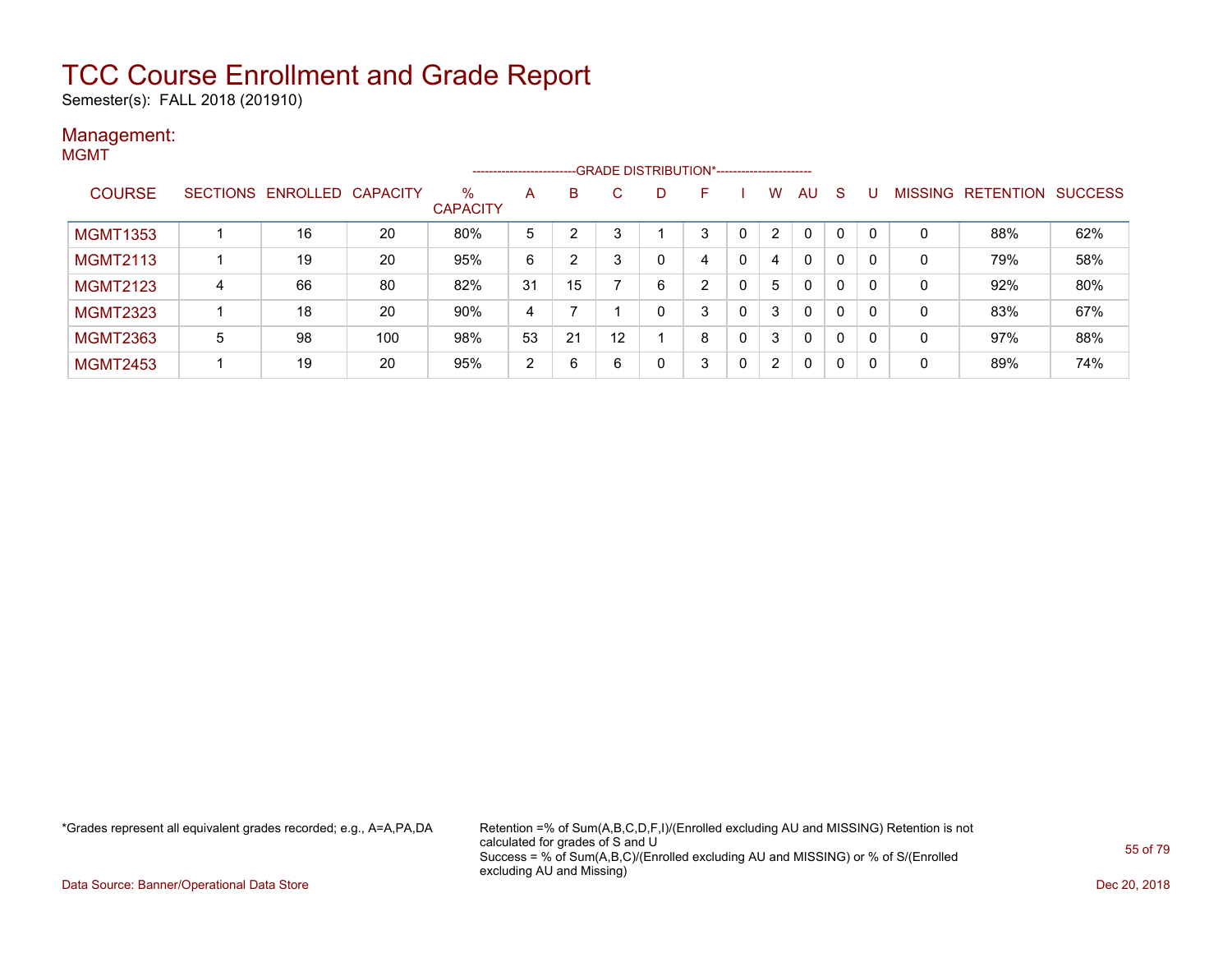Semester(s): FALL 2018 (201910)

#### Marketing: **MKTG**

|                 |                |                            |     |                      | ------------------------ |    |    |               | --GRADE DISTRIBUTION*----------------------- |              |              |              |              |   |                |           |                |
|-----------------|----------------|----------------------------|-----|----------------------|--------------------------|----|----|---------------|----------------------------------------------|--------------|--------------|--------------|--------------|---|----------------|-----------|----------------|
| <b>COURSE</b>   |                | SECTIONS ENROLLED CAPACITY |     | %<br><b>CAPACITY</b> | А                        | B  | C. |               | E                                            |              | w            | AU           | S.           | U | <b>MISSING</b> | RETENTION | <b>SUCCESS</b> |
| <b>MKTG1313</b> | 2              | 21                         | 40  | 52%                  | 16                       | 0  |    |               |                                              | 0            | 2            | 0            | $\mathbf{0}$ | 0 | 0              | 90%       | 81%            |
| <b>MKTG1393</b> |                | 8                          | 20  | 40%                  |                          | 3  | 2  |               |                                              | 0            |              | $\mathbf{0}$ | 0            | 0 | 0              | 88%       | 75%            |
| <b>MKTG2343</b> | $\overline{2}$ | 38                         | 40  | 95%                  | 13                       | 13 |    | 3             |                                              | $\mathbf{0}$ | 2            | $\mathbf{0}$ | $\mathbf{0}$ | 0 | 0              | 95%       | 87%            |
| <b>MKTG2363</b> |                | 18                         | 20  | 90%                  | 9                        | 4  |    | 3             |                                              | 0            | $\mathsf{C}$ | $\mathbf{0}$ | $\mathbf 0$  | 0 | 0              | 100%      | 78%            |
| <b>MKTG2393</b> |                | 16                         | 20  | 80%                  | 10                       | 5  |    |               | 0                                            | 0            | $\mathsf{C}$ | $\mathbf{0}$ | 0            | 0 | 0              | 100%      | 100%           |
| <b>MKTG2423</b> | 5              | 96                         | 100 | 96%                  | 37                       | 33 | 12 | $\mathcal{D}$ |                                              | 0            | 11           | $\mathbf{0}$ | $\Omega$     | 0 | 0              | 89%       | 85%            |

\*Grades represent all equivalent grades recorded; e.g., A=A,PA,DA Retention =% of Sum(A,B,C,D,F,I)/(Enrolled excluding AU and MISSING) Retention is not calculated for grades of S and U Success = % of Sum(A,B,C)/(Enrolled excluding AU and MISSING) or % of S/(Enrolled excluding AU and Missing)

Data Source: Banner/Operational Data Store Dec 20, 2018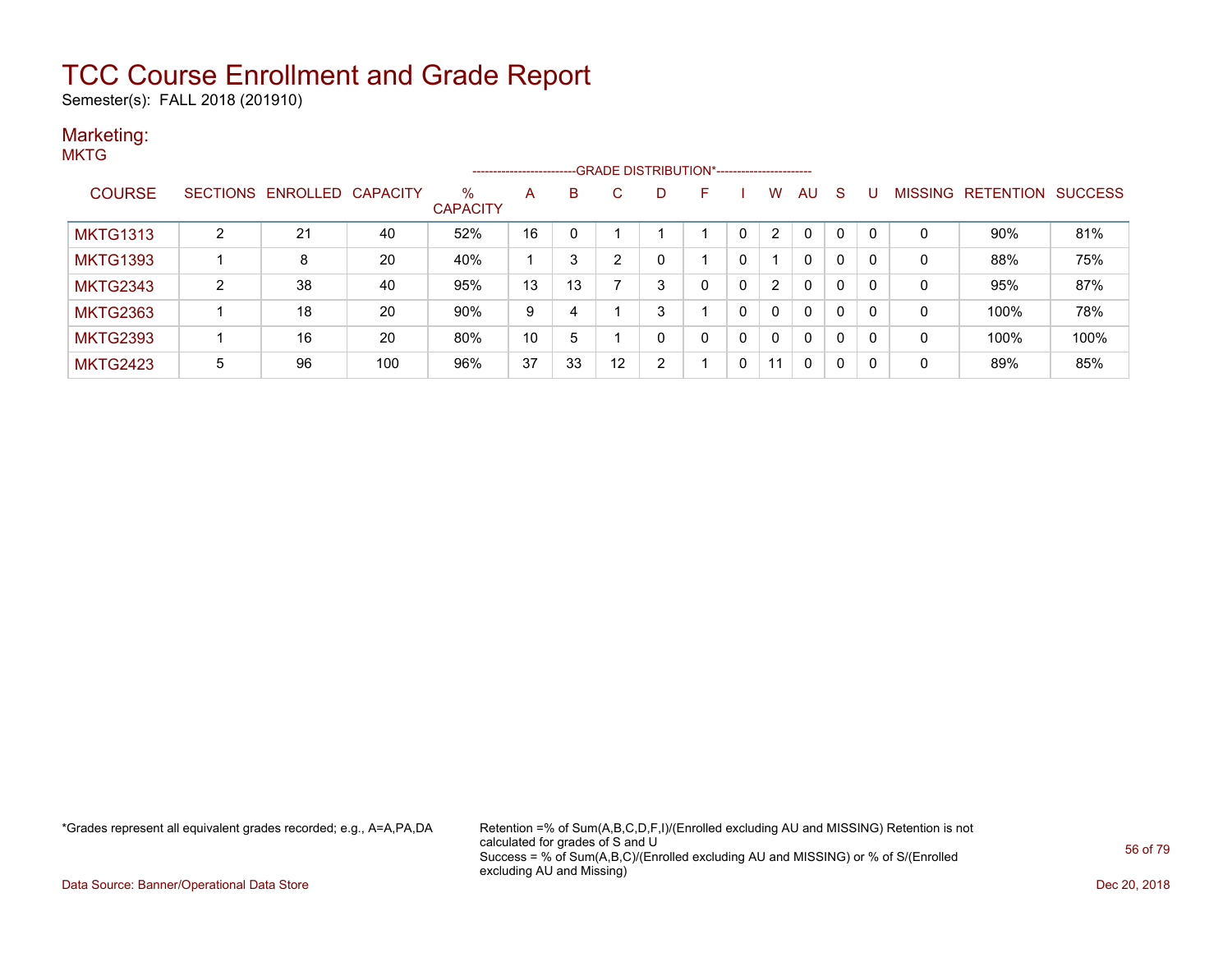Semester(s): FALL 2018 (201910)

#### Music: **MUSC**

|                 |                |                   |                 |                      |                | -----------------------GRADE                DISTRIBUTION*----------------------- |              |              |                |              |                |                |              |          |              |                           |      |
|-----------------|----------------|-------------------|-----------------|----------------------|----------------|----------------------------------------------------------------------------------|--------------|--------------|----------------|--------------|----------------|----------------|--------------|----------|--------------|---------------------------|------|
| <b>COURSE</b>   |                | SECTIONS ENROLLED | <b>CAPACITY</b> | %<br><b>CAPACITY</b> | A              | B                                                                                | $\mathsf{C}$ | D            | F              |              | W              | AU             | S            | U        |              | MISSING RETENTION SUCCESS |      |
| <b>MUSC1013</b> | $\mathbf{1}$   | 31                | 30              | 103%                 | 25             | $\overline{2}$                                                                   | $\mathbf{1}$ | 0            | $\overline{2}$ | 0            | 1              | 0              | 0            | 0        | 0            | 97%                       | 90%  |
| <b>MUSC1030</b> | $\mathbf{1}$   | 40                | 60              | 67%                  | 0              | 0                                                                                | $\Omega$     | $\mathbf{0}$ | 0              | 0            | 3              | 0              | 26           | 11       | $\mathbf{0}$ |                           | 65%  |
| <b>MUSC1053</b> | $\overline{c}$ | 31                | 32              | 97%                  | 13             | 11                                                                               | 3            | 1            | 1              | 0            | 0              | 2              | $\mathbf 0$  | 0        | 0            | 100%                      | 93%  |
| <b>MUSC1062</b> | $\overline{2}$ | 23                | 36              | 64%                  | 13             | 6                                                                                | 1            | 0            | $\overline{2}$ | 0            | 1              | 0              | 0            | 0        | 0            | 96%                       | 87%  |
| <b>MUSC1113</b> | 4              | 85                | 92              | 92%                  | 35             | 16                                                                               | 16           | 4            | 5              | 0            | 9              | 0              | 0            | 0        | 0            | 89%                       | 79%  |
| <b>MUSC1153</b> | $\mathbf{1}$   | 24                | 24              | 100%                 | $\overline{2}$ | 5                                                                                | 9            | 4            | 0              | $\Omega$     | 4              | $\mathbf{0}$   | $\mathbf{0}$ | $\Omega$ | 0            | 83%                       | 67%  |
| <b>MUSC1171</b> | $\mathbf{1}$   | 11                | 16              | 69%                  | 9              | 1                                                                                | 0            | $\mathbf{0}$ | 0              | 0            | 0              | $\mathbf{1}$   | $\mathbf{0}$ | 0        | 0            | 100%                      | 100% |
| <b>MUSC1191</b> | 9              | 18                | 90              | 20%                  | 14             | $\mathbf{0}$                                                                     | 0            | $\mathbf{0}$ | 1              | 1            | $\overline{2}$ | 0              | $\mathbf{0}$ | 0        | 0            | 89%                       | 78%  |
| <b>MUSC1192</b> | 13             | 51                | 135             | 38%                  | 39             | 5                                                                                | 2            | $\mathbf{0}$ | $\Omega$       | $\mathbf 1$  | $\overline{2}$ | $\overline{2}$ | $\Omega$     | $\Omega$ | 0            | 96%                       | 94%  |
| <b>MUSC1202</b> | 3              | 6                 | 30              | 20%                  | 5              | $\mathbf 1$                                                                      | $\Omega$     | $\mathbf{0}$ | $\mathbf{0}$   | 0            | 0              | 0              | $\mathbf{0}$ | $\Omega$ | 0            | 100%                      | 100% |
| <b>MUSC1241</b> | 1              | $\overline{2}$    | 10              | 20%                  | $\overline{c}$ | 0                                                                                | 0            | $\mathbf{0}$ | 0              | 0            | 0              | 0              | $\mathbf{0}$ | 0        | 0            | 100%                      | 100% |
| <b>MUSC1242</b> | 4              | 15                | 40              | 38%                  | 9              | 2                                                                                | $\mathbf{0}$ | $\mathbf{0}$ | $\overline{2}$ | 0            | $\overline{2}$ | $\mathbf{0}$   | $\mathbf{0}$ | 0        | 0            | 87%                       | 73%  |
| <b>MUSC1251</b> | $\mathbf{1}$   | $\overline{2}$    | 10              | 20%                  | $\overline{c}$ | $\mathbf{0}$                                                                     | $\Omega$     | $\mathbf{0}$ | $\Omega$       | $\mathbf 0$  | 0              | 0              | $\mathbf{0}$ | 0        | 0            | 100%                      | 100% |
| <b>MUSC1252</b> | $\mathbf{1}$   | 5                 | 10              | 50%                  | 3              | 1                                                                                | $\Omega$     | $\mathbf{0}$ | $\mathbf{1}$   | 0            | 0              | 0              | $\mathbf{0}$ | 0        | 0            | 100%                      | 80%  |
| <b>MUSC1312</b> | $\mathbf{1}$   | $\overline{2}$    | 10              | 20%                  | $\overline{2}$ | 0                                                                                | $\mathbf 0$  | $\mathbf{0}$ | 0              | $\Omega$     | 0              | 0              | $\mathbf{0}$ | 0        | 0            | 100%                      | 100% |
| <b>MUSC1332</b> | $\mathbf{1}$   | 1                 | 10              | 10%                  | $\mathbf{1}$   | 0                                                                                | $\Omega$     | $\mathbf{0}$ | 0              | 0            | 0              | $\mathbf{0}$   | $\mathbf{0}$ | $\Omega$ | 0            | 100%                      | 100% |
| <b>MUSC1352</b> | $\mathbf{1}$   | $\mathbf{1}$      | 10              | 10%                  | $\mathbf{1}$   | 0                                                                                | $\Omega$     | $\mathbf{0}$ | $\Omega$       | $\Omega$     | $\Omega$       | 0              | $\mathbf{0}$ | $\Omega$ | 0            | 100%                      | 100% |
| <b>MUSC1382</b> | 1              | 3                 | 10              | 30%                  | $\overline{c}$ | 0                                                                                | 0            | 0            | $\mathbf{1}$   | $\mathbf{0}$ | 0              | 0              | $\mathbf{0}$ | 0        | 0            | 100%                      | 67%  |
| <b>MUSC1412</b> | $\mathbf{1}$   | $\mathbf 1$       | 10              | 10%                  | 1              | $\mathbf{0}$                                                                     | $\mathbf{0}$ | $\mathbf{0}$ | $\mathbf{0}$   | 0            | 0              | 0              | $\mathbf{0}$ | 0        | 0            | 100%                      | 100% |
| <b>MUSC1421</b> | $\mathbf{1}$   | 1                 | 10              | 10%                  | 1              | $\mathbf{0}$                                                                     | $\mathbf{0}$ | 0            | 0              | 0            | 0              | 0              | $\mathbf{0}$ | 0        | 0            | 100%                      | 100% |
| <b>MUSC1432</b> | $\mathbf{1}$   | 1                 | 10              | 10%                  | 0              | 0                                                                                | 0            | 0            | 0              | 0            | 0              | 0              | 0            | 0        | $\mathbf 1$  |                           |      |
| <b>MUSC1462</b> | $\mathbf 1$    | 1                 | 5               | 20%                  | 0              | 1                                                                                | $\mathbf 0$  | 0            | 0              | 0            | 0              | 0              | 0            | 0        | 0            | 100%                      | 100% |

\*Grades represent all equivalent grades recorded; e.g., A=A,PA,DA Retention =% of Sum(A,B,C,D,F,I)/(Enrolled excluding AU and MISSING) Retention is not calculated for grades of S and U Success = % of Sum(A,B,C)/(Enrolled excluding AU and MISSING) or % of S/(Enrolled excluding AU and Missing)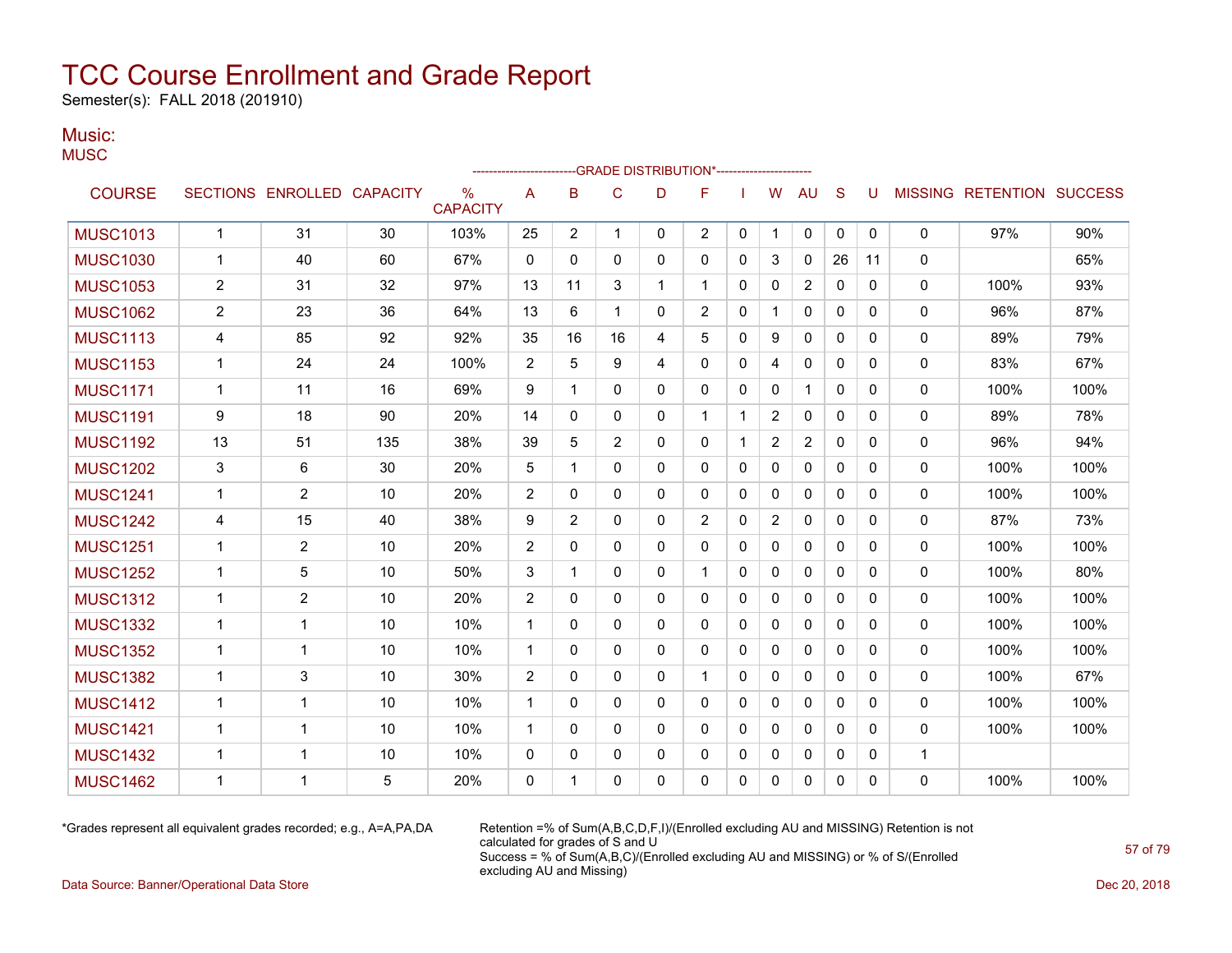Semester(s): FALL 2018 (201910)

### Music:

**MUSC** 

|                 |                |                   |                 |                                  | ---------------------- |                |                | -- GRADE DISTRIBUTION*----------------------- |                |              |              |              |              |          |                |                          |      |
|-----------------|----------------|-------------------|-----------------|----------------------------------|------------------------|----------------|----------------|-----------------------------------------------|----------------|--------------|--------------|--------------|--------------|----------|----------------|--------------------------|------|
| <b>COURSE</b>   |                | SECTIONS ENROLLED | <b>CAPACITY</b> | $\frac{0}{0}$<br><b>CAPACITY</b> | A                      | B              | C              | D                                             | F              |              | w            | AU           | S            | U        | <b>MISSING</b> | <b>RETENTION SUCCESS</b> |      |
| <b>MUSC1472</b> | $\mathbf 1$    | 1                 | 5               | 20%                              | $\mathbf{0}$           | 0              | 0              | 0                                             | 0              | $\mathbf{0}$ | $\mathbf{0}$ | $\mathbf{0}$ | $\Omega$     | $\Omega$ | $\mathbf{1}$   |                          |      |
| <b>MUSC1492</b> | $\mathbf 1$    | 5                 | 10              | 50%                              | 3                      | $\overline{2}$ | 0              | 0                                             | 0              | 0            | 0            | $\mathbf{0}$ | $\mathbf{0}$ | 0        | 0              | 100%                     | 100% |
| <b>MUSC1541</b> | 1              | 10                | 40              | 25%                              | 10                     | $\Omega$       | $\Omega$       | 0                                             | 0              | $\Omega$     | $\mathbf{0}$ | $\mathbf{0}$ | $\Omega$     | $\Omega$ | $\mathbf{0}$   | 100%                     | 100% |
| <b>MUSC1551</b> | 1              | 39                | 50              | 78%                              | 25                     | 4              |                | 1                                             | $\overline{2}$ | $\mathbf{0}$ | 4            | 2            | $\mathbf{0}$ | $\Omega$ | 0              | 89%                      | 81%  |
| <b>MUSC1563</b> | 1              | $\overline{2}$    | 14              | 14%                              | 1                      | $\Omega$       | 0              | 0                                             | 0              | $\mathbf{0}$ |              | $\mathbf{0}$ | $\Omega$     | $\Omega$ | 0              | 50%                      | 50%  |
| <b>MUSC1612</b> | 4              | 23                | 26              | 88%                              | 13                     | $\overline{2}$ |                | 1                                             | 1              |              | 4            | $\mathbf{0}$ | $\mathbf{0}$ | $\Omega$ | $\mathbf{0}$   | 83%                      | 70%  |
| <b>MUSC1622</b> | 3              | 6                 | 6               | 100%                             | 5                      | 1              | 0              | $\Omega$                                      | 0              | $\mathbf{0}$ | $\Omega$     | 0            | $\Omega$     | $\Omega$ | 0              | 100%                     | 100% |
| <b>MUSC1632</b> | 3              | 8                 | 8               | 100%                             | 3                      |                | $\overline{2}$ | 0                                             | 1              | $\mathbf{0}$ |              | $\Omega$     | $\Omega$     | $\Omega$ | 0              | 88%                      | 75%  |
| <b>MUSC1642</b> | 4              | $\overline{7}$    | 8               | 88%                              | 5                      | 0              | $\overline{2}$ | 0                                             | 0              | $\mathbf{0}$ | $\mathbf{0}$ | $\Omega$     | $\mathbf{0}$ | $\Omega$ | 0              | 100%                     | 100% |
| <b>MUSC1651</b> | 1              | 33                | 60              | 55%                              | 29                     | $\overline{2}$ | $\Omega$       | 0                                             | $\overline{2}$ | $\Omega$     | $\mathbf{0}$ | $\mathbf{0}$ | $\Omega$     | $\Omega$ | 0              | 100%                     | 94%  |
| <b>MUSC1661</b> | $\mathbf 1$    | 12                | 25              | 48%                              | 11                     | 0              | 0              | 0                                             | $\mathbf{1}$   | $\mathbf{0}$ | $\Omega$     | $\mathbf{0}$ | $\mathbf{0}$ | $\Omega$ | 0              | 100%                     | 92%  |
| <b>MUSC1791</b> | $\overline{2}$ | 8                 | 20              | 40%                              | $\overline{7}$         | $\Omega$       | 0              | 0                                             | 0              | $\Omega$     | $\Omega$     | 1            | $\Omega$     | $\Omega$ | 0              | 100%                     | 100% |
| <b>MUSC2013</b> | $\mathbf 1$    | 10                | 26              | 38%                              | 5                      | 1              | 1              | 3                                             | 0              | $\mathbf{0}$ | 0            | $\mathbf{0}$ | $\mathbf{0}$ | $\Omega$ | $\Omega$       | 100%                     | 70%  |
| <b>MUSC2062</b> | $\mathbf{1}$   | 11                | 17              | 65%                              | 5                      | $\overline{2}$ | 3              | 1                                             | 0              | $\mathbf{0}$ | $\Omega$     | 0            | 0            | $\Omega$ | $\mathbf{0}$   | 100%                     | 91%  |
| <b>MUSC2181</b> | $\mathbf 1$    | 12                | 18              | 67%                              | 11                     |                | $\Omega$       | $\Omega$                                      | 0              | $\Omega$     | $\mathbf{0}$ | $\Omega$     | $\Omega$     | $\Omega$ | $\mathbf{0}$   | 100%                     | 100% |
| <b>MUSC2202</b> | $\mathbf{1}$   | 1                 | 10              | 10%                              | $\overline{1}$         | 0              | 0              | 0                                             | 0              | $\mathbf{0}$ | $\Omega$     | $\mathbf{0}$ | $\mathbf{0}$ | $\Omega$ | $\mathbf 0$    | 100%                     | 100% |
| <b>MUSC2231</b> | 1              | 3                 | 3               | 100%                             | 3                      | $\Omega$       | $\Omega$       | 0                                             | 0              | $\Omega$     | 0            | $\mathbf{0}$ | $\Omega$     | $\Omega$ | $\mathbf{0}$   | 100%                     | 100% |
| <b>MUSC2242</b> | 3              | 8                 | 30              | 27%                              | 4                      | 3              | 0              |                                               | 0              | $\mathbf{0}$ | $\mathbf{0}$ | 0            | $\mathbf{0}$ | $\Omega$ | 0              | 100%                     | 88%  |
| <b>MUSC2992</b> |                | 4                 | 4               | 100%                             | 3                      | $\Omega$       | 0              | 0                                             | $\Omega$       | 0            |              | 0            | 0            | $\Omega$ | $\mathbf{0}$   | 75%                      | 75%  |

\*Grades represent all equivalent grades recorded; e.g., A=A,PA,DA Retention =% of Sum(A,B,C,D,F,I)/(Enrolled excluding AU and MISSING) Retention is not calculated for grades of S and U Success = % of Sum(A,B,C)/(Enrolled excluding AU and MISSING) or % of S/(Enrolled excluding AU and Missing)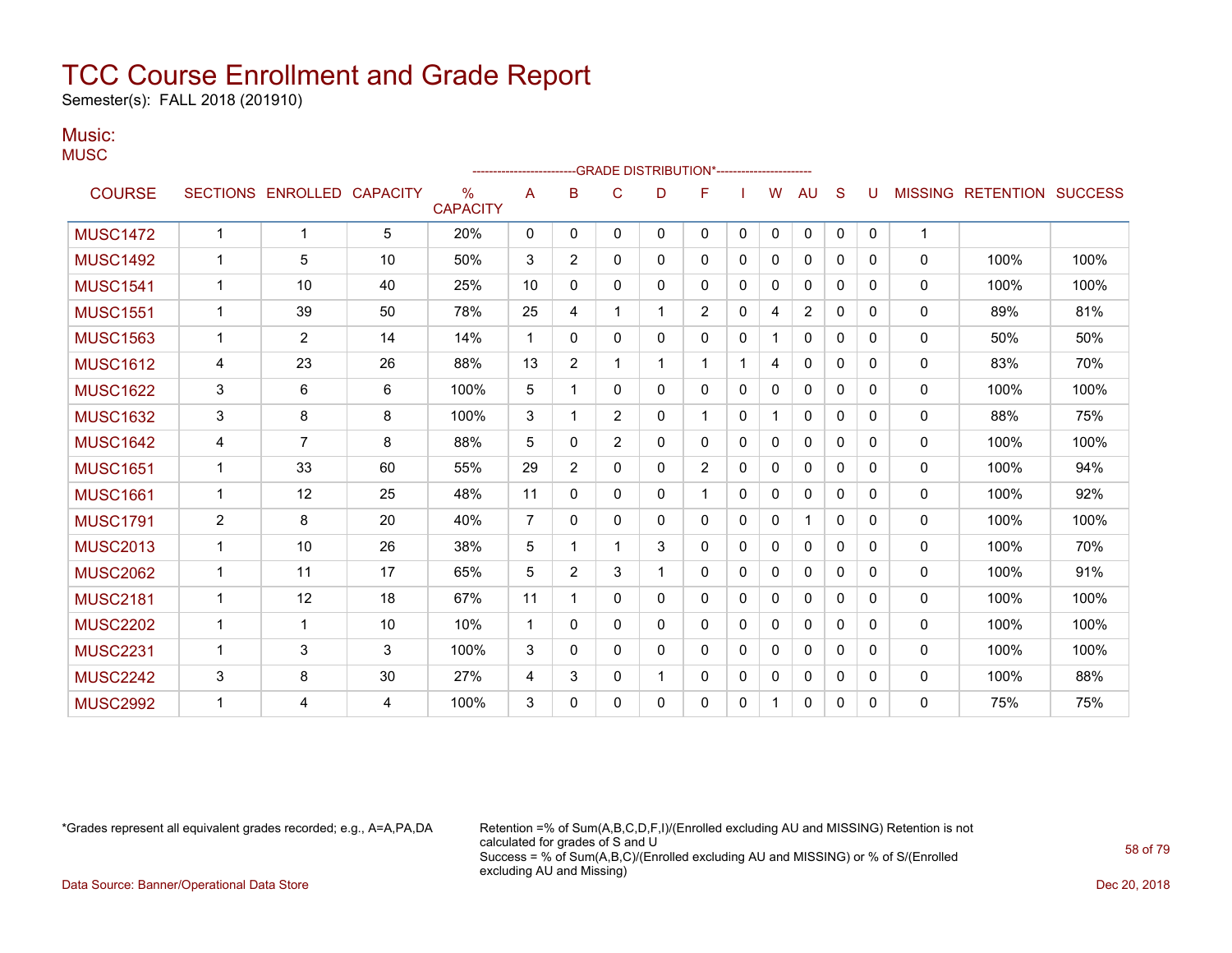Semester(s): FALL 2018 (201910)

### Native American Studies:

NAMS

|                 |                            |    |                      |    |   | --GRADE DISTRIBUTION*---------------------- |  |    |              |   |       |                           |     |
|-----------------|----------------------------|----|----------------------|----|---|---------------------------------------------|--|----|--------------|---|-------|---------------------------|-----|
| <b>COURSE</b>   | SECTIONS ENROLLED CAPACITY |    | %<br><b>CAPACITY</b> | A  | в | -10                                         |  | W. | AU.          |   | - U - | MISSING RETENTION SUCCESS |     |
| <b>NAMS2013</b> | 14                         | 25 | 56%                  | 6  |   |                                             |  |    | $\mathbf{0}$ |   |       | 100%                      | 93% |
| <b>NAMS2113</b> | 20                         | 25 | 80%                  | 12 | 6 |                                             |  |    | 0            |   |       | $90\%$                    | 90% |
| <b>NAMS2513</b> |                            | 18 | 39%                  | 3  |   |                                             |  |    | 0            | 0 |       | 100%                      | 71% |

\*Grades represent all equivalent grades recorded; e.g., A=A,PA,DA Retention =% of Sum(A,B,C,D,F,I)/(Enrolled excluding AU and MISSING) Retention is not calculated for grades of S and U Success = % of Sum(A,B,C)/(Enrolled excluding AU and MISSING) or % of S/(Enrolled excluding AU and Missing)

Data Source: Banner/Operational Data Store Dec 20, 2018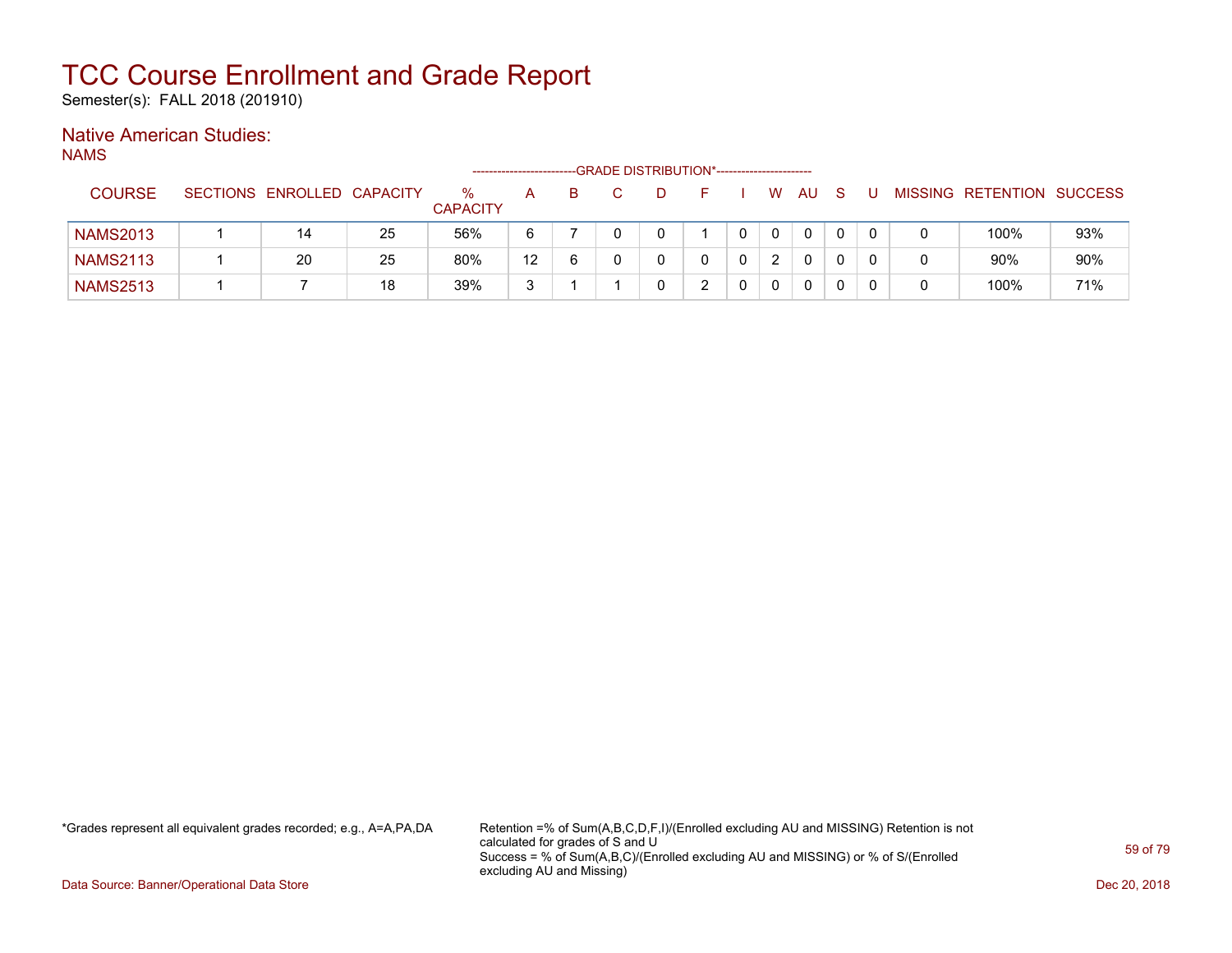Semester(s): FALL 2018 (201910)

### Nursing:

**NURS** 

|                 |                       |                            |     |                      | ----------------------- |              | -GRADE DISTRIBUTION*---------------------- |                |              |              |                |              |              |              |                |                          |      |
|-----------------|-----------------------|----------------------------|-----|----------------------|-------------------------|--------------|--------------------------------------------|----------------|--------------|--------------|----------------|--------------|--------------|--------------|----------------|--------------------------|------|
| <b>COURSE</b>   |                       | SECTIONS ENROLLED CAPACITY |     | %<br><b>CAPACITY</b> | A                       | B            | C                                          | D              | F            |              | w              | <b>AU</b>    | S            | U            | <b>MISSING</b> | <b>RETENTION SUCCESS</b> |      |
| <b>NURS1211</b> | $\mathbf{1}$          | 38                         | 38  | 100%                 | 0                       | $\mathbf{0}$ | $\mathbf{0}$                               | $\mathbf{0}$   | $\Omega$     | 0            | 5              | $\mathbf 0$  | 33           | $\mathbf{0}$ | 0              |                          | 87%  |
| <b>NURS1212</b> | $\mathbf{1}$          | 40                         | 40  | 100%                 | 0                       | 18           | 14                                         | 3              | 0            | 0            | 5              | $\mathbf{0}$ | $\mathbf{0}$ | 0            | 0              | 88%                      | 80%  |
| <b>NURS1363</b> | $\mathbf 1$           | 38                         | 38  | 100%                 | 29                      | 6            | $\Omega$                                   | $\mathbf{0}$   | 0            | $\Omega$     | 3              | $\mathbf{0}$ | $\mathbf{0}$ | 0            | 0              | 92%                      | 92%  |
| <b>NURS1471</b> | $\mathbf{1}$          | 5                          | 10  | 50%                  | $\Omega$                | $\Omega$     | $\Omega$                                   | $\Omega$       | $\Omega$     | $\mathbf{0}$ | $\Omega$       | $\mathbf{0}$ | 5            | 0            | $\mathbf 0$    |                          | 100% |
| <b>NURS2212</b> | $\mathbf{1}$          | 53                         | 55  | 96%                  | $\mathbf{0}$            | $\Omega$     | $\Omega$                                   | $\mathbf{0}$   | 0            | $\mathbf{0}$ | 2              | $\mathbf{0}$ | 50           | 1            | 0              |                          | 94%  |
| <b>NURS2213</b> | $\mathbf{1}$          | 56                         | 62  | 90%                  | $\overline{2}$          | 25           | 20                                         | $\overline{7}$ | 0            | $\Omega$     | $\overline{2}$ | $\mathbf{0}$ | $\mathbf{0}$ | 0            | $\Omega$       | 96%                      | 84%  |
| <b>NURS2221</b> | $\overline{2}$        | 91                         | 94  | 97%                  | $\Omega$                | $\Omega$     | $\Omega$                                   | 0              | 0            | $\mathbf{0}$ | 3              | $\Omega$     | 87           | 1            | 0              |                          | 96%  |
| <b>NURS2222</b> | 3                     | 93                         | 96  | 97%                  | $\overline{7}$          | 56           | 26                                         | 1              | $\Omega$     | $\mathbf{0}$ | 3              | 0            | $\Omega$     | $\Omega$     | 0              | 97%                      | 96%  |
| <b>NURS2231</b> | $\mathbf{2}^{\prime}$ | 106                        | 110 | 96%                  | $\Omega$                | $\Omega$     | $\mathbf{0}$                               | $\Omega$       | $\Omega$     | 4            | 2              | $\Omega$     | 100          | $\Omega$     | 0              |                          | 94%  |
| <b>NURS2232</b> | 2                     | 106                        | 110 | 96%                  | 6                       | 79           | 16                                         | $\overline{2}$ | $\Omega$     |              | 2              | $\Omega$     | $\Omega$     | $\Omega$     | $\mathbf{0}$   | 98%                      | 95%  |
| <b>NURS2242</b> | $\mathbf{1}$          | 60                         | 64  | 94%                  | $\mathbf 0$             | 0            | $\mathbf{0}$                               | $\Omega$       | 0            |              | $\Omega$       | $\Omega$     | 59           | 0            | $\mathbf 0$    |                          | 98%  |
| <b>NURS2243</b> | $\mathbf 1$           | 60                         | 64  | 94%                  | 5                       | 49           | 5                                          | $\mathbf{0}$   | 0            |              | $\Omega$       | $\mathbf{0}$ | $\mathbf{0}$ | 0            | 0              | 100%                     | 98%  |
| <b>NURS2303</b> | $\mathbf{1}$          | 17                         | 20  | 85%                  | $\overline{7}$          | 3            | 2                                          | $\mathbf{0}$   | 1            | $\mathbf{0}$ | 4              | $\mathbf{0}$ | $\mathbf{0}$ | 0            | $\mathbf{0}$   | 76%                      | 71%  |
| <b>NURS2351</b> | $\mathbf{1}$          | 40                         | 40  | 100%                 | $\Omega$                | $\Omega$     | $\Omega$                                   | $\Omega$       | $\Omega$     | $\mathbf{0}$ | 3              | $\Omega$     | 37           | 0            | $\mathbf 0$    |                          | 92%  |
| <b>NURS2352</b> | $\mathbf{1}$          | 40                         | 40  | 100%                 | 0                       | 18           | 11                                         | 8              | $\mathbf{0}$ | $\mathbf{0}$ | 3              | $\mathbf{0}$ | $\mathbf{0}$ | 0            | $\mathbf{0}$   | 92%                      | 72%  |
| <b>NURS2431</b> | 2                     | 144                        | 144 | 100%                 | $\Omega$                | $\Omega$     | $\Omega$                                   | $\mathbf{0}$   | 0            | $\mathbf{0}$ | 5              | $\Omega$     | 139          | 0            | $\mathbf 0$    |                          | 97%  |
| <b>NURS2432</b> | 3                     | 144                        | 154 | 94%                  | 31                      | 98           | 8                                          | $\overline{2}$ | $\mathbf{0}$ | $\mathbf{0}$ | 5              | 0            | 0            | $\Omega$     | 0              | 97%                      | 95%  |
| <b>NURS2442</b> | 2                     | 135                        | 135 | 100%                 | 0                       | 0            | 0                                          | $\mathbf{0}$   | 0            | 0            | $\Omega$       | $\Omega$     | 135          | 0            | 0              |                          | 100% |
| <b>NURS2444</b> | 3                     | 135                        | 139 | 97%                  | 8                       | 79           | 46                                         | $\overline{2}$ | 0            | $\Omega$     | $\Omega$       | $\Omega$     | 0            | 0            | 0              | 100%                     | 99%  |

\*Grades represent all equivalent grades recorded; e.g., A=A,PA,DA Retention =% of Sum(A,B,C,D,F,I)/(Enrolled excluding AU and MISSING) Retention is not calculated for grades of S and U Success = % of Sum(A,B,C)/(Enrolled excluding AU and MISSING) or % of S/(Enrolled excluding AU and Missing)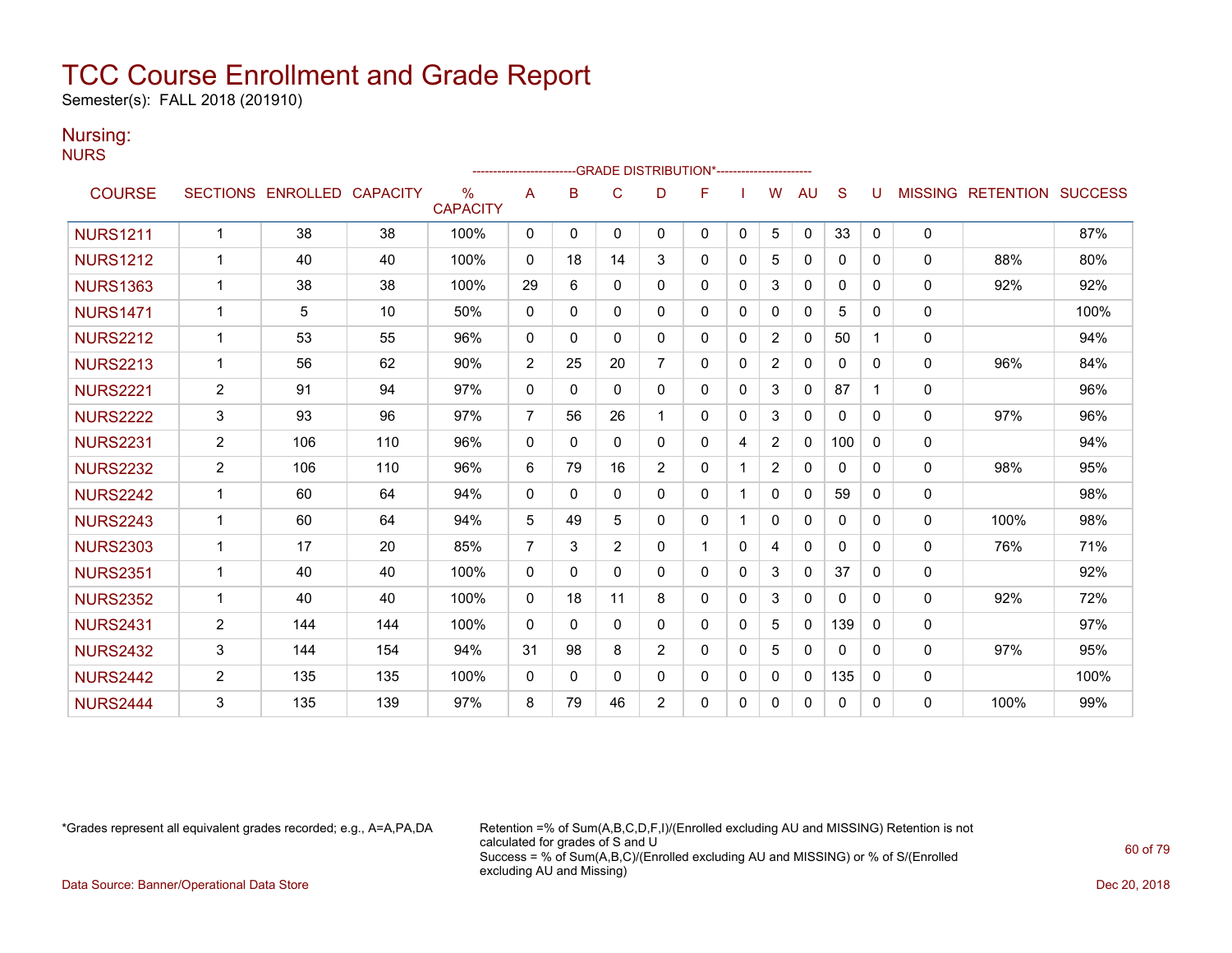Semester(s): FALL 2018 (201910)

### Occupational Therapy Assistant: OCTA<sup>'</sup>

|                 |                |                            |    |                         | ----------------------- |    |   | --GRADE DISTRIBUTION*----------------------- |   |   |              |              |              |              |                |                  |                |
|-----------------|----------------|----------------------------|----|-------------------------|-------------------------|----|---|----------------------------------------------|---|---|--------------|--------------|--------------|--------------|----------------|------------------|----------------|
| <b>COURSE</b>   |                | SECTIONS ENROLLED CAPACITY |    | $\%$<br><b>CAPACITY</b> | A                       | B  | C | D                                            | F |   | W            | AU           | <sub>S</sub> |              | <b>MISSING</b> | <b>RETENTION</b> | <b>SUCCESS</b> |
| <b>OCTA1202</b> | 3              | 62                         | 70 | 89%                     | 29                      | 18 | 5 | 3                                            | 4 | 0 | 3            | $\mathbf 0$  | $\Omega$     |              | 0              | 95%              | 84%            |
| <b>OCTA1301</b> |                | 23                         | 24 | 96%                     | 12                      | 10 | 0 | 0                                            | 0 | 0 |              | $\mathbf{0}$ | 0            | 0            | 0              | 96%              | 96%            |
| OCTA1352        |                | 23                         | 24 | 96%                     | 14                      | 6  | 2 | 0                                            | 0 | 0 |              | $\mathbf{0}$ | 0            | 0            | 0              | 96%              | 96%            |
| <b>OCTA1363</b> | 2              | 24                         | 27 | 89%                     | 2                       | 18 |   | 0                                            | 0 | 0 |              | $\mathbf{0}$ | 0            | 0            | 0              | 96%              | 96%            |
| OCTA2203        | 2              | 23                         | 32 | 72%                     | 17                      | 6  | 0 | 0                                            | 0 | 0 | $\Omega$     | $\mathbf{0}$ | $\Omega$     | <sup>0</sup> | 0              | 100%             | 100%           |
| <b>OCTA2233</b> |                | 23                         | 24 | 96%                     | 15                      | 8  |   | 0                                            | 0 | 0 | $\Omega$     | $\mathbf{0}$ | $\Omega$     | <sup>0</sup> | 0              | 100%             | 100%           |
| OCTA2263        | $\overline{2}$ | 23                         | 24 | 96%                     | 15                      | 8  | 0 | 0                                            | 0 | 0 | $\mathbf{0}$ | $\mathbf{0}$ | 0            | $\Omega$     | 0              | 100%             | 100%           |

\*Grades represent all equivalent grades recorded; e.g., A=A,PA,DA Retention =% of Sum(A,B,C,D,F,I)/(Enrolled excluding AU and MISSING) Retention is not calculated for grades of S and U Success = % of Sum(A,B,C)/(Enrolled excluding AU and MISSING) or % of S/(Enrolled excluding AU and Missing)

Data Source: Banner/Operational Data Store Dec 20, 2018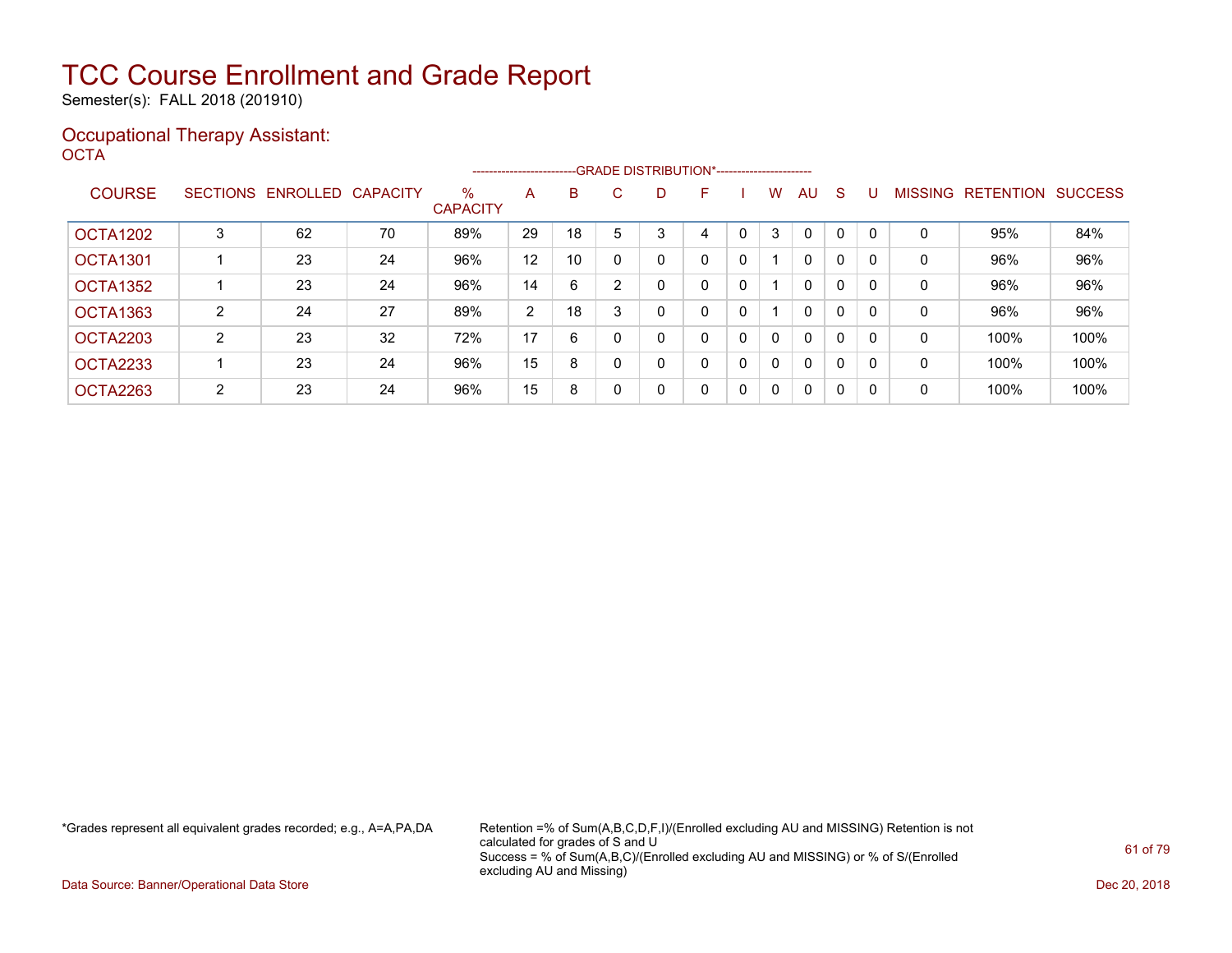Semester(s): FALL 2018 (201910)

### Physical Education:

PHED

|                 |                            |    | -------------------     |    |   | --GRADE DISTRIBUTION*----------------------- |    |   |    |              |         |                   |     |
|-----------------|----------------------------|----|-------------------------|----|---|----------------------------------------------|----|---|----|--------------|---------|-------------------|-----|
| <b>COURSE</b>   | SECTIONS ENROLLED CAPACITY |    | $\%$<br><b>CAPACITY</b> | A  | B | D.                                           | н. | W | AU | <sub>S</sub> | MISSING | RETENTION SUCCESS |     |
| <b>PHED1251</b> | 10                         | 16 | 62%                     | 4  |   |                                              |    | 3 | 0  | 0            |         | 70%               | 50% |
| <b>PHED1341</b> | 10                         | 12 | 83%                     | 6  |   |                                              |    | 3 | 0  | 0            |         | 70%               | 70% |
| <b>PHED1411</b> | 12                         | 20 | 60%                     | 9  |   |                                              |    | 2 | 0  | 0            | 0       | 83%               | 83% |
| <b>PHED2321</b> | 21                         | 20 | 105%                    | 13 | າ |                                              |    | 3 | 2  | 0            | 0       | 84%               | 84% |

\*Grades represent all equivalent grades recorded; e.g., A=A,PA,DA Retention =% of Sum(A,B,C,D,F,I)/(Enrolled excluding AU and MISSING) Retention is not calculated for grades of S and U Success = % of Sum(A,B,C)/(Enrolled excluding AU and MISSING) or % of S/(Enrolled excluding AU and Missing)

Data Source: Banner/Operational Data Store Dec 20, 2018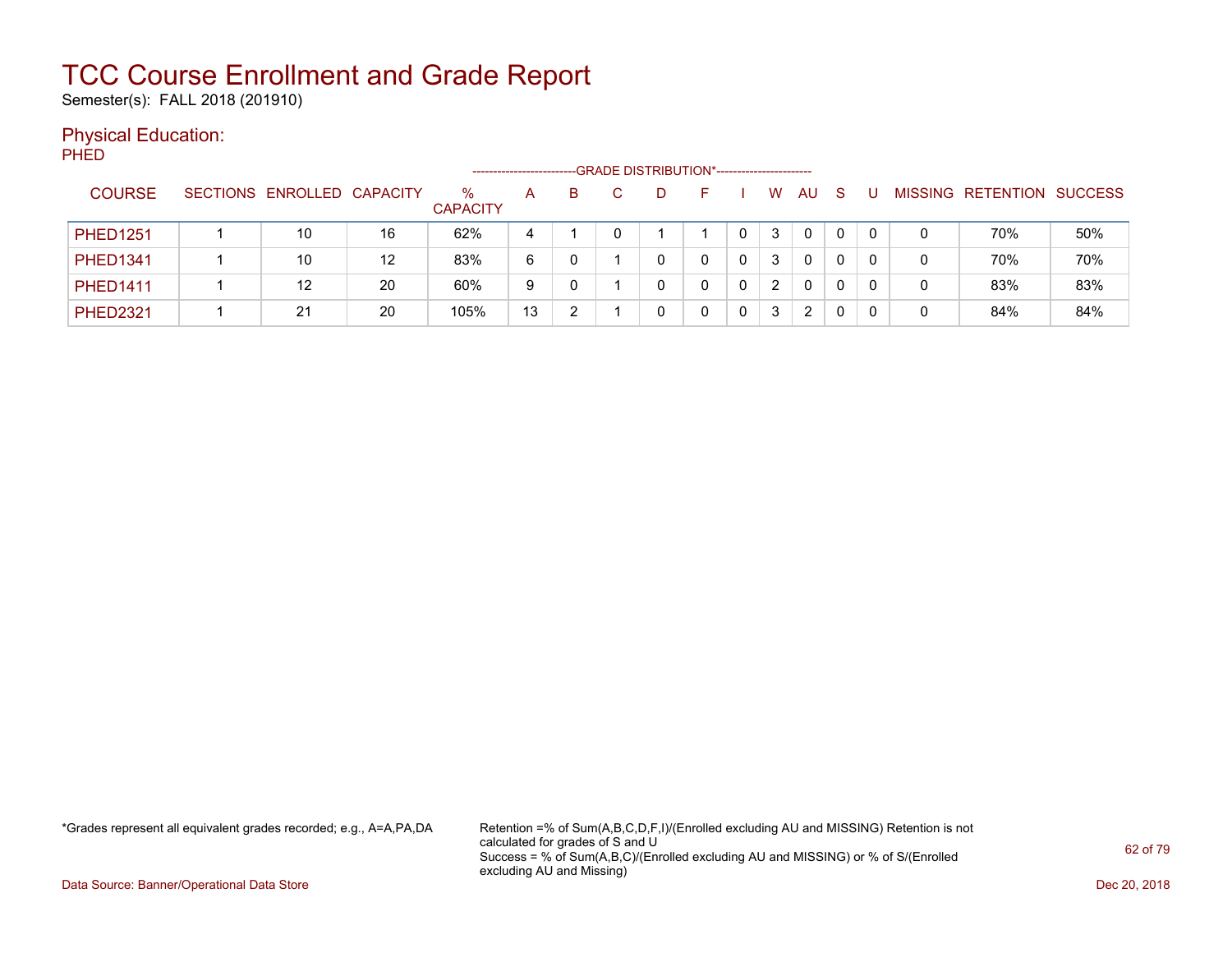Semester(s): FALL 2018 (201910)

### Philosophy:

PHIL

|                 |                 |          |                 |                         | ------------------------ |                |    |   | --- GRADE DISTRIBUTION*------------------------ |   |                |              |              |              |                |                  |                |
|-----------------|-----------------|----------|-----------------|-------------------------|--------------------------|----------------|----|---|-------------------------------------------------|---|----------------|--------------|--------------|--------------|----------------|------------------|----------------|
| <b>COURSE</b>   | <b>SECTIONS</b> | ENROLLED | <b>CAPACITY</b> | $\%$<br><b>CAPACITY</b> | A                        | B              | C. | D | F                                               |   | w              | <b>AU</b>    | <sub>S</sub> |              | <b>MISSING</b> | <b>RETENTION</b> | <b>SUCCESS</b> |
|                 |                 |          |                 |                         |                          |                |    |   |                                                 |   |                |              |              |              |                |                  |                |
| <b>PHIL1113</b> | 5               | 103      | 110             | 94%                     | 57                       | 19             | 10 |   | 10                                              |   | 6              | $\mathbf 0$  | 0            |              | 0              | 94%              | 83%            |
| <b>PHIL1133</b> |                 | 22       | 25              | 88%                     | 5                        | 5              |    |   | 3                                               | 0 | 4              | $\mathbf{0}$ | 0            | <sup>0</sup> | 0              | 82%              | 64%            |
| <b>PHIL1143</b> | ົ               | 33       | 45              | 73%                     | 20                       | $\overline{2}$ | 3  |   | 3                                               | 0 | 4              | 0            | $\mathbf 0$  | -0           | $\mathbf{0}$   | 88%              | 76%            |
| <b>PHIL1213</b> |                 | 11       | 12              | 92%                     | 11                       | 0              |    | 0 | 0                                               | 0 | 0              | $\mathbf{0}$ | 0            |              | 0              | 100%             | 100%           |
| <b>PHIL1223</b> | 2               | 19       | 20              | 95%                     | 2                        | 8              | 5  | 2 | 0                                               | 0 | $\overline{2}$ | $\mathbf{0}$ | 0            | <sup>0</sup> | 0              | 89%              | 79%            |
| <b>PHIL2113</b> |                 | 13       | 25              | 52%                     | 4                        | 2              | ົ  | 0 |                                                 | 0 | 4              | 0            | $\mathbf 0$  | - 0          | 0              | 69%              | 62%            |
| <b>PHIL2143</b> |                 | 23       | 25              | 92%                     | 7                        | 5              | 3  | 2 | 4                                               | 0 | $\overline{2}$ | $\mathbf{0}$ | 0            | -0           | 0              | 91%              | 65%            |
| <b>PHIL2263</b> | 3               | 48       | 60              | 80%                     | 22                       | 11             | 2  | 0 | 7                                               | 0 | 6              | 0            | 0            | - 0          | 0              | 88%              | 73%            |

\*Grades represent all equivalent grades recorded; e.g., A=A,PA,DA Retention =% of Sum(A,B,C,D,F,I)/(Enrolled excluding AU and MISSING) Retention is not calculated for grades of S and U Success = % of Sum(A,B,C)/(Enrolled excluding AU and MISSING) or % of S/(Enrolled excluding AU and Missing)

Data Source: Banner/Operational Data Store Dec 20, 2018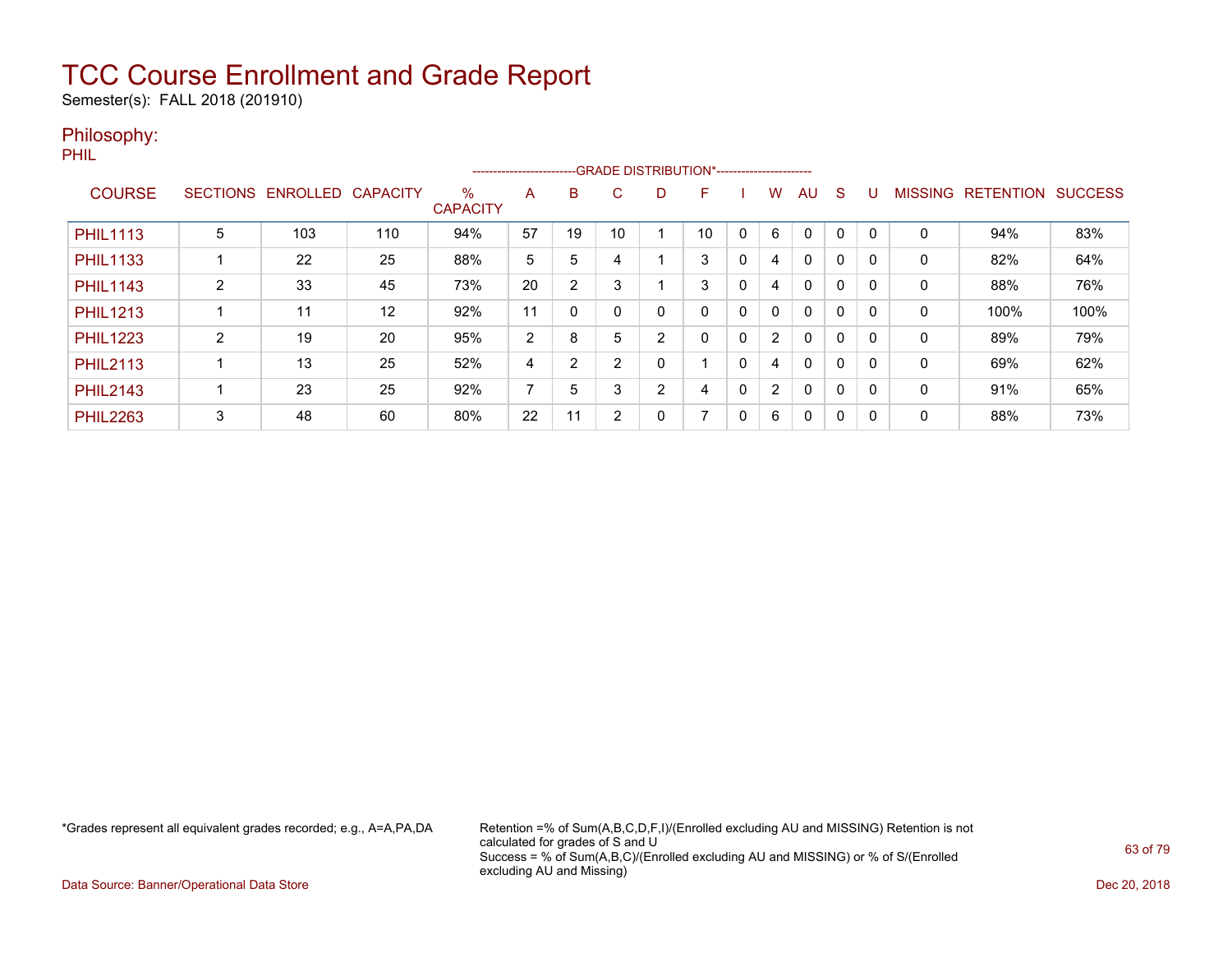Semester(s): FALL 2018 (201910)

### Pharmacy Technology:

PHMT

|                 |                            |    |                         |    |    |   | -GRADE DISTRIBUTION*----------------------- |   |   |              |    |          |              |                          |                |
|-----------------|----------------------------|----|-------------------------|----|----|---|---------------------------------------------|---|---|--------------|----|----------|--------------|--------------------------|----------------|
| <b>COURSE</b>   | SECTIONS ENROLLED CAPACITY |    | $\%$<br><b>CAPACITY</b> | A  | B. |   |                                             |   | W | <b>AU</b>    | -S |          |              | <b>MISSING RETENTION</b> | <b>SUCCESS</b> |
| <b>PHMT1324</b> | 25                         | 27 | 93%                     | 12 | 6  | 4 |                                             | 0 | 3 | $\mathbf{0}$ | 0  | $\Omega$ | 0            | 88%                      | 88%            |
| <b>PHMT1334</b> | 24                         | 27 | 89%                     | 13 | 6  |   |                                             | 0 | 3 | $\mathbf{0}$ | 0  |          | 0            | 88%                      | 88%            |
| <b>PHMT1414</b> | 25                         | 30 | 83%                     | 18 |    |   |                                             |   | 3 | 0            |    |          | 0            | 88%                      | 88%            |
| <b>PHMT1524</b> | 24                         | 30 | 80%                     | 15 |    |   |                                             | 4 | 3 | 0            | 0  |          | $\mathbf{0}$ | 88%                      | 71%            |

\*Grades represent all equivalent grades recorded; e.g., A=A,PA,DA Retention =% of Sum(A,B,C,D,F,I)/(Enrolled excluding AU and MISSING) Retention is not calculated for grades of S and U Success = % of Sum(A,B,C)/(Enrolled excluding AU and MISSING) or % of S/(Enrolled excluding AU and Missing)

Data Source: Banner/Operational Data Store Dec 20, 2018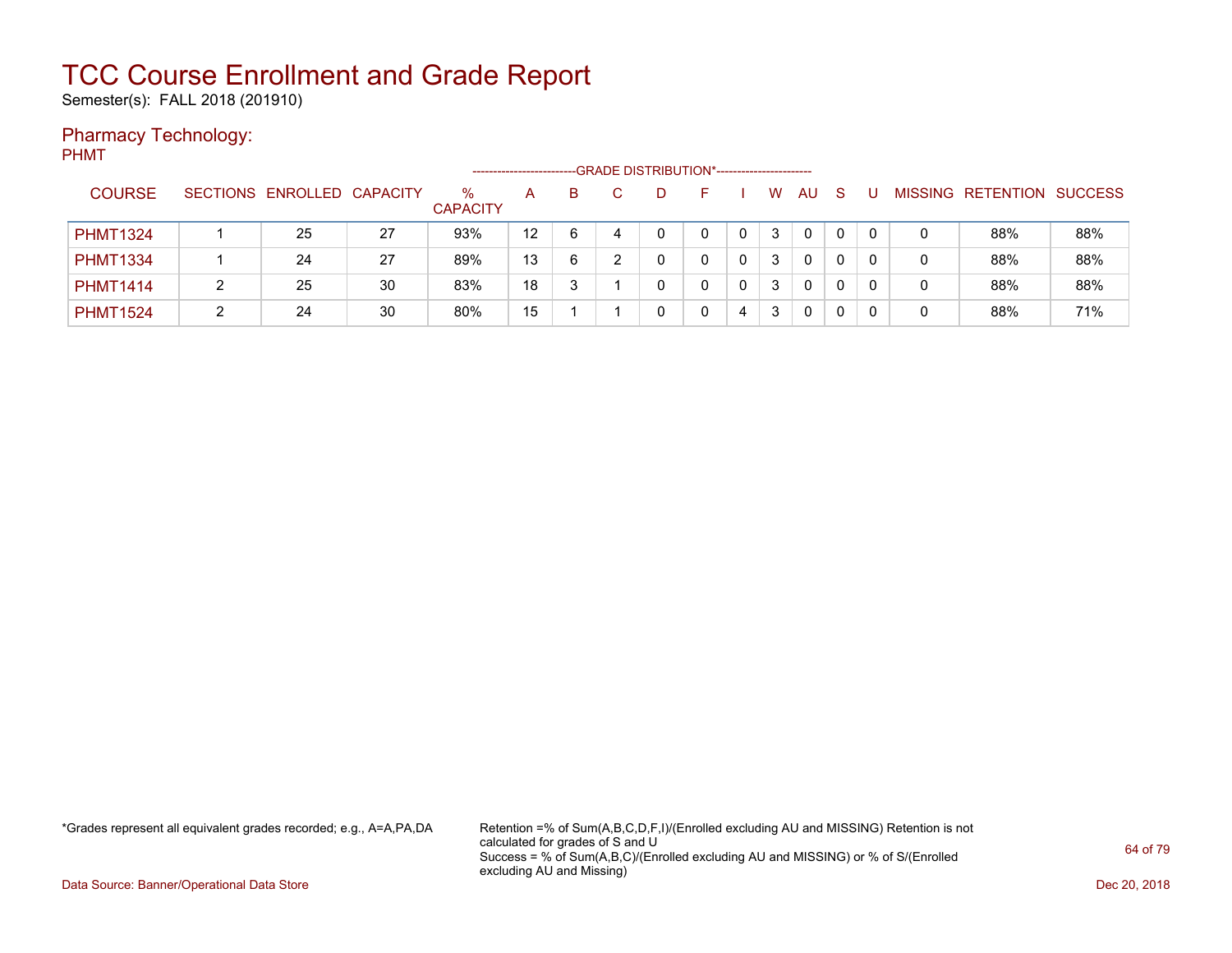Semester(s): FALL 2018 (201910)

### Physical Science:

PH<sub>SC</sub>

|                 |                            |     |                      | ---------------------- |    |    |    | -GRADE DISTRIBUTION*---------------------- |                |    |        |  |                           |     |
|-----------------|----------------------------|-----|----------------------|------------------------|----|----|----|--------------------------------------------|----------------|----|--------|--|---------------------------|-----|
| <b>COURSE</b>   | SECTIONS ENROLLED CAPACITY |     | %<br><b>CAPACITY</b> | A                      | B  |    | D. |                                            |                |    | W AU S |  | MISSING RETENTION SUCCESS |     |
| <b>PHSC1114</b> | 103                        | 132 | 78%                  | 23                     | 40 | 18 |    |                                            | $\overline{0}$ | 15 |        |  | 85%                       | 79% |
| <b>PHSC2151</b> | 19                         | 20  | 95%                  | 2                      |    |    |    |                                            |                |    |        |  | 95%                       | 68% |

\*Grades represent all equivalent grades recorded; e.g., A=A,PA,DA Retention =% of Sum(A,B,C,D,F,I)/(Enrolled excluding AU and MISSING) Retention is not calculated for grades of S and U Success = % of Sum(A,B,C)/(Enrolled excluding AU and MISSING) or % of S/(Enrolled excluding AU and Missing)

Data Source: Banner/Operational Data Store Dec 20, 2018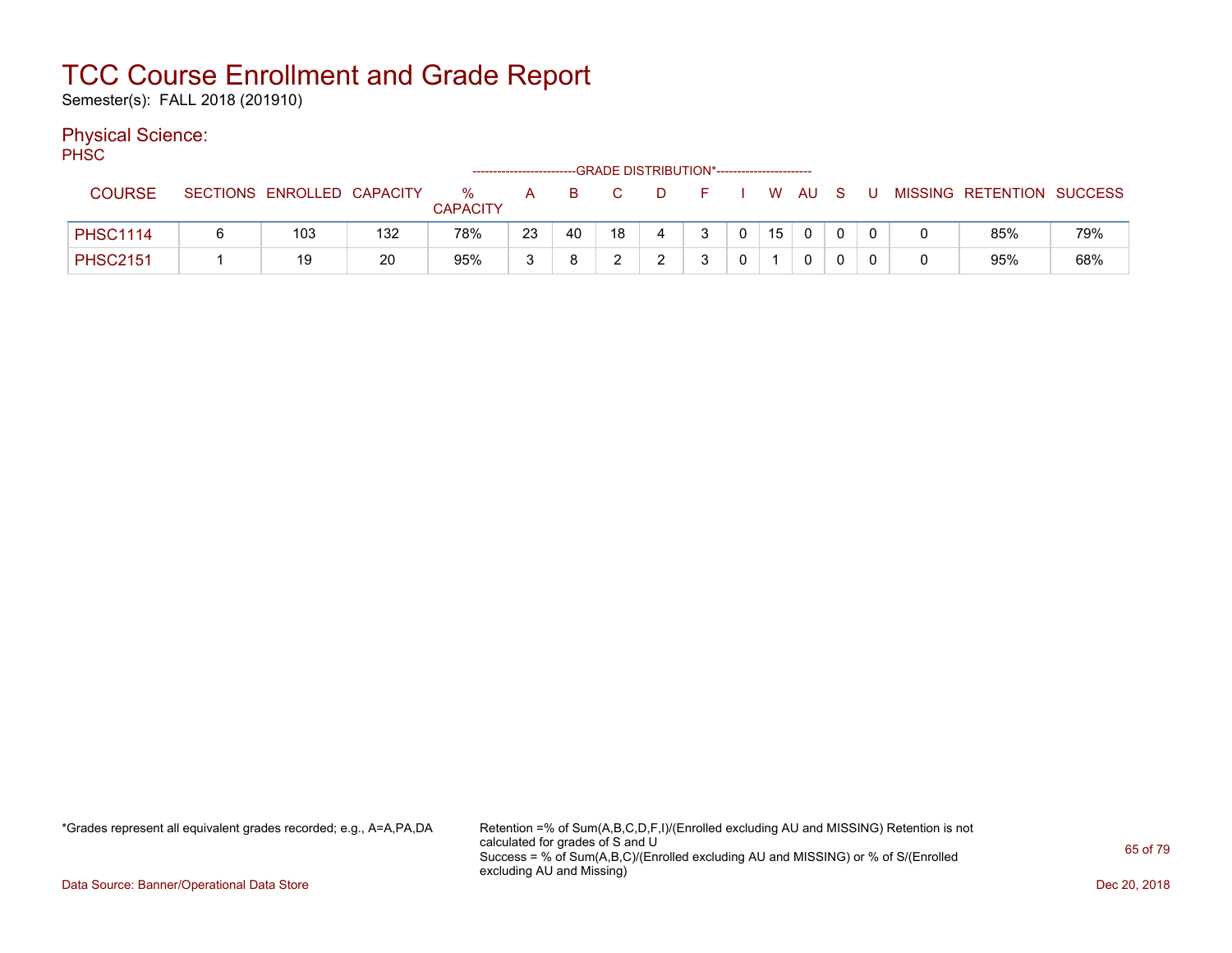Semester(s): FALL 2018 (201910)

### Physical Therapist Assistant: PHTA

|                 |   |                            |    |                         | ----------------------- |          |                |    | --GRADE DISTRIBUTION*----------------------- |          |   |              |          |          |                |                  |                |
|-----------------|---|----------------------------|----|-------------------------|-------------------------|----------|----------------|----|----------------------------------------------|----------|---|--------------|----------|----------|----------------|------------------|----------------|
| <b>COURSE</b>   |   | SECTIONS ENROLLED CAPACITY |    | $\%$<br><b>CAPACITY</b> | A                       | B.       | $\mathbf{C}$   | D. | F                                            |          | w | AU           | S        |          | <b>MISSING</b> | <b>RETENTION</b> | <b>SUCCESS</b> |
| <b>PHTA1203</b> | 3 | 33                         | 42 | 79%                     | 13                      | 12       | $\overline{2}$ |    | 0                                            | 0        | 5 | $\Omega$     | 0        |          | $\mathbf 0$    | 85%              | 82%            |
| <b>PHTA1211</b> | 3 | 31                         | 39 | 79%                     | 27                      | 0        | $\Omega$       |    | 0                                            | $\Omega$ | 4 | $\mathbf{0}$ | 0        | 0        | 0              | 87%              | 87%            |
| <b>PHTA1242</b> |   | 31                         | 36 | 86%                     | 22                      | 4        |                |    | 0                                            | 0        | 4 | $\Omega$     | 0        | $\Omega$ | 0              | 87%              | 87%            |
| <b>PHTA1303</b> | 3 | 31                         | 39 | 79%                     | 18                      | 9        | 0              |    | 0                                            | 0        | 4 | $\mathbf 0$  | 0        | $\Omega$ | 0              | 87%              | 87%            |
| <b>PHTA2343</b> | 2 | 26                         | 30 | 87%                     | 19                      |          | $\Omega$       |    | 0                                            | 0        | 0 | 0            | 0        | 0        | 0              | 100%             | 100%           |
| <b>PHTA2373</b> | 2 | 26                         | 30 | 87%                     | 15                      | 11       | $\mathbf{0}$   | 0  | 0                                            | $\Omega$ | 0 | $\mathbf{0}$ | 0        | $\Omega$ | 0              | 100%             | 100%           |
| <b>PHTA2432</b> | 2 | 26                         | 30 | 87%                     | 26                      | 0        | 0              |    | 0                                            | 0        | 0 | $\mathbf{0}$ | 0        | $\Omega$ | 0              | 100%             | 100%           |
| <b>PHTA2442</b> |   | 26                         | 28 | 93%                     | 26                      | $\Omega$ | $\Omega$       | 0  | 0                                            | $\Omega$ | 0 | $\mathbf{0}$ | $\Omega$ | $\Omega$ | 0              | 100%             | 100%           |
| <b>PHTA2486</b> |   | -1                         |    | 100%                    |                         | 0        | 0              | 0  | 0                                            | 0        | 0 | $\mathbf{0}$ | 0        | 0        | 0              | 100%             | 100%           |
| <b>PHTA2543</b> |   | 26                         | 28 | 93%                     | 16                      | 9        |                |    | 0                                            | 0        | 0 | $\mathbf{0}$ | 0        |          | 0              | 100%             | 100%           |

\*Grades represent all equivalent grades recorded; e.g., A=A,PA,DA Retention =% of Sum(A,B,C,D,F,I)/(Enrolled excluding AU and MISSING) Retention is not calculated for grades of S and U Success = % of Sum(A,B,C)/(Enrolled excluding AU and MISSING) or % of S/(Enrolled excluding AU and Missing)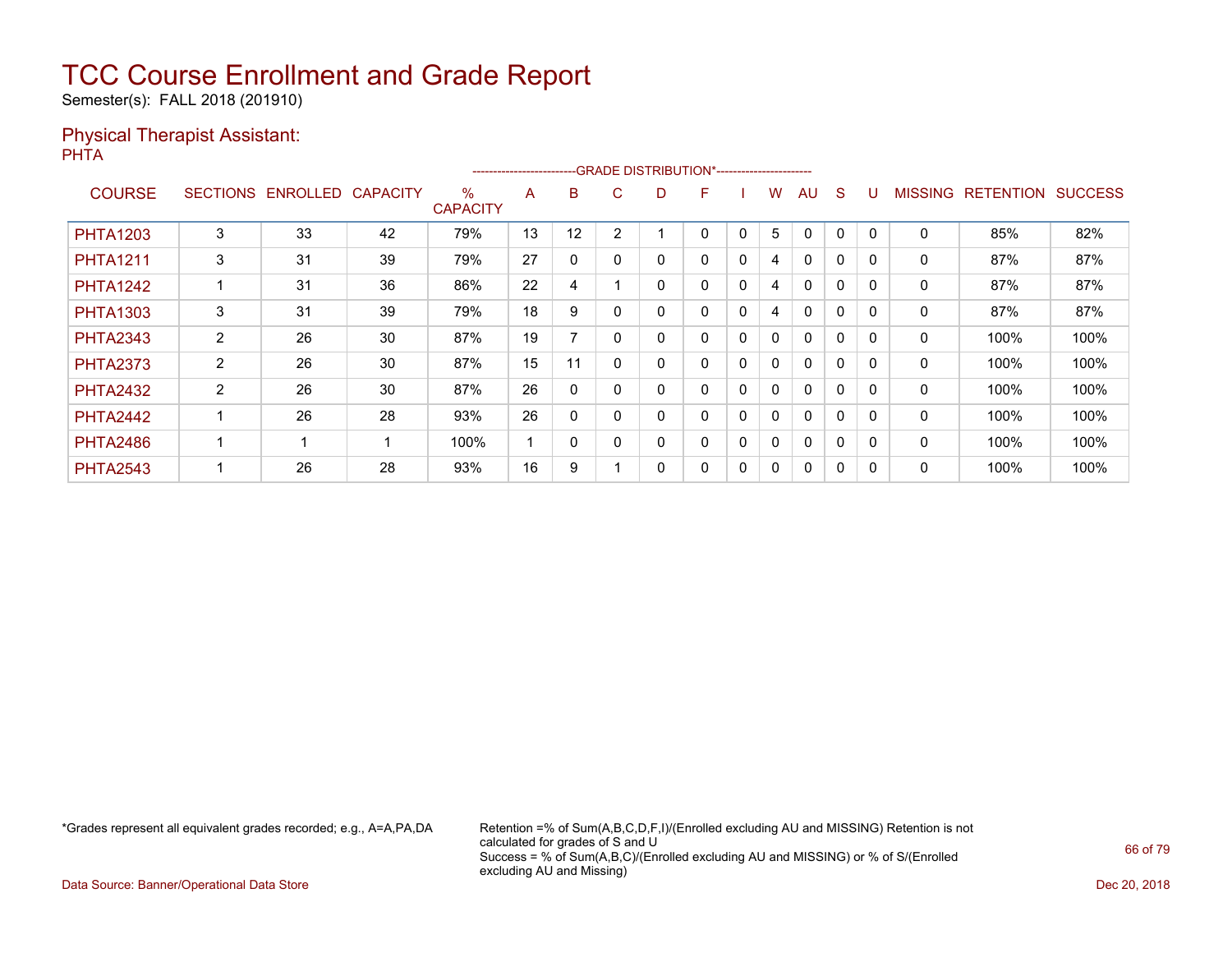Semester(s): FALL 2018 (201910)

### Physics:

| ۹<br>v. |
|---------|
|---------|

|                 |   |                            |     |                      | ------------------- |    |    |    | -GRADE DISTRIBUTION*----------------------- |   |    |          |   |   |   |                           |     |
|-----------------|---|----------------------------|-----|----------------------|---------------------|----|----|----|---------------------------------------------|---|----|----------|---|---|---|---------------------------|-----|
| <b>COURSE</b>   |   | SECTIONS ENROLLED CAPACITY |     | %<br><b>CAPACITY</b> | А                   | B  | C. |    |                                             |   | W  | AU       | S | U |   | MISSING RETENTION SUCCESS |     |
| <b>PHYS1114</b> | 8 | 176                        | 192 | 92%                  | 68                  | 49 | 24 | 5. |                                             | 0 | 27 | $\Omega$ | 0 |   | 0 | 85%                       | 80% |
| <b>PHYS1214</b> |   | 58                         | 72  | 81%                  | 31                  | 16 | 8  | 0  |                                             | 0 |    | $\Omega$ |   |   | 0 | 97%                       | 95% |
| <b>PHYS2034</b> | 5 | 88                         | 120 | 73%                  | 32                  | 14 | 24 |    |                                             | 0 | 10 |          |   |   | 0 | 89%                       | 80% |
| <b>PHYS2124</b> | 4 | 75                         | 96  | 78%                  | 17                  | 23 | 13 |    |                                             | 0 | 13 |          |   |   | 0 | 82%                       | 72% |

\*Grades represent all equivalent grades recorded; e.g., A=A,PA,DA Retention =% of Sum(A,B,C,D,F,I)/(Enrolled excluding AU and MISSING) Retention is not calculated for grades of S and U Success = % of Sum(A,B,C)/(Enrolled excluding AU and MISSING) or % of S/(Enrolled excluding AU and Missing)

Data Source: Banner/Operational Data Store Dec 20, 2018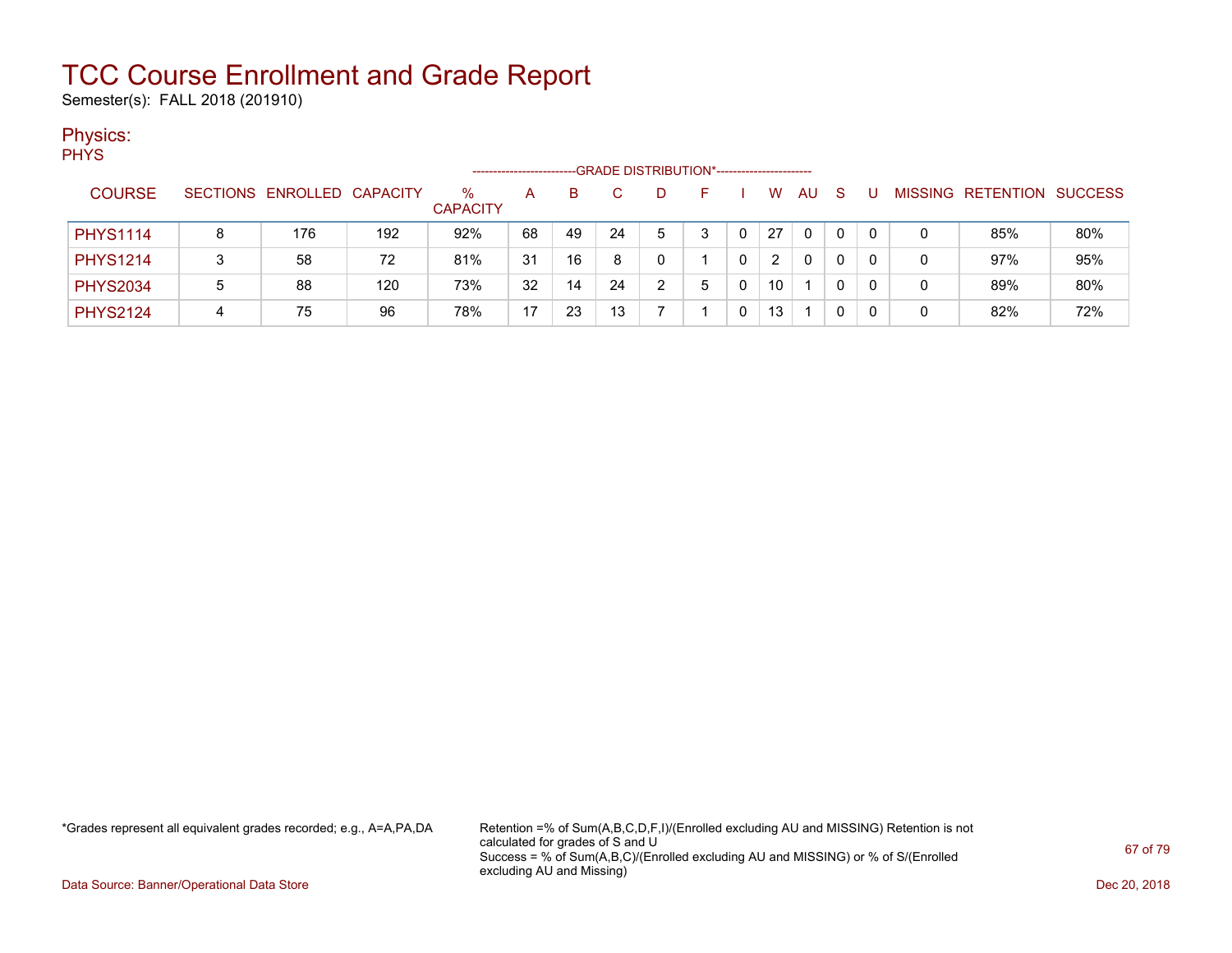Semester(s): FALL 2018 (201910)

### Paralegal: PLGL

|                 |   |                            |    |                         | ---------------------- |   |   | --GRADE DISTRIBUTION*------------------------ |    |          |   |    |             |   |              |                   |                |
|-----------------|---|----------------------------|----|-------------------------|------------------------|---|---|-----------------------------------------------|----|----------|---|----|-------------|---|--------------|-------------------|----------------|
| <b>COURSE</b>   |   | SECTIONS ENROLLED CAPACITY |    | $\%$<br><b>CAPACITY</b> | A                      | B |   | D.                                            | н. |          | W | AU | S           | U |              | MISSING RETENTION | <b>SUCCESS</b> |
| <b>PLGL1213</b> | າ | 29                         | 38 | 76%                     | 4                      | 3 | 6 |                                               |    |          |   | 0  | 0           | 0 | 0            | 76%               | 45%            |
| <b>PLGL1313</b> |   | 11                         | 18 | 61%                     | 2                      | 4 | 3 |                                               |    |          |   | 0  | 0           | 0 | $\mathbf{0}$ | 91%               | 82%            |
| <b>PLGL2333</b> |   | 11                         | 18 | 61%                     | 4                      | 2 | 3 |                                               |    |          |   | 0  | $\mathbf 0$ | 0 | 0            | 91%               | 82%            |
| <b>PLGL2353</b> |   | 16                         | 18 | 89%                     | 3                      | 9 | 2 | ົ                                             |    | $\Omega$ | 0 | 0  | $\Omega$    | 0 | $\mathbf{0}$ | 100%              | 88%            |
| <b>PLGL2483</b> |   | 4                          | 18 | 22%                     | 2                      |   |   |                                               |    |          |   | 0  | 0           | 0 | 0            | 100%              | 100%           |

\*Grades represent all equivalent grades recorded; e.g., A=A,PA,DA Retention =% of Sum(A,B,C,D,F,I)/(Enrolled excluding AU and MISSING) Retention is not calculated for grades of S and U Success = % of Sum(A,B,C)/(Enrolled excluding AU and MISSING) or % of S/(Enrolled excluding AU and Missing)

Data Source: Banner/Operational Data Store Dec 20, 2018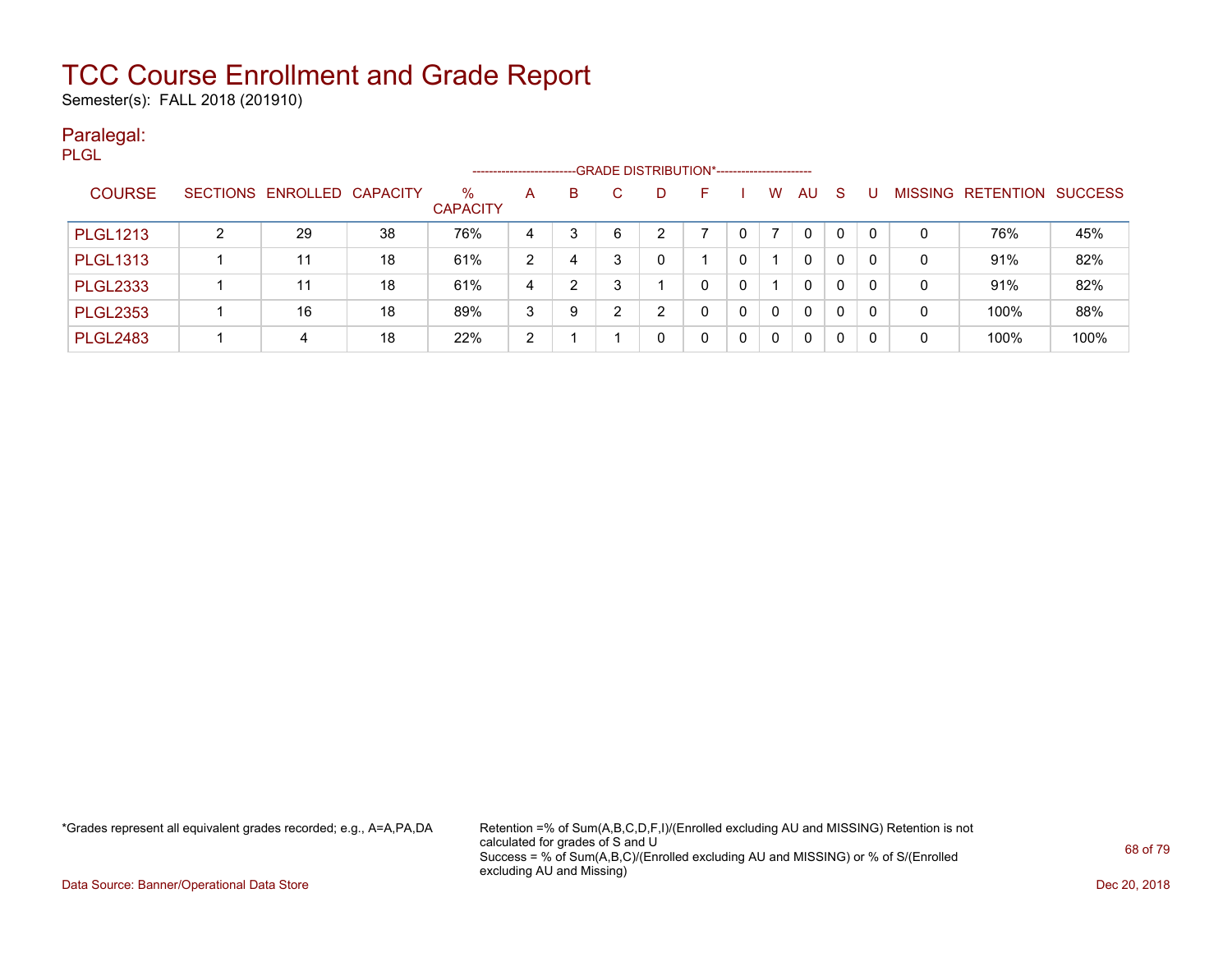Semester(s): FALL 2018 (201910)

#### Political Science: POLS

| PULO            |     |                            |       |                      | ------------------- |     |     | -GRADE DISTRIBUTION*----------------------- |     |             |     |     |              |   |   |                           |     |
|-----------------|-----|----------------------------|-------|----------------------|---------------------|-----|-----|---------------------------------------------|-----|-------------|-----|-----|--------------|---|---|---------------------------|-----|
| <b>COURSE</b>   |     | SECTIONS ENROLLED CAPACITY |       | ℅<br><b>CAPACITY</b> | А                   | в   |     |                                             |     |             | W   | AU. | S            |   |   | MISSING RETENTION SUCCESS |     |
| <b>POLS1113</b> | 102 | 2.190                      | 2,331 | 94%                  | 784                 | 571 | 273 | 115                                         | 207 | 3           | 236 | 0   | $\mathbf{0}$ | 0 |   | 89%                       | 74% |
| <b>POLS2153</b> |     | 18                         | 20    | 90%                  | 9                   | 5   |     |                                             |     |             |     | 0   | 0            |   | 0 | 94%                       | 89% |
| <b>POLS2203</b> |     | 18                         | 20    | 90%                  | 11                  | 4   |     |                                             | 0   | $\mathbf 0$ | 2   | 0   | 0            |   | 0 | 89%                       | 89% |

\*Grades represent all equivalent grades recorded; e.g., A=A,PA,DA Retention =% of Sum(A,B,C,D,F,I)/(Enrolled excluding AU and MISSING) Retention is not calculated for grades of S and U Success = % of Sum(A,B,C)/(Enrolled excluding AU and MISSING) or % of S/(Enrolled excluding AU and Missing)

Data Source: Banner/Operational Data Store Dec 20, 2018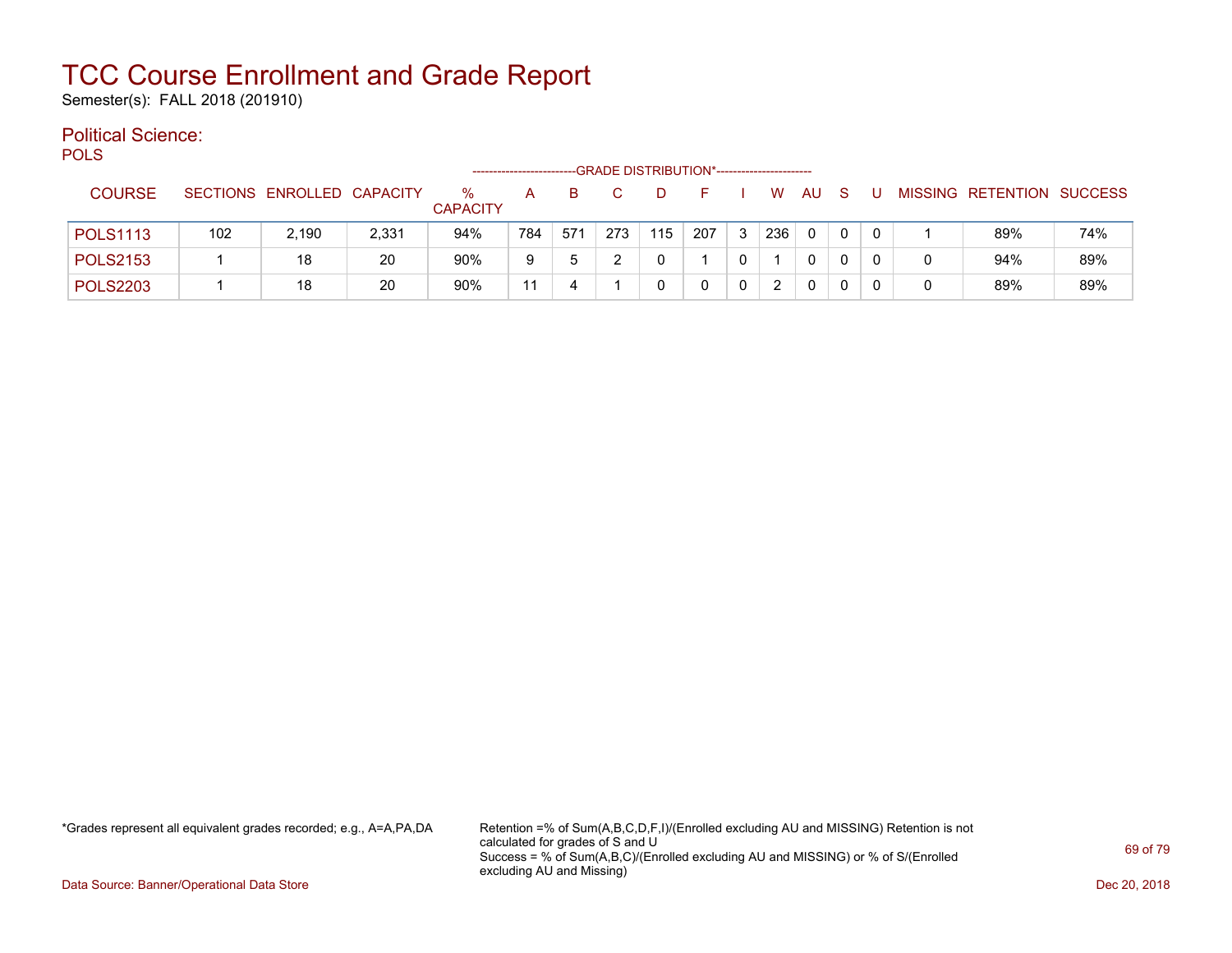Semester(s): FALL 2018 (201910)

### Portuguese:

| <b>PORT</b>   |  |    |                 |   |   | ------------------------GRADE DISTRIBUTION*----------------------- |          |                |            |          |  |                                                                             |     |
|---------------|--|----|-----------------|---|---|--------------------------------------------------------------------|----------|----------------|------------|----------|--|-----------------------------------------------------------------------------|-----|
| <b>COURSE</b> |  |    | <b>CAPACITY</b> |   |   |                                                                    |          |                |            |          |  | SECTIONS ENROLLED CAPACITY % A B C D F I W AU S U MISSING RETENTION SUCCESS |     |
| PORT1103      |  | 20 | 60%             | 6 | 4 |                                                                    | $\Omega$ | $\overline{0}$ | $0 \mid 2$ | $\Omega$ |  | 83%                                                                         | 83% |

\*Grades represent all equivalent grades recorded; e.g., A=A,PA,DA Retention =% of Sum(A,B,C,D,F,I)/(Enrolled excluding AU and MISSING) Retention is not calculated for grades of S and U Success = % of Sum(A,B,C)/(Enrolled excluding AU and MISSING) or % of S/(Enrolled excluding AU and Missing)

Data Source: Banner/Operational Data Store Dec 20, 2018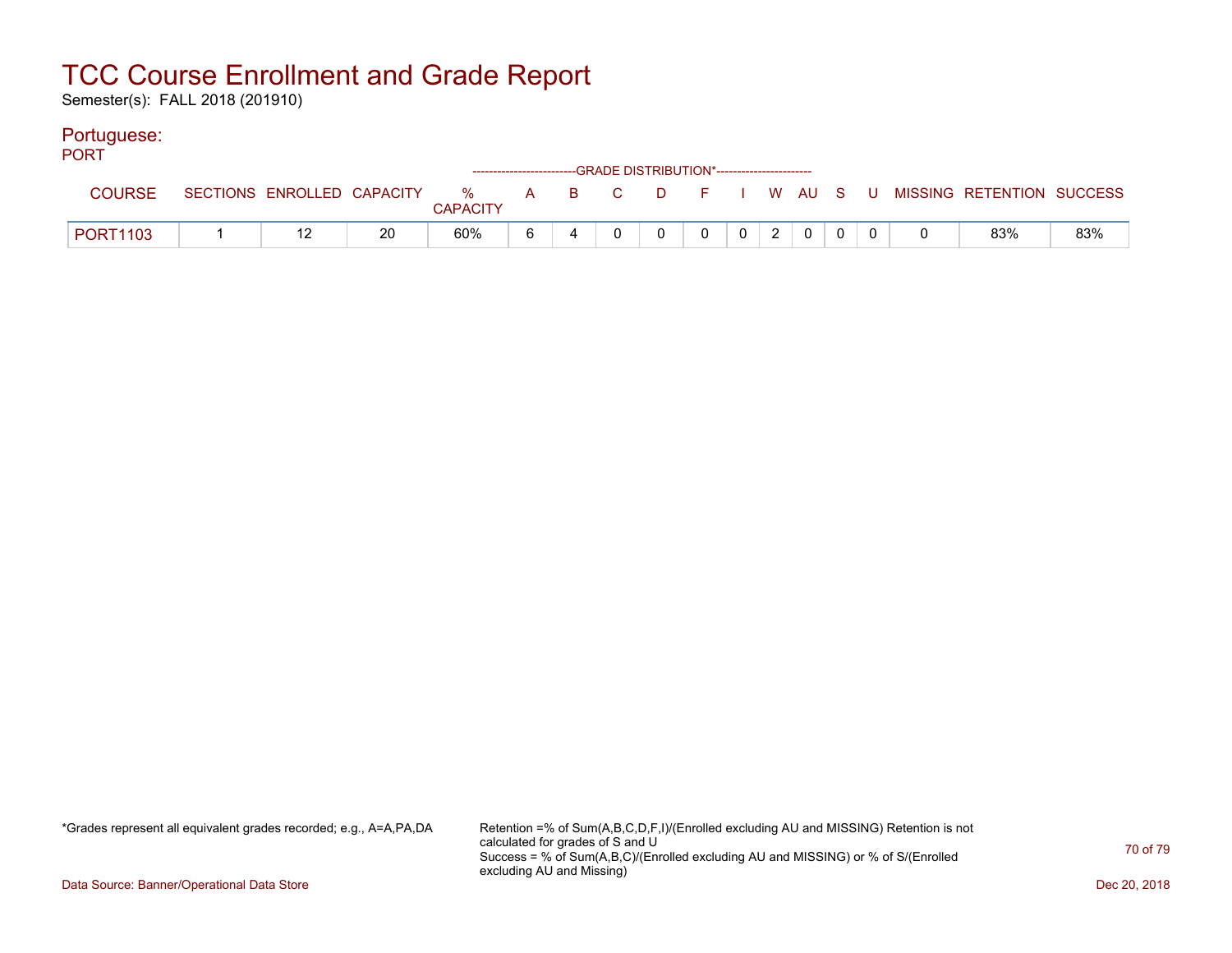Semester(s): FALL 2018 (201910)

### Psychology:

PSYC

|                 |                       | -- GRADE DISTRIBUTION*-------------------------<br>------------------------ |                 |                      |     |     |     |    |                |              |     |              |          |          |                |                  |                |
|-----------------|-----------------------|-----------------------------------------------------------------------------|-----------------|----------------------|-----|-----|-----|----|----------------|--------------|-----|--------------|----------|----------|----------------|------------------|----------------|
| <b>COURSE</b>   |                       | SECTIONS ENROLLED                                                           | <b>CAPACITY</b> | %<br><b>CAPACITY</b> | A   | B   | C   | D  | F              |              | w   | AU           | S        | υ        | <b>MISSING</b> | <b>RETENTION</b> | <b>SUCCESS</b> |
| <b>PSYC1113</b> | 65                    | 1,487                                                                       | 1,567           | 95%                  | 506 | 380 | 218 | 67 | 138            | 10           | 168 | $\Omega$     | 0        | $\Omega$ | $\mathbf 0$    | 89%              | 74%            |
| <b>PSYC1313</b> | $\overline{2}$        | 50                                                                          | 60              | 83%                  | 31  | 9   | 3   |    | $\overline{2}$ | 3            |     | $\Omega$     | 0        | 0        | 0              | 98%              | 86%            |
| <b>PSYC2023</b> | 19                    | 448                                                                         | 471             | 95%                  | 238 | 99  | 36  | 8  | 30             | $\Omega$     | 37  | $\Omega$     | $\Omega$ | $\Omega$ | 0              | 92%              | 83%            |
| <b>PSYC2053</b> | $\overline{2}$        | 42                                                                          | 55              | 76%                  | 11  | 14  | 9   | 2  |                | $\mathbf{0}$ | 5   | 0            | 0        | 0        | 0              | 88%              | 81%            |
| <b>PSYC2153</b> |                       | 5                                                                           | 25              | 20%                  | 2   |     | 0   | 0  | 0              |              |     | $\mathbf{0}$ | 0        | 0        | 0              | 80%              | 60%            |
| <b>PSYC2193</b> | 3                     | 65                                                                          | 80              | 81%                  | 21  | 20  | 10  | 10 |                | 0            | 2   | и            | 0        |          | 0              | 97%              | 80%            |
| <b>PSYC2213</b> |                       | 9                                                                           | 18              | 50%                  | ٠   | 5   | 0   |    | $\overline{2}$ | $\mathbf{0}$ | 0   | $\mathbf{0}$ | 0        | 0        | 0              | 100%             | 67%            |
| <b>PSYC2223</b> |                       | 20                                                                          | 25              | 80%                  | 10  | 4   | 3   | 0  |                | 0            | 3   | $\Omega$     | $\Omega$ | 0        | 0              | 85%              | 85%            |
| <b>PSYC2423</b> | 3                     | 67                                                                          | 70              | 96%                  | 33  | 16  | 8   |    |                | $\mathbf{0}$ | 8   | $\mathbf{0}$ | 0        | 0        | 0              | 88%              | 85%            |
| <b>PSYC2523</b> | $\mathbf{2}^{\prime}$ | 38                                                                          | 45              | 84%                  | 11  | 14  | 6   | 0  | 4              | $\mathbf{0}$ | 3   | $\mathbf{0}$ | $\Omega$ | 0        | 0              | 92%              | 82%            |
| <b>PSYC2813</b> | 2                     | 27                                                                          | 45              | 60%                  | 13  |     | 5   | 0  |                | 0            |     | $\mathbf{0}$ | 0        | 0        | $\mathbf{0}$   | 96%              | 93%            |

\*Grades represent all equivalent grades recorded; e.g., A=A,PA,DA Retention =% of Sum(A,B,C,D,F,I)/(Enrolled excluding AU and MISSING) Retention is not calculated for grades of S and U Success = % of Sum(A,B,C)/(Enrolled excluding AU and MISSING) or % of S/(Enrolled excluding AU and Missing)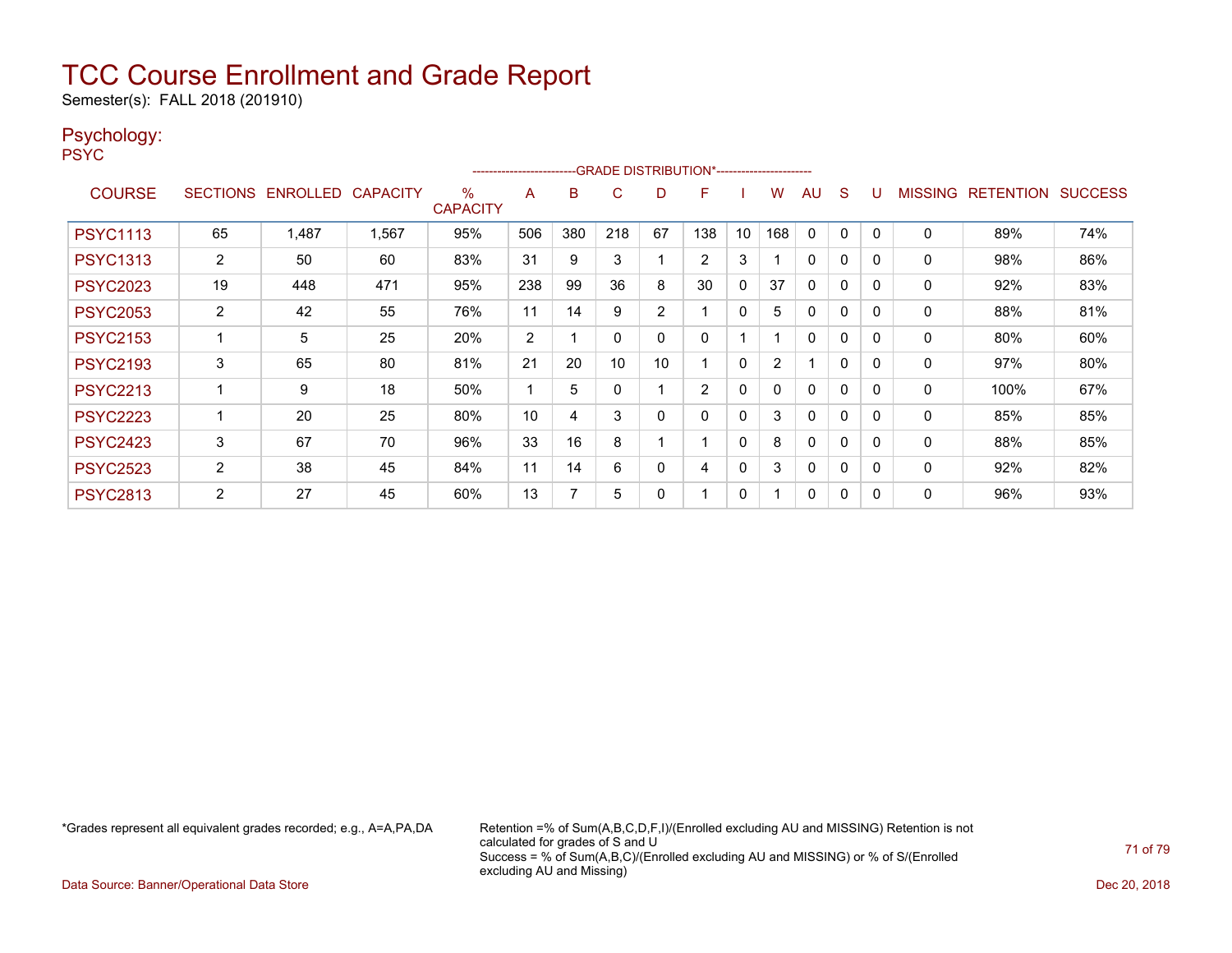Semester(s): FALL 2018 (201910)

#### Quality Control Technology: **OCTT**

| ---<br>--GRADE DISTRIBUTION*----------------------- |  |                            |    |                         |   |    |  |          |            |  |  |              |  |     |                           |      |
|-----------------------------------------------------|--|----------------------------|----|-------------------------|---|----|--|----------|------------|--|--|--------------|--|-----|---------------------------|------|
| <b>COURSE</b>                                       |  | SECTIONS ENROLLED CAPACITY |    | $\%$<br><b>CAPACITY</b> | A | B. |  | <b>D</b> | F I W AU S |  |  |              |  | . U | MISSING RETENTION SUCCESS |      |
| QCTT1313                                            |  |                            | 16 | 56%                     |   |    |  |          | 0          |  |  | $\Omega$     |  |     | 78%                       | 78%  |
| QCTT2333                                            |  |                            | 15 | 60%                     |   |    |  |          |            |  |  | $\mathbf{0}$ |  |     | 100%                      | 100% |

\*Grades represent all equivalent grades recorded; e.g., A=A,PA,DA Retention =% of Sum(A,B,C,D,F,I)/(Enrolled excluding AU and MISSING) Retention is not calculated for grades of S and U Success = % of Sum(A,B,C)/(Enrolled excluding AU and MISSING) or % of S/(Enrolled excluding AU and Missing)

Data Source: Banner/Operational Data Store Dec 20, 2018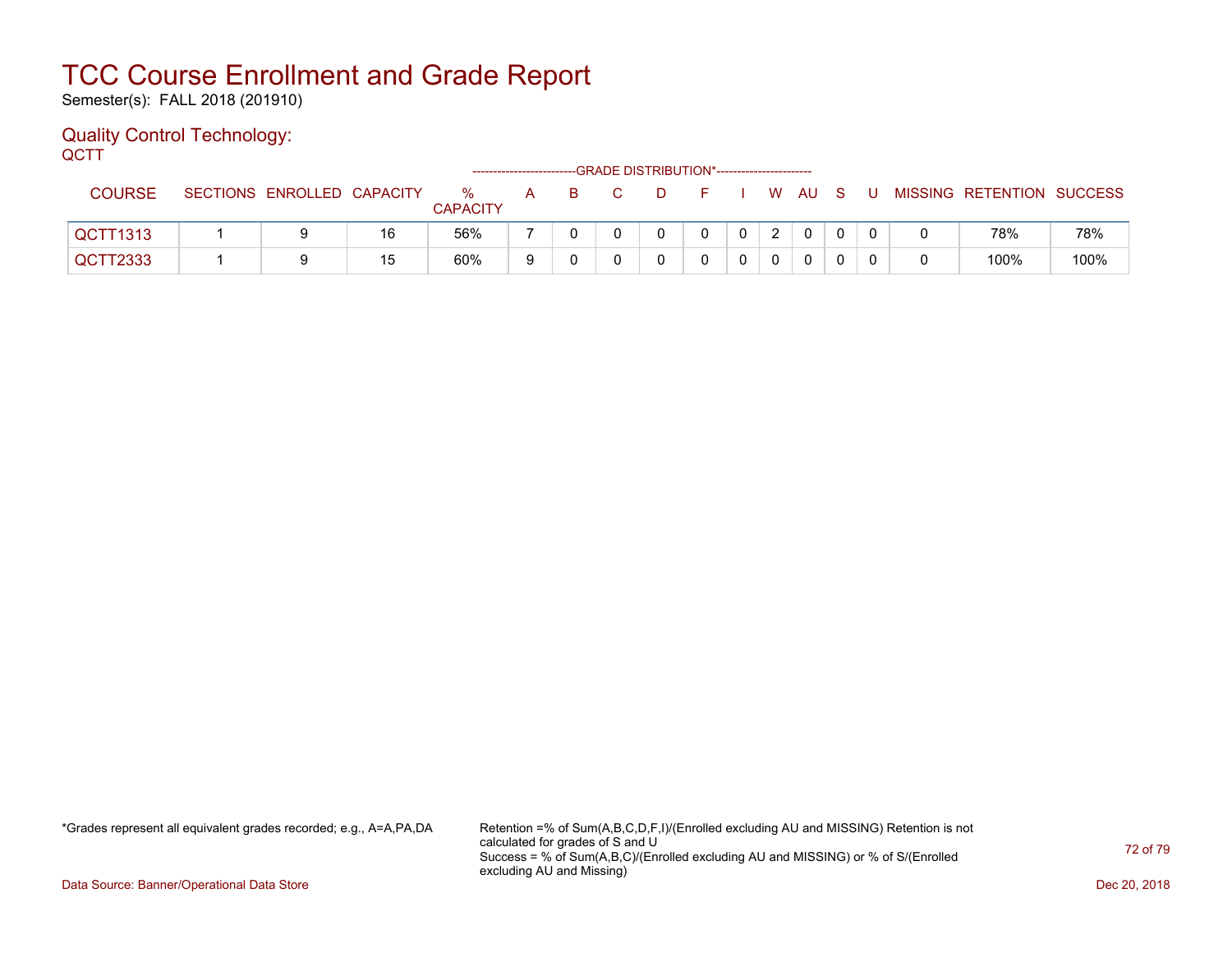Semester(s): FALL 2018 (201910)

### Radiography:

RADT

|                 |                 |                   |    |                         |    |    |    |   | --------------------------GRADE DISTRIBUTION*----------------------- |              |          |              |              |     |                |                  |                |
|-----------------|-----------------|-------------------|----|-------------------------|----|----|----|---|----------------------------------------------------------------------|--------------|----------|--------------|--------------|-----|----------------|------------------|----------------|
| <b>COURSE</b>   | <b>SECTIONS</b> | ENROLLED CAPACITY |    | $\%$<br><b>CAPACITY</b> | A  | B. | C. | D | F                                                                    |              | w        | AU           | <sub>S</sub> |     | <b>MISSING</b> | <b>RETENTION</b> | <b>SUCCESS</b> |
| <b>RADT1212</b> | 3               | 87                | 91 | 96%                     | 14 | 19 | 28 |   | ⇁                                                                    | $\mathbf{0}$ | 19       | $\mathbf 0$  | 0            |     | 0              | 78%              | 70%            |
| <b>RADT1313</b> | 2               | 27                | 36 | 75%                     | 19 | 6  |    | 0 | 0                                                                    | $\mathbf 0$  |          | $\mathbf{0}$ | 0            |     | 0              | 96%              | 96%            |
| <b>RADT1324</b> | 2               | 27                | 34 | 79%                     | 22 | 3  |    | 0 | 0                                                                    | 0            |          | $\mathbf{0}$ | 0            |     | 0              | 96%              | 96%            |
| <b>RADT1372</b> | C               | 28                | 32 | 88%                     | 18 | 6  |    | 0 | 0                                                                    | 0            |          | $\mathbf{0}$ | 0            |     | 0              | 96%              | 96%            |
| <b>RADT2336</b> | 2               | 25                | 32 | 78%                     | 17 |    |    | 0 | 0                                                                    | $\mathbf{0}$ | $\Omega$ | $\mathbf{0}$ | 0            |     | 0              | 100%             | 100%           |
| <b>RADT2343</b> | $\overline{2}$  | 25                | 32 | 78%                     | 4  | 14 |    | 0 | 0                                                                    | $\mathbf{0}$ | $\Omega$ | $\mathbf{0}$ | 0            |     | 0              | 100%             | 100%           |
| <b>RADT2383</b> |                 | 25                | 30 | 83%                     | 13 | 8  | 4  | 0 | 0                                                                    | $\mathbf{0}$ | $\Omega$ | $\mathbf{0}$ | $\mathbf{0}$ | - 0 | 0              | 100%             | 100%           |

\*Grades represent all equivalent grades recorded; e.g., A=A,PA,DA Retention =% of Sum(A,B,C,D,F,I)/(Enrolled excluding AU and MISSING) Retention is not calculated for grades of S and U Success = % of Sum(A,B,C)/(Enrolled excluding AU and MISSING) or % of S/(Enrolled excluding AU and Missing)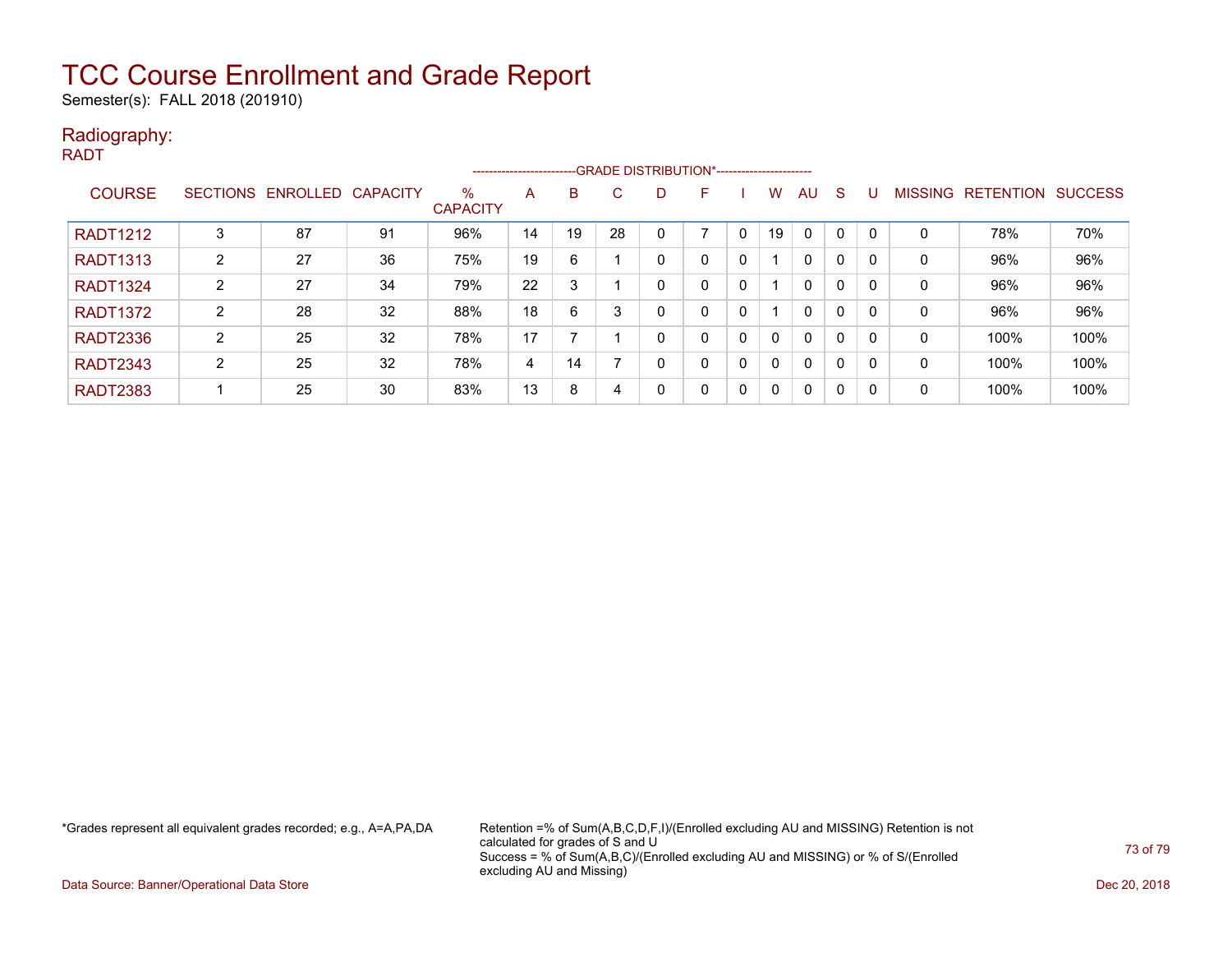Semester(s): FALL 2018 (201910)

### Religious Studies:

RELG

|                 |   |                            |    |                         |    |   |   | -- GRADE DISTRIBUTION*------------------------ |   |                      |              |              |   |                   |                |
|-----------------|---|----------------------------|----|-------------------------|----|---|---|------------------------------------------------|---|----------------------|--------------|--------------|---|-------------------|----------------|
| <b>COURSE</b>   |   | SECTIONS ENROLLED CAPACITY |    | $\%$<br><b>CAPACITY</b> | A  | B | D | н                                              |   | W                    | AU           | <b>S</b>     |   | MISSING RETENTION | <b>SUCCESS</b> |
| <b>RELG1113</b> | 2 | 31                         | 45 | 69%                     | 15 |   |   | 5                                              |   | $\Omega$             | $\mathbf{0}$ | $\mathbf{0}$ | 0 | 100%              | 84%            |
| <b>RELG1213</b> |   | 11                         | 12 | 92%                     | 10 | 0 |   |                                                | 0 |                      | $\Omega$     | 0            | 0 | 91%               | 91%            |
| <b>RELG1223</b> | 2 | 19                         | 19 | 100%                    | 4  |   |   | 5                                              |   | $\mathbf{2}^{\circ}$ | 0            | 0            | 0 | 89%               | 58%            |
| <b>RELG2113</b> |   | 19                         | 20 | 95%                     |    | 4 |   | ົ                                              |   | 5                    | $\mathbf{0}$ | $\mathbf{0}$ | 0 | 74%               | 63%            |
| <b>RELG2233</b> |   | 22                         | 24 | 92%                     | 18 | 0 |   |                                                |   | 3                    | $\Omega$     | 0            | 0 | 86%               | 82%            |

\*Grades represent all equivalent grades recorded; e.g., A=A,PA,DA Retention =% of Sum(A,B,C,D,F,I)/(Enrolled excluding AU and MISSING) Retention is not calculated for grades of S and U Success = % of Sum(A,B,C)/(Enrolled excluding AU and MISSING) or % of S/(Enrolled excluding AU and Missing)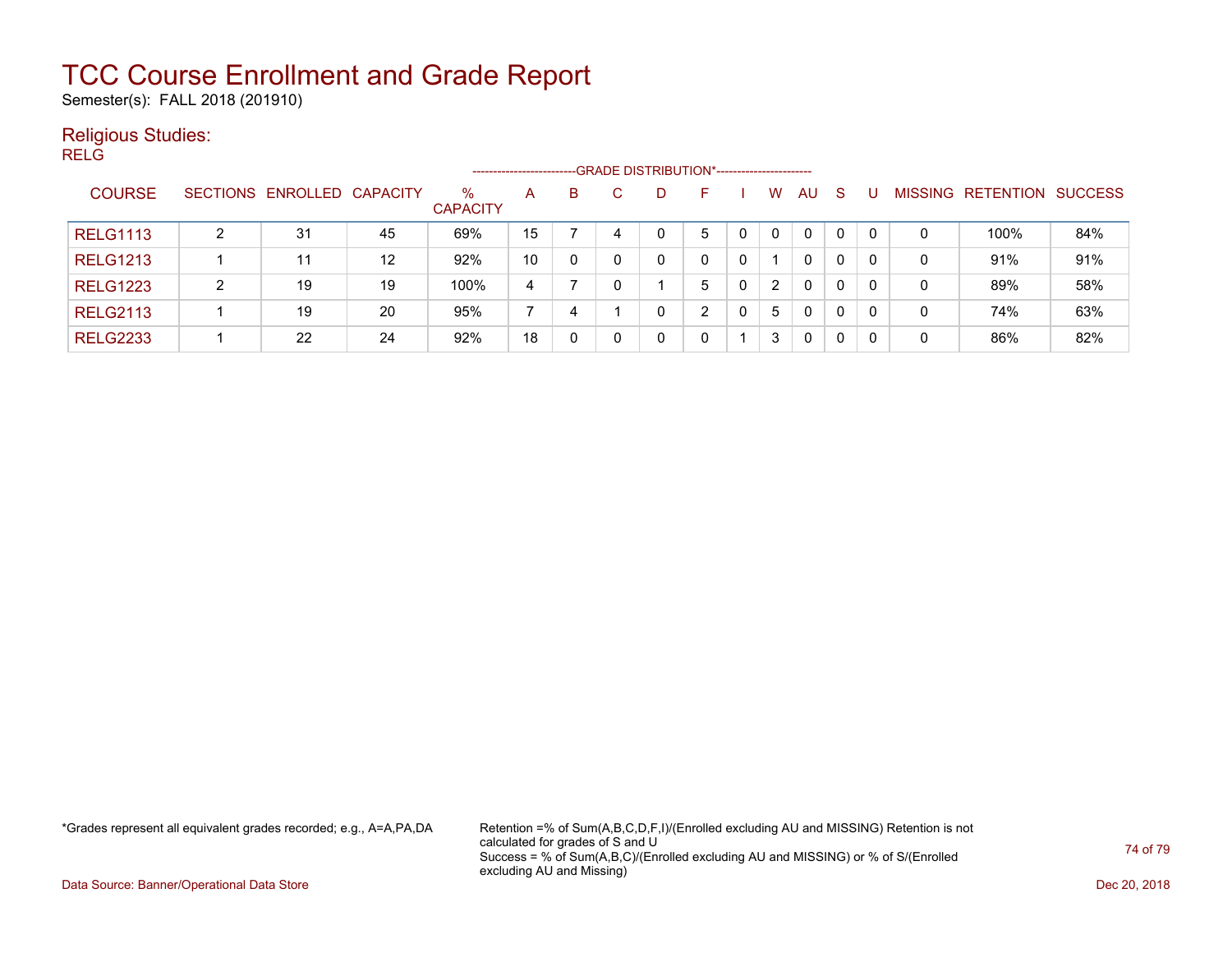Semester(s): FALL 2018 (201910)

### Respiratory Care:

RESP

| -- GRADE DISTRIBUTION*------------------------<br>---------------------- |                 |                 |                 |                         |    |    |                |   |   |              |   |              |              |              |                |                  |                |
|--------------------------------------------------------------------------|-----------------|-----------------|-----------------|-------------------------|----|----|----------------|---|---|--------------|---|--------------|--------------|--------------|----------------|------------------|----------------|
| <b>COURSE</b>                                                            | <b>SECTIONS</b> | <b>ENROLLED</b> | <b>CAPACITY</b> | $\%$<br><b>CAPACITY</b> | A  | B  | C.             | D | F |              | w | AU           | <sub>S</sub> |              | <b>MISSING</b> | <b>RETENTION</b> | <b>SUCCESS</b> |
| <b>RESP1232</b>                                                          |                 | 28              | 33              | 85%                     | 27 |    |                |   | 0 | 0            |   | 0            | 0            | <sup>0</sup> | 0              | 96%              | 96%            |
| <b>RESP1242</b>                                                          |                 | 28              | 33              | 85%                     | 15 | 11 |                | 0 | 0 | $\mathbf{0}$ |   | $\mathbf{0}$ | 0            | $\Omega$     | 0              | 96%              | 96%            |
| <b>RESP1313</b>                                                          |                 | 28              | 33              | 85%                     | 10 | 15 |                | 0 | 0 | 0            |   | $\Omega$     | $\mathbf 0$  | O            | 0              | 96%              | 96%            |
| <b>RESP1354</b>                                                          |                 | 28              | 33              | 85%                     | 20 | 7  |                | 0 | 0 | $\mathbf{0}$ |   | 0            | $\Omega$     | $\Omega$     | 0              | 96%              | 96%            |
| <b>RESP1511</b>                                                          | $\overline{2}$  | 28              | 33              | 85%                     | 27 | 0  |                | 0 | 0 | $\mathbf{0}$ |   | $\mathbf{0}$ | $\Omega$     | $\Omega$     | 0              | 96%              | 96%            |
| <b>RESP2204</b>                                                          | $\overline{2}$  | 28              | 28              | 100%                    | 22 | 3  |                | 0 | 0 |              |   | $\mathbf{0}$ | $\Omega$     | $\Omega$     | 0              | 96%              | 93%            |
| <b>RESP2212</b>                                                          |                 | 28              | 28              | 100%                    | 19 | 7  |                | 0 | 0 | $\mathbf{0}$ |   | $\mathbf{0}$ | $\Omega$     | <sup>n</sup> | 0              | 96%              | 96%            |
| <b>RESP2311</b>                                                          | $\overline{2}$  | 28              | 31              | 90%                     | 27 | 0  |                | 0 | 0 | 0            |   | $\mathbf{0}$ | 0            | <sup>0</sup> | 0              | 96%              | 96%            |
| <b>RESP2324</b>                                                          |                 | 28              | 28              | 100%                    | 11 | 14 | $\overline{2}$ | 0 | 0 | 0            |   | 0            | 0            | O            | 0              | 96%              | 96%            |
| <b>RESP2991</b>                                                          |                 | 11              | 28              | 39%                     | 11 | 0  |                | 0 | 0 | 0            | 0 | 0            | 0            |              | 0              | 100%             | 100%           |

\*Grades represent all equivalent grades recorded; e.g., A=A,PA,DA Retention =% of Sum(A,B,C,D,F,I)/(Enrolled excluding AU and MISSING) Retention is not calculated for grades of S and U Success = % of Sum(A,B,C)/(Enrolled excluding AU and MISSING) or % of S/(Enrolled excluding AU and Missing)

Data Source: Banner/Operational Data Store Dec 20, 2018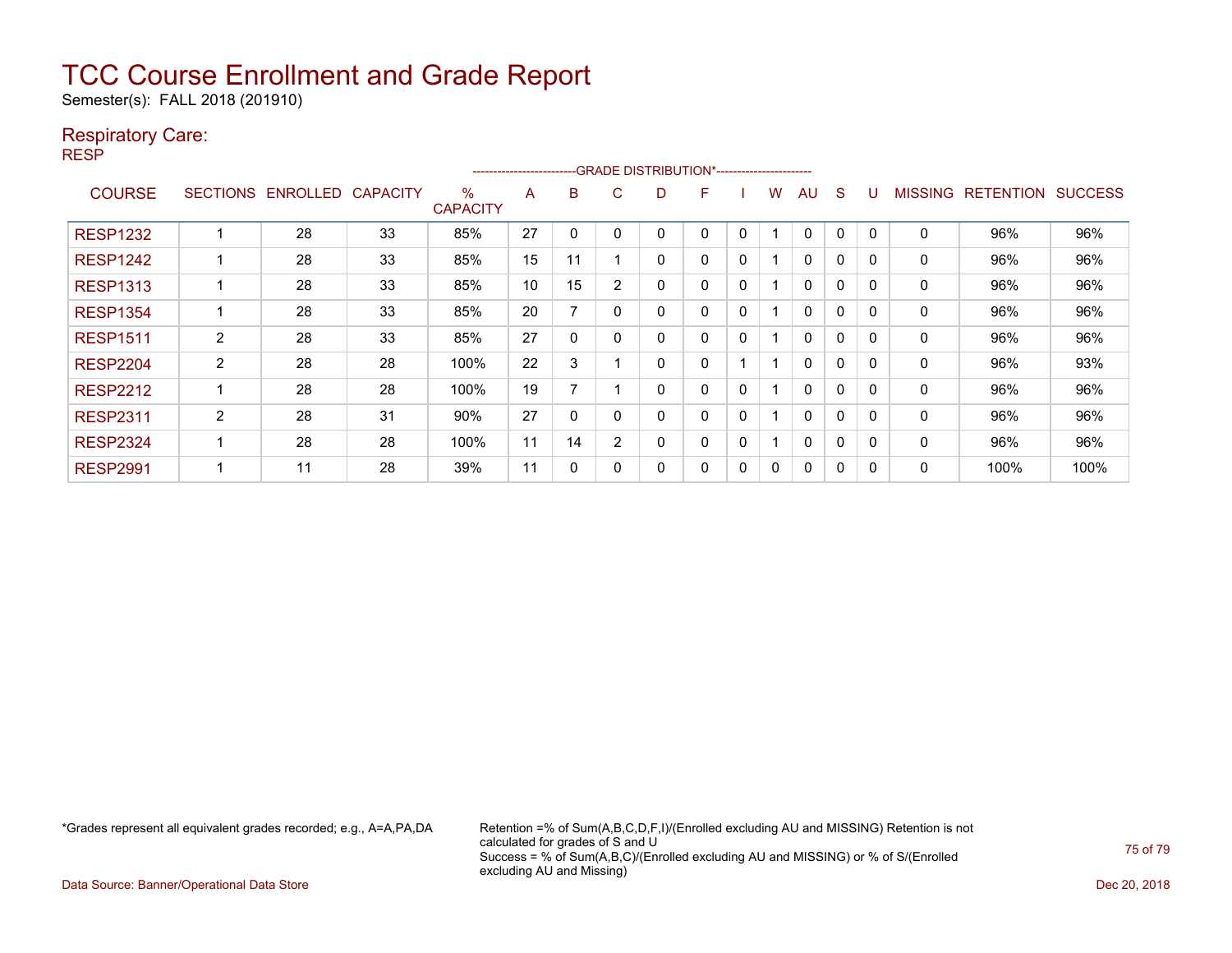Semester(s): FALL 2018 (201910)

### Sociology:

**SOCI** 

|                 | --GRADE DISTRIBUTION*-----------------------<br>----------------------- |                 |                 |                         |     |     |    |                |                |              |                |              |              |          |                |                  |                |
|-----------------|-------------------------------------------------------------------------|-----------------|-----------------|-------------------------|-----|-----|----|----------------|----------------|--------------|----------------|--------------|--------------|----------|----------------|------------------|----------------|
| <b>COURSE</b>   | <b>SECTIONS</b>                                                         | <b>ENROLLED</b> | <b>CAPACITY</b> | $\%$<br><b>CAPACITY</b> | A   | B   | C  | D              | F              |              | W              | AU           | S            |          | <b>MISSING</b> | <b>RETENTION</b> | <b>SUCCESS</b> |
| <b>SOCI1113</b> | 30                                                                      | 581             | 658             | 88%                     | 240 | 138 | 66 | 19             | 43             | 11           | 64             | $\Omega$     | 0            |          | 0              | 89%              | 76%            |
| <b>SOCI2013</b> |                                                                         | 22              | 20              | 110%                    | 3   | 9   | 3  |                | $\overline{2}$ | 0            | 4              | $\mathbf{0}$ | $\Omega$     | $\Omega$ | 0              | 82%              | 68%            |
| <b>SOCI2043</b> |                                                                         | 18              | 20              | 90%                     |     | 5   | 6  | 0              | 0              | 0            | 6              | $\mathbf{0}$ | $\Omega$     | $\Omega$ | 0              | 67%              | 67%            |
| <b>SOCI2053</b> | 2                                                                       | 14              | 55              | 25%                     | 6   |     |    | 0              | 0              | $\mathbf{0}$ |                | $\mathbf{0}$ | $\Omega$     | $\Omega$ | 0              | 93%              | 93%            |
| <b>SOCI2063</b> |                                                                         | 18              | 20              | 90%                     | 3   | 5   | 6  | 0              | 0              | $\mathbf{0}$ | 4              | $\mathbf{0}$ | $\Omega$     | $\Omega$ | 0              | 78%              | 78%            |
| <b>SOCI2113</b> |                                                                         | 16              | 18              | 89%                     | 12  | 3   |    | 0              | 0              | $\mathbf{0}$ | 0              | $\mathbf{0}$ | $\mathbf{0}$ |          | 0              | 100%             | 100%           |
| <b>SOCI2123</b> | 3                                                                       | 59              | 70              | 84%                     | 20  | 12  | 6  | $\overline{2}$ | 13             | 0            | 6              | $\mathbf{0}$ | $\mathbf{0}$ |          | $\mathbf{0}$   | 90%              | 64%            |
| <b>SOCI2223</b> |                                                                         | $\overline{2}$  | 25              | 8%                      | 0   |     |    | 0              | 0              | 0            |                | $\mathbf{0}$ | 0            |          | 0              | 50%              | 50%            |
| <b>SOCI2263</b> | 3                                                                       | 12              | 60              | 20%                     | 6   | 3   |    | 0              | 0              | 0            | $\overline{2}$ | 0            | 0            | $\Omega$ | 0              | 83%              | 83%            |
| <b>SOCI2813</b> | 2                                                                       | 14              | 45              | 31%                     | 9   | 3   |    |                | 0              | 0            | 0              | 0            | 0            |          | 0              | 100%             | 93%            |

\*Grades represent all equivalent grades recorded; e.g., A=A,PA,DA Retention =% of Sum(A,B,C,D,F,I)/(Enrolled excluding AU and MISSING) Retention is not calculated for grades of S and U Success = % of Sum(A,B,C)/(Enrolled excluding AU and MISSING) or % of S/(Enrolled excluding AU and Missing)

Data Source: Banner/Operational Data Store Dec 20, 2018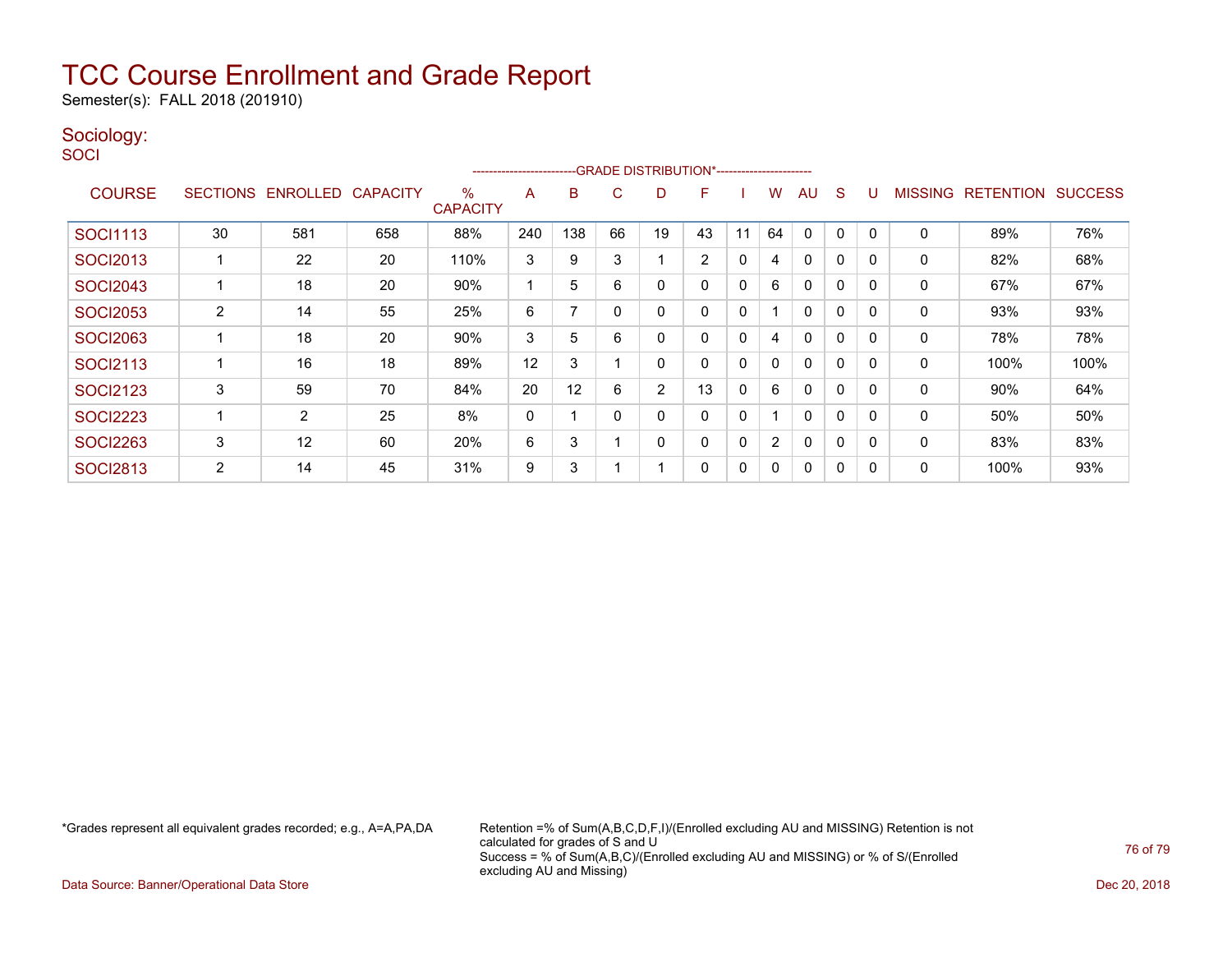Semester(s): FALL 2018 (201910)

### Spanish:

SPAN

| --GRADE DISTRIBUTION*-----------------------<br>----------------------- |                |                   |                 |                      |     |    |          |    |    |              |                |                |              |                |                |                  |                |
|-------------------------------------------------------------------------|----------------|-------------------|-----------------|----------------------|-----|----|----------|----|----|--------------|----------------|----------------|--------------|----------------|----------------|------------------|----------------|
| <b>COURSE</b>                                                           |                | SECTIONS ENROLLED | <b>CAPACITY</b> | %<br><b>CAPACITY</b> | A   | в  | C        | D  | F  |              | W              | AU             | <sub>S</sub> |                | <b>MISSING</b> | <b>RETENTION</b> | <b>SUCCESS</b> |
| <b>SPAN1001</b>                                                         |                | 5                 | 15              | 33%                  | 4   | 0  | 0        | 0  | 0  | 0            |                | $\mathbf{0}$   | 0            | $\Omega$       | 0              | 80%              | 80%            |
| <b>SPAN1103</b>                                                         | 16             | 279               | 320             | 87%                  | 116 | 63 | 24       | 10 | 13 | 0            | 51             | $\overline{2}$ | 0            | $\Omega$       | 0              | 82%              | 73%            |
| <b>SPAN1213</b>                                                         | 6              | 65                | 120             | 54%                  | 37  | 12 | 3        |    |    | 0            | 9              | $\overline{2}$ | $\mathbf{0}$ | $\Omega$       | 0              | 86%              | 83%            |
| <b>SPAN1313</b>                                                         | $\overline{2}$ | 34                | 35              | 97%                  | 26  | 3  |          |    |    | 0            | $\mathbf{0}$   | $\overline{2}$ | $\mathbf{0}$ | $\Omega$       | 0              | 100%             | 94%            |
| <b>SPAN2113</b>                                                         |                | 5                 | 20              | 25%                  | 3   | 0  | $\Omega$ |    | 0  | 0            |                | $\mathbf{0}$   | 0            | $\Omega$       | 0              | 80%              | 60%            |
| <b>SPAN2213</b>                                                         |                | 12                | 15              | 80%                  | 10  |    | $\Omega$ | 0  | 0  | $\mathbf{0}$ | 0              | 4              | $\mathbf{0}$ | $\Omega$       | 0              | 100%             | 100%           |
| <b>SPAN2413</b>                                                         |                | 5                 | 20              | 25%                  | 3   | 0  |          | 0  | 0  | 0            | $\overline{2}$ | $\mathbf{0}$   | $\mathbf{0}$ | 0              | $\mathbf 0$    | 60%              | 60%            |
| <b>SPAN2443</b>                                                         |                | 9                 | 20              | 45%                  | 7   |    | 0        | 0  | 0  |              | 0              | $\mathbf{0}$   | 0            | $\Omega$       | 0              | 100%             | 89%            |
| <b>SPAN2453</b>                                                         |                | 7                 | 20              | 35%                  | 4   |    |          | 0  | 0  | 2            | $\mathbf{0}$   | $\mathbf{0}$   | $\mathbf{0}$ | $\overline{0}$ | $\mathbf 0$    | 100%             | 71%            |
| <b>SPAN2543</b>                                                         |                | $\overline{7}$    | 20              | 35%                  | 6   |    |          | 0  | 0  | 0            | $\Omega$       | $\mathbf{0}$   | 0            | $\Omega$       | 0              | 100%             | 100%           |
| <b>SPAN2663</b>                                                         |                | 8                 | 20              | 40%                  | 8   | 0  | 0        | 0  | 0  | 0            | 0              | $\mathbf{0}$   | 0            | $\Omega$       | 0              | 100%             | 100%           |
| <b>SPAN2993</b>                                                         |                | ٠                 |                 | 100%                 |     | 0  |          | 0  | 0  | 0            | 0              | $\mathbf{0}$   | 0            | $\Omega$       | 0              | 100%             | 100%           |

\*Grades represent all equivalent grades recorded; e.g., A=A,PA,DA Retention =% of Sum(A,B,C,D,F,I)/(Enrolled excluding AU and MISSING) Retention is not calculated for grades of S and U Success = % of Sum(A,B,C)/(Enrolled excluding AU and MISSING) or % of S/(Enrolled excluding AU and Missing)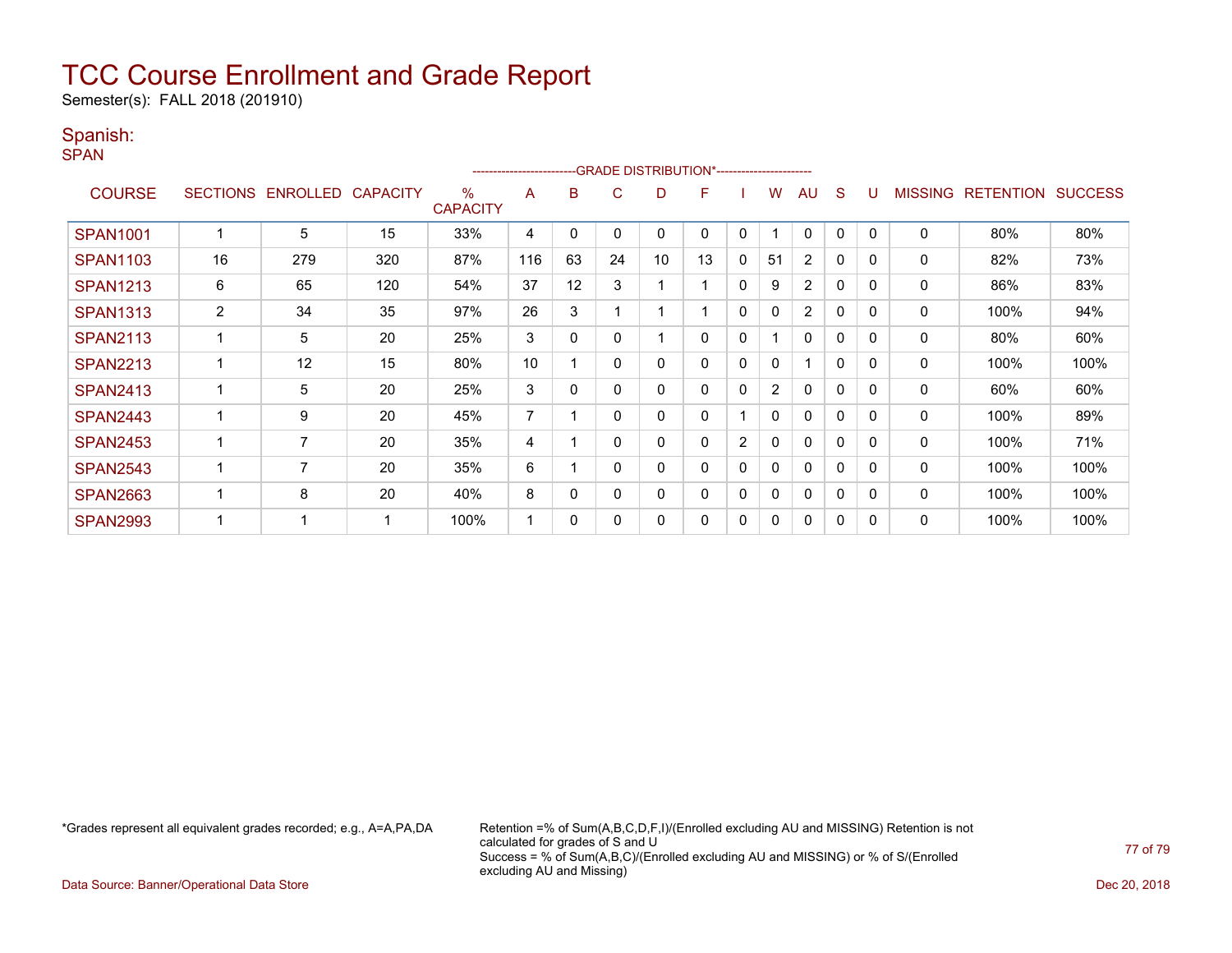Semester(s): FALL 2018 (201910)

### Theatre:

THEA

|                 |                 |                 |                 |                         |                |                |                | -- GRADE DISTRIBUTION*----------------------- |                |              |                |              |              |          |                |                  |                |
|-----------------|-----------------|-----------------|-----------------|-------------------------|----------------|----------------|----------------|-----------------------------------------------|----------------|--------------|----------------|--------------|--------------|----------|----------------|------------------|----------------|
| <b>COURSE</b>   | <b>SECTIONS</b> | <b>ENROLLED</b> | <b>CAPACITY</b> | $\%$<br><b>CAPACITY</b> | A              | в              | С              | D                                             | F              |              | w              | AU           | S            |          | <b>MISSING</b> | <b>RETENTION</b> | <b>SUCCESS</b> |
| <b>THEA1033</b> |                 | 14              | 16              | 88%                     | $\overline{2}$ | 5              | 4              | 3                                             | 0              | $\mathbf{0}$ | $\mathbf{0}$   | $\mathbf{0}$ | $\mathbf{0}$ | $\Omega$ | $\mathbf 0$    | 100%             | 79%            |
| <b>THEA1053</b> |                 | 20              | 20              | 100%                    | 16             |                |                | 0                                             | 0              |              |                | 0            | 0            | 0        | 0              | 95%              | 90%            |
| <b>THEA1081</b> |                 | 30              | 65              | 46%                     | 18             | 3              | 3              |                                               | 1              | $\mathbf{0}$ | 4              | $\mathbf{0}$ | 0            | $\Omega$ | 0              | 87%              | 80%            |
| <b>THEA1093</b> | $\overline{2}$  | 47              | 48              | 98%                     | 12             | 11             | 9              | $\overline{2}$                                | 7              |              | 4              | 1            | $\mathbf{0}$ | $\Omega$ | 0              | 91%              | 70%            |
| <b>THEA1133</b> |                 | 11              | 12              | 92%                     | 11             | 0              | 0              | 0                                             | 0              | 0            | 0              | 0            | $\mathbf{0}$ | $\Omega$ | 0              | 100%             | 100%           |
| <b>THEA1563</b> |                 | 11              | 14              | 79%                     | 5              | 6              | 0              | 0                                             | 0              | 0            | 0              | $\mathbf{0}$ | $\mathbf{0}$ | $\Omega$ | 0              | 100%             | 100%           |
| <b>THEA2013</b> | $\mathbf{1}$    | 11              | 12              | 92%                     | 11             | 0              | 0              | 0                                             | 0              | $\mathbf{0}$ | 0              | 0            | 0            | $\Omega$ | $\mathbf 0$    | 100%             | 100%           |
| <b>THEA2063</b> |                 | 9               | 12              | 75%                     | 5              | $\overline{2}$ | $\overline{2}$ | 0                                             | 0              | 0            | 0              | 0            | 0            | $\Omega$ | 0              | 100%             | 100%           |
| <b>THEA2081</b> |                 | 23              | 50              | 46%                     | 23             | 0              | 0              | 0                                             | 0              | 0            | 0              | $\mathbf{0}$ | 0            | $\Omega$ | $\mathbf 0$    | 100%             | 100%           |
| <b>THEA2231</b> | 1               | 11              | 11              | 100%                    | 3              | 5              |                | 0                                             | 0              | $\mathbf{0}$ | $\overline{2}$ | 0            | $\mathbf{0}$ | 0        | 0              | 82%              | 82%            |
| <b>THEA2313</b> | $\mathbf{1}$    | 14              | 16              | 88%                     | 7              | 5              |                | 0                                             | 1              | $\mathbf{0}$ | 0              | $\mathbf{0}$ | $\mathbf 0$  | $\Omega$ | 0              | 100%             | 93%            |
| <b>THEA2351</b> |                 | 18              | 20              | 90%                     | 15             |                | 0              | 0                                             |                | $\mathbf{0}$ |                | $\mathbf{0}$ | $\Omega$     | $\Omega$ | $\mathbf 0$    | 94%              | 89%            |
| <b>THEA2453</b> |                 | 15              | 17              | 88%                     | 12             |                | 0              | 0                                             | $\overline{2}$ | 0            | 0              | 0            | 0            | $\Omega$ | 0              | 100%             | 87%            |
| <b>THEA2553</b> |                 | $\overline{2}$  | 9               | 22%                     | 2              | 0              | 0              | 0                                             | 0              | $\mathbf{0}$ | 0              | $\mathbf{0}$ | 0            | $\Omega$ | 0              | 100%             | 100%           |

\*Grades represent all equivalent grades recorded; e.g., A=A,PA,DA Retention =% of Sum(A,B,C,D,F,I)/(Enrolled excluding AU and MISSING) Retention is not calculated for grades of S and U Success = % of Sum(A,B,C)/(Enrolled excluding AU and MISSING) or % of S/(Enrolled excluding AU and Missing)